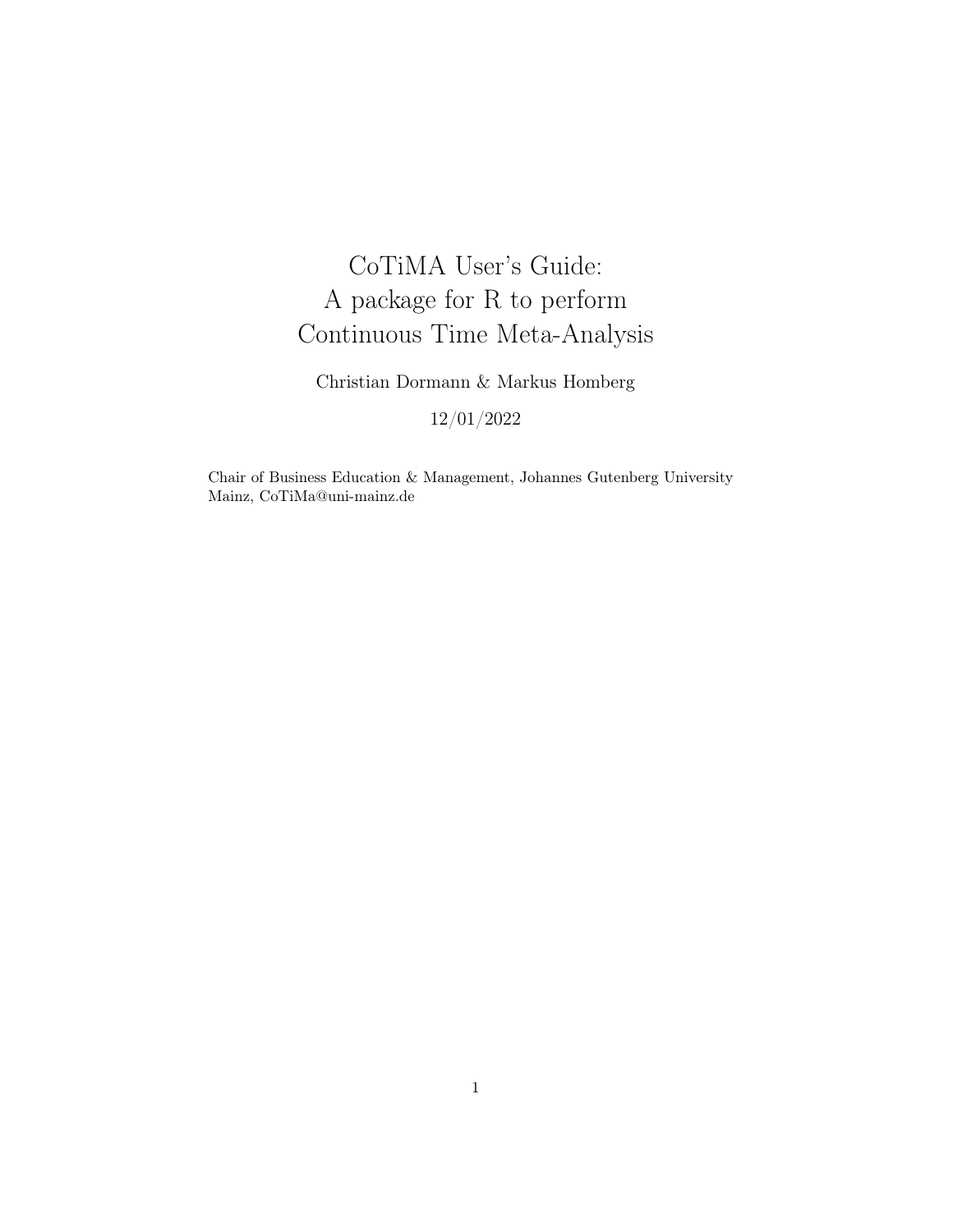# <span id="page-1-0"></span>Contents

|             | Contents                                                     | $\bf{2}$                |  |  |  |  |  |  |  |
|-------------|--------------------------------------------------------------|-------------------------|--|--|--|--|--|--|--|
|             | 1 General description                                        | 3                       |  |  |  |  |  |  |  |
| $2^{\circ}$ | A CoTiMA Example                                             | $\overline{\mathbf{4}}$ |  |  |  |  |  |  |  |
| 3           | EPIC-BiG-Power: A Recommended CoTiMA Workflow                |                         |  |  |  |  |  |  |  |
| 4           | Extraction of Correlations from the Literature               | 11                      |  |  |  |  |  |  |  |
| 5.          | Preparatory Step (ctmaEmpCov, ctmaCorRel,                    |                         |  |  |  |  |  |  |  |
|             | ctmaPrep)                                                    | 13                      |  |  |  |  |  |  |  |
| 6           | Initial Fitting (ctmaInit)                                   | 21                      |  |  |  |  |  |  |  |
| $7\degree$  | CoTiMA (ctmaFit)                                             | 25                      |  |  |  |  |  |  |  |
|             |                                                              | 25                      |  |  |  |  |  |  |  |
|             | 7.1.1 Full CoTiMA as all-invariant model (ctmaFit)           | $26\,$                  |  |  |  |  |  |  |  |
|             | 7.1.2 Full CoTiMA as regular model (ctmaFit)                 | 29                      |  |  |  |  |  |  |  |
|             | 7.2                                                          | 31                      |  |  |  |  |  |  |  |
|             | CoTiMA with equality constraints (ctmaFit, ctmaEqual,<br>7.3 |                         |  |  |  |  |  |  |  |
|             | ctmaCompFit)                                                 | 33                      |  |  |  |  |  |  |  |
|             | 7.4                                                          | 35                      |  |  |  |  |  |  |  |
|             | 8 Bias & Generalizability (ctmaBiG)                          | 41                      |  |  |  |  |  |  |  |
| 9           | Statistical Power (ctmaPower)                                | 48                      |  |  |  |  |  |  |  |
|             | References                                                   | 52                      |  |  |  |  |  |  |  |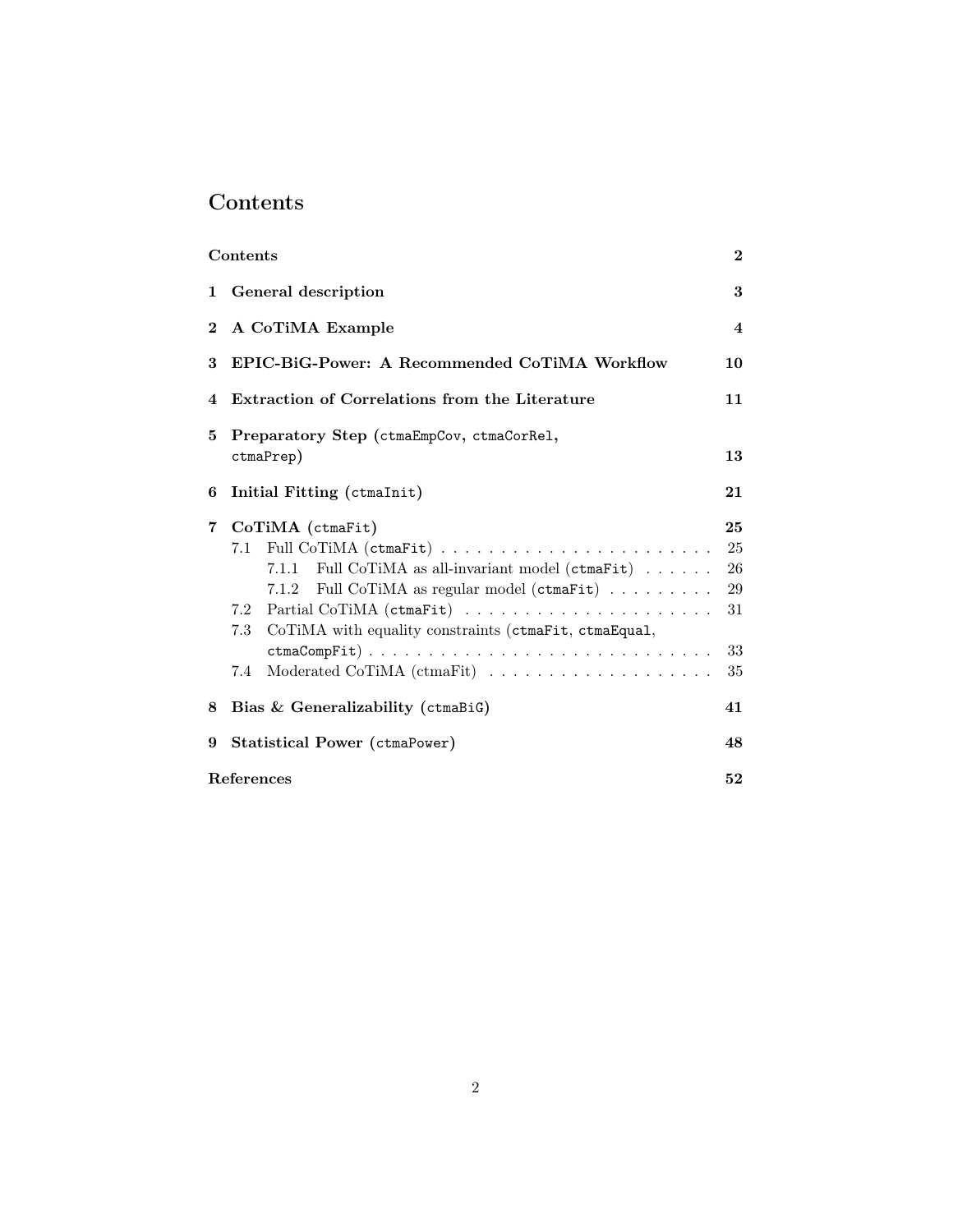# <span id="page-2-0"></span>1 General description

Continuous time meta-analysis (CoTiMA) performs meta-analyses of correlation matrices of repeatedly measured variables. Since variables are measured at discrete time points (e.g., today at 4pm, next week on Monday etc.) this imposes a problem for meta-analysis of longitudinal studies because the time intervals between measurement could vary across studies. However, so-called continuous time math can be used to extrapolate or interpolate the results from all studies to any desired time interval. By this, effects obtained in studies that used different time intervals can be meta-analyzed<sup>[1](#page-2-1)</sup>.

A critical assumption is the validity of the underlying causal model that describes the investigated process. CoTiMA is based on a rather general model, which can be restricted on demand. For instance, for a causal system that describes how a single variable that is measured repeatedly (e.g.,  $x_1, x_2, x_3$ , etc.) develops over time, the default CoTiMA model assumes that  $x_1$  affects  $x_2$ ,  $x_2$  affects  $x_3$  and so forth. This is called a first order autoregressive structure. In a two-variable model of  $x$  and  $y$ , the underlying CoTiMA model is a cross-lagged model with autoregressive effects for  $x$  and  $y$  and, in addition, a cross-lagged effect of  $x_t$  on  $y_{t+1}$  and of  $y_t$  on  $x_{t+1}$ . More complex models (e.g., including  $x_t$ on  $y_{t+1}$  and  $x_t$  on  $y_{t+2}$ ) can also be meta-analyzed, but they require user-specific adaptations. Restricted versions of the default CoTiMA model (e.g.,  $x_t$  on  $y_{t+1}$ ) but not  $y_t$  on  $x_{t+1}$ ) are easier to implement and several specific models (e.g.,  $x_t$ ) on  $y_{t+1}$  exactly of the same size as  $y_t$  on  $x_{t+1}$  could be optionally requested. Correlations of primary studies serve as an input for CoTiMA and synthesized (i.e., meta-analytically aggregated) effect sizes represent the output of CoTiMA.

library(devtools) install\_github('CoTiMA/CoTiMA') library(CoTiMA)

#### <span id="page-2-2"></span>Figure 1: Installing CoTiMA from GitHub

CoTiMA is a package for R (R Core Team, 2020). It can be downloaded from CRAN (https://cran.r-project.org) using (install.packages('CoTiMA')). After the devtools R package is installed (install.packages('devtools')), the latest version of the R package CoTiMA can be installed from our GitHub repository (Dormann & Homberg, 2020) using the code shown in Figure [1.](#page-2-2) All code and examples shown in the User's Guide were performed and tested with R version 4.1.0 and run using RStudio (RStudio Team, 2021).

The next six pages show how to conduct a CoTiMA. This involves several

<span id="page-2-1"></span><sup>&</sup>lt;sup>1</sup>In a nutshell, CoTiMA fits models to empirical data using the structural equation model (SEM) package ctsem. The effects specified in a SEM are related (constrained) to parameters that are not directly included in the model (i.e., continuous time parameters; together, they represent the continuous time structural equation model, CTSEM) which is done in a fashion similar to other SEM programs (e.g., like  $a = b \times c$  to test for mediation in MPLUS) using matrix algebra functions (e.g., matrix exponentiation, which is not available in MPLUS), and statistical model comparisons and significance tests are performed on the continuous time parameter estimates. For details see Dormann, Guthier, and Cortina (2020).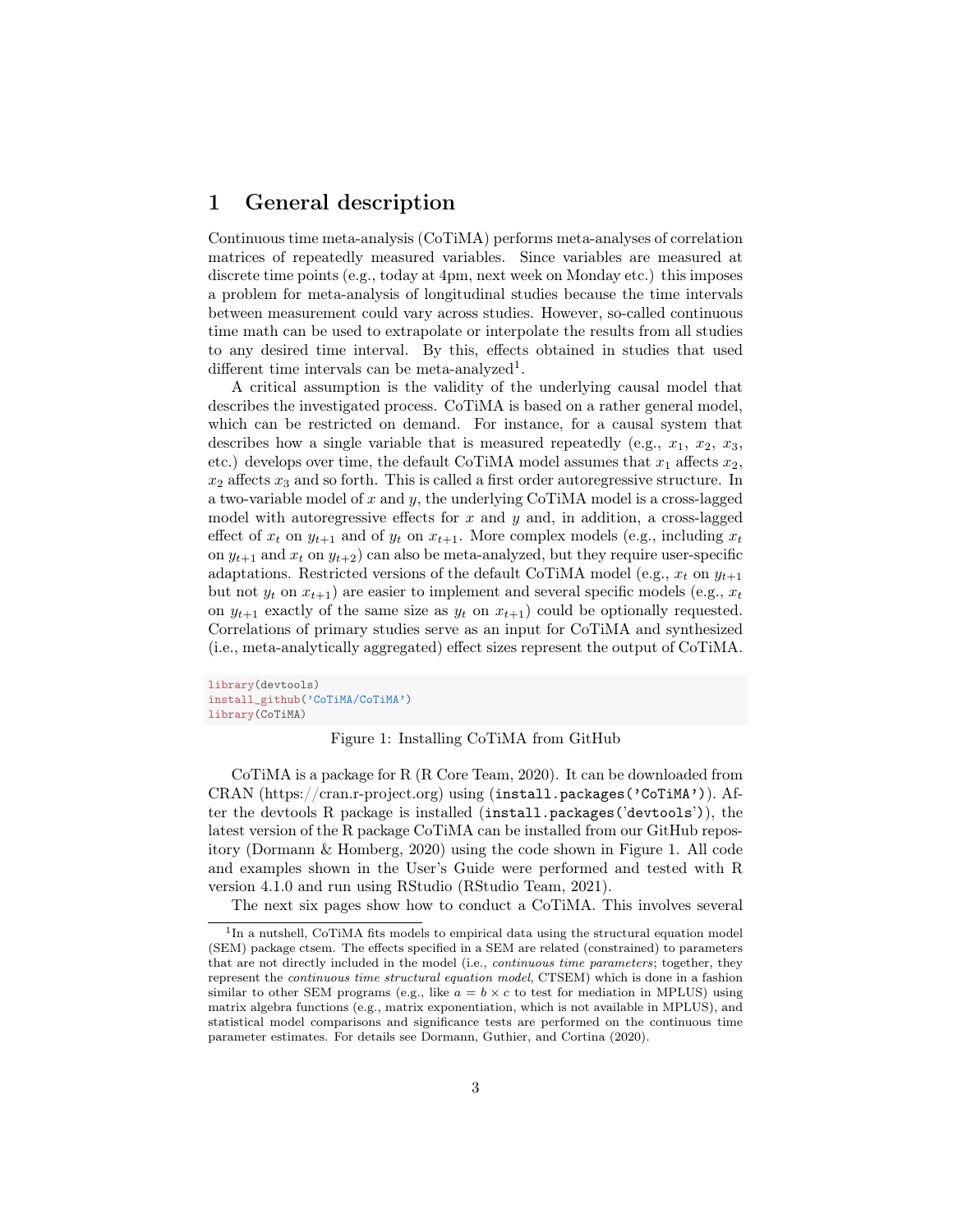steps starting with entering primary study information (correlations etc.), initial fitting of a ctsem model to each primary study, fitting the CoTiMA, and plotting the results<sup>[2](#page-3-1)</sup>.

# <span id="page-3-0"></span>2 A CoTiMA Example

To prepare a CoTiMA, users have to supply information about the primary studies to be meta-analyzed. Primary study information has to be stored into 'objects' (everything in R is an object). Some objects have pre-defined names and are either always mandatory (delta\_ti), mostly mandatory (sampleSizei, empcovi), or optional (pairwiseNi, studyNumberi, moderatori, etc., with  $i$ indicating the study number). User-defined object names could be added (e.g.,  $criticalRemark i$ ).

```
empcov2 <- matrix(c(1.00, 0.45, 0.57, 0.18,
                    0.45, 1.00, 0.31, 0.66,
                    0.57, 0.31, 1.00, 0.40,
                    0.18, 0.66, 0.40, 1.00), nrow=4, ncol=4)
delta_t2 <- 12
sampleSize2 <- 148
empcov3 <- matrix(c(1.00, 0.43, 0.71, 0.37,
                    0.43, 1.00, 0.34, 0.69,
                    0.71, 0.34, 1.00, 0.50,
                    0.37, 0.69, 0.50, 1.00), nrow=4, ncol=4)
delta_t3 <- 12
sampleSize3 <- 88
empcov313 <- matrix(c(1.00, 0.38, 0.54, 0.34, 0.60, 0.28,
                      0.38, 1.00, 0.34, 0.68, 0.28, 0.68,
                      0.54, 0.34, 1.00, 0.47, 0.66, 0.39,
                      0.34, 0.68, 0.47, 1.00, 0.38, 0.72,
                      0.60, 0.28, 0.66, 0.38, 1.00, 0.38,
                      0.28, 0.68, 0.39, 0.72, 0.38, 1.00), nrow=6, ncol=6)
delta_t313 <- c(1.5, 1.5)
sampleSize313 <- 335
```
<span id="page-3-2"></span>Figure 2: Entering information of three primary studies

The present example of a small but nevertheless full CoTiMA is based on two variables (Variable  $1 = \mathrm{V1}$ , Variable  $2 = \mathrm{V2}$ ). They were measured in three primary studies. The cross-lagged effects of earlier V1 on later V2 ( $V1toV2$ ) and

<span id="page-3-1"></span><sup>&</sup>lt;sup>2</sup>When it is desired, all R objects created in the following examples (e.g., empocy2, delta\_t2, etc. in Figure [2](#page-3-2) or CoTiMAstudyList\_3 in Figure [3\)](#page-4-0) can be created in the user's R environment in two ways. First, the code could be copied directly from this User Guide and then run. Second, the objects are 'invisible' but actually available in the package:CoTiMA environment. For example, empcov2 <- empcov2 copies empcov2 into the global environment. Afterwards, rm(empcov2) removes empcov2 from the global environment, but it still available in the package:CoTiMA environment. Objects that are available in the package:CoTiMA environment only, but not in the global environment, are not used when the user performs any CoTiMA analyses.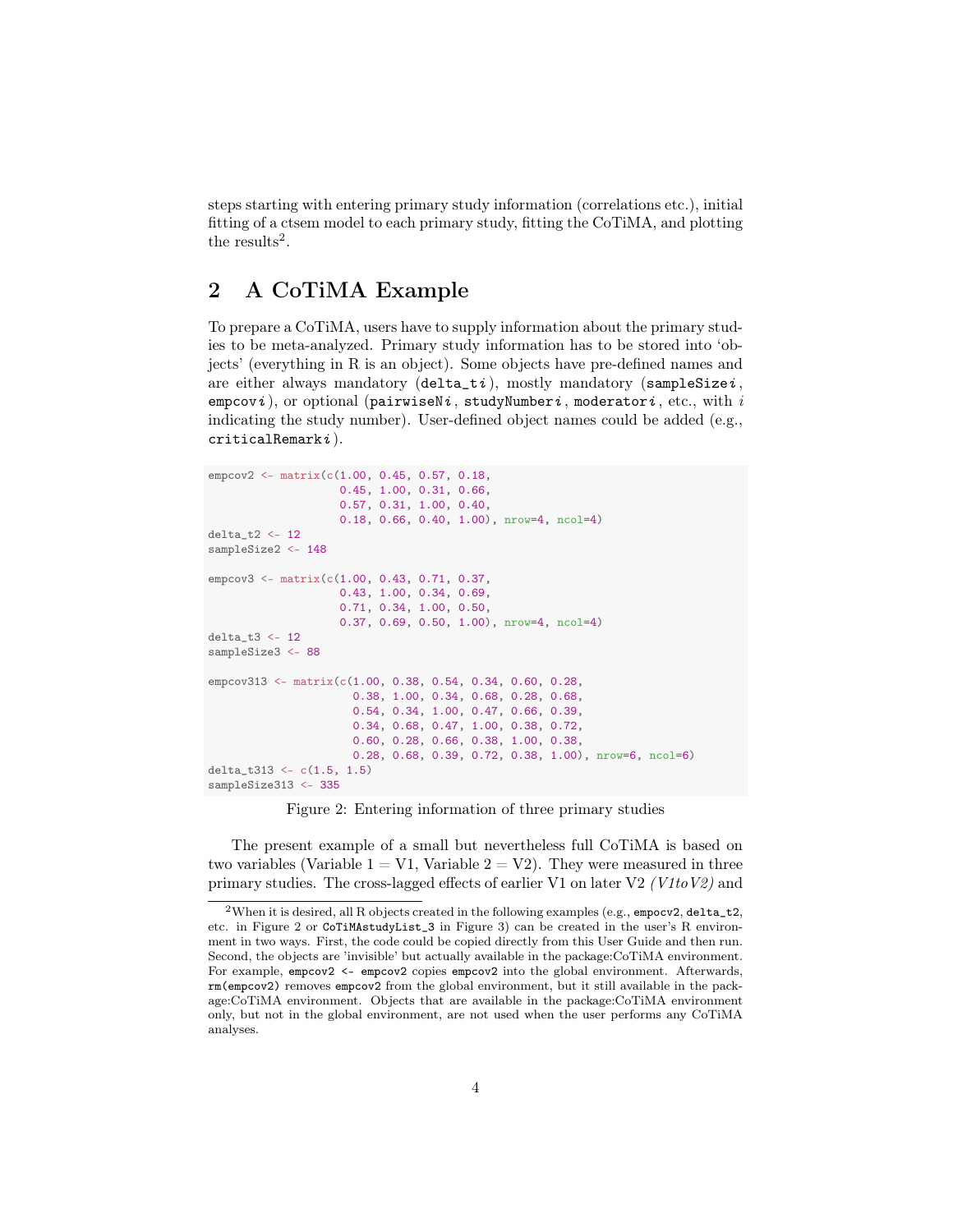vice versa  $(V1toV2)$  are meant to be meta-analyzed. The first two studies, which are numbered '2' and '3' in our database, both comprise two variables measured at two measurement occasions, which are represented in a correlation matrix with four rows (nrow=4) and four columns (ncol=4; i.e., a  $4 \times 4$  correlation matrix; see Figure [2\)](#page-3-2). The correlations reported in primary studies are stored in the objects empcov2 and empcov3, respectively. The third Study 313 has three waves of measurements and the empirical correlation matrix of Study 313 has, therefore,  $6 \times 6$  entries. The order of the variables has to be V1 at Time 0, V2 at Time 0, V1 at Time 1, and V2 at Time 1 etc. Note that in the continuous time literature it is common to number time points starting with 0. In the automatically generated output files, these two variables are labeled "V1" and "V2". The matrices have to be symmetric. Lack of symmetry is automatically detected by CoTiMA, a warning is issued, and processing is interrupted.

In addition to correlation matrices, a CoTiMA requires further information. Researchers need to provide time intervals  $(\text{delta\_t}_i)$  and sample sizes  $(sampleSize i)$ . Primary Study 2 has a time lag of 12 months, which is stored in the object delta\_t2 (see Figure [2\)](#page-3-2). One could also use 1.0 to indicate a 1.0 year lag. Any time scale is possible, but it has to be used consistently across primary studies. It is recommended using a time scale that allows assigning a value of 6 or less to the longest of all time intervals. For example, if the longest time lag was 10 years, it is recommended to use the number of 5-year intervals as the time scale, and to assign the value 2 to delta<sub>ti</sub> if Study i had a 10-year interval. Since Study 313 had three waves of observations, the corresponding two time intervals have to be provided as vector (delta\_t313 <  $c(1.5, 1.5)$ .

Primary Study 2 further had a sample size of 148, which is stored in the object sampleSize2 (not sampleSize $02$ ). In cases, in which correlation matrices include correlations based on pairwise deletion of missing values, sample sizes vary between correlations, too. This could be specified as explained later.

```
activeDirectory <- "/Users/cdormann/CoTiMA Users Guide/"
CoTiMAstudyList_3 <- ctmaPrep(selectedStudies = c(2, 3, 313),
                              activeDirectory=activeDirectory)
```
<span id="page-4-0"></span>Figure 3: Compiling a list of primary studies (ctmaPrep)

After all primary study information was entered, the next step is to compile them into a list<sup>[3](#page-4-1)</sup> and store this list as an R object. This is done with the ctmaPrep function included in CoTiMA. The created list object (e.g., CoTiMAstudyList\_3 in Figure [3\)](#page-4-0) could be inspected as we shall see later. For the moment, it is sufficient to just have it available. Note that all functions provided by the CoTiMA R package start with 'ctma' such as ctmaPrep. In general, we label the objects to store the results delivered by the ctma-functions starting with "CoTiMA", such as CoTiMAstudyList 3.

<span id="page-4-1"></span><sup>3</sup>A list is a particular R object that is useful to collect a variety of information such as values, vectors, matrices, names etc.)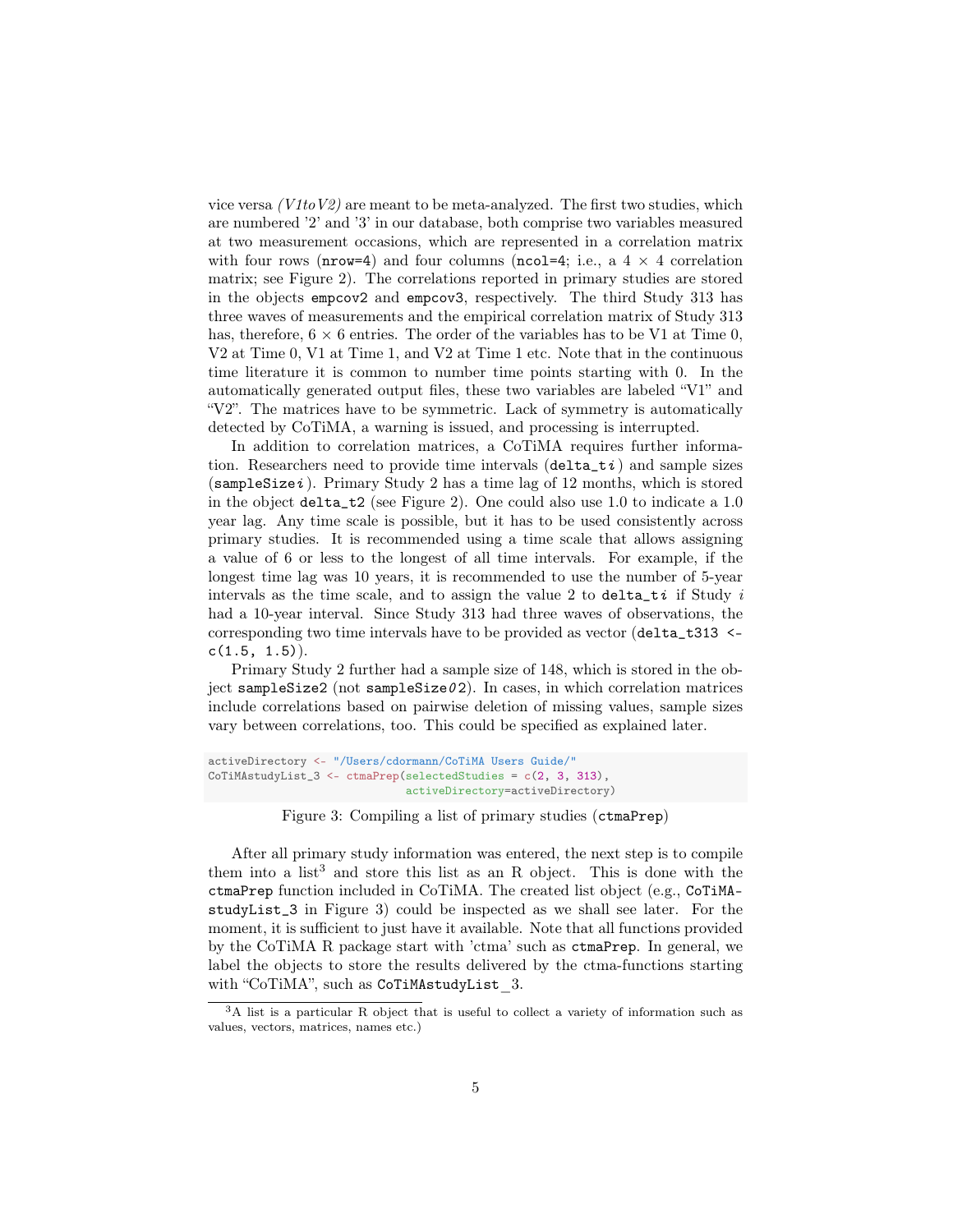```
activeDirectory <- "/Users/cdormann/CoTiMA Users Guide/"
coresToUse = 1 # SET THIS TO 1 INSTEAD OF -1 IF YOU ARE USING WINDOWS
CoTiMAInitFit_3 <- ctmaInit(primaryStudies = CoTiMAstudyList_3,
                            n.latent = 2,
                            activeDirectory = activeDirectory,
                            coresToUse = coresToUse)
summary(CoTiMAInitFit_3)
saveRDS(CoTiMAInitFit_3, paste0(activeDirectory, "CoTiMAInitFit_3.rds"))
```
<span id="page-5-0"></span>Figure 4: Fitting a ctsem model to each primary study (ctmaInit).

After a list of primary study information has been complied with ctmaPrep, the next step is to fit a ctsem model to each primary study in a series of separate models. This step is mandatory for subsequent CoTiMA for several reasons. One of the most important reason is that at this stage one could check the results and identify possible problems with the data entered.

The use of ctmaInit is shown in Figure [4.](#page-5-0) Before using ctmaInit, specify the activeDirectory (where to save results) and the number of computer cores to be used (-1 indicates all cores except 1). This can then be used in all subsequent function calls. ctmaInit requires the number of latent variables per measurement occasion (in most cases probably identical to the overall number of variables) to be provided by the user as well as an activeDirectory, which is where ctmaInit saves the fitted models. In this case, the fitted models are stored in an Init-Fit object named CoTiMAInitFit\_3, which can be saved to disk with saveRDS. Using summary(CoTiMAInitFit\_3) displays the results, of which we selected the most intersting results in Figure  $5^4$  $5^4$ ,  $5$ .

```
## V1toV1 SE V2toV1 SE
## Study No 2 "Reference not provided" "-0.0537" "0.0111" "0.0117" "0.0105"
            "Reference not provided" "-0.0323" "0.0134" "0.0049" "0.0106"
## Study No 313 "Reference not provided" "-0.4126" "0.0452" "0.1453" "0.0376"
## V1toV2 SE V2toV2 SE
## Study No 2 "-0.0202" "0.009" "-0.0254" "0.0078"
## Study No 3 "0.0102" "0.0097" "-0.0358" "0.0097"
## Study No 313 "0.0939" "0.0377" "-0.2823" "0.0359"
```
<span id="page-5-1"></span>Figure 5: ctsem results (summary(CoTiMAInitFit\_3)).

<span id="page-5-2"></span><sup>4</sup>Note that if computations are reproduced, the results are unlikely to be exactly the same because parameters and their standard errors are drawn from 1.000 parameter samples by default for final results computation. Using the argument finishsamples = 10000 or larger numbers would make results reproducible with any desired precision.

<span id="page-5-3"></span> $5N$ ote that CoTiMA could handle a range of time intervals by default; we have experienced few problems with time intervals from .01 to 16. However depending on the time scale used, one has to use the argument scaleTime =  $1/t$ , with t being a reasonable number. For instance, suppose one's time scale is one week. An average year has  $(365.25)/4 = 52.1786$  weeks. If the longest time interval among the primary studies was 16years, this would correspond to delta\_ti = 834.8576. Using scaleTime =  $1/52.1786$  would probably ensure getting proper results. Contrary, without adapting the time scale, one would probably see several warning or error messages during the fitting process, and the results should not be trusted.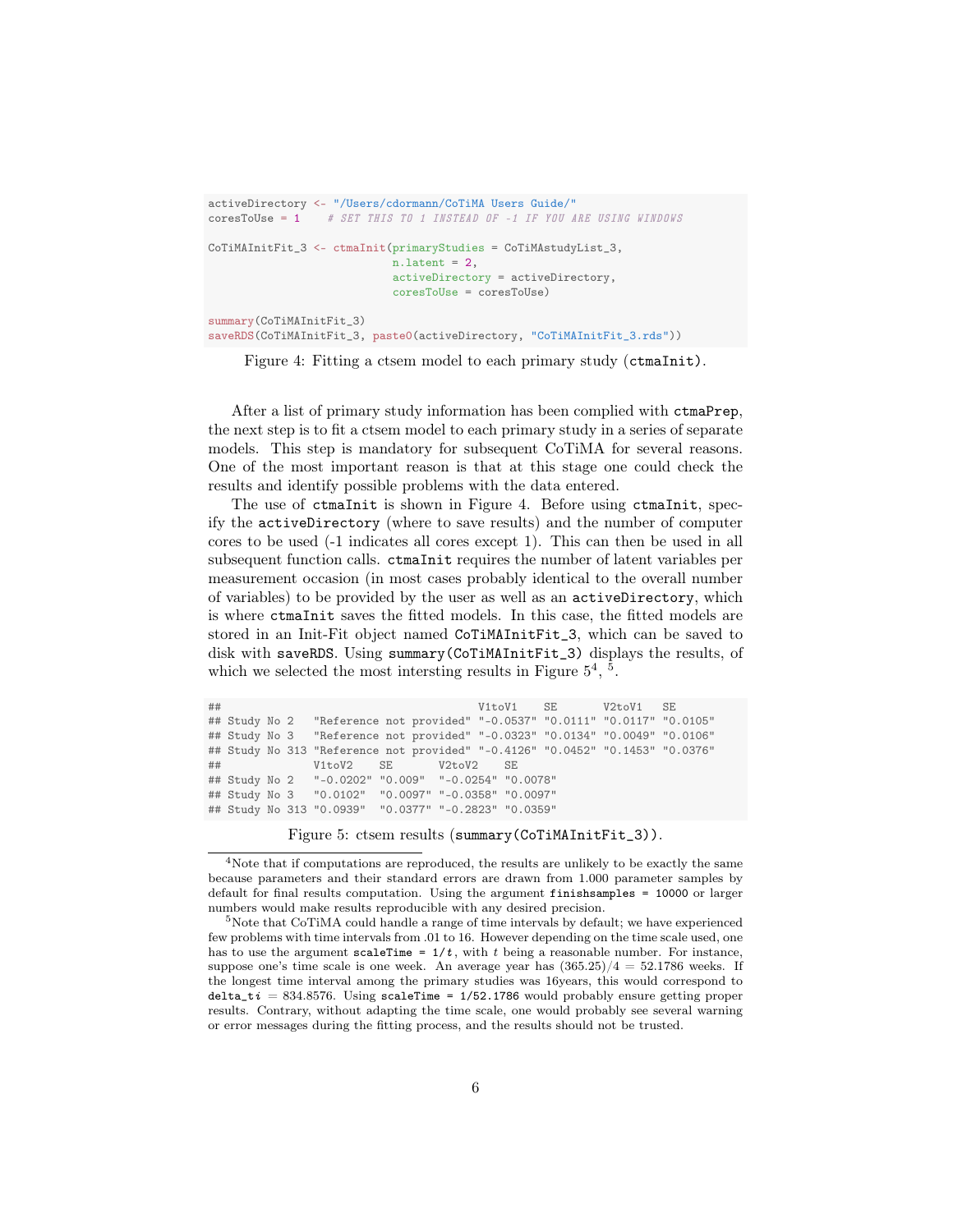The output shown in Figure [5](#page-5-1) displays the so-called drift effects. The two auto effects ( $V1toV1 \& V2toV2$ ) are negative as one would expect in continuous time modeling - we explain this later in Section [6.](#page-20-0) The two cross effects are mostly positive. Note that an effect is regarded as significant if its size is more than 1.96 times its standard error  $(SE)$ . However, confidence intervals (or credible intervals in case Bayesian estimation is chosen) are easily available, too, and should be preferred. All of this – and a bit more – is displayed after entering summary(CoTiMAInitFit\_3). We do not show the output here due to space reasons. The study numbers are repeated as row names. "Reference not provided" just indicates that, yes, we did not provide a reference for each study, which would improve readability of the table. We explain later how to provide references for labeling the output.

The fit object CoTiMAInitFit\_3 resulting from applying the ctmaInit function to the list of compiled studies CoTiMAstudyList\_3 can then be used for aggregating (i.e., meta-analyzing) drift effects, performing moderator analyses, estimating publication bias, calculation of expected power and required samples sizes for different time intervals, plotting, and much more. In virtually all cases, the CoTiMA functions to perform these tasks take CoTiMAInitFit\_3 as the first (and only required) argument.

A full CoTiMA, with 'full' indicating that all drift parameters are simultaneously aggregated, is conducted by the code in Figure [6.](#page-6-0) Note that the activeDirectory is copied from CoTiMAInitFit if not provided as an argument to ctmaFit.

```
CoTiMAFullFit_3 <- ctmaFit(ctmaInitFit = CoTiMAInitFit_3,
                           coresToUse = coresToUse)
summary(CoTiMAFullFit_3)
```
#### <span id="page-6-0"></span>Figure 6: Conducting a full CoTiMA (ctmaFit)

The summary function displays a couple of results that we present here in reduced form and in two subsequent steps. Results not shown here are explained later in Section [7.](#page-24-0)

We reduced the \$estimates section in Figure [7](#page-7-0) compared to the actual output displayed on screen. Reason is that among the whole lot of estimates presented, only the four drift effects are of major interest. These are the metaanalytically aggregated effects as indicated by the additional label 'invariant'. Invariant means that this effect does not vary among primary studies and only one overall effect is estimated. This is similar to fixed effect analysis, where it is also assumed that a single overall (true) effect exists. This is what one usually wants from CoTiMA. We are done. All drift effects are significant by means of the T-values as well as by virtue of their confidence intervals.

The second part of the output generated by summary(CoTiMAFullFit\_3) is shown in Figure [8.](#page-7-1) It displays the minus 2 loglikelihood (-2ll) value and the number of estimated parameters (both are important if researchers want to compare nested models), and the optimal lag sensu Dormann and Griffin (2015), across which the effects become largest. The previous output in Figure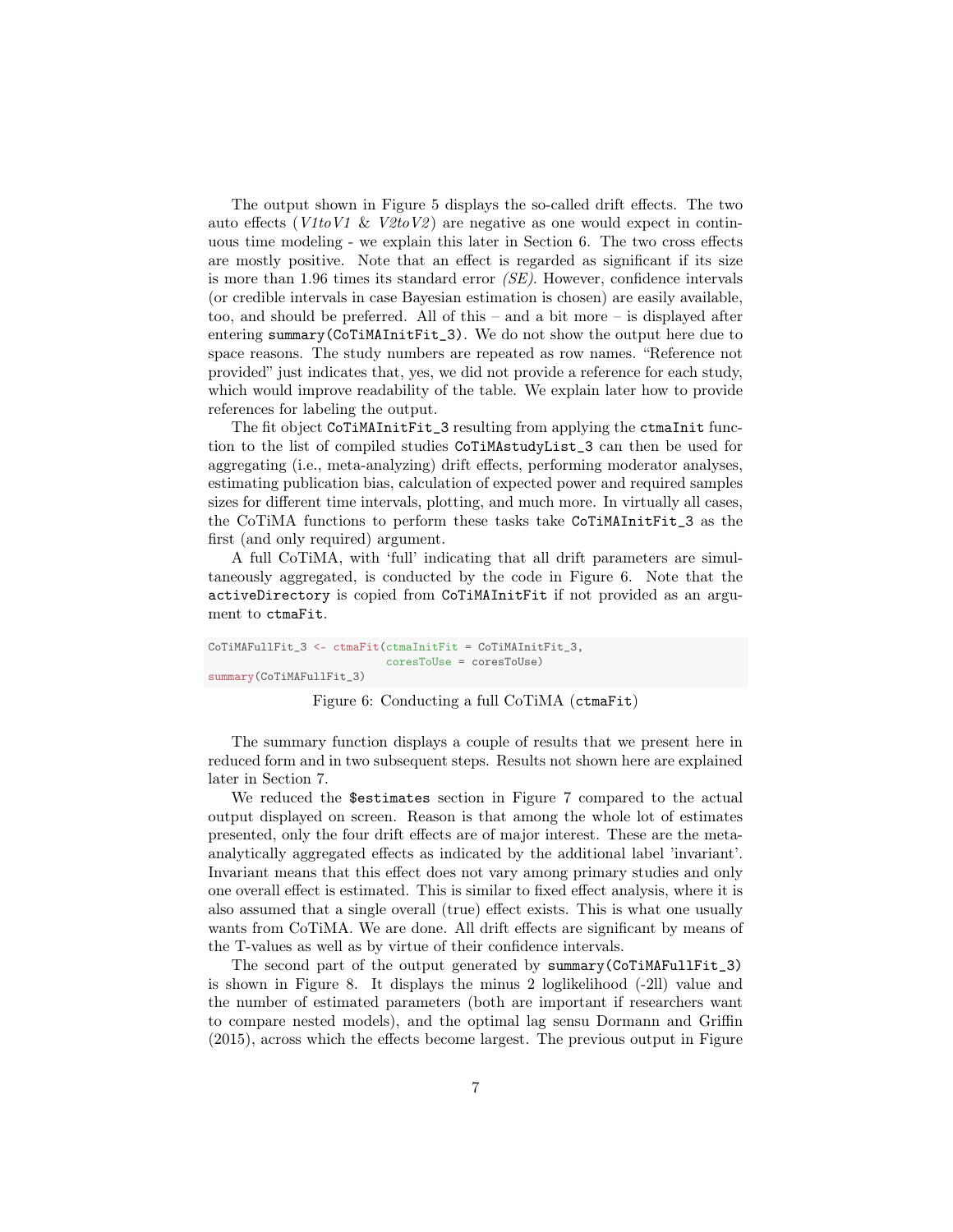## row col Mean sd 2.5% 50% 97.5% Tvalues 1 1 -0.3867 0.0464 -0.4841 -0.3841 -0.3024 -8.3280 ## DRIFT V2toV1 (invariant) 1 2 0.2291 0.0327 0.1657 0.2289 0.2942 7.0092 ## DRIFT V1toV2 (invariant) 2 1 0.1158 0.0350 0.0468 0.1156 0.1841 3.3087 ## DRIFT V2toV2 (invariant) 2 2 -0.1378 0.0341 -0.2142 -0.1341 -0.0824 -4.0385

<span id="page-7-0"></span>Figure 7: First part of summary(CoTiMAFullFit\_3)

```
## $minus2ll
## [1] 7325.971
##
## $n.parameters
## [1] 22
##
## $opt.lag
## [,1] [,2]
## [1,] NA 6
## [2,] 6
##
## $max.effects
## [,1] [,2]
## [1,] NA 0.3656
## [2,] 0.1848 NA
```
<span id="page-7-1"></span>Figure 8: Second part of summary(CoTiMAFullFit\_3)

[7](#page-7-0) informed us that the effect of V1toV2 is located in Row 2 and Column 1 and, conversely, the effect of  $V2toV1$  is located in Row 1 and Column 2. In this case, the optimal lag is six months for both effects, where the effects (see  $\frac{1}{2}$   $\frac{1}{2}$   $\frac{1}{2}$  become .3669 for  $V2toV1$  and .1850 for  $V1toV2$ . The latter seems to be much smaller than the former, and we explain later how to test this statistically.

Effects in continuous time are difficult to interpret. Therefore, they are usually back-translated into discrete time. More specifically, they are usually back-translated into the cross-lagged regression coefficients that can be expected across a range of different time intervals. This is achieved when plotting a CoTiMA fit object (or several of the CoTiMA fit objects in the same plot).

```
plot(ctmaFitList(CoTiMAInitFit_3, CoTiMAFullFit_3),
     timeUnit="Months",
     timeRange=c(1, 144, 1) )
```
<span id="page-7-2"></span>Figure 9: Plotting a Full CoTiMA (plot)

Figure [9](#page-7-2) shows how to plot both the effects of the three separately fitted primary studies and the aggregated effect into single figures. Actually, since there are four effects (auto effect  $V1toV1$ , auto effect  $V2toV2$ , cross effect  $V1toV2$ , and cross effect  $V2toV1$ , four figures will be created. To tell the plot function that these are multiple CoTiMA fit objects, they have to be combined using the CoTiMA function ctmaFitList. For labeling of the x-axis the time unit is specified by timeUnit="Months" ranging from 1 to 144 in 1-month steps (the smaller the steps, the smoother the plot). For the effect  $V2toVI$ , the resulting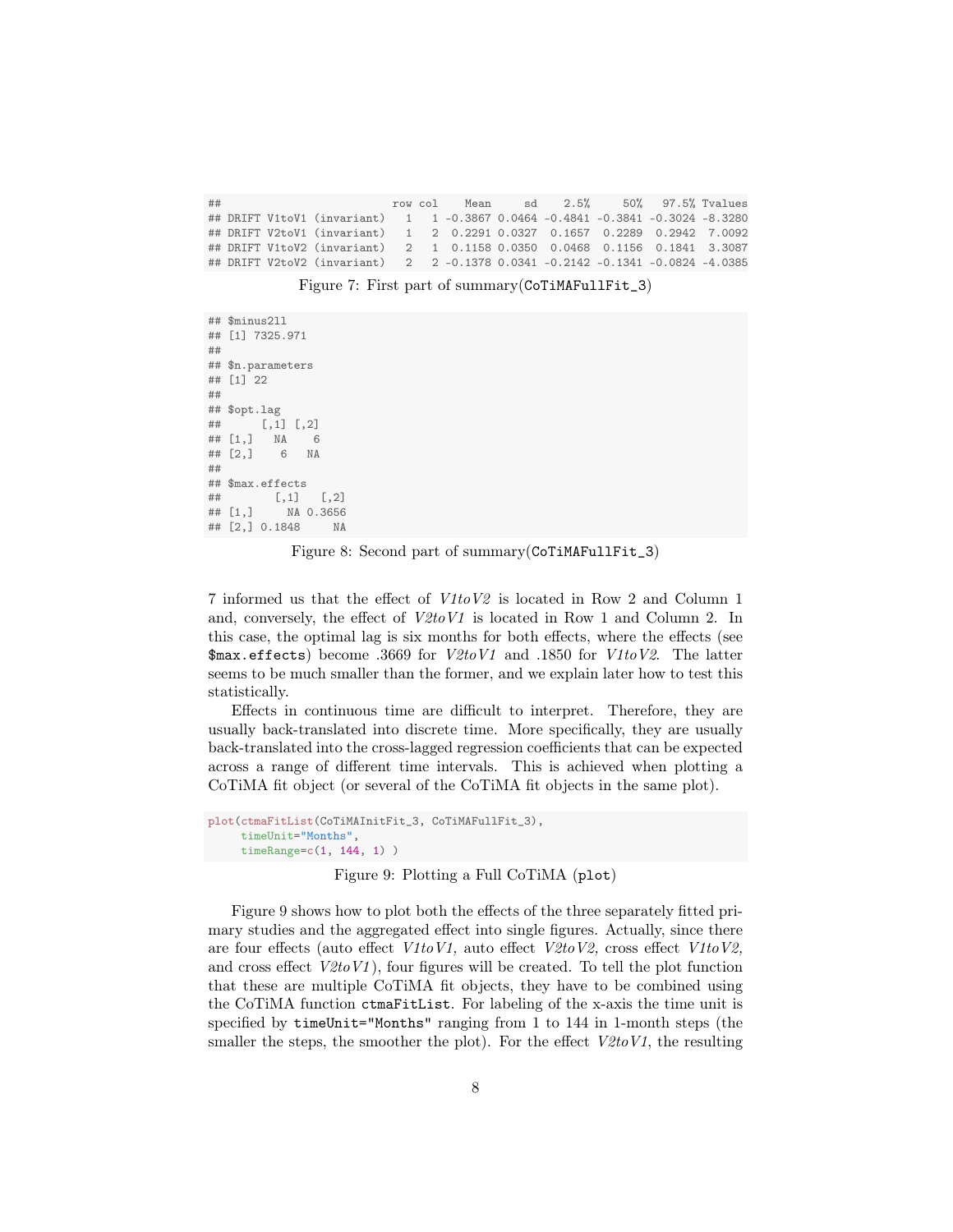#### Cross-lagged Effects of V1toV2



<span id="page-8-0"></span>Figure 10: The cross-lagged effect  $V1toV2$  across 1 to 144 months.

plot is shown in Figure [10.](#page-8-0)

As can be seen, the dashed black line that represents the aggregated effect reaches its maximum across time intervals of 6 month, where it can be expected to be .3669 (see Figure [8\)](#page-7-1), and then becomes smaller eventually approaching zero. It is noteworthy, albeit not occurring very often and probably limited to CoTiMAs with very few primary studies, that the aggregated effect does not always have to be somewhere in between the smallest and largest effects observed among the primary studies. CoTiMA does not aggregate by taking a (weighted) average of single effects. Rather, it optimizes estimates of all effects simultaneously by minimizing the loglikelihood value of the fit function, and the single set of the two auto effects and the two cross effects best explains the observed correlations across the three primary studies.

CoTiMA could be used for much more than demonstrated up to this point. Capabilities include traditional fixed and random effects analyses, analyses of publication biases, assessing heterogeneity, comparing effect sizes within models, moderator analysis, and analysis of statistical power. However, for CoTiMA like for any kind of meta-analysis, the most time consuming work is data collection and data management. Therefore, the two next sections deal with this topic. We make several recommendations of how to proceed and we introduce further functions and capabilities of CoTiMA which could make the life of a meta-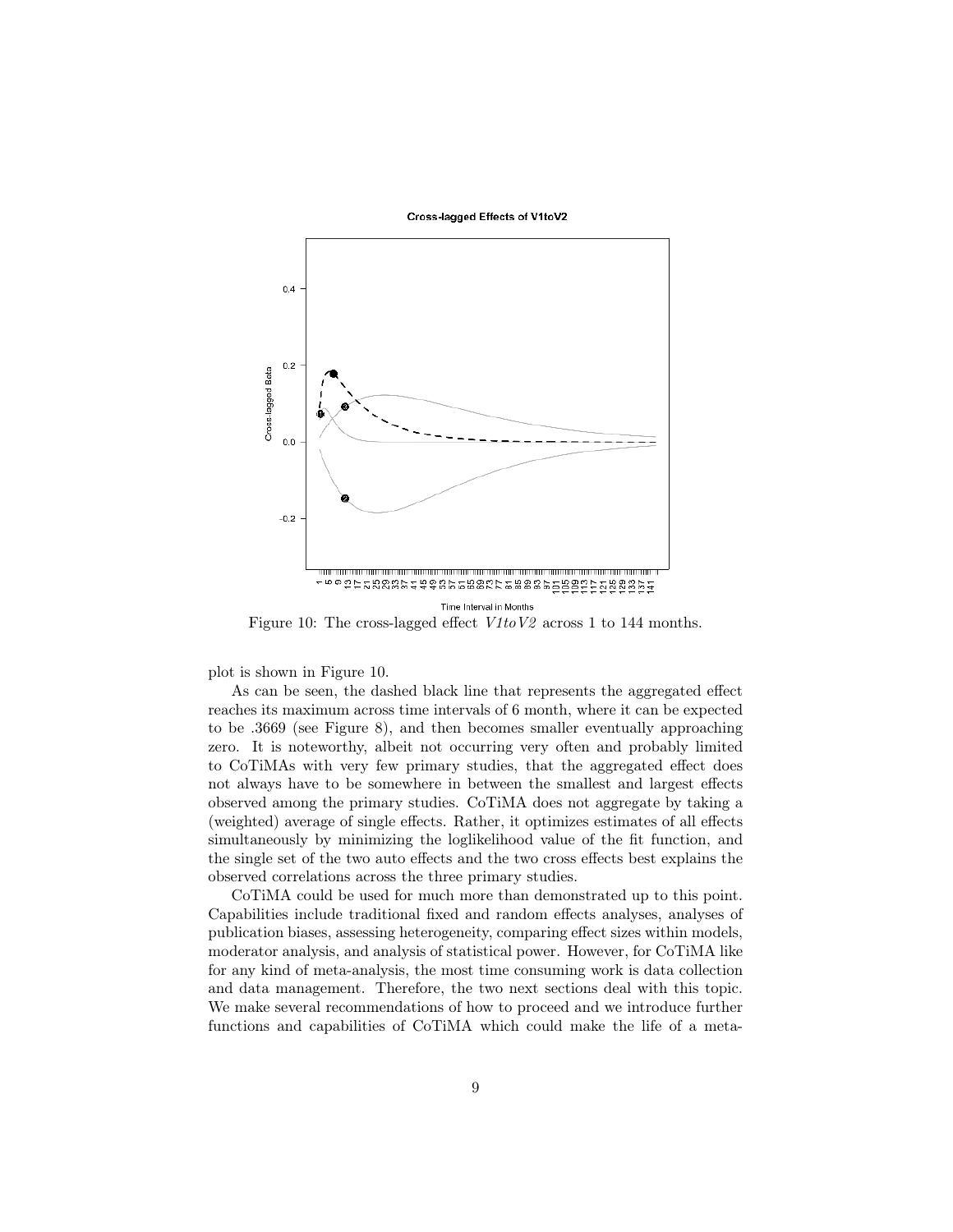analyst more convenient. Subsequent sections then address additional types of analyses that could be conducted after a full CoTiMA.

# <span id="page-9-0"></span>3 EPIC-BiG-Power: A Recommended CoTiMA **Workflow**

Our recommended CoTiMA workflow can be summarized with the acronym EPIC-BiG-Power, which stands for Extract, Prepare, InitFit, CoTiMAs, Bias & Generalizability, and statistical Power.

- 1. EPIC: Extract correlations from the literature and save them to disk. There are no particular ctma-function available supporting this step. It is hard work! We make some suggestions in Section [4.](#page-10-0)
- 2. EPIC: In a Preparatory step, combine variables, correct correlations, add further study information, and add raw data if available. Finally, combine all information by compiling a 'list' of primary studies to be used for subsequent analysis using ctmaPrep (and ctmaEmpCov if useful). This is elaborated in Section [5.](#page-12-0)
- 3. EPIC: Perform a series of Initial fits, in which each primary study out of the list of primary studies is used to fit a ctsem model using ctmaInit. This is demonstrated in Section [6.](#page-20-0)
- 4. EPIC: The fit object delivered in Step 3 is typically used to perform a CoTiMA using ctmaFit. This is the core of CoTiMA!
	- (a) We show how to perform a full CoTiMA in Subsection [7.1,](#page-24-1) in which an entire drift matrix is aggregated.
	- (b) In Subsection [7.2](#page-30-0) a partial CoTiMA is demonstrated, in which subsets of drift coefficients are aggregated.
	- (c) To address the question whether two (or more) drift effects (e.g., the 2 cross effects) estimated in Step 4(b) are identical, or if one effect is significantly larger than the other one, use the CoTiMA fit object delivered in Step 4(b) and ctmaEqual to test this, and see Subsection [7.3](#page-32-0) for details.
	- (d) To address the question whether one (or more) drift effects are moderated by certain characteristics of the primary studies (e.g., the year when they were published), use the CoTiMA fit object delivered in Step 3 and ctmaFit to test this. See Subsection [7.4.](#page-34-0)
- 5. BiG: Analysis of publication Bias including possible corrections can also be performed. Further, various measure of heterogeneity, which allow answering the question if effects could be Generalized, are reported. This also involves z-curve analysis. Classical fixed and random effects of each single drift effect (not as a set) are estimated, too. Use the CoTiMA fit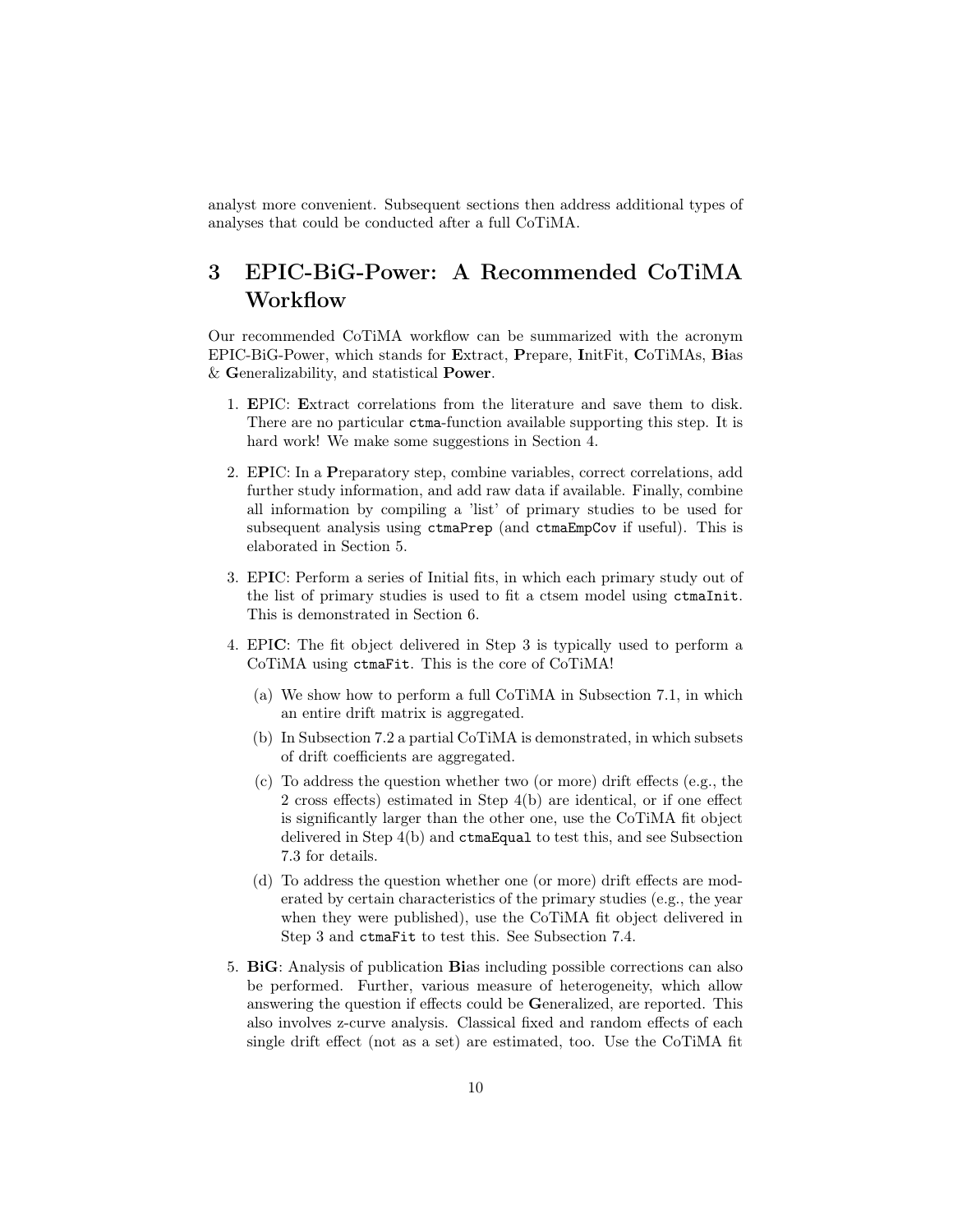object delivered in Step 3 and ctmaBiG to test this. This is demonstrated in Section [8.](#page-40-0)

- 6. Power: Calculation of the statistical (post hoc) Power of the cross effects in each primary study (using the CoTiMA results as true effect estimates) as well as required sample sizes for future studies using a range of different time intervals could be performed, using by the CoTiMA fit object delivered in Step 3 and ctmaPower. This is demonstrated in Section [9.](#page-47-0)
- 7. Results of the different analyses could be plotted with plot(CoTiMaFit-Objects). Funnel and forest plots will be created if CoTiMaFitObjects is a CoTiMA fit object delivered by ctmaBiG. Plots of required sample sizes are delivered if CoTiMaFitObjects is a CoTiMA fit object delivered by ctmaPower. Discrete time cross-lagged and autoregressive effect size plots will be created if CoTiMaFitObjects is a CoTiMA fit object delivered by ctmaInit or ctmaFit. This is demonstrated throughout Section [6](#page-20-0) – Section [9.](#page-47-0)

# <span id="page-10-0"></span>4 Extraction of Correlations from the Literature

In the previous example, we used only the mandatory objects  $(\text{delta } t, t)$  and objects that are probably required in most instances (sample Size  $i$ , empcov $i$ ). We show later how data management can be improved by using further objects. This section starts, however, with some recommendations and helpful functions that can make data entry easier and that offer new possibilities.

One of the most laborious steps is entering the correlation matrices of primary studies. Although it would be less laborious to enter only lower triangular correlation matrices, the requirement to have full correlation matrices serves to double check if correlations are entered correctly. Small typographical errors could have large consequences such as time-consuming and poor convergence in fitting the model to the data. Although it is preferred to analyze correlation matrices in meta-analyses rather than covariances, the option to analyze covariances is available; CoTiMA automatically switches to the analysis of covariances if vectors of variances ( $\epsilon$ mpVari) are provided. This is, however, not recommended because different variances imply that effect sizes between studies are on different scales, making aggregated effects impossible to interpret. Similarly, empirical mean values for all variables ( $empMeans i$ ) could be provided, but we do address these possibilities here.

Figure [11](#page-11-0) shows an example of how to enter and save correlation matrices. We recommend entering them as they are published and not change any signs or skip variables. This could be easily done later. Although it is no formal requirement, we also recommend labeling the variables (i.e., the row names and column names of the matrices) as they are labelled by the authors of the primary studies. The correlation matrices including the labels are then saved. For demonstration purposes, we change the original matrix by deleting one variable from the matrix shown in Figure [11.](#page-11-0) In the original study (Childs  $\&$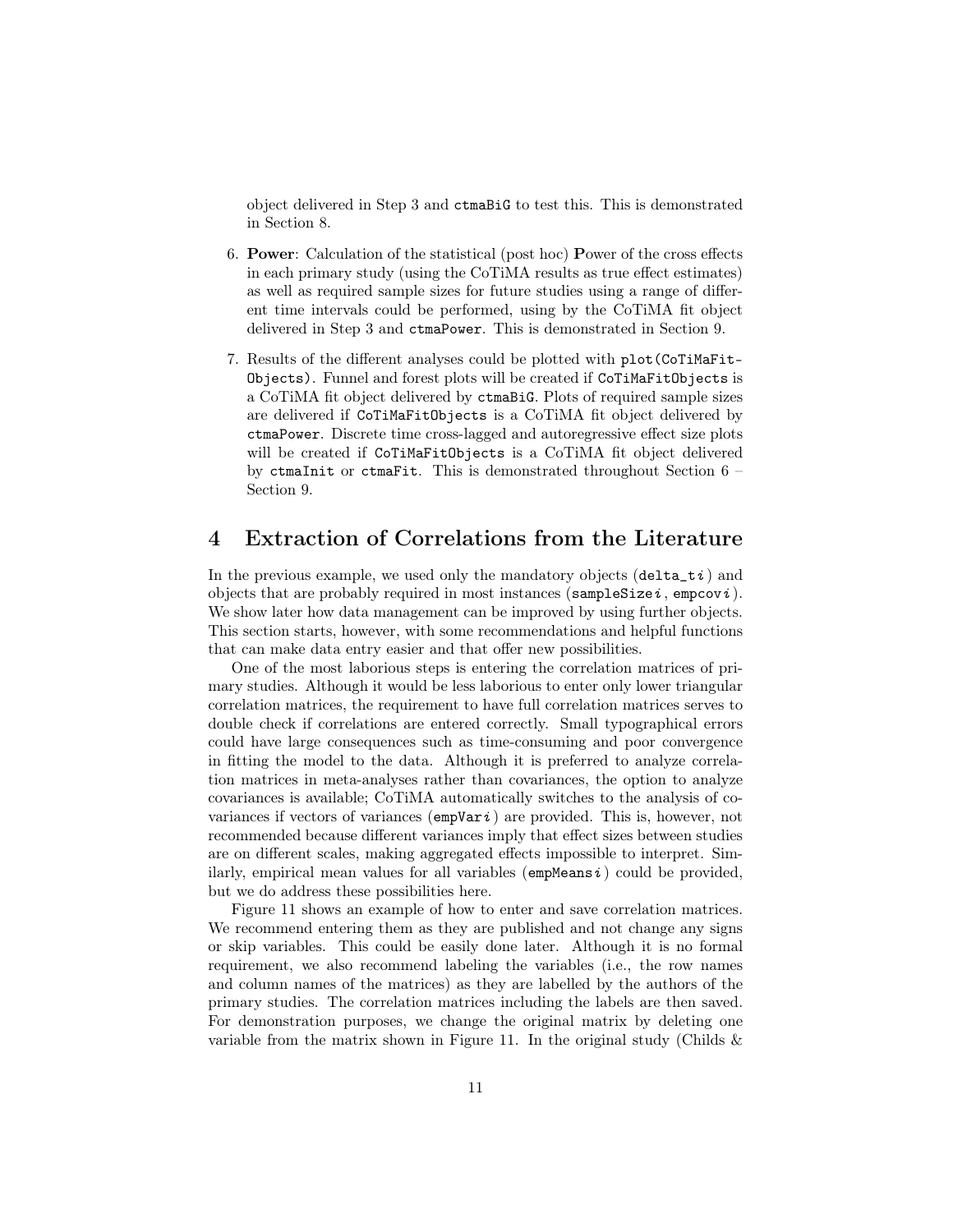| $empcov128 \leq -\text{matrix}(c)$                                      |                                                                |  |  |  |                                                                      |  |
|-------------------------------------------------------------------------|----------------------------------------------------------------|--|--|--|----------------------------------------------------------------------|--|
|                                                                         | 1.00, 0.48, 0.50, 0.50, 0.43, 0.40, 0.39, -0.51, -0.45,        |  |  |  |                                                                      |  |
|                                                                         | $0.48, 1.00, 0.17, 0.23, 0.22, 0.00, 0.01, -0.10, -0.08,$      |  |  |  |                                                                      |  |
|                                                                         | 0.50, 0.17, 1.00,                                              |  |  |  | $0.63, 0.42, 0.45, 0.44, -0.52, -0.41,$                              |  |
|                                                                         |                                                                |  |  |  |                                                                      |  |
|                                                                         | $0.50, 0.23, 0.63, 1.00, 0.65, 0.59, 0.50, -0.50, -0.37,$      |  |  |  |                                                                      |  |
|                                                                         | $0.43, 0.22, 0.42, 0.65, 1.00, 0.49, 0.64, -0.41, -0.41,$      |  |  |  |                                                                      |  |
|                                                                         | $0.40, 0.00, 0.45, 0.59, 0.49, 1.00, 0.75, -0.54, -0.46,$      |  |  |  |                                                                      |  |
|                                                                         | $0.39, 0.01, 0.44, 0.50, 0.64, 0.75, 1.00, -0.48, -0.57,$      |  |  |  |                                                                      |  |
|                                                                         | $-0.51, -0.10, -0.52, -0.50, -0.41, -0.54, -0.48, 1.00, 0.70,$ |  |  |  |                                                                      |  |
|                                                                         |                                                                |  |  |  | $-0.45, -0.08, -0.41, -0.37, -0.41, -0.46, -0.57, 0.70, 1.00), 9, 9$ |  |
| $pairwiseN128 \leftarrow matrix(c()$                                    |                                                                |  |  |  |                                                                      |  |
|                                                                         | 100, 99, 88, 77, 66, 55, 44, 33, 22,                           |  |  |  |                                                                      |  |
|                                                                         | 99, 99, 99, 88, 77, 66, 55, 44, 33,                            |  |  |  |                                                                      |  |
|                                                                         | 88, 99, 88, 99, 88, 77, 66, 55, 44,                            |  |  |  |                                                                      |  |
|                                                                         | 77, 88, 99, 77, 99, 88, 77, 66, 55,                            |  |  |  |                                                                      |  |
|                                                                         | 66, 77, 88, 99, 66, 99, 88, 77, 66,                            |  |  |  |                                                                      |  |
|                                                                         |                                                                |  |  |  |                                                                      |  |
|                                                                         | 55, 66, 77, 88, 99, 55, 99, 88, 77,                            |  |  |  |                                                                      |  |
|                                                                         | 44, 55, 66, 77, 88, 99, 44, 99, 88,                            |  |  |  |                                                                      |  |
|                                                                         | 33, 44, 55, 66, 77, 88, 99, 33, 99,                            |  |  |  |                                                                      |  |
|                                                                         | $22, 33, 44, 55, 66, 77, 88, 99, 22, 9, 9$                     |  |  |  |                                                                      |  |
| variableNames128 <- c("SPP_1", "SOP_1",                                 |                                                                |  |  |  |                                                                      |  |
|                                                                         | "role stress_1",                                               |  |  |  |                                                                      |  |
|                                                                         | "exhaustion_1", "exhaustion_2",                                |  |  |  |                                                                      |  |
|                                                                         |                                                                |  |  |  | "cynicism_1", "cynicism_2", "efficacy_1", "efficacy_2")              |  |
| dimnames(empcov128) <- list(variableNames128, variableNames128)         |                                                                |  |  |  |                                                                      |  |
| saveRDS(empcov128, file=paste0(activeDirectory, "empcov128.rds"))       |                                                                |  |  |  |                                                                      |  |
| saveRDS(pairwiseN128, file=paste0(activeDirectory, "pairwiseN128.rds")) |                                                                |  |  |  |                                                                      |  |

<span id="page-11-0"></span>Figure 11: Entering correlation matrices

Stoeber, 2012, Study 1), the variable 'role stress\_2' was available, but sometimes researchers do not measure all variable at all time points. When conducting a CoTiMA one has to deal with missing data (correlations) then. To demonstrate how this could be achieved, we deleted 'role stress  $2'$  from the original matrix, which we visualize in Figure [11](#page-11-0) by blanks after the column and row containing the correlations for 'role stress\_1'.

A further possible challenge for CoTiMA are correlation matrices reported in primary studies that are based on pairwise deletion of missing values. One possible problem is that such matrices might not be suited at all for analysis if they or not positive definite. This cannot happen with listwise deletion. A not positive definite matrix is given, for example, if the correlation between A and B is  $r = .90$ , between A and C  $r = .80$ , and between B and C  $r = .10$  - given the two large correlations, such a small correlation is impossible if all correlations are based on identical samples. If a matrix is not positive definite, we recommend contacting the authors of the primary study and ask for a correlation matrix based on listwise deletion, or for raw data. Another option is to drop one or more variables from the correlation matrix. One could check if the matrix is positive definite after dropping variables; the code eigen(empcov128)\$values should deliver only positive eigenvalues then.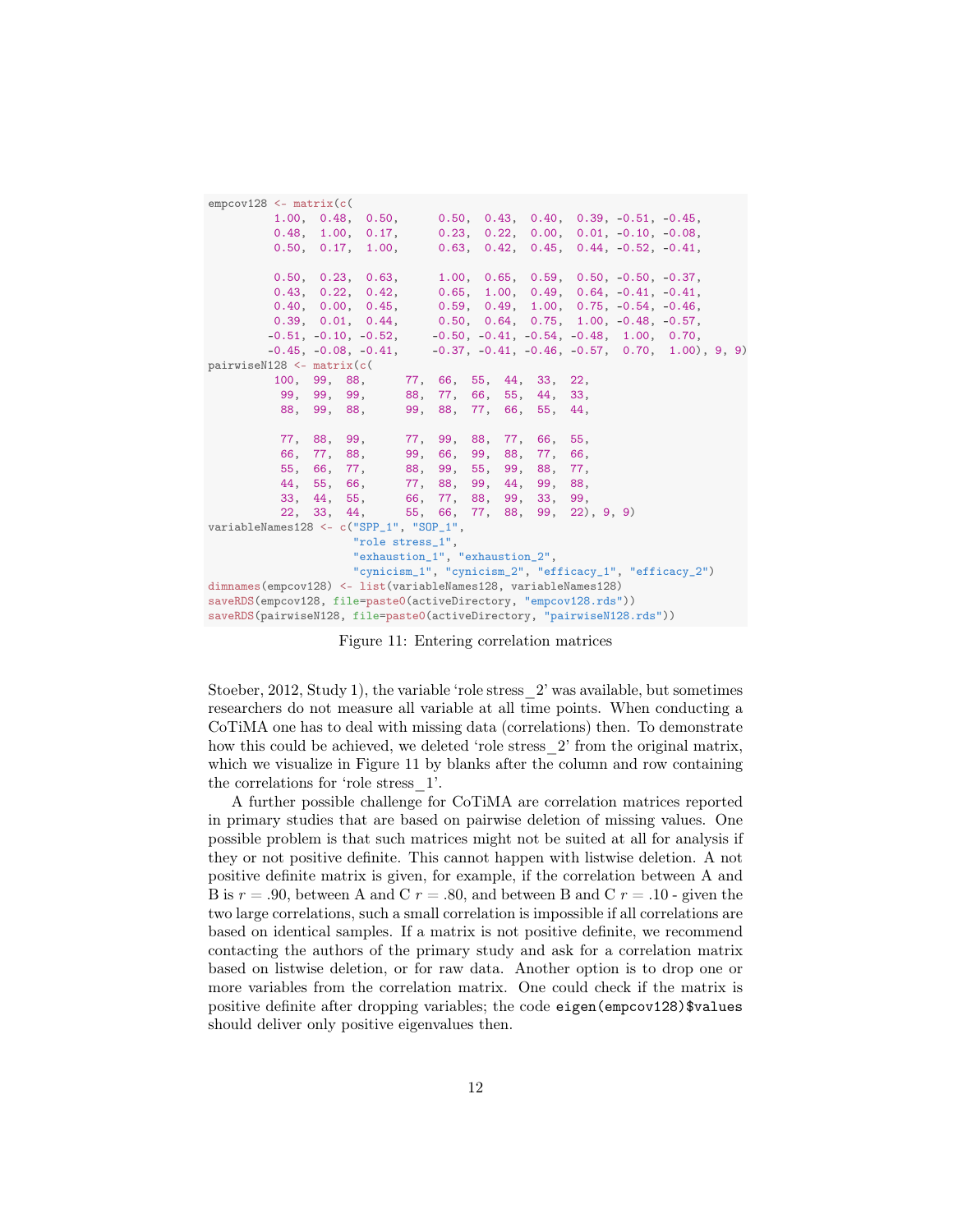A second challenge resulting from pairwise deletion of missing values in primary studies is the sample size to be used for CoTiMA. Sometimes, authors report the range of pairwise N (e.g., pairwise  $N = 22$  to 100) in a table note. We recommend using the smallest value then (e.g., sampleSize128 = 22). Sometimes, however, authors report pairwise N for each correlation. Thus, we also have a matrix of pairwise N, which we illustrate in Figure [11.](#page-11-0) Recall that we also have to deal with the entirely missing variable 'role\_stress2', which we again visualize by inserted blanks and an empty row in the matrix of pairwise N. Using a matrix of pairwise N rather than just the smallest of all  $N$  increases the statistical power of a CoTiMA. We recommend saving the matrix to disk. In case there is a matrix of pairwise N this could also be saved.

# <span id="page-12-0"></span>5 Preparatory Step (ctmaEmpCov, ctmaCorRel, ctmaPrep)

CoTiMA uses correlation matrices to generate 'pseudo raw data' using the MASS R package (Veneables & Ripley, 2002). Pseudo raw data exactly (!) reproduce the correlation matrices and offers a couple of interesting options. In the present section we show how data can be processed in terms of recoding variables, combining two or more variables into composite scores, and dealing with missing correlations. (The possibility to combine two or more correlations into a single correlation will be added soon.)

We turn now to processing the correlations shown in Figure [11.](#page-11-0) Our aim is to analyze the reciprocal effects between job demands and burnout. In particular, we (1) want to correct the correlations for unreliability (aka correction for attenuation, disattenuation). Further, we (2) want to drop the variables 'SPP\_1' and 'SOP\_1' because these variables do not exist in other primary studies and because they are not of particular interest. We also (3) want to recode 'efficacy\_1' and 'efficacy\_2' so that they represent lack of efficacy rather than efficacy. Lack of efficacy, cynicism, and exhaustion are the three burnout symptoms, and we  $(4)$  want to combine them into a single variable<sup>[6](#page-12-1)</sup>. Whereas a measure of demands is available for the first measurement occasion ('role stress 1'), such a measure is missing at the second measurement occasion. Thus, we (5) also have to deal with missing correlations.

First, to achieve our aims, we start with reading the previously saved correlation matrix and the matrix of pairwise N from disk (see Figure [12\)](#page-13-0) and assign them to R objects empcov128 and pairwiseN128. With colnames(empcov128) (not shown in Figure [12\)](#page-13-0) we could recall the variable names, which are 'SPP\_1', 'SOP\_1', 'role stress\_1', 'exhaustion\_1', 'exhaustion\_2', 'cynicism\_1', 'cynicism  $2'$ , 'efficacy  $1'$ , and 'efficacy $2'$ . First, we do the corrections for unre-

<span id="page-12-1"></span> $6C<sub>0</sub>$  CoTiMA could also be used with measurement models, for example, with lack of efficacy, cynicism, and exhaustion as manifest indicators of a latent factor. However, in meta-analysis the most common case is that burnout would be measured using different (numbers of) variables. Therefore, combining the available variables for each primary study and then using a single manifest indicator in subsequent CoTiMA is frequently the only viable way.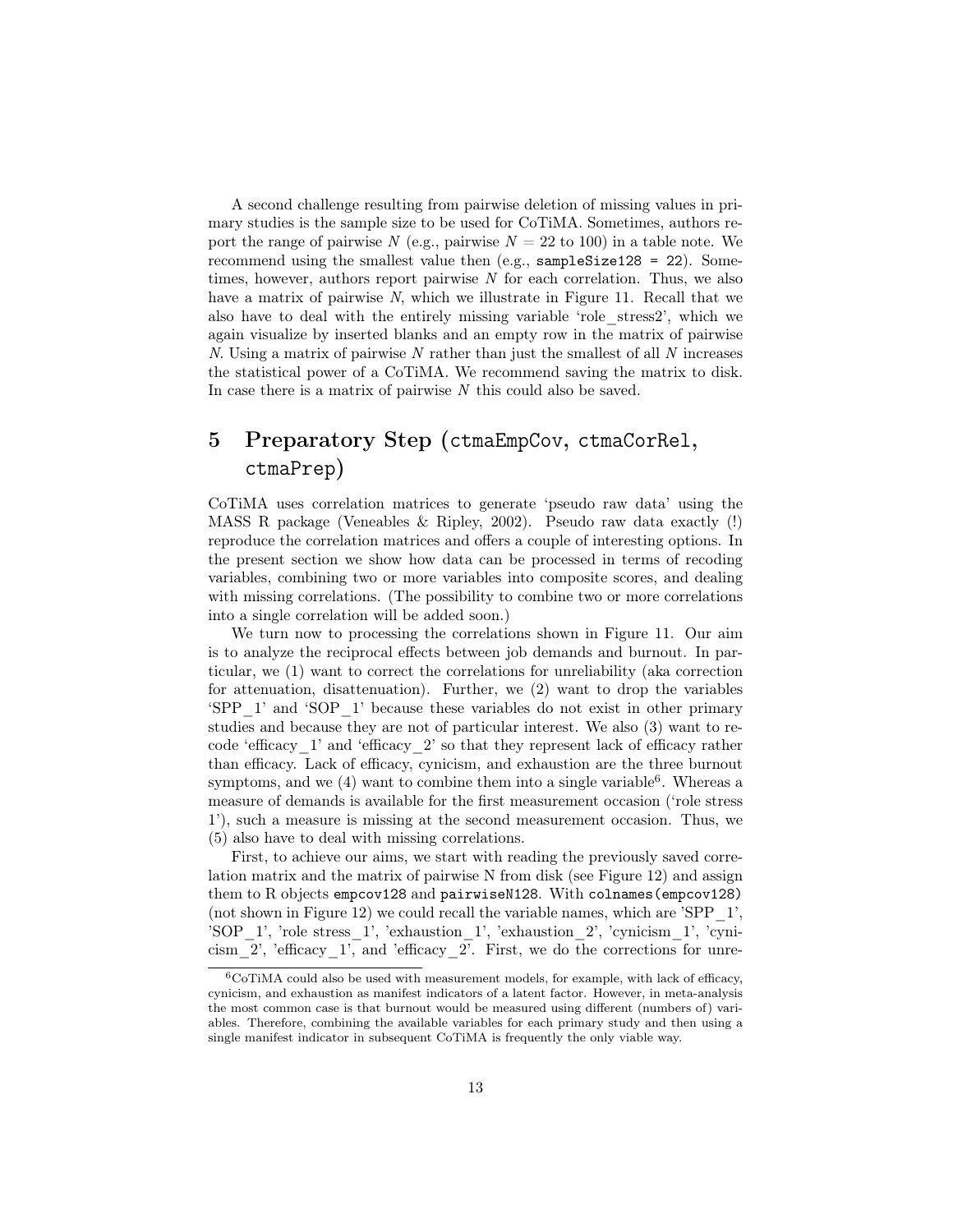```
empcov128 <- readRDS(file=paste0(activeDirectory, "empcov128.rds"))
pairwiseN128 <- readRDS(file=paste0(activeDirectory, "pairwiseN128.rds"))
delta_t128 <- c(6)
alphas128 <- c(.87, .88, .80, .94, .91, .88, .95, .81, .88)
empcov128 <- ctmaCorRel(empcov128, alphas128)
targetVariables128 <- c("role stress_1",
                       "exhaustion_1", "cynicism_1", "efficacy_1",
                       "exhaustion_2", "cynicism_2", "efficacy_2")
recodeVariables128 <- c("efficacy_1", "efficacy_2")
sampleSize128 <- mean(pairwiseN128)
combineVariables128 <- list("role stress_1",
                            c("exhaustion_1", "cynicism_1", "efficacy_1"),
                            c("exhaustion_2", "cynicism_2", "efficacy_2"))
combineVariablesNames128 <- c("Demands1", "Burnout1", "Burnout2")
missingVariables128 <- c(3)
results128 <- ctmaEmpCov(targetVariables=targetVariables128,
                        recodeVariables=recodeVariables128,
                         combineVariables=combineVariables128,
                         combineVariablesNames=combineVariablesNames128,
                         missingVariables=missingVariables128,
                         nlatents=2,
                         pairwiseN=pairwiseN128,
                         Tpoints=2
                         empcov=empcov128)
empcov128 <- results128$r
pairwiseN128 <- results128$pairwiseNNew
```
<span id="page-13-0"></span>Figure 12: Processing correlation matrices (ctmaCorRel, ctmaEmpCov)

liability. This has to be done first because, for example, reliabilities would be no longer available after two or more variables are combined. To correct for unreliability, a vector of reliabilities (alpha128) has to be provided, and then the ctmaCorRe1 is used to replace empcov128 by its disattenuated counterpart<sup>[7](#page-13-1)</sup>.

Second, we reduce the number of variables. All variables except the two we want to drop are assigned to targetVariables128. Note that a formal requirement of CoTiMA is that the variables are ordered in Time (Time 0 variables, Time 1 variables, etc.). This is also achieved by ordering the variables accordingly when creating targetVariables128.

Third, the two variables we want to recode are assigned to the object recode-Variables 128. If an empcovi does not include variable names (no dimnames), one could use the variables' positions (i.e., recodeVariables128 <- c(4, 7)). Note that if numbers are used, they should correspond to the positions in the targetVariablesi object rather than the rows/columns in the empcovi object

<span id="page-13-1"></span><sup>7</sup>Correlations are disattenuated using the well-known formula developed by Spearman (1904). This formula is based on several assumptions. One of these assumptions is that the assumption underlying Cronbach's alpha (or any other estimate of reliability), which is usually used to measure reliability, are correct. While violations of the assumptions do usually not cause visible consequences when dealing with a single cross-sectional correlation coefficient, in the case of correlation matrices of longitudinal studies it might cause problems. One problem is that disattenuated test-retest correlations could become larger than 1.0, which is automatically corrected by ctmaCorRel (i.e., they are set to 1.0). Another problem is that the disattenuated matrices might not positive definite and could not be analyzed then.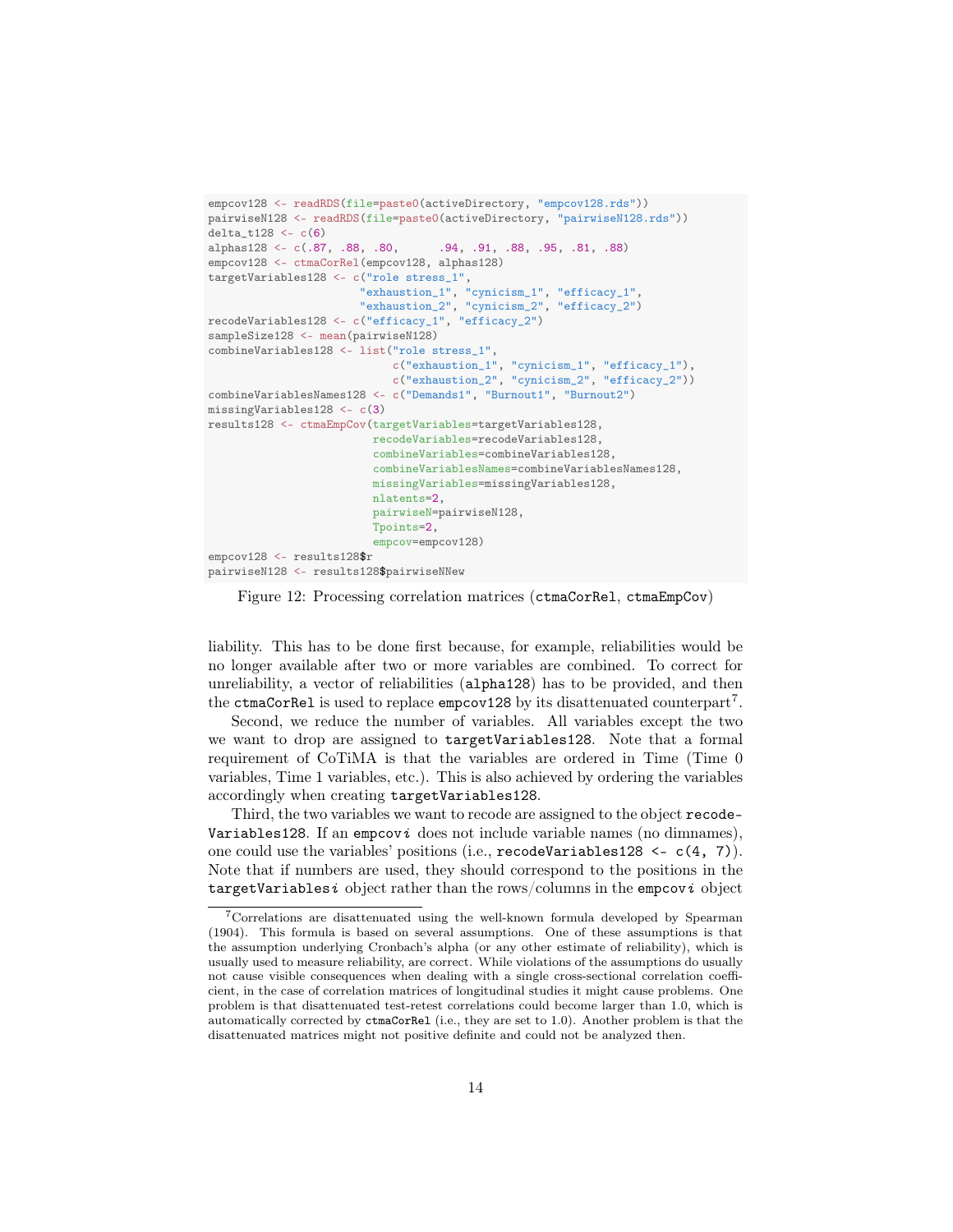(i.e., recoding is done after targetVariablesi were selected from empcovi).

Although it is not necessary to assign any value to sampleSize128, we assigned the mean of the pairwise N (mean (pairwise N128)). This is a reasonable value that will be used for descriptive statistics in the output of subsequent CoTiMAs. Other options could be min(pairwiseN128) or max(pairwiseN128).

Fourth, we use a list (!) of variable names or vectors of variable names to specify the variables that should or should not be combined. This list is stored in the object combineVariables128. We keep the variable 'role stress\_1' as it is, whereas for the first and second measurement occasion the three burnout variables are combined into a single scale, respectively. The three final variables are then labeled as specified in combineVariablesNames128.

Fifth, since there is no variable for demands at the second time point, we declare it as missing. This is done by stating which variable is missing in the imagined set of 'Demands1, Burnout1, Demands2, Burnout2', which is the 3rd element. Thus, missingVariables128 <- 3.

```
## [1] empcov128
## [,1] [,2] [,3] [,4]
## [1,] 1.0000000 0.7361878 NA 0.5809288
## [2,] 0.7361878 1.0000000 NA 0.8118634
## [3,] NA NA NA NA
## [4,] 0.5809288 0.8118634 NA 1.0000000
## [1] pairwiseN128
## [,1] [,2] [,3] [,4]
## [1,] 88 77 0 44
## [2,] 77 55 0 44
## [3,] 0 0 0 0
## [4,] 44 44 0 22
```
<span id="page-14-0"></span>Figure 13: Results of applying ctmaEmpCov to the specifications of Study 128

The CoTiMA package comes with the function ctmaEmpCov which performs the desired operations (recoding, combining etc.) and yields the final correlation matrix that we want to use for our subsequent CoTiMA. Since we have a matrix of pairwise  $N$ , this will be processed by  $ctmaEmpCov$ , too. The function ctmaEmpCov returns a new correlation matrix, which is then used to replace the empcov128 from which we started. Further, ctmaEmpCov returns a new matrix of pairwise N, which is then used to replace the pairwiseN128. Figure [13](#page-14-0) shows the new correlation matrix and matrix of pairwise N.

```
rawData128 <- list(fileName=paste0(activeDirectory, "rawdata128.txt"),
                   studyNumbers=128, missingValues=c(-99),
                   standardize=TRUE, header=FALSE, dec=".", sep=" ")
delta_t128 <- c(NA)
```
Figure 14: Using raw data

Instead of correlation matrices, raw data can be used as well, and the arguments required to read raw data from disc have to be stored in a rawDatai object. In  $R$ , a list is a list (sic!) that has elements, which have their own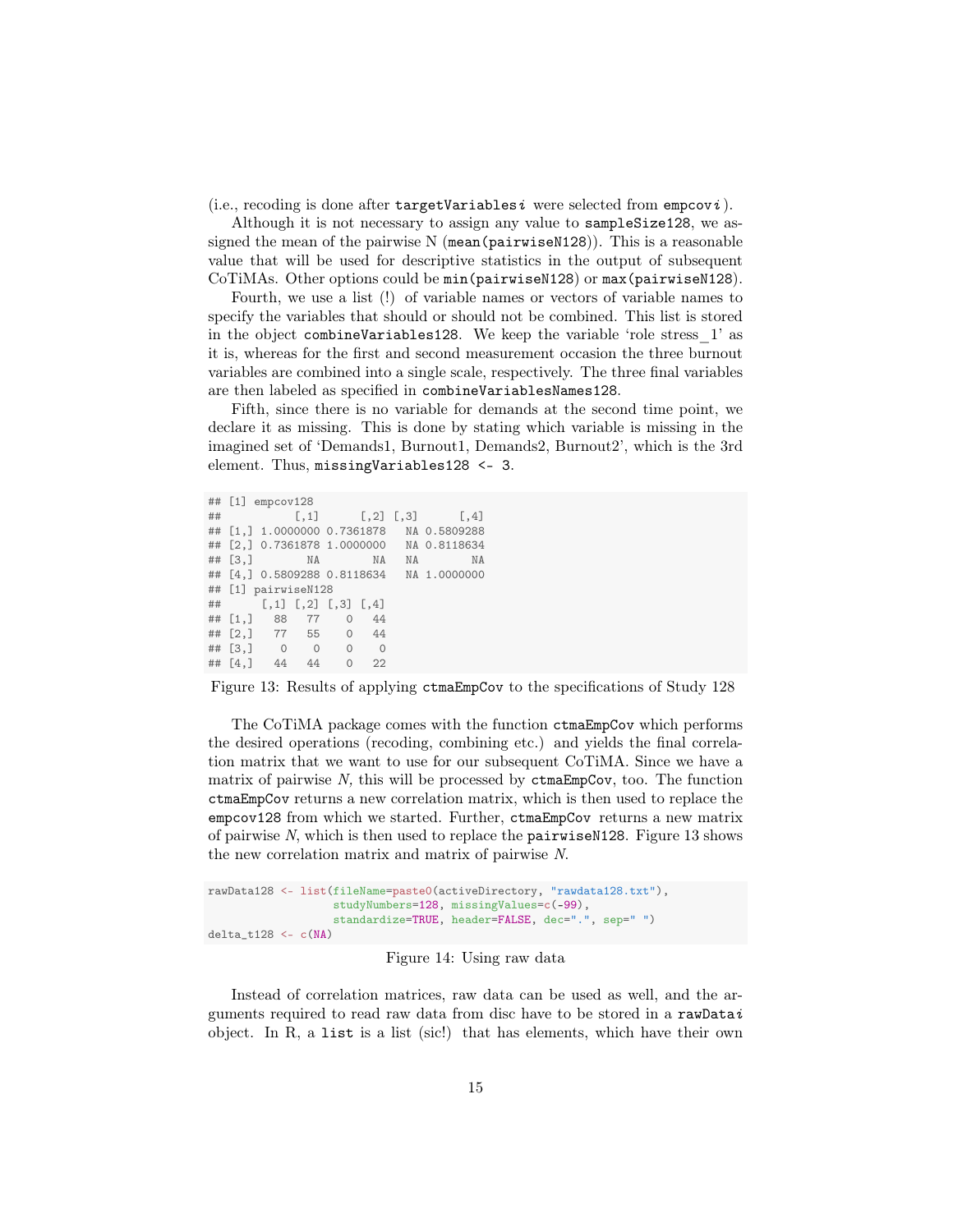labels (like in a shopping list, in which you summarize the planned purchases in subitems like "vegetables", "cheese" etc.). Unlike a vector, the elements of a list could be of different types, for example, characters, numbers, symbols, matrices etc. The list object created in Figure 14 has seven elements: fileName, studyNumbers, missingValues, standardize, header, dec, and sep.

| $V1_T0$            | $V2_T0$                     | $V1_T1$   | $V2_T1$          | dT1 |
|--------------------|-----------------------------|-----------|------------------|-----|
| 0.835              | 2.328                       | $-0.778$  | 2.969            | 11  |
| 1.555              | 2.634                       | 1.977     | 1.807            | 12  |
| 3.209              | 1.849                       | 2.291     | 2.795            | 12  |
| 0.416              | 2.351                       | 0.127     | 1.705            | 13  |
| $-99.000 - 99.000$ |                             |           | $0.476 - 99.000$ | 13  |
| $-99.000 - 99.000$ |                             | 0.854     | $-99.000$        | 11  |
|                    | $-99.000 - 99.000$          | $-99.000$ | 2.987            | 12  |
|                    | $-99.000 - 99.000 - 99.000$ |           | 2.087            | 12  |
|                    | $-99.000 - 99.000 - 99.000$ |           | 0.927            | 13  |

<span id="page-15-0"></span>Figure 15: Raw data file structure

The raw data have to be included in an ordinary text file, and the name of the file should be stored in the list element fileName. Possibly missing values should be specified, and only a single value is possible (-99 is assumed by default) and stored in the list element missingValues. Whether or not the raw data should be standardized, which implies the analysis of correlations, or not, which implies the analysis of covariance, could be specified by setting the list element standardize to either TRUE (default and recommended) or to FALSE. Whether or not the raw data files include a header with variable names (as for the example data below) could be specified by setting the element header to either TRUE (default) or to FALSE. Finally, a decimal delimiter (default  $=$  '.') and the characters separating the values (default  $=$  ') could be defined using the list elements dec and sep, respectively. Note that in meta-analysis, moderators are usually study characteristics (e.g., the average age of a sample) rather than characteristics of individual study participants. Therefore, moderator values are not taken from a raw data file, but they are defined directly for a primary study that does provide raw data by assigning values to the moderator object; this is explained later.

Raw data of a primary study has to be provided as a text (ascii) file. Data has to be in wide format (i.e., one row per individual). Assuming there are  $t$ measurement occasions, the order of the variables should be V1\_T0, V2\_T0,  $\ldots$ , V1\_Tt, V2\_Tt, dT1, dT2,  $\ldots$  dT(t-1), where dTt are the variables representing the time intervals (deltas) between measurements (see Figure [15;](#page-15-0) here with header). Note that if t measurement occasions exist, there are  $t-1$  time intervals. Compared to correlation matrices as input, raw data allow the time intervals to vary between the individuals within a study (average time intervals are automatically reported in CoTiMA fit objects). However, for studies that supply raw data, it is mandatory to specify the  $\texttt{delta\_t}i$  object! It has to have as many NA as the largest number of possible time intervals in the respective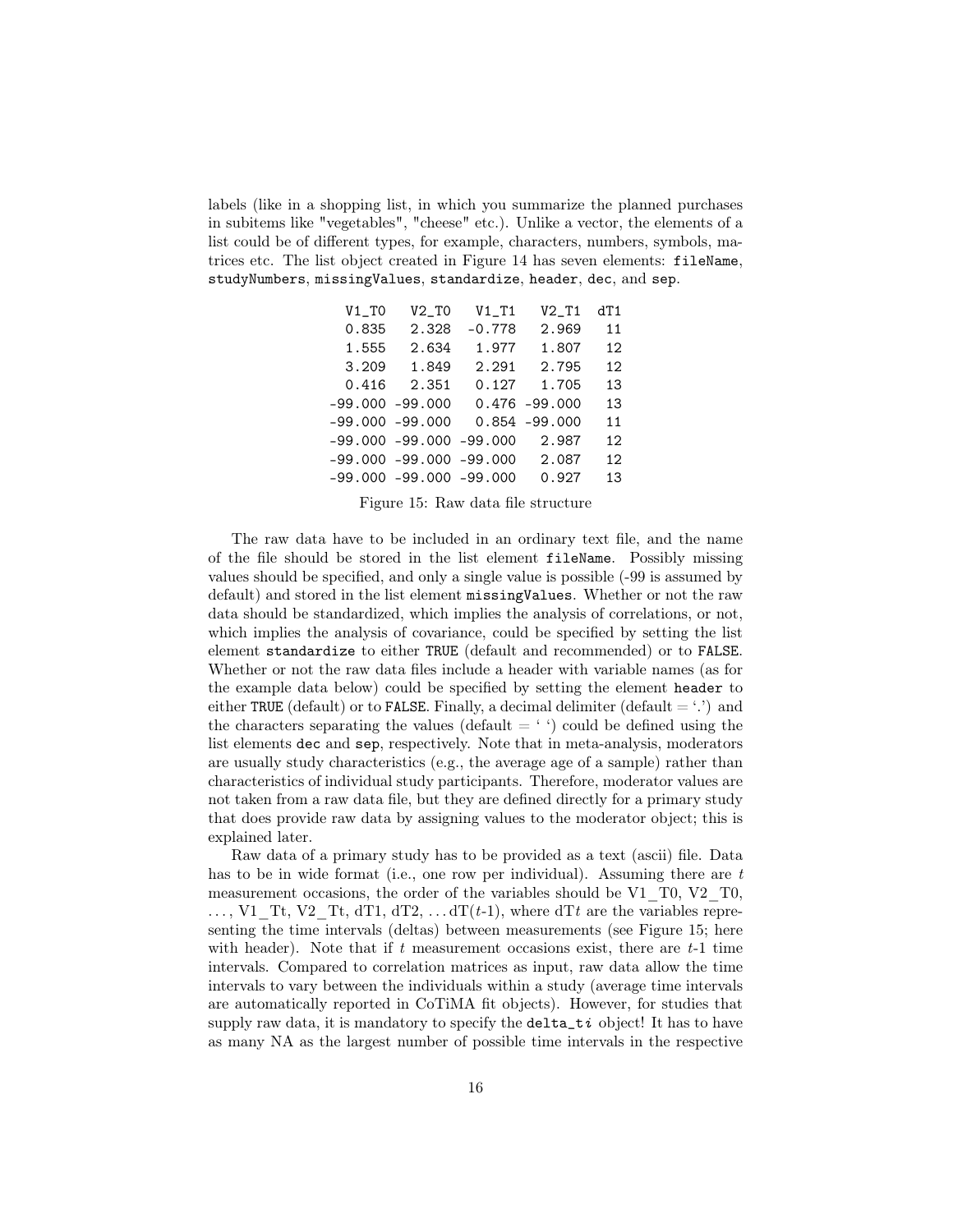```
ageM2 <- 39.3
ageSD2 <- 8.7
malePercent2 <- .60
occupation2 <- c("Bank employees")
country2 <- c("Netherlands")
demands2 <- c("Workload")
burnout2 <- c("Emotional Exhaustion")
targetVariables2 <- c("Demands1", "Burnout1", "Demands1", "Burnout2")
source2 <- c("Houkes, I,", "Janssen, P, P, M,", "de Jonge, J", "& Bakker, A, B",
             "Study1", "2003")
moderator2 \leq c(1, 0.72)ageM3 <- 47.4
ageSD3 <- 5.8
malePercent3 <- .70
occupation3 <- c("Teachers for adults")
country3 <- c("Netherlands")
demands3 <- c("Workload")
burnout3 <- c("Emotional exhaustion")
targetVariables3 <- c("Demands1", "Burnout1", "Demands1", "Burnout2")
source3 <- c("Houkes, I,", "Janssen, P, P, M,", "de Jonge, J", "& Bakker, A, B",
             "Study2", "2003")
moderator3 \leftarrow c(1, 0.72)ageM313 <- 30
ageSD313 <- 6
malePercent313 <- 0.30
occupation313 <- c("Wmployment agency employees")
country313 <- c("Netherlands")
demands313 <- c("Work pressure")
burnout313 <- c("Exhaustion")
targetVariables313 <- c("Demands1", "Burnout1", "Demands1", "Burnout2",
                         "Demands3", "Burnout3")
source313 <- c("Demerouti", "Bakker", "& Bulters", "2004")
moderator313 <- c(2, 0.72)ageM128 <- 41
ageSD128 <- 11.4
malePercent128 <- 0.203
occupation128 <- c("Managerial employees in NHS trusts")
country128 <- c("UK")
demands128 <- c("Role Stress")
burnout128 <- c("Exhaustion", "Cynicism")
source128 <- c("Childs, J. H.", "& Stoeber, J.", "Study1", "2012")
moderator128 <- c(2, 0.66)
```
<span id="page-16-0"></span>Figure 16: Additional information for study data entered before

study is, for example, in the case of not more than three intervals,  $delta$ telta\_ti <- c(NA, NA). In the example in Figure [15](#page-15-0) there are only two time points and, thus, one interval  $dT1$ . Thus,  $det\ i$  is indeed the only mandatory object because rawDatai could substitute empcovi and pairwiseNi could substitute sampleSizei .

So far, we introduced the objects delta\_ti, sampleSizei, empcovi, targetVariablesi, alphasi, pairwiseNi, and rawDatai). Further pre-defined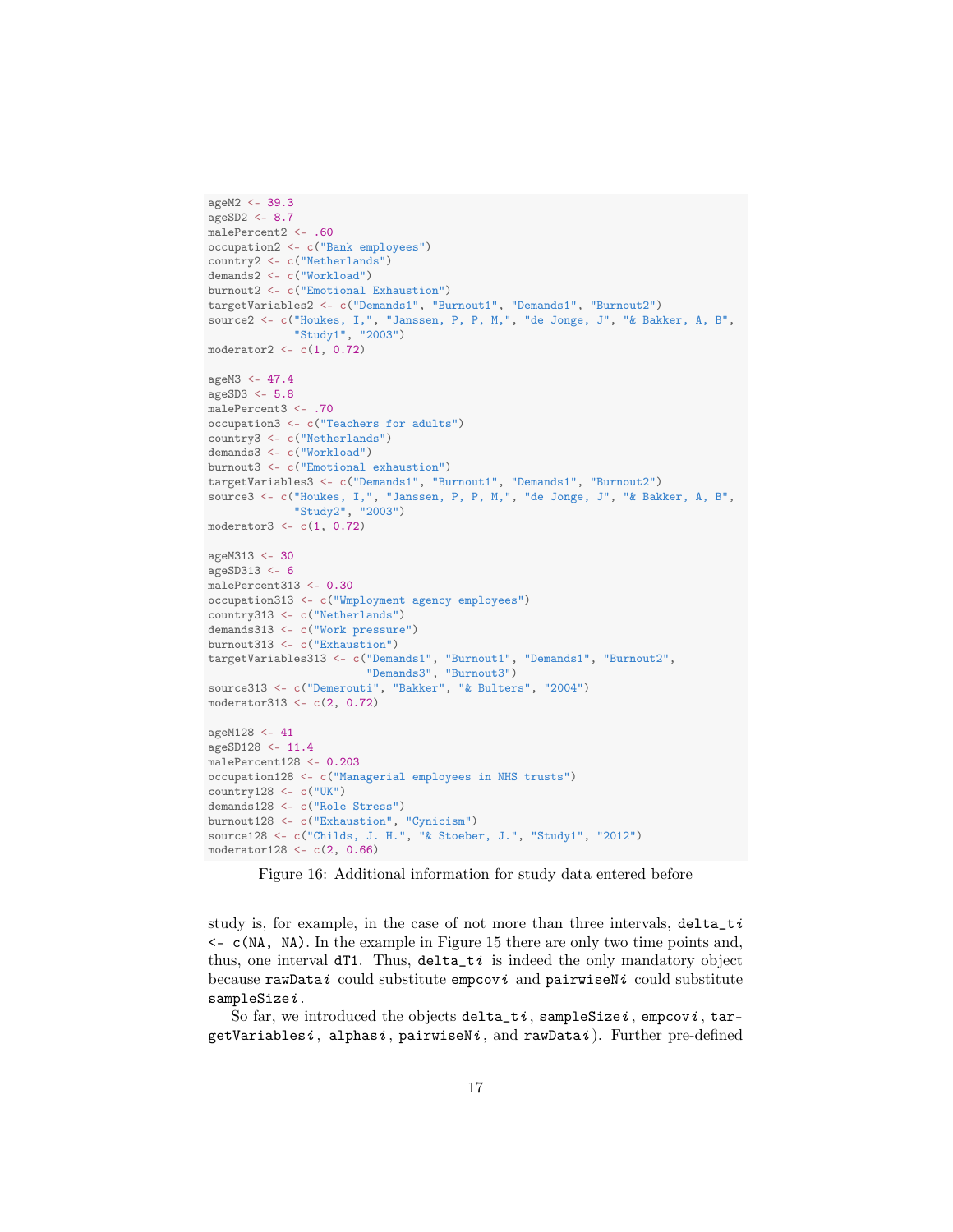object names are:

- moderator  $i$ . A vector of numerical values either representing categorical or continuous variables, e.g., moderator $6 \leq c(1, 2, 2, 0.76, 2.56,$ 2001)
- $\bullet$  startValuesi. A vector of start values, which was used in previous Co-TiMA versions. Currently the use of start values is disabled, but this might change in the future.
- empMeans i. Mean values of variables (default  $= 0$ ). It is not recommended to change the default, but it is possible, e.g.,  $\epsilon$ mpMeans7 <-  $c(1, -2.5,$  $1.1, -2.4)$
- empVarsi. Variances of variables; (default = 1). It is not recommended to change the default, but it is possible, e.g.,  $\epsilon$ mpVars6 <- c(1, 2, 1.1, 1.9)
- studyNumberi. A special number used for labeling in the outputs of subsequently fitted CoTiMA models, e.g., studyNumber6 <- 66
- $\bullet$  source *i*. Useful to label the table displaying the estimated parameters for each primary study, rather than using the numbers used for the primary study objects (e.g., 128 from  $\epsilon$  empcov128), e.g., source  $\epsilon$  < - c("De Jonge", "Dormann", "Janssen", "Dollard", "Landeweerd", "& Nijhuis", "2001")
- ageMi. A value indicating the mean age of participants in a primary study, e.g., ageM6 <- 31.78
- malePercent  $i$ . A value indicating the percentage of male participants in a primary study, e.g., malePercent6 <- 0.11
- occupation  $i$ . A vector of character strings representing the occupations of participants in a primary study. Of course, this has not to be taken literally. For example it could be also used to represent the program in which student participants are enrolled and similar classifications, e.g., occupation6 <- c("Health care workers")
- country  $i$ . A single character string representing the country in which a primary study was conducted, e.g., country6 <- c("Netherlands")

In addition to these pre-defined object names, user-defined object names could be added (e.g., demands i and burnout i, to add information about the type of measurement scale used in primary studies). The difference between pre-defined and user-defined objects is twofold. First, pre-defined objects are included in the Excel workbook that summarizes primary study information (see. Figure [20\)](#page-19-0). Second, user-defined objects have to be declared in ctmaPrep using the argument addElements (see Figure [18\)](#page-19-1).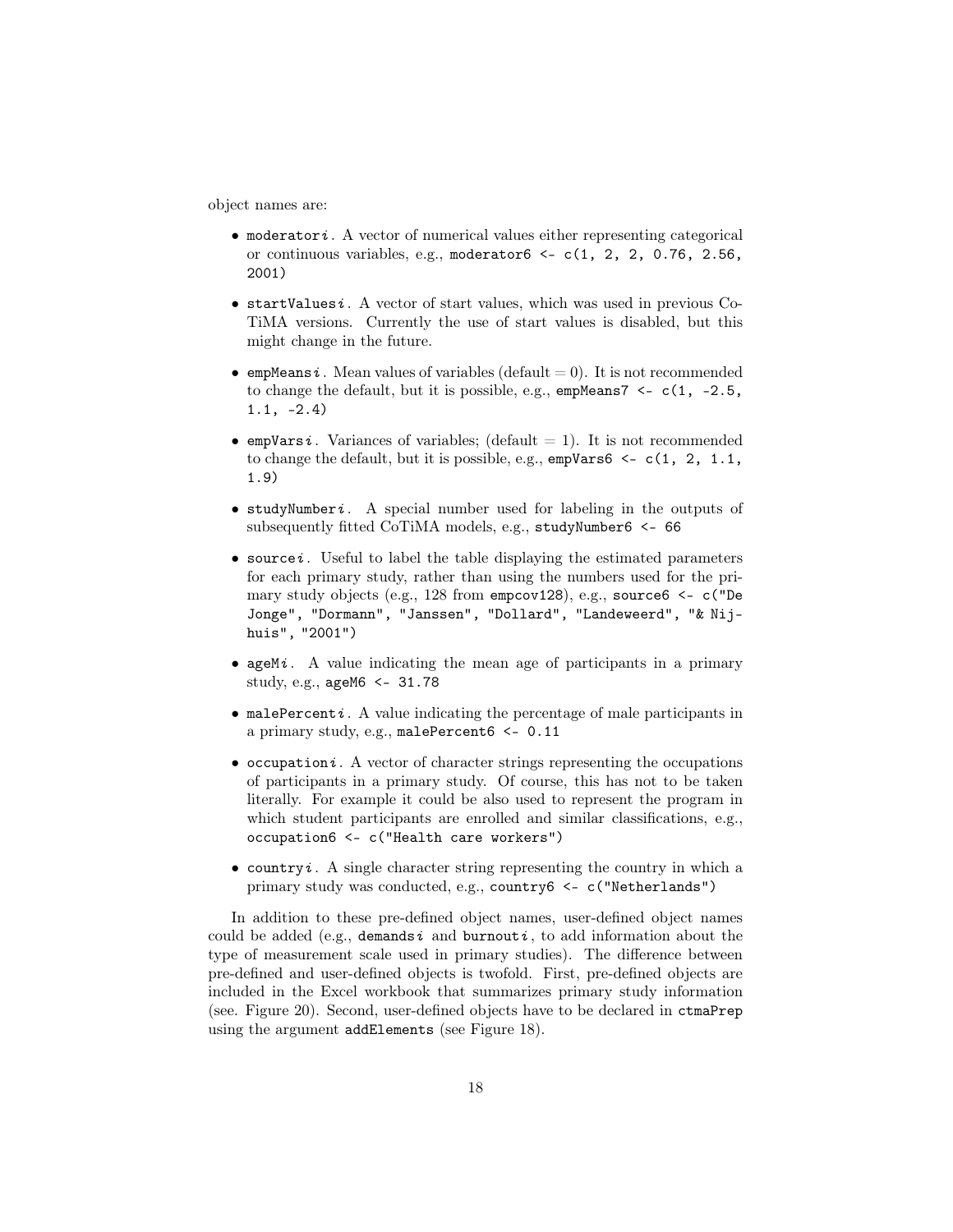```
empcov18 <- matrix(c(1.00, 0.44, 0.62, 0.34,
                     0.44, 1.00, 0.41, 0.62,
                     0.62, 0.41, 1.00, 0.55,
                     0.34, 0.62, 0.55, 1.00), 4, 4)
variableNames18 <- c("Demands_1", "Burnout_1", "Demands_2", "Burnout_2")
dimnames(empcov18) <- list(variableNames18, variableNames18)
delta_t18 <- 12
sampleSize18 <- 174
ageM18 <- 41.33
ageSD18 <- 9.70
malePercent18 <-0.03
occupation18 <- c("Service employees")
country18 <- c("Germany")
demands18 <- c("Workload")
burnout18 <- c("Emotional exhaustion", "Depersonalization")
source18 <- c("Diestel", "& Schmidt", "Study 1", "2012")
moderator18 \leftarrow c(1, 0.7)empcov32 <- matrix(c(1.00, 0.45, 0.70, 0.40,
                     0.45, 1.00, 0.36, 0.66,
                     0.70, 0.36, 1.00, 0.43,
                     0.40, 0.66, 0.43, 1.00), 4, 4)
variableNames32 <- c("Demands_1", "Burnout_1", "Demands_2", "Burnout_2")
dimnames(empcov32) <- list(variableNames32, variableNames32)
delta_t32 <- 8
sampleSize32 <- 433
ageM32 <- 41.5
ageSD32 <- 10.2
malePercent32 <- 0.199
occupation32 <- c("Teachers")
country32 <- c("Canada")
demands32 <- c("classroom overload")
burnout32 <- c("Emotional exhaustion", "Depersonalization")
source32 <- c("Fernet", "Guay", "Senecal", "& Austin", "2012")
moderator32 \leftarrow c(1, NA)
```
<span id="page-18-0"></span>Figure 17: Information for two further primary studies

To proceed further with the example, in a first step documented in Figure [16](#page-16-0) we add information to those four primary studies data already entered before. In a second step, we add two further primary study information as shown in Figure [17.](#page-18-0)

The six studies are now compiled into a list as shown in Figure [18.](#page-19-1) We add the two user-defined object names demands i and burnout i. We also provide a vector with the labels of the two moderators, and we provide a list of vectors to label the moderator values.

To get a convenient overview of the information stored in this list, one could use the openxlsx R package (see Figure 19). An example of what is displayed when opening the excel workbook with its several sheets with openXL is shown in Figure 20. The workbook could also be saved to disk using the saveWorkbook function of openxlsx.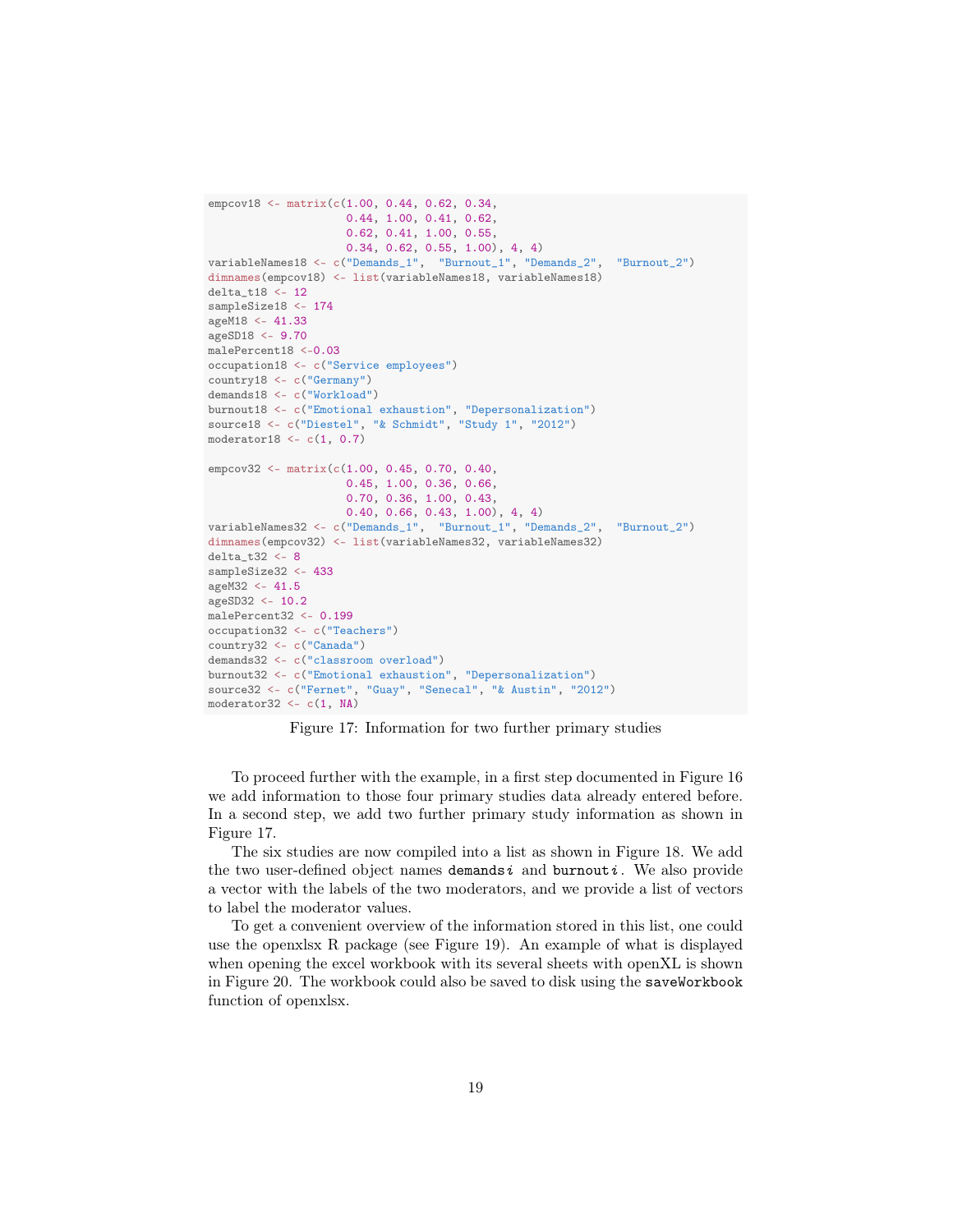```
activeDirectory <- "/Users/cdormann/CoTiMA Users Guide/"
CoTiMAstudyList_6 <- ctmaPrep(selectedStudies=c(2, 3, 313, 128, 18, 32),
                              activeDirectory = activeDirectory,
                              addElements = c("demands", "burnout"),
                              moderatorLabels=c("Burnout Measure",
                                                "Control at Work"),
                              moderatorValues=list(c("1 = Emotional Exhaustion",
                                                     "2 = Exhaustion"),
                                                    "continuous"))
```
<span id="page-19-1"></span>Figure 18: Compiling a list of primary studies with extended information (ctmaPrep)

```
openXL(CoTiMAstudyList_6$excelSheets)
saveWorkbook(CoTiMAstudyList_6$excelSheets, overwrite=TRUE,
             file=paste0(activeDirectory, "myExcelSheet.xlsx") )
```
Figure 19: Open an Excel sheet with summary information included in a compiled list of primary studies (requires package openxlsx)

| Α             | B                                                       | C            | D                     |              |                   | G                             |                        | н                          |                 |   |  |
|---------------|---------------------------------------------------------|--------------|-----------------------|--------------|-------------------|-------------------------------|------------------------|----------------------------|-----------------|---|--|
| Source Info 1 | Source Info 2 Source Info 3 Source Info 4 Source Info 5 |              |                       |              |                   | Source Info 6 Orig. Study No. | Moderator #1           |                            | Moderator #2    |   |  |
| Houkes, I,    | Janssen, P, P, de Jonge, J                              |              | & Bakker, A, B Study1 |              | 2003              |                               |                        |                            | 0.72            |   |  |
| Houkes, I,    | Janssen, P, P, de Jonge, J                              |              | & Bakker, A, B Study2 |              | 2003              |                               |                        |                            | 0.72            |   |  |
| Demerouti     | Bakker                                                  | & Bulters    | 2004                  |              |                   | 313                           |                        |                            | 0.72            |   |  |
| Childs, J. H. | & Stoeber, J.                                           | Study1       | 2012                  |              |                   | 128                           |                        |                            | 0.66            |   |  |
| Diestel       | & Schmidt                                               | Study 1      | 2012                  |              |                   | 18                            |                        |                            | 0.7             |   |  |
| Fernet        | Guay                                                    | Senécal      | & Austin              | 2012         |                   | 52                            |                        |                            |                 |   |  |
|               |                                                         |              |                       |              |                   |                               | <b>Burnout Measure</b> |                            | Control at Work |   |  |
|               |                                                         |              |                       |              |                   |                               |                        | $1 =$ Emotional Exhaustion | continuous      |   |  |
|               |                                                         |              |                       |              |                   |                               | $2 =$ Exhaustion       |                            |                 |   |  |
|               |                                                         |              |                       |              |                   |                               |                        |                            |                 |   |  |
| ь             | Deltas                                                  | Sample Sizes |                       | Correlations | <b>Moderators</b> |                               | Countries              | Occupations                |                 | ÷ |  |

<span id="page-19-0"></span>Figure 20: Excel sheet with summary information included in a compiled list of primary studies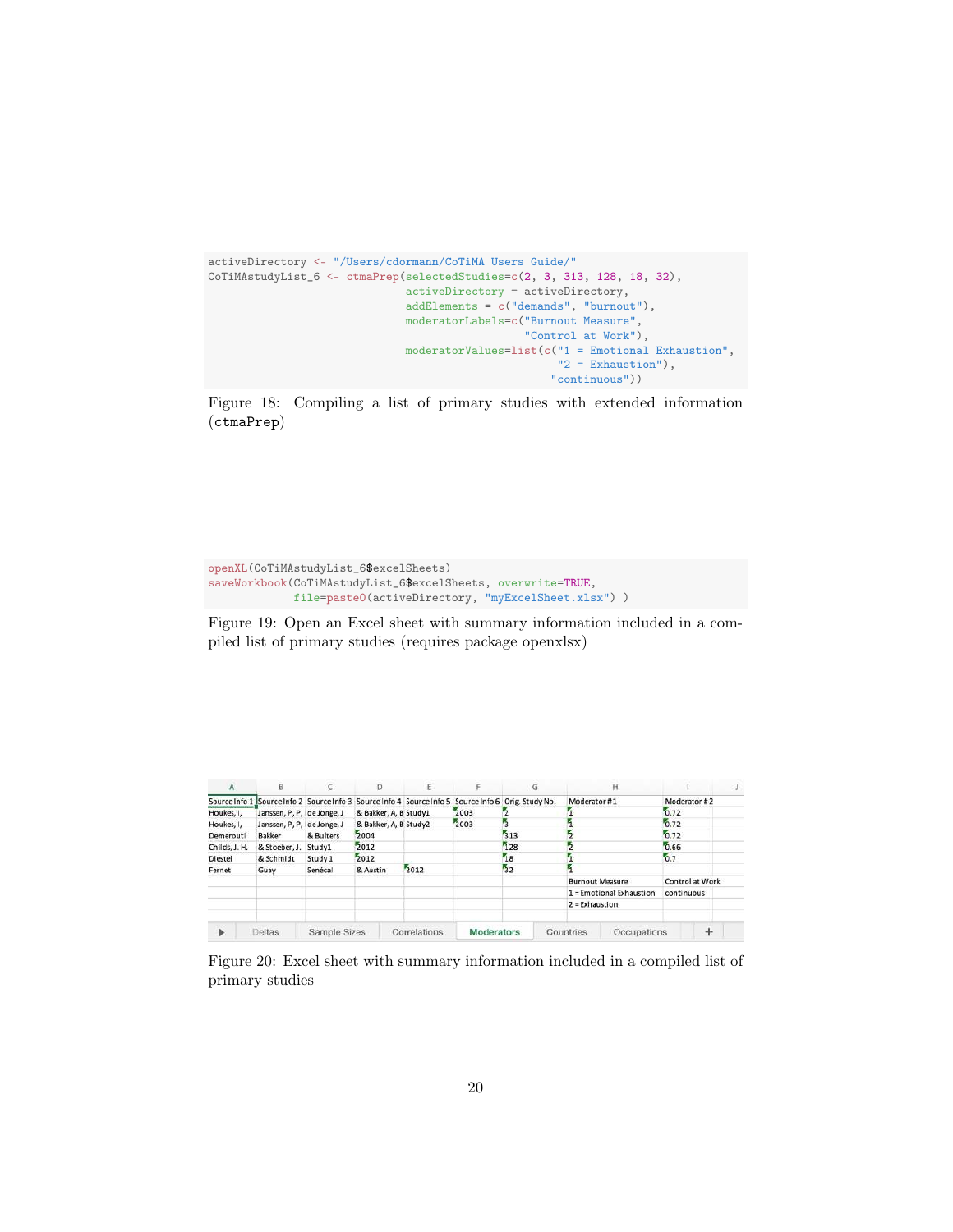# <span id="page-20-0"></span>6 Initial Fitting (ctmaInit)

Now the first two steps (Extract & Prepare) in the recommended EPIC-BiG-Power workflow are done and we can move forward to the 'Init' step, for which the previously compiled CoTiMAstudyList\_6 is required. Initial fitting is done with the code in Figure [21](#page-20-1) (analogous to Figure [4\)](#page-5-0), and the result is then displayed on the console (see Figure [22\)](#page-20-2).

```
CoTiMAInitFit_6 <- ctmaInit(primaryStudies=CoTiMAstudyList_6,
                            n.latent = 2,
                            activeDirectory = activeDirectory,
                            coresToUse = 1)
```
<span id="page-20-1"></span>Figure 21: Fitting a ctsem model for each primary study (ctmaInit)

```
## V1toV1 SE V2toV1
## Study No 2 "Houkes et al., Study1, 2003" "-0.0519" "0.0106" "0.0096"
## Study No 3 "Houkes et al., Study2, 2003" "-0.0322" "0.0107" "0.0052"
## Study No 313 "Demerouti et al., 2004" "-0.4156" "0.0424" "0.1419"
## Study No 128 "Childs, & Stoeber, Study1, 2012"
## Study No 18 "Diestel, & Schmidt, Study 1, 2012" "-0.0529" "0.0103" "0.0253"
## Study No 32 "Fernet et al., 2012" "-0.0507" "0.0075" "0.011"
## SE V1toV2 SE V2toV2 SE
## Study No 2 "0.01" "-0.0195" "0.0086" "-0.0272" "0.0095"
## Study No 3 "0.0104" "0.0116" "0.0109" "-0.0378" "0.0114"
## Study No 313 "0.0383" "0.0937" "0.0359" "-0.2834" "0.033"
## Study No 128 "0" "0" "0" "-0.0384" "0"
## Study No 18 "0.0098" "0.0128" "0.0095" "-0.0476" "0.0103"
## Study No 32 "0.0076" "0.0258"
```
<span id="page-20-2"></span>Figure 22: Some results for the primary studies (ctmaInit)

For Study 128, which we used to demonstrate how to deal with missing variables, some unusual estimates emerged that are not unexpected. In Study 128, which comprised two waves of measurement, the variable V1\_T1 was missing (demands T1, i.e., 'role stress\_2'). Obviously, this makes it impossible to validly estimate and parameter involving V1\_T1. Thise parameters are called non-identified Thus, all estimates involving V1 T1 are not trustworthy. And even if only a single parameter was not identified, consequently the entire model is not identified. Thus, even the seemingly reasonable drift effect  $V2toV2$  in Figure [22](#page-20-2) is not trustworthy. We show later why Study 128 could nevertheless be used for CoTiMA. Anyway, we will use the current case to review some of the general principles of continuous time structural equation modeling (CTSEM).

First, in CTSEM any pair of subsequent measurement occasions is regarded as equivalent except the length of the time interval, which may vary. Therefore, continuous time coefficients do not describe, for example, the relations between demands at Time 0 and burnout at Time 1. Rather, earlier demands affect *later* burnout. Thus, in CoTiMA, the effect  $V1toV1$  means the auto effect of earlier V1 to later V1. Similarly, the effect V1toV2 means the cross effect of earlier V1 to later V2. In continuous time, the terms auto effect and cross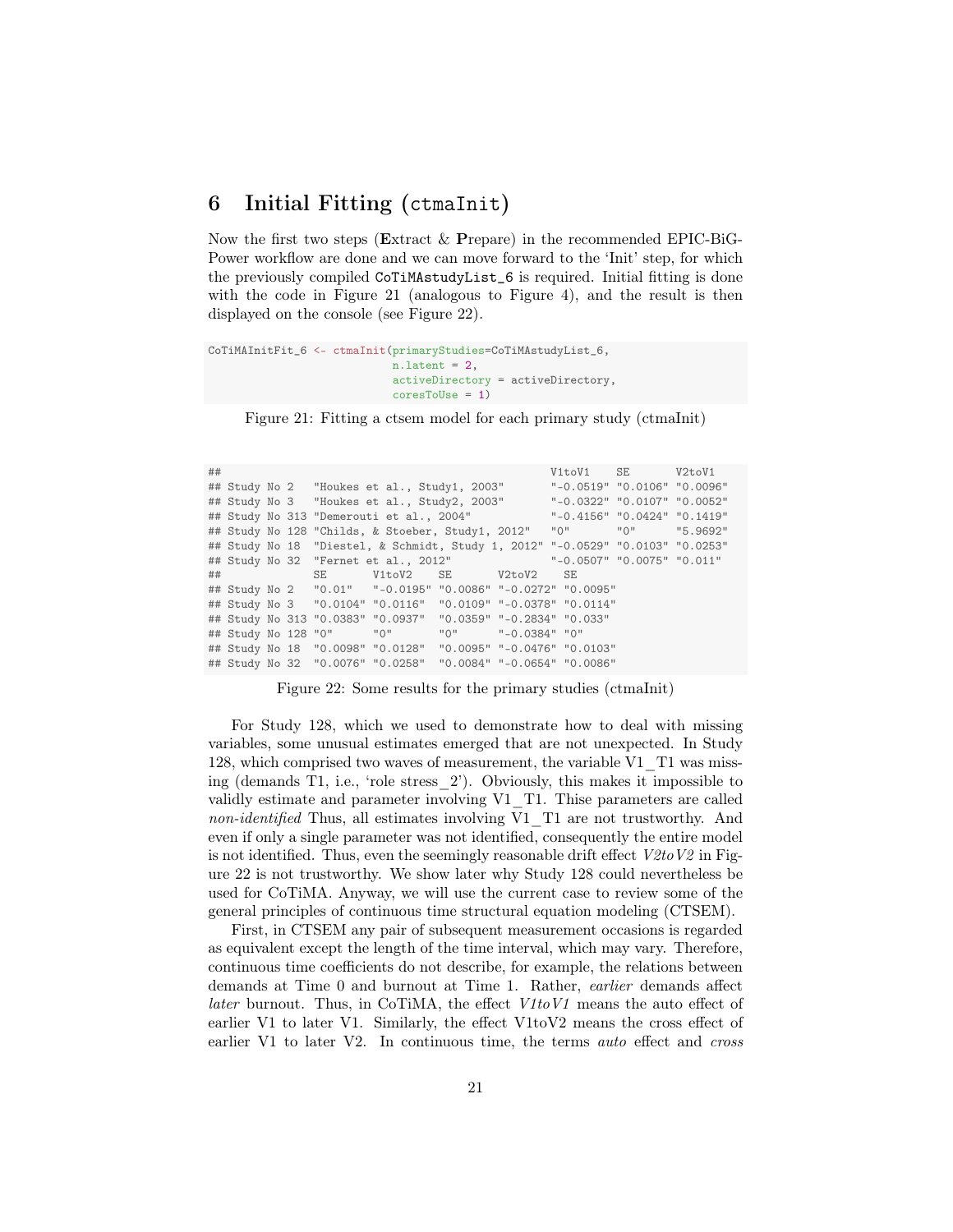effects are used, whereas in discrete time, the terms auto-regressive effect and cross-lagged effects are used. In a similar vein, the terms diffusion (variance) in continuous time substitutes the term error (variance) in discrete time, and the term continuous time intercepts substitutes the term intercept (for more details see Voelkle et al., 2012; Driver et al., 2017).

Between these pairs of continuous time and discrete time coefficients, welldefined mathematical relations exist. The only reason why continuous time coefficients are used is that the math is known to describe how coefficients change across time. To translate auto and cross effects into auto-regressive and cross-lagged effects, put the former into a matrix, multiply the matrix by length of time interval, and then apply the matrix (!) exponential function. This matrix contains the auto effect in the diagonal and the cross effects off the diagonal.

Figure [23](#page-21-0) shows how the continuous time drift effects obtained for Study 313 (see Figure [22\)](#page-20-2) relate to 1-month auto-regressive and cross-lagged effects in discrete time. Demands are slightly less stable  $(V1toV1)$  than Burnout  $(V2toV2)$ . The negative auto effects in continuous time thus translate into positive autoregressive effects in discrete time. Thus, in continuous time, the more negative an auto effect is, the less stable a variable is. Further, the effect of earlier demands on later burnout is smaller  $(V1toV2)$  than the effect of earlier burnout on later stressors ( $V2toV1$ ). Note that multiplying the matrix with, for example, 2 (i.e.,  $\exp(A313 \cdot 2)$ ) yields the effects across a 2-month lag. This is the way how discrete time effect sizes are computed and plotted (see Figure [10\)](#page-8-0).

```
## [1] library(expm)
## [1] A313 <- matrix(c(-0.4156, 0.1419, 0.0937, -0.2834), 2, 2, byrow=TRUE)
## [1] A313
## [,1] [,2]
## [1,] -0.4156 0.1419
## [2,] 0.0937 -0.2834
## [1] expm(A313 * 1)
## [ ,1] [ ,2]## [1,] 0.66453654 0.1003401
## [2,] 0.06625697 0.7580176
```
<span id="page-21-0"></span>Figure 23: Relation between continuous time drift coefficients of Study 313 and its discrete time effects

The result of applying the same transformation to the suspicious drift effects of Study 128 is shown in Figure [24.](#page-22-0) The non-identified auto effect  $V1toV1$ corresponds to an auto-regressive effect of 1.0 across 1 month: A person's level of demands at work does ´perfectly predict the person's demands one month later, which one would usually regard as not very plausible. In fact, this out-ofrange estimate is a consequence that in Study 128 later demands was a missing variable. Thus, we cannot expect meaningful results from fitting a ctsem model to Study 128.

Again, model results could also be opened as excel workbook with open-XL(CoTiMAInitFit\_6\$excelSheets). For example, effects, their standard errors and lower limit (LL) and upper limit (UL) credible intervals are shown in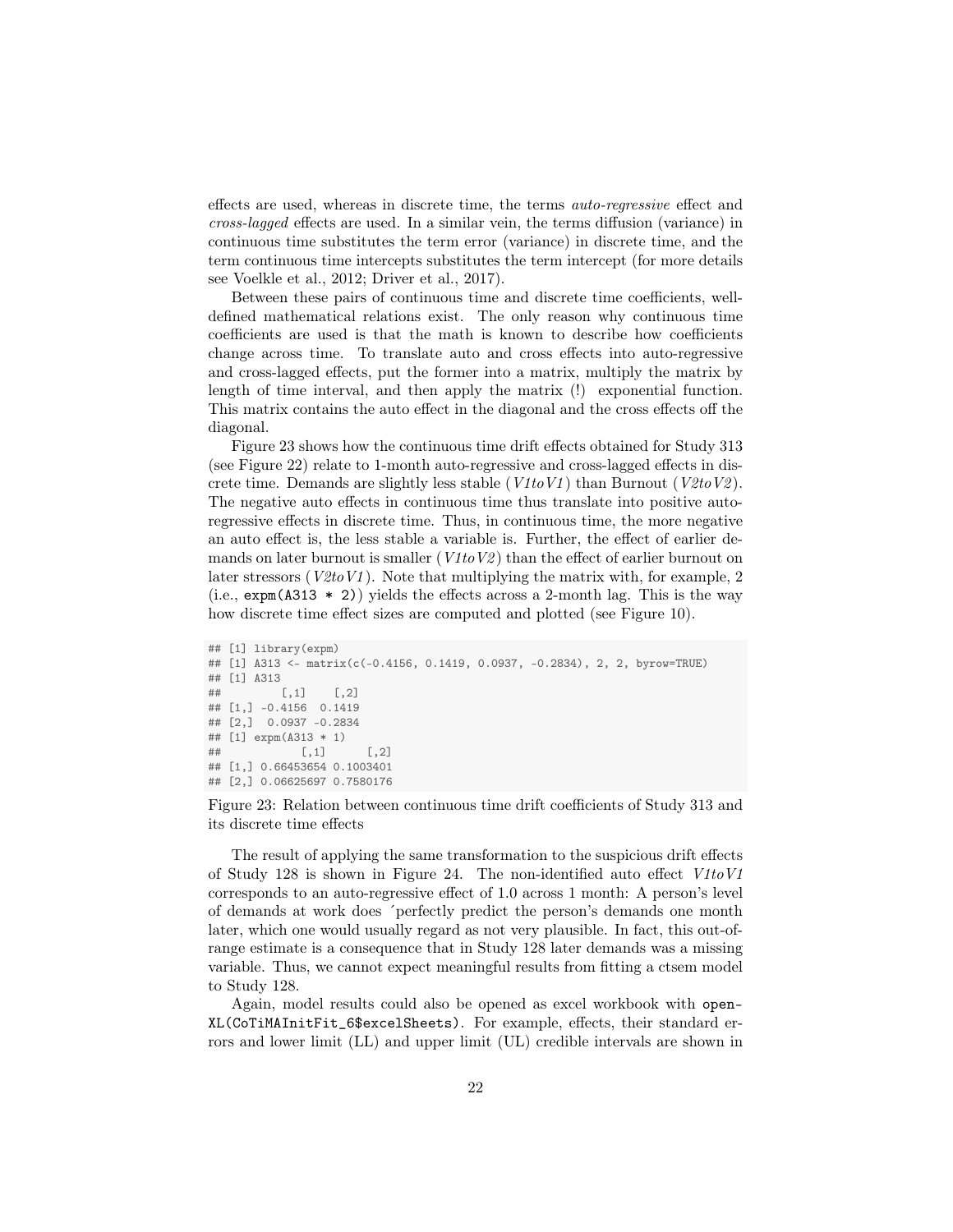```
## [1] library(expm)
## [1] A128 <- matrix(c(0, 5.9692, 0, -0.0384), 2, 2, byrow=TRUE)
## [1] A128
## [,1] [,2]
## [1,] 0 5.9692
\# [2,] 0 -0.0384
## [1] expm(A128 * 1)
^{\# \#} [,1] [,2]
## [1,] 1 5.8560444
## [2,] 0 0.9623279
```
<span id="page-22-0"></span>Figure 24: Relation between continuous time drift coefficients of Study 128 and its discrete time effects

Figure 24. From the workbook, coefficients could be easily copied into a word processing app to build proper results tables.

|                    |                     | b       |               |        | G         | н      |           |        |                                                                                                                                                                         |           | M         | $_{N}$  |
|--------------------|---------------------|---------|---------------|--------|-----------|--------|-----------|--------|-------------------------------------------------------------------------------------------------------------------------------------------------------------------------|-----------|-----------|---------|
|                    | V1toV1              | SE      | V2toV1        | SE     | V1toV2    | SE     | V2toV2    | SE     | V1toV1LL                                                                                                                                                                | V1toV1UL  | V2toV1LL  | V2toV1U |
| A. B. Study1, 2003 | $-0.0514$           | 0.011   | 0.0089        | 0.0099 | $-0.0192$ | 0.0091 | $-0.0271$ | 0.0091 | $-0.0758$                                                                                                                                                               | $-0.0332$ | $-0.0108$ | 0.0283  |
| A, B, Study2, 2003 | 0.0328              | 0.011   | 0.0052        | 0.0104 | 0.0112    | 0.0107 | 0.0377    | 0.0113 | 0.0165<br>0.0589<br>0.0152<br>$-0.3372$<br>$-0.5064$<br>0.0658<br>-9.4899<br>$-110.3568$<br>Ō.<br>-0.0761<br>$-0.0362$<br>0.0065<br>$-0.0038$<br>$-0.0672$<br>$-0.0376$ | 0.0254    |           |         |
|                    | $-0.4162$           | 0.043   | 0.1428        | 0.0395 | 0.0921    | 0.0347 | $-0.2829$ | 0.032  |                                                                                                                                                                         |           |           | 0.2184  |
|                    | $-19.3478$          | 32.2561 | 1.5927        | 5.6399 | $-0.0063$ | 0.0185 | $-0.0001$ | 0.0023 |                                                                                                                                                                         |           |           | 12.588  |
|                    | $-0.0535$           | 0.0102  | 0.0257        | 0.0099 | 0.0125    | 0.0101 | -0.0477   | 0.0102 |                                                                                                                                                                         |           |           | 0.0449  |
|                    | $-0.0509$           | 0.0075  | 0.0113        | 0.0076 | 0.0255    | 0.0081 | $-0.0652$ | 0.0085 |                                                                                                                                                                         |           |           | 0.0262  |
|                    |                     |         |               |        |           |        |           |        |                                                                                                                                                                         |           |           |         |
| $\overline{a}$     | confidenceIntervals |         | randomFffects | stats  | 4         |        |           |        |                                                                                                                                                                         |           |           |         |

Figure 25: Excel sheet with summary of model results

Doing the initial fitting of ctsem models to all primary studies allows setting several options (arguments) such as, for example, constraining some drift effects to be 0.0, or using different estimators such as Bayesian instead of maximum likelihood estimation. The arguments to select estimators are introduced as follows, and the entire list of possible arguments of the different CoTiMA functions are listed in the Appendix. Note that the optimize argument should be used and not be confused with optimise, which is used by ctsem.

One particular option is to use Bayesian estimation. Bayesian estimates are drawn from posterior probability distributions, for which different samplers could be used. The most robust sampler is the Hamiltonian Monte Carlo (HMC) sampler (Stan Developer Team, 2020a). However, it is the slowest one. The Stan Math library (Carpenter, Hoffman, Brubaker, Lee, Li & Betancourt, 2015), which is used by ctsem and CoTiMA for estimation, offers a No U-Turn Sampler (NUTS), which is a variant of the HMC sampler and usually works well and is faster. However, both samplers are much (!) slower than maximum likelihood estimation, which is the default estimator, or maximum a posteriori estimation. In fact, most desktop computers in 2021 probably would need a couple of weeks for a full CoTiMA with Bayesian estimation if 20 or more primary studies are analyzed. Table [1](#page-23-0) gives an overview of how the different estimators can be requested by setting the optimize and the nopriors argument of all CoTiMA fitting functions (ctmaInit, ctmaFit, ctmaEqual, & ctmaPower).

Weakly informative priors for Bayesian estimation with the NUTS sampler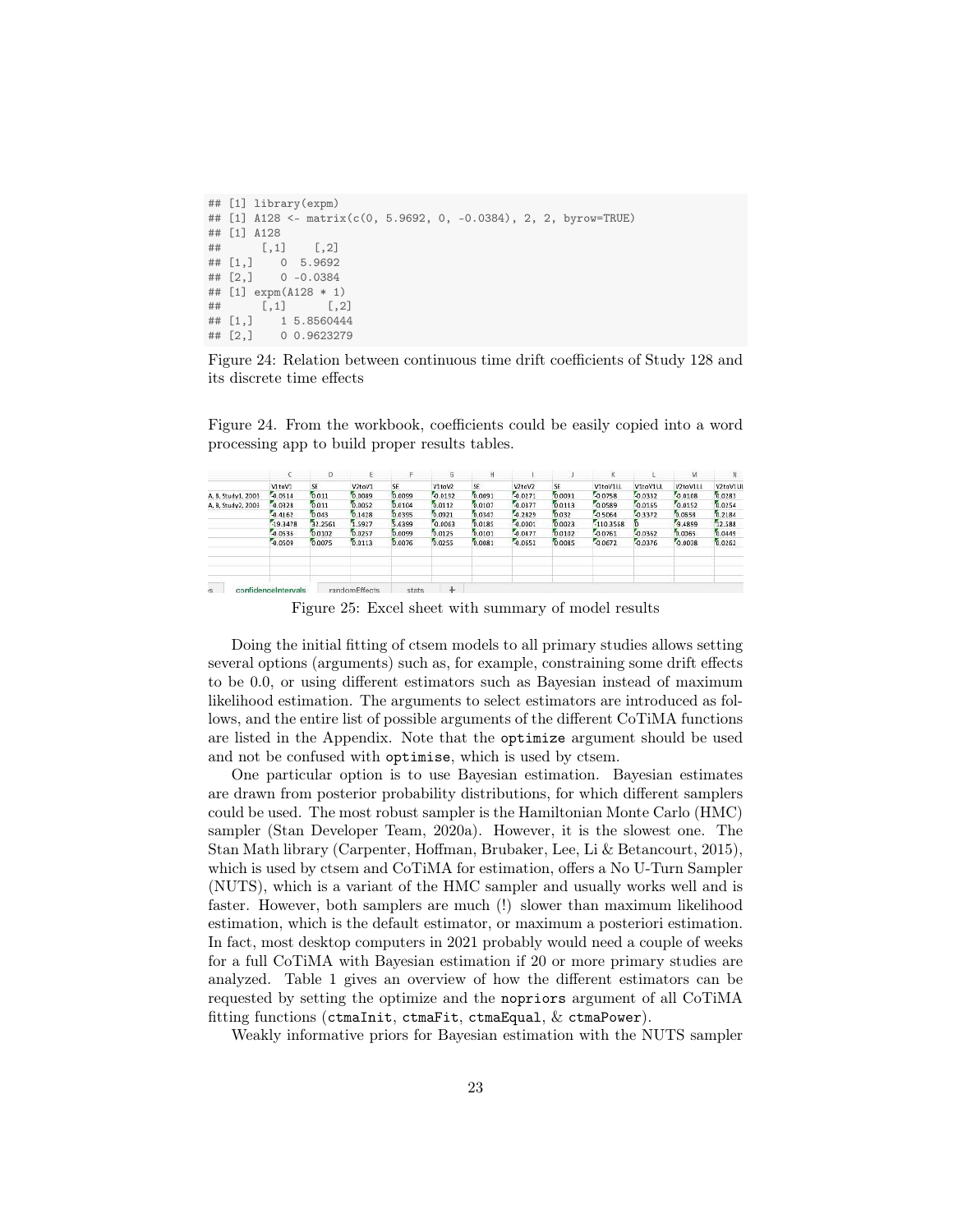|          |              | optimize                                                                          |                                            |  |  |  |  |  |  |
|----------|--------------|-----------------------------------------------------------------------------------|--------------------------------------------|--|--|--|--|--|--|
|          | <b>FALSE</b> | <b>FALSE</b><br>Bayesian estimation via<br>Stan's NUTS sampler                    | TRUE<br>Maximum a posteriori<br>estimation |  |  |  |  |  |  |
| nopriors | TRUE         | Bayesian estimation via<br>HMC sampling<br>(nopriors will be<br>changed to FALSE) | maximum likelihood<br>estimation (default) |  |  |  |  |  |  |

<span id="page-23-0"></span>Table 1: Estimators available for CoTiMA

Note: HMC = Hamiltonian Monte Carlos Sampler; NUTS = No U-Turn Sampler

and for maximum a posteriori estimation are provided by ctsem. They work well under most circumstances, however, sometimes they might not work well because the priors provided by ctsem have been optimized for time measured in years. For example, one could use the argument scaleTime = 1/365.25 if time was measured in days and previous fitting attempts did not yield meaningful results.

Figure [26](#page-24-2) shows how Bayesian estimates using the NUTS sampler could be obtained. Since estimation requires long time (expect several hours), it is recommended to save the model fits for each primary study using the saveSingle-StudyModelFit argument. If further studies are added later, re-estimating these models could be avoided by the corresponding readSingleStudyModelFit ar-gument. In the example in Figure [26,](#page-24-2) we used chains  $= 2$  and coresToUse = 2. Three chains and three cores are recommended before publishing results. Note that on Windows machines using more than one core may not work; use coresToUse = 1 then (which doubles the time needed to fit the models). Since Bayesian estimation takes a long time, we want to take care that we get precise results in our first fitting attempt; we set finishsamples = 10000 for this purpose. This means parameter estimates and the credible intervals will be sampled 10000 times from the estimated parameter distribution, rather than only 1000 sample, which is the default for finishsamples.

Part of the results obtained from the code in Figure [26](#page-24-2) printed to the console with summary(CoTiMAInitFit\_6\_NUTS) is shown in Figure 26<sup>[8](#page-23-1)</sup>. A comparison with the maximum likelihood effects and their standard errors in Figure [22](#page-20-2) reveals no substantial differences except for Study 128, for which results are not trustworthy anyway. We should note, further, that Bayesian estimation is sensitive to priors, and default priors are only appropriate if the time scale is appropriately chosen, too. This could require using an appropriately chosen scaleTime argument (see Footnote [5\)](#page-5-3).

<span id="page-23-1"></span><sup>&</sup>lt;sup>8</sup>In addition, several warning messages are issued. They are all related to Study 128, for which we introduced missing data. This does not happen if doing the analysis again without Study 128.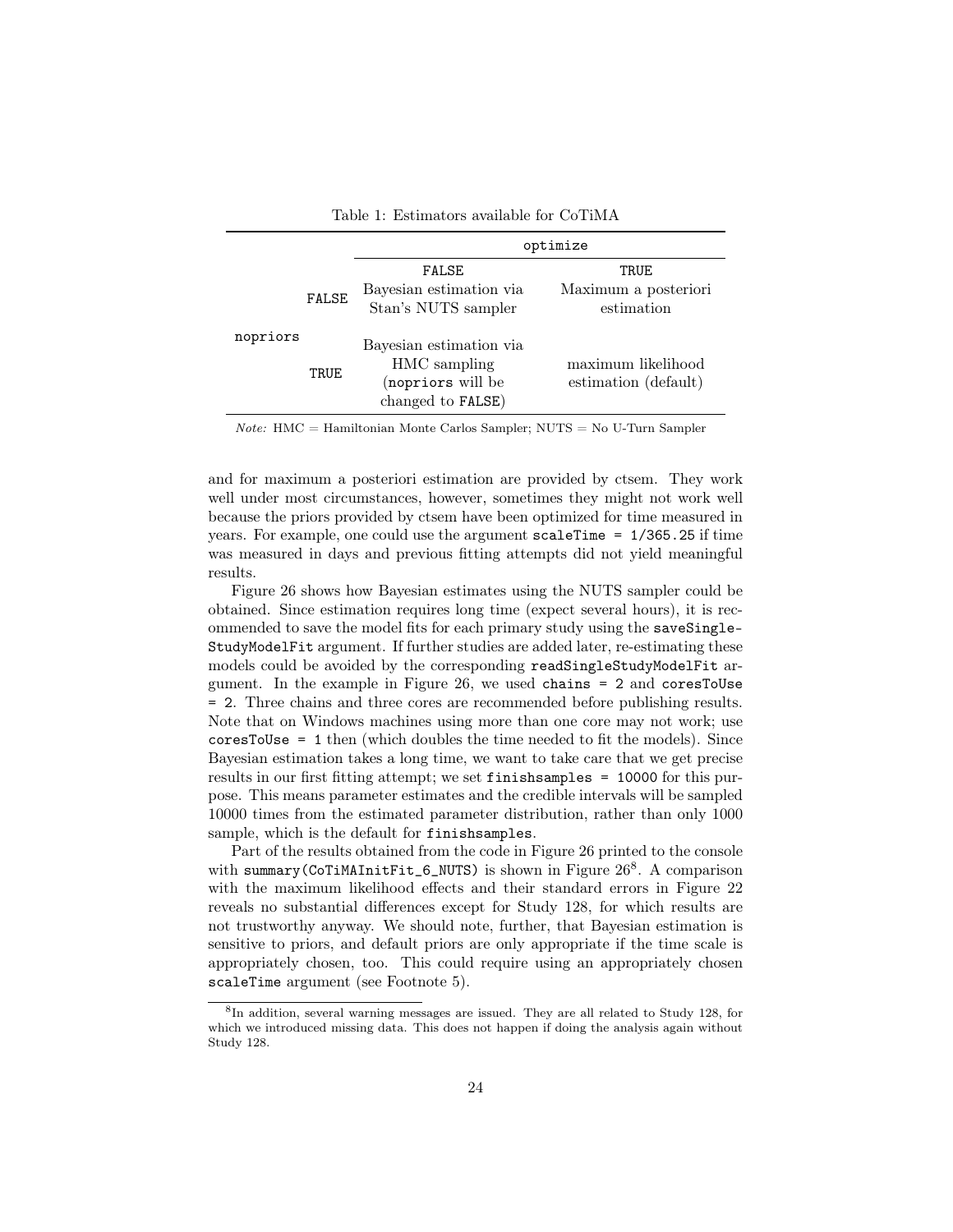```
CoTiMAInitFit_6_NUTS <- ctmaInit(primaryStudies=CoTiMAstudyList_6,
                                 n. latent = 2,
                                 activeDirectory=activeDirectory,
                                 saveSingleStudyModelFit =
                                   c("InitFit_6_NUTS", 2, 3, 313, 128, 18, 32),
                                 optimize=FALSE,
                                 nopriors=FALSE,
                                 chains = 2,
                                 coresToUse = 2,
                                 finishsamples = 10000)
saveRDS(CoTiMAInitFit_6_NUTS, file=paste0(activeDirectory,
                                 "CoTiMAInitFit_6_NUTS.rds"))
summary(CoTiMAInitFit_6_NUTS)
```
<span id="page-24-2"></span>Figure 26: Using Bayesian estimation via Stan's NUTS sampler (ctmaInit)

```
## V1toV1 SE V2toV1
              " Houkes et al., Study1, 2003" "-0.0537" "0.0117" "0.0086"<br>"Houkes et al., Study2, 2003" "-0.0346" "0.0113" "0.0061"
## Study No 3 "Houkes et al., Study2, 2003" "-0.0346" "0.0113" "0.0061"
## Study No 313 "Demerouti et al., 2004"
## Study No 128 "Childs, & Stoeber, Study1, 2012" "-4.257" "2.4053" "-0.0052"
## Study No 18 "Diestel, & Schmidt, Study 1, 2012" "-0.0562" "0.0108" "0.0276"
## Study No 32 "Fernet et al., 2012" "-0.0517" "0.0079" "0.0119"
## SE V1toV2 SE V2toV2 SE
## Study No 2 "0.0103" "-0.0193" "0.0094" "-0.0284" "0.0086"
## Study No 3 "0.0111" "0.0119" "0.0109" "-0.0396" "0.0116"
## Study No 313 "0.0404" "0.0944" "0.034" "-0.284" "0.0308"
## Study No 128 "0.929" "0.03" "0.3631" "-0.0744" "0.0754"
## Study No 18 "0.0104" "0.014"
## Study No 32 "0.0079" "0.026" "0.0084" "-0.0661" "0.0088"
```
Figure 27: Estimates for the primary studies using Bayesian estimation (ctmaInit)

# <span id="page-24-0"></span>7 CoTiMA (ctmaFit)

Now the first three steps (Extract, Prepare, & InitFit) in the recommended EPIC-BiG-Power workflow are done, and we can move forward to do CoTiMAs, for which the now available CoTiMAInitFit\_6 (or CoTiMAInitFit\_6\_NUTS) object is required. In the first subsection, we demonstrate how a full  $CoTiMA$ with all drift effects could be fitted. In the second subsection, we show how a partial CoTiMA could be fitted, and we use this subsection to introduce the possibilities to analyze (a) subsets of studies, specific (b) invariance constraints, and (c) hierarchical CoTiMA using clusters of studies. In the third subsection, we show how to statistically *test the equality* of drift effects, that is, a CoTiMA with equality constraints. In the fourth subsection, we show how a moderated CoTiMA can be performed.

### <span id="page-24-1"></span>7.1 Full CoTiMA (ctmaFit)

We shall note that the first full CoTiMA we present here is a very special case that is probably rarely applied, and we will move on to the regular case a bit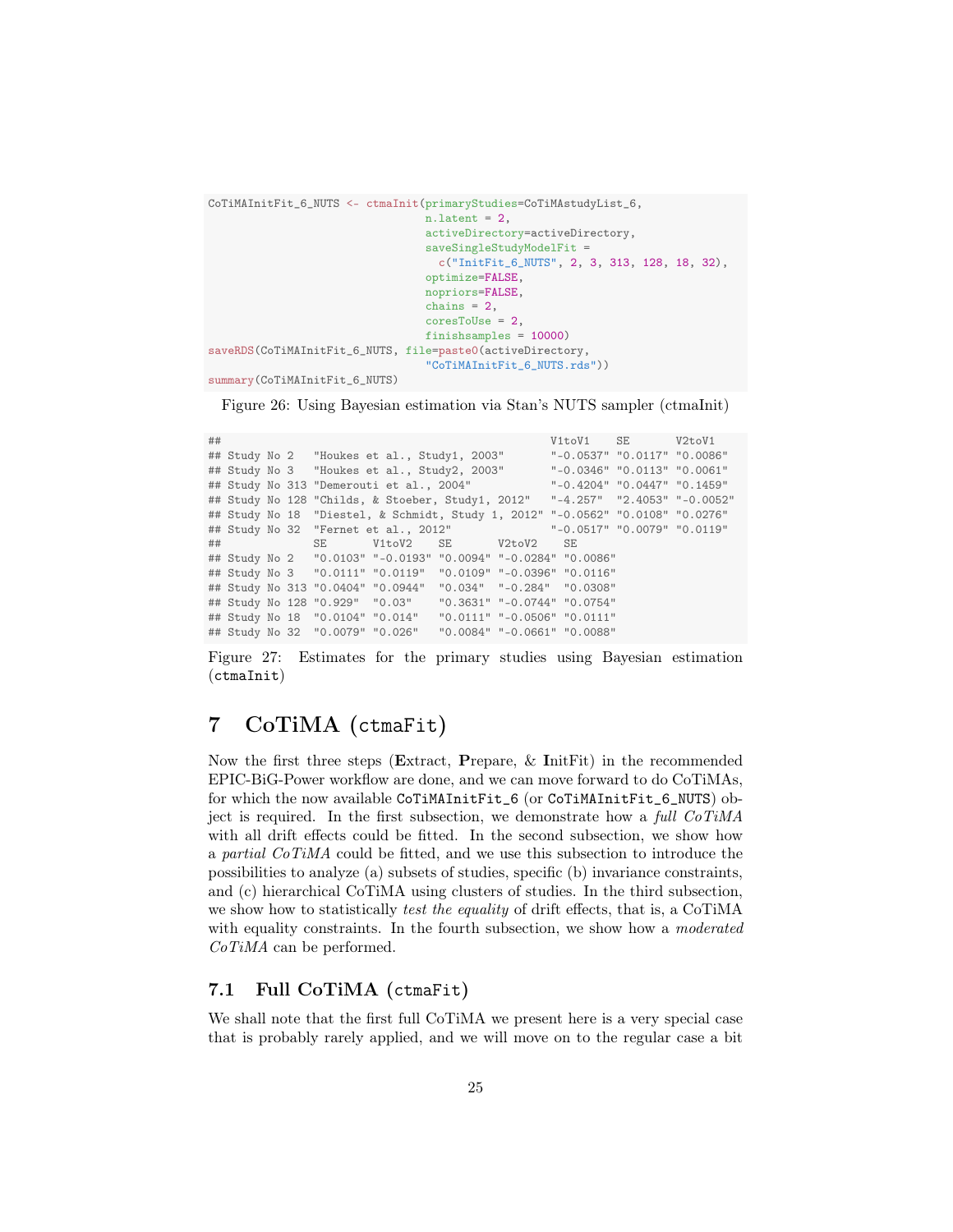further below. The reason why the first full CoTiMA is a very special case is, again, Study 128, which was a 2-wave study with one missing variable. Such studies prevent applying the usually recommended CoTiMA.

#### <span id="page-25-0"></span>7.1.1 Full CoTiMA as all-invariant model (ctmaFit)

Usually, CoTiMA aggregates the drift coefficients by constraining them to be invariant across primary studies, whereas the correlations at Time 0 and the diffusion terms (i.e., error (co-)variances) are freely estimated within each primary study. This is impossible with the current set of primary studies because for Study 128 demands (role stress) was measured at Time 0 only, so diffusions for demands cannot be estimated for Study 128. As we shall later, missing variables do not impose problems if each variable is measured at least twice, which is possible in studies comprising more then two waves, but Study 128 had only two waves. In such instances, one could either decide to exclude critical studies from CoTiMA, or one could estimate a very restrictive CoTiMA that restricts all parameters (Time 0 correlations, drift effects, diffusions) to be invariant across all studies. This is called an all-invariant-model, and estimating such a model can by achieved by using the argument allInvModel = TRUE. Usually, we do not recommend using this argument, but in this case there is no other option except excluding Study 128, which we do further below.

```
CoTiMAFullFit_6 <- ctmaFit(ctmaInitFit = CoTiMAInitFit_6_NUTS,
                           allInvModel = TRUE,
                           coresToUse = coresToUse)
saveRDS(CoTiMAFullFit_6, file=paste0(activeDirectory, "CoTiMAFullFit_6.rds"))
summary(CoTiMAFullFit_6)
```
#### <span id="page-25-1"></span>Figure 28: Full CoTiMA with six studies (ctmaFit)

Fitting this type of a very restrictive CoTiMA is done with the code in Figure [28](#page-25-1) and with summary (CoTiMAFullFit<sub>6</sub>) the results are displayed<sup>[9](#page-25-2)</sup>. The term 'full CoTiMA' is used to refer to a model in which all possible auto effects and all possible cross effects are simultaneously aggregated. Later, we show how some effects could be excluded from the model (i.e., fixed to 0.0), and how some effects could be exempted from being invariant across primary studies. It is noteworthy that the estimator used for initial fitting, which was NUTS, does not affect which estimator is used in a CoTiMA; it is maximum likelihood in the present example, which is the default estimator. Other estimators would have to be specified as shown in Table [1.](#page-23-0)

The results in Figure [29](#page-26-0) show the names of all parameters of the full (and all-invariant) CoTiMA model, their respective row and column numbers in the matrices in which they are used, their estimated mean population values, their standard errors (labelled sd), their 2.5% lower credible interval, mean, and 97.5% upper credible interval, and the T-values.

<span id="page-25-2"></span><sup>9</sup>Fitting will issue a warning that an 'approximate' Hessian was used and standard errors are not trustworthy. This is caused by the missing variables in Study 128. Still, the credible intervals are not based on standard errors.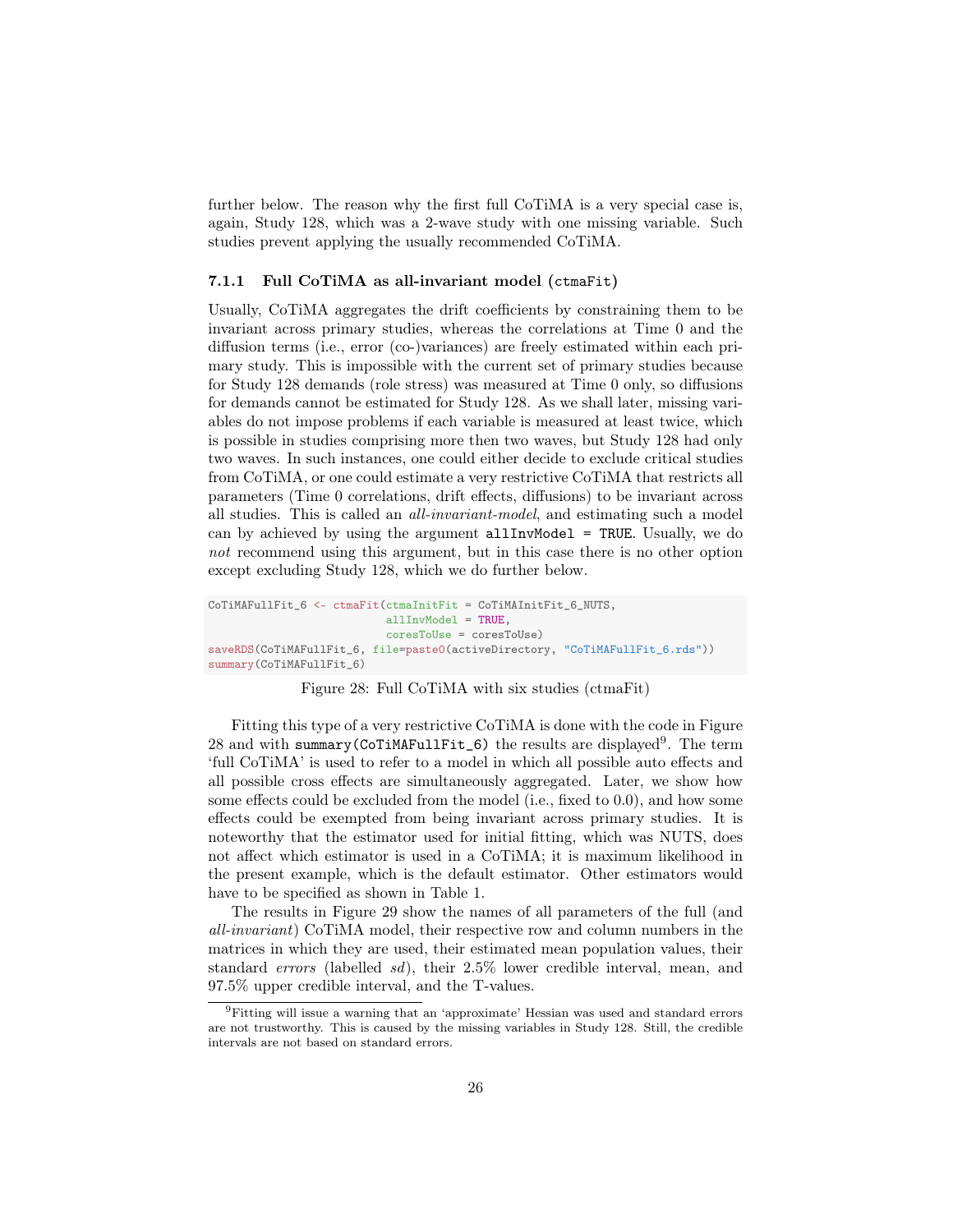| ## |                                  | row col        |                | Mean | sd                | 2.5%                        | 50%                                        | 97.5%  | Tvalues         |
|----|----------------------------------|----------------|----------------|------|-------------------|-----------------------------|--------------------------------------------|--------|-----------------|
|    | ## TOMEANS_1_1 (invariant)       | $\mathbf{1}$   | 1              |      | 0.000000.0000     | 0.0000                      | 0.0000                                     | 0.0000 | NaN             |
|    | ## TOMEANS_2_1 (invariant)       | 2              | $\mathbf{1}$   |      | 0.000000.0000     | 0.0000                      | 0.0000                                     | 0.0000 | NaN             |
|    | ## LAMBDA_1_1                    | $\mathbf{1}$   | $\mathbf{1}$   |      | 1,0000 0.0000     | 1,0000                      | 1.0000                                     | 1.0000 | Inf             |
|    | ## LAMBDA_1_2                    | $\mathbf{1}$   | $\overline{2}$ |      | 0.000000.0000     | 0.0000                      | 0.0000                                     | 0.0000 | NaN             |
|    | ## LAMBDA_2_1                    | $\overline{2}$ | 1              |      | 0.000000.0000     | 0.0000                      | 0.0000                                     | 0.0000 | NaN             |
|    | ## LAMBDA_2_2                    | $\overline{2}$ | $\overline{2}$ |      | 1.0000 0.0000     | 1.0000                      | 1.0000                                     | 1.0000 | Inf             |
|    | ## DRIFT V1toV1 (invariant)      | $\mathbf{1}$   |                |      |                   |                             | 1 -0.0512 0.0103 -0.0741 -0.0498 -0.0344   |        | $-4.9709$       |
|    | ## DRIFT V2toV1 (invariant)      | $\mathbf{1}$   | $\overline{2}$ |      |                   | $0.0087$ 0.0095 -0.0090     | 0.0087                                     | 0.0274 | 0.9158          |
|    | ## DRIFT V1toV2 (invariant)      | 2              |                |      |                   |                             | 1 -0.0197 0.0086 -0.0371 -0.0195 -0.0027   |        | $-2.2907$       |
|    | ## DRIFT V2toV2 (invariant)      | 2              |                |      |                   |                             | $2 -0.0270 0.0093 -0.0490 -0.0256 -0.0129$ |        | $-2.9032$       |
|    | ## MANIFESTMEANS_1_1 (invariant) | 1              | $\mathbf{1}$   |      | 0.000000.0000     | 0.0000                      | 0.0000                                     | 0.0000 | NaN             |
|    | ## MANIFESTMEANS_2_1 (invariant) | $\overline{2}$ | 1              |      | 0.000000.0000     | 0.0000                      | 0.0000                                     | 0.0000 | NaN             |
|    | ## CINT_1_1                      | $\mathbf{1}$   | 1              |      | 0.000000.0000     | 0.0000                      | 0.0000                                     | 0.0000 | NaN             |
| ## | $CINT_2_1$                       | $\overline{2}$ | 1              |      | 0.000000.0000     | 0.0000                      | 0.0000                                     | 0.0000 | NaN             |
| ## | $asymCINT_1_1$                   | $\mathbf{1}$   | 1              |      | 0.000000.0000     | 0.0000                      | 0.0000                                     | 0.0000 | NaN             |
| ## | asymCINT_2_1                     | $\overline{2}$ | 1              |      | 0.000000.0000     | 0.0000                      | 0.0000                                     | 0.0000 | NaN             |
| ## | asymDIFFUSIONcov_1_1             | $\mathbf{1}$   | 1              |      | 1.0087 0.1617     | 0.7318                      | 1.0012                                     | 1.3419 | 6.2381          |
| ## | asymDIFFUSIONcov_1_2             | $\mathbf{1}$   | $\overline{2}$ |      | 0.3700 0.1340     | 0.1155                      | 0.3625                                     | 0.6613 | 2.7612          |
| ## | asymDIFFUSIONcov_2_1             | $\overline{2}$ | 1              |      | 0.3700 0.1340     | 0.1155                      | 0.3625                                     | 0.6613 | 2.7612          |
| ## | asymDIFFUSIONcov_2_2             | $\overline{2}$ | $\overline{2}$ |      | 1.0514 0.2143     | 0.6609                      | 1.0400                                     | 1.5214 | 4.9062          |
|    | ## DIFFUSIONcov_1_1 (invariant)  | $\mathbf{1}$   | 1              |      | $0.0935$ $0.0142$ | 0.0686                      | 0.0927                                     | 0.1241 | 6.5845          |
|    | ## DIFFUSIONcov_1_2 (invariant)  | $\mathbf{1}$   | $\overline{2}$ |      | 0.0387 0.0088     | 0.0228                      | 0.0384                                     | 0.0573 | 4.3977          |
|    | ## DIFFUSIONcov_2_1 (invariant)  | $\overline{2}$ | $\mathbf{1}$   |      | 0.0387 0.0088     | 0.0228                      | 0.0384                                     | 0.0573 | 4.3977          |
|    | ## DIFFUSIONcov_2_2 (invariant)  | $\overline{2}$ | $\overline{2}$ |      | 0.06790.0098      | 0.0504                      | 0.0674                                     | 0.0876 | 6.9286          |
|    | ## MANIFESTcov_1_1               | $\mathbf{1}$   | $\mathbf{1}$   |      | 0.000000.0000     | 0.0000                      | 0.0000                                     | 0.0000 | NaN             |
|    | ## MANIFESTcov_1_2               | $\mathbf{1}$   | $\overline{2}$ |      | 0.000000.00000    | 0.0000                      | 0.0000                                     | 0.0000 | NaN             |
|    | ## MANIFESTcov 2 1               | $\overline{2}$ | $\mathbf{1}$   |      | 0.000000.00000    | 0.0000                      | 0.0000                                     | 0.0000 | NaN             |
|    | ## MANIFESTcov 2 2               | $\overline{2}$ | $\overline{2}$ |      | 0.000000.0000     | 0.0000                      | 0.0000                                     | 0.0000 | NaN             |
| ## | $T0cov_1_1$ (invariant)          | $\mathbf{1}$   | $\mathbf{1}$   |      | $0.9922$ $0.1184$ | 0.7787                      | 0.9890                                     | 1.2405 | 8.3801          |
| ## | TOcov_1_2 (invariant)            | $\mathbf{1}$   | $\overline{2}$ |      | $0.4481$ $0.0890$ | 0.2822                      | 0.4445                                     | 0.6354 | 5.0348          |
| ## | TOcov_2_1 (invariant)            | $\overline{2}$ | 1              |      | $0.4481$ $0.0890$ | 0.2822                      | 0.4445                                     | 0.6354 | 5.0348          |
| ## | TOcov_2_2 (invariant)            | $\overline{2}$ | $\overline{2}$ |      | 1.0019 0.1226     | 0.7807                      | 0.9948                                     | 1.2676 | 8.1721          |
| ## | dtDRIFT_1_1                      | $\mathbf{1}$   | 1              |      | 0.950000.0098     | 0.9284                      | 0.9513                                     | 0.9662 | 96.9388         |
| ## | dtDRIFT_1_2                      | $\mathbf{1}$   | $\mathfrak{D}$ |      |                   | $0.0084$ $0.0091$ $-0.0087$ | 0.0085                                     | 0.0265 | 0.9231          |
| ## | dtDRIFT_2_1                      | $\overline{2}$ |                |      |                   |                             | 1 -0.0189 0.0083 -0.0356 -0.0187 -0.0026   |        | $-2.2771$       |
|    | ## dtDRIFT 2 2                   | $\overline{2}$ | $\mathfrak{D}$ |      | 0.9733 0.0090     | 0.9522                      | 0.9747                                     |        | 0.9869 108.1444 |

<span id="page-26-0"></span>Figure 29: Results (Part 1) of a Full all-invariant CoTiMA with six studies (ctmaFit)

The four rows starting with DRIFT show the estimates for the continuous time drift coefficients, and their discrete time counterparts, that is, the autoregressive and cross-lagged effects, across one month are again shown closer to the bottom (dtDRIFT). As explained earlier, only the four rows containing the drift coefficients are usually important for reporting CoTiMA results. Nevertheless, we briefly explain what the other parameters stand for. For a more detailed description see Driver, Oud, and Voelkle (2017) and exact mathematical definitions can be found in Driver and Voelkle (2018).

T0MEANS at the top of Figure [29](#page-26-0) represent the initial (T0) means of the latent variables. Closer to the bottom in Figure [29,](#page-26-0) T0cov shows correlation of the latent factors at T0, which is identical to their covariance because we deal with standardized variables here.

LAMBDA is a matrix with the factor loadings of the manifest variables on the latent factors. In the present example, this is a diagonal matrix in which the diagonal was fixed to 1.0. By this, each manifest variable loads on a single latent factor. Conversely, each latent factor is identified by a single manifest variable.

MANIFESTMEANS is a matrix (with a single column only) containing the means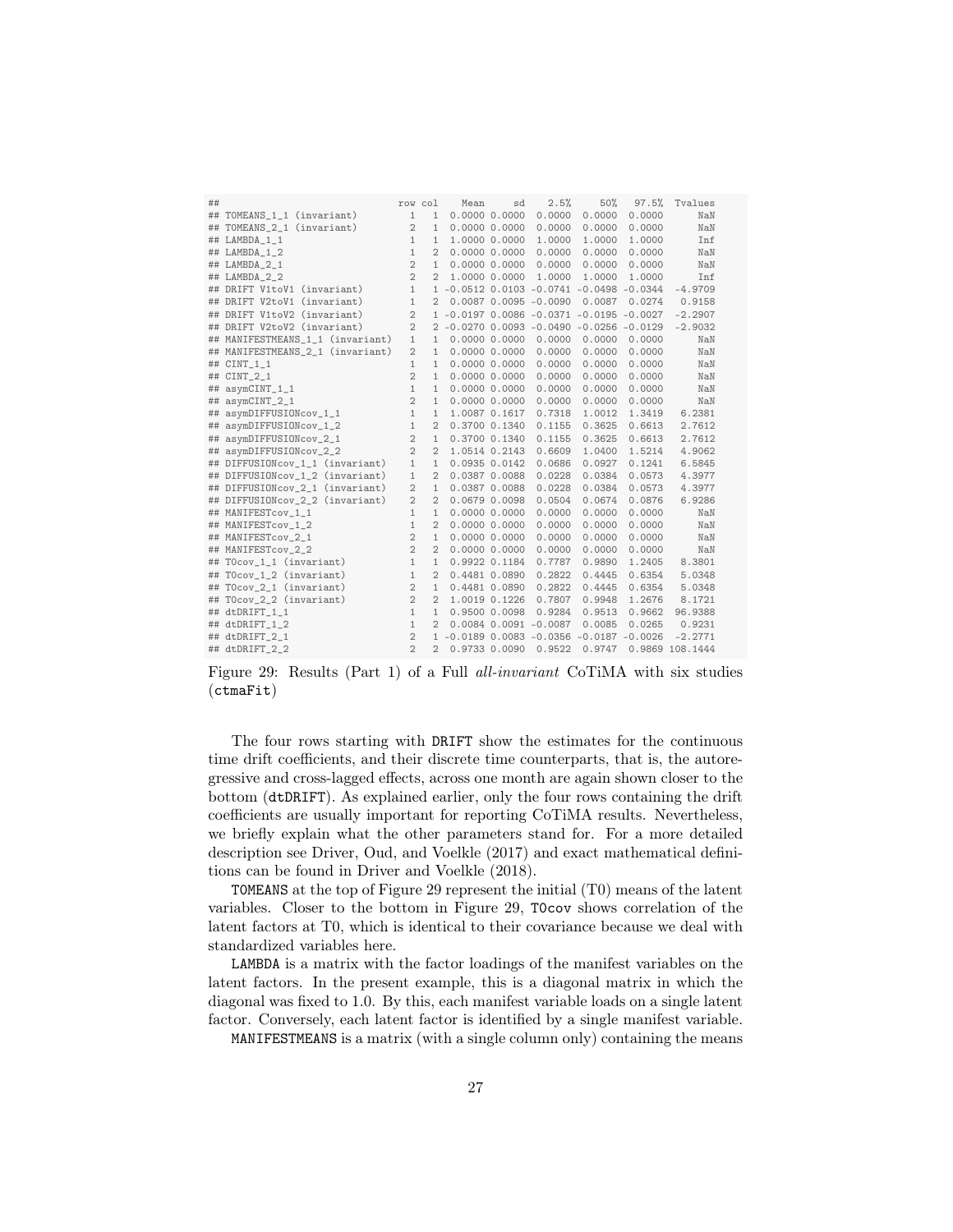of the intercepts of the manifest variables. Again, all values were fixed to 0.0 because we deal with standardized variables here.

CINT are the continuous time intercepts, which in case of standardized variables are usually zero. asymCint are the asymptotic continuous time intercepts. They reflect the intercept values to which the process converges after infinite time. These values should also be 0.0 in the case of CoTiMA, where we use standardized variables (correlations).

Similarly, DIFFUSIONcov are the continuous time error variances (usually referred to as diffusion term in the literature), and asymDIFFUSIONcov reflect asymptotic diffusion (error) variances and covariances. One might speculate that the asymptotic diffusion (error) variances should be 1.0 since one cannot explain any variance across infinite time. However these estimates are based on internal transformations. Asymptotic matrices are internally useful to reduce the time to fit the model and have no inherent meaning.

MANIFESTcov is a matrix of variances and covariances among the manifest variables at each measurement occasion. All values were fixed to 0.0 because we had only a single manifest indicator per latent factor.

```
## $randomEffects
## NULL.
##
## $minus2ll
## [1] 1464.64
##
## $n.parameters
## [1] 10
##
## $opt.lag
## [,1] [,2]
## [1,] NA 19
## [2,] 19 NA
##
## $max.effects
## [,1] [,2]
## [1,] NA 0.0774
## [2,] 0.1752 NA
##
## $clus.effects
## NULL
##
## $message
## [1] "Mean time interval was 7.57142857142857. It is recommended to fit"
## [2] "the model again using the arguments scaleTime=1/12 and "
## [3] "customPar=FALSE. If the model fit (-211) is better (lower),"
## [4] "continue using, e.g., scaleTime=1/12 in all subsequent models."
```
<span id="page-27-0"></span>Figure 30: Results (Part 2) of a Full all-invariant CoTiMA with six studies (ctmaFit)

Part 2 of the results generated by the code in Figure [28](#page-25-1) is shown in Figure [30.](#page-27-0) A random effects model was not requested because it would require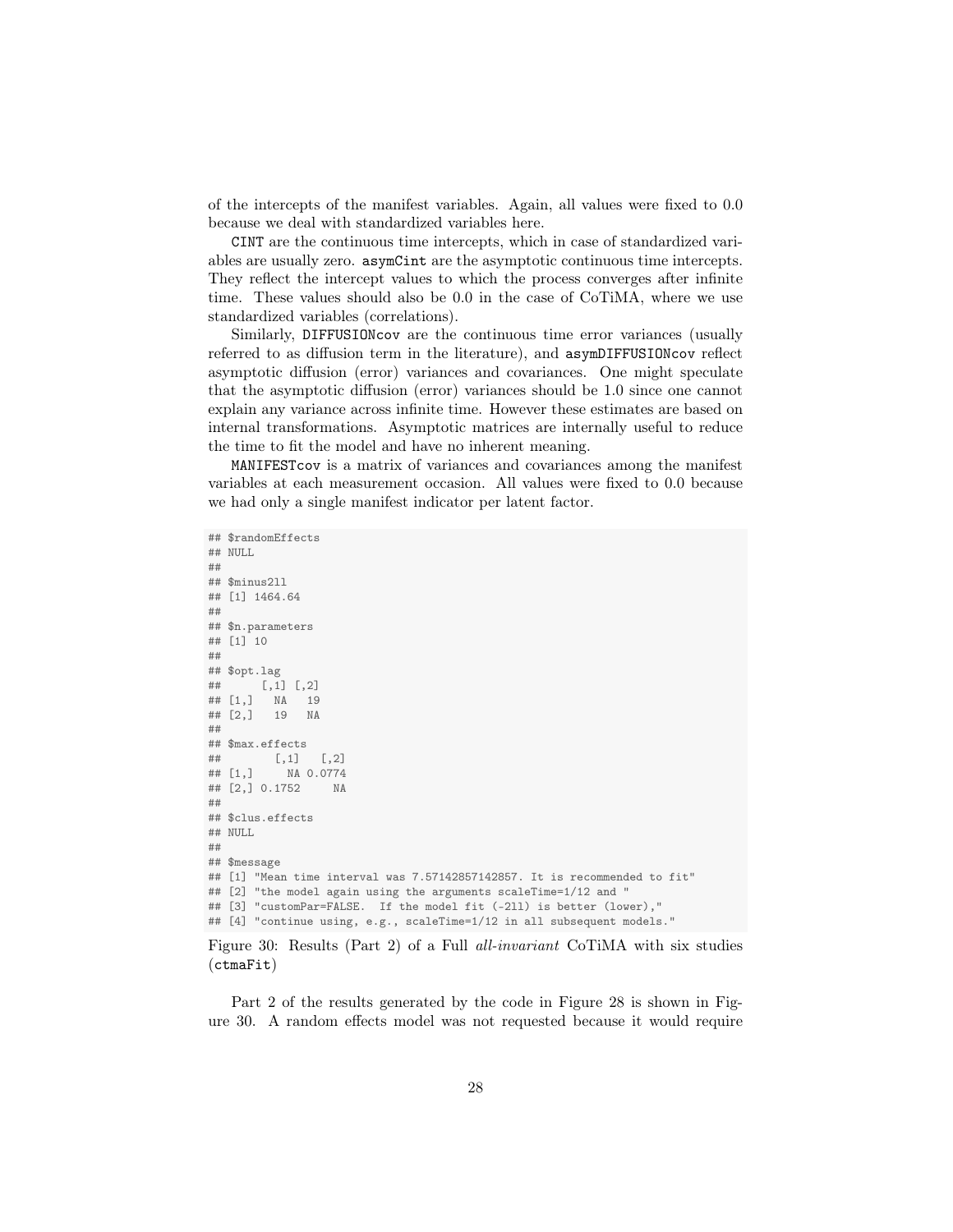raw data, which are usually not available<sup>[10](#page-28-1)</sup>. The -2 loglikelihood values and number of estimated parameters are reported next. Then the optimal time interval according to Dormann and Griffin (2015) and the sizes of effects across the optimal interval are reported. Finally, CoTiMA allows to account for hierarchically structured (also called nested or clustered) primary studies. We will discuss this in the next example. Since no clusters were specified, cluster effects (clus.effects) do not exist. Finally, a warning message is issued that the average time intervals might have been too long to ensure proper fitting, and it is recommended to fit the model again using the scaleTime=1/12 argument.

```
# Enter primary Study 201 with missing variables but each variable measured at least twice
empcov201 <- matrix(c(1.00, 0.43, 0.64, 0.32, 0.57, NA,
                       0.43, 1.00, 0.30, 0.61, 0.26, NA,
                       0.64, 0.30, 1.00, 0.48, 0.69, NA,
                       0.32, 0.61, 0.48, 1.00, 0.37, NA,
                       0.57, 0.26, 0.69, 0.37, 1.00, NA,
NA, NA, NA, NA, NA, NA), 6, 6)
variableNames201 <- c("Demands_1", "Burnout_1", "Demands_2", "Burnout_2",
"Demands_3", "Burnout_3")
dimnames(empcov201) <- list(variableNames201, variableNames201)
delta_t201 <- c(12, 12)sampleSize201 <- 999
ageM201 <- 39.4
ageSD201 <- 10.55
malePercent201 <- .689
occupation201 <- c("different occupations")
country201 <- c("Switzerland")
demands201 <- c("Time Pressure")
burnout201 <- c("Exhaustion")
source201 <- c("Brauchli", "Schaufeli", "Jenny", "Fuellemann", "& Bauer", "2013")
modern201 \leftarrow c(2, NA)# Compiling a revised list of primary studies with Study 313 replacing Study 128
activeDirectory <- "/Users/cdormann/CoTiMA Users Guide/"
CoTiMAstudyList_6_new <- ctmaPrep(selectedStudies=c(2, 3, 313, 201, 18, 32),
                                     activeDirectory = activeDirectory,
                                     addElements = c("demands", "burnout"),
                                     moderatorLabels=c("Burnout Measure", "Control at Work"),
                                     moderatorValues=list(c("1 =Emotional Exhaustion",
                                                              "2 = Exhaustion"),
                                                               "continuous"))
# Initial Fitting of revised list of primary studies
CoTiMAInitFit_6_new <- ctmaInit(primaryStudies=CoTiMAstudyList_6_new,
                                  n.latent = 2.
                                  activeDirectory = activeDirectory)
# The Full CoTiMA
```
CoTiMAFullFit\_6\_new <- ctmaFit(ctmaInitFit = CoTiMAInitFit\_6\_new, coresToUse = coresToUse)

<span id="page-28-2"></span>Figure 31: Workflow for replacing Study 128 by Study 201 and conducting a regular Full CoTiMA

#### <span id="page-28-0"></span>7.1.2 Full CoTiMA as regular model (ctmaFit)

As noted in the last subsection, 2-wave studies with missing variables could be used, but they require constraining all parameters to be invariant across primary

<span id="page-28-1"></span><sup>&</sup>lt;sup>10</sup>A ctsem model of a single primary study could be used to estimate random effects if raw data were available and the study comprises three or more waves.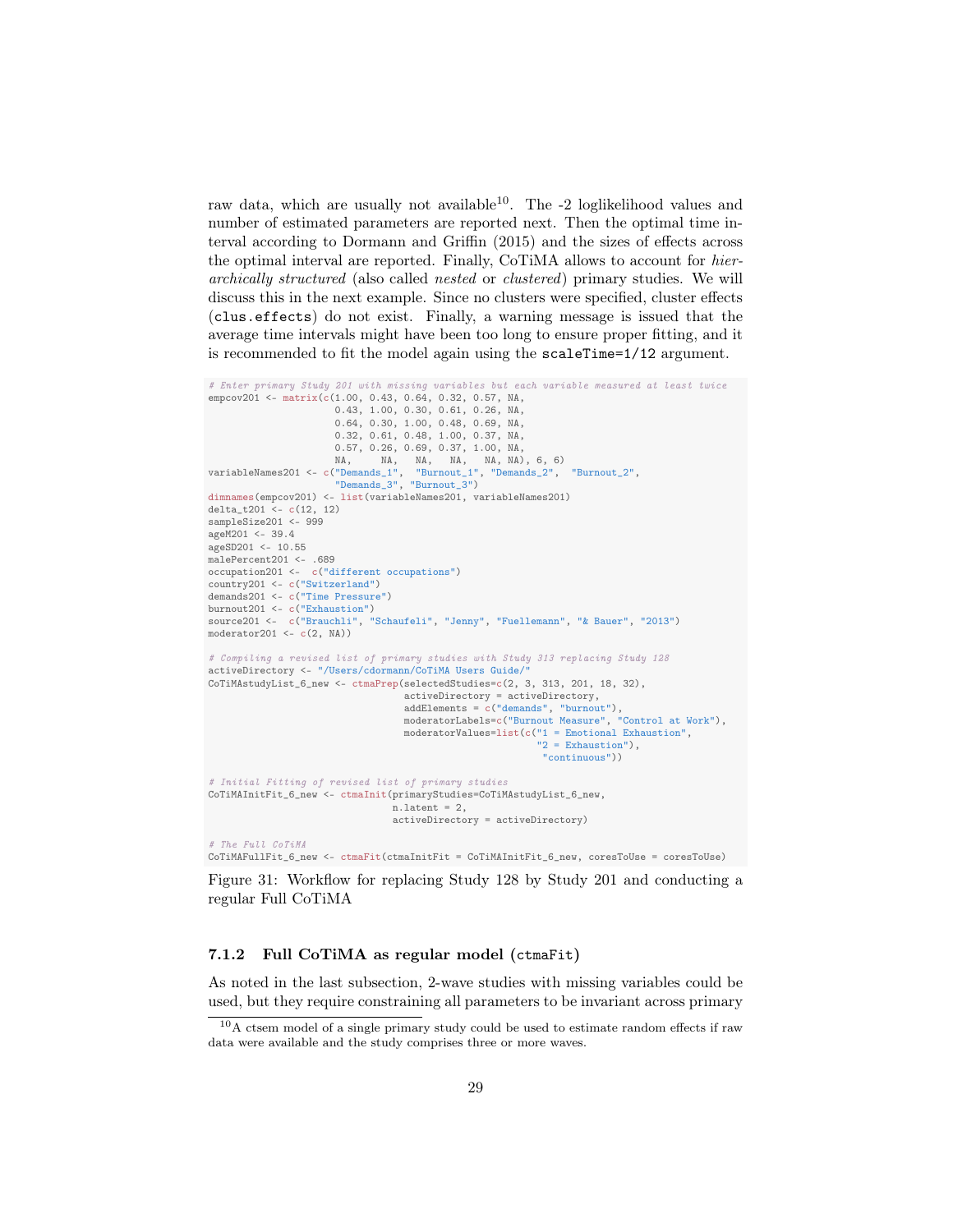| ## |                             | row col        |                | Mean          | sd                | 2.5%   | 50%    | 97.5%  | Tvalues                                           |
|----|-----------------------------|----------------|----------------|---------------|-------------------|--------|--------|--------|---------------------------------------------------|
|    | ## TOMEANS_1_1              | $\mathbf{1}$   | $\mathbf{1}$   |               | 0.000000.0000     | 0.0000 | 0.0000 | 0.0000 | NaN                                               |
| ## | TOMEANS_2_1                 | $\overline{2}$ | $\mathbf{1}$   |               | 0.000000.0000     | 0.0000 | 0.0000 | 0.0000 | NaN                                               |
|    | ## LAMBDA_1_1               | $\mathbf{1}$   | $\mathbf{1}$   |               | 1.0000 0.0000     | 1.0000 | 1.0000 | 1.0000 | Inf                                               |
|    | ## LAMBDA_1_2               | $\mathbf{1}$   | $\overline{2}$ |               | 0.000000.0000     | 0.0000 | 0.0000 | 0.0000 | NaN                                               |
|    | ## LAMBDA_2_1               | $\overline{2}$ | $\mathbf{1}$   |               | 0.000000.0000     | 0.0000 | 0.0000 | 0.0000 | NaN                                               |
|    | ## LAMBDA_2_2               | $\overline{2}$ | $\overline{2}$ |               | 1.0000 0.0000     | 1.0000 | 1.0000 | 1.0000 | Inf                                               |
|    | ## DRIFT V1toV1 (invariant) | $\mathbf{1}$   |                |               |                   |        |        |        | 1 -0.0408 0.0023 -0.0452 -0.0407 -0.0364 -18.0970 |
|    | ## DRIFT V2toV1 (invariant) | $\mathbf{1}$   | 2              |               | 0.0073 0.0023     | 0.0030 | 0.0074 | 0.0117 | 3.2125                                            |
|    | ## DRIFT V1toV2 (invariant) | 2              | $\mathbf{1}$   |               | $0.0115$ $0.0031$ | 0.0054 | 0.0115 | 0.0173 | 3.7102                                            |
|    | ## DRIFT V2toV2 (invariant) | $\overline{2}$ |                |               |                   |        |        |        | 2 -0.0495 0.0032 -0.0560 -0.0495 -0.0434 -15.4945 |
|    | ## MANIFESTMEANS_1_1        | $\mathbf{1}$   | $\mathbf{1}$   |               | 0.000000.0000     | 0.0000 | 0.0000 | 0.0000 | NaN                                               |
|    | ## MANIFESTMEANS_2_1        | $\overline{2}$ | $\mathbf{1}$   |               | 0.000000.0000     | 0.0000 | 0.0000 | 0.0000 | NaN                                               |
|    | ## CINT_1_1                 | $\mathbf{1}$   | $\mathbf{1}$   |               | 0.000000.0000     | 0.0000 | 0.0000 | 0.0000 | NaN                                               |
|    | ## CINT_2_1                 | $\overline{2}$ | $\mathbf{1}$   |               | 0.000000.0000     | 0.0000 | 0.0000 | 0.0000 | NaN                                               |
| ## | asymCINT_1_1                | $\mathbf{1}$   | $\mathbf{1}$   |               | 0.000000.0000     | 0.0000 | 0.0000 | 0.0000 | NaN                                               |
| ## | asymCINT_2_1                | $\overline{2}$ | $\mathbf{1}$   |               | 0.000000.0000     | 0.0000 | 0.0000 | 0.0000 | NaN                                               |
| ## | asymDIFFUSIONcov_1_1        | $\mathbf{1}$   | $\mathbf{1}$   |               | 1.1233 0.0886     | 0.9632 | 1.1182 | 1.3239 | 12.6813                                           |
| ## | asymDIFFUSIONcov_1_2        | 1              | 2              |               | 0.3995 0.0659     | 0.2699 | 0.3984 | 0.5313 | 6.0593                                            |
| ## | asymDIFFUSIONcov_2_1        | $\overline{2}$ | 1              |               | 0.3995 0.0659     | 0.2699 | 0.3984 | 0.5313 | 6.0593                                            |
|    | ## asymDIFFUSIONcov_2_2     | $\overline{2}$ | $\overline{2}$ |               | 1.0961 0.0854     | 0.9386 | 1.0911 | 1.2780 | 12.8383                                           |
|    | ## DIFFUSIONcov_1_1         | $\mathbf{1}$   | $\mathbf{1}$   |               | 0.0855 0.0060     | 0.0741 | 0.0854 | 0.0983 | 14.2011                                           |
|    | ## DIFFUSIONcov_1_2         | 1              | $\overline{2}$ |               | 0.0150 0.0045     | 0.0060 | 0.0152 | 0.0239 | 3.3134                                            |
|    | ## DIFFUSIONcov 2 1         | $\overline{2}$ | $\mathbf{1}$   |               | 0.0150 0.0045     | 0.0060 | 0.0152 | 0.0239 | 3.3134                                            |
|    | ## DIFFUSIONcov_2_2         | $\overline{2}$ | $\overline{2}$ |               | 0.0990 0.0068     | 0.0863 | 0.0990 | 0.1127 | 14.5060                                           |
|    | ## MANIFESTcov_1_1          | $\mathbf{1}$   | $\mathbf{1}$   |               | 0.000000.0000     | 0.0000 | 0.0000 | 0.0000 | NaN                                               |
|    | ## MANIFESTcov_1_2          | $\mathbf{1}$   | $\mathfrak{D}$ |               | 0.000000.0000     | 0.0000 | 0.0000 | 0.0000 | NaN                                               |
|    | ## MANIFESTcov_2_1          | $\overline{2}$ | $\mathbf{1}$   |               | 0.000000.0000     | 0.0000 | 0.0000 | 0.0000 | NaN                                               |
|    | ## MANIFESTcov_2_2          | $\overline{2}$ | $\overline{2}$ |               | 0.000000.0000     | 0.0000 | 0.0000 | 0.0000 | NaN                                               |
| ## | $T0cov_1_1$                 | $\mathbf{1}$   | $\mathbf{1}$   |               | 1.0029 0.0679     | 0.8790 | 1.0022 | 1.1444 | 14.7742                                           |
| ## | $T0cov_1_2$                 | $\mathbf{1}$   | $\overline{2}$ |               | 0.4507 0.0531     | 0.3486 | 0.4485 | 0.5540 | 8.4929                                            |
| ## | TOcov <sub>21</sub>         | $\overline{2}$ | $\mathbf{1}$   |               | $0.4507$ 0.0531   | 0.3486 | 0.4485 | 0.5540 | 8.4929                                            |
| ## | $T0cov_2_2$                 | $\overline{2}$ | $\overline{2}$ |               | 1.0015 0.0675     | 0.8793 | 0.9987 | 1.1433 | 14.8381                                           |
| ## | dtDRIFT_1_1                 | $\mathbf{1}$   | $\mathbf{1}$   |               | $0.9601$ $0.0022$ | 0.9558 | 0.9601 |        | 0.9642 444.6937                                   |
| ## | dtDRIFT_1_2                 | $\mathbf{1}$   | 2              |               | 0.0070 0.0022     | 0.0029 | 0.0070 | 0.0112 | 3.2150                                            |
| ## | dtDRIFT_2_1                 | $\overline{2}$ | $\mathbf{1}$   |               | $0.0110$ $0.0030$ | 0.0052 | 0.0110 | 0.0166 | 3.7187                                            |
|    | ## dtDRIFT 2 2              | $\overline{2}$ | $\overline{2}$ | 0.9517 0.0030 |                   | 0.9456 | 0.9518 |        | 0.9575 313.1710                                   |

<span id="page-29-0"></span>Figure 32: Results (Part 1) of a regular Full CoTiMA with six studies (ctmaFit)

studies. Such strict assumptions are not necessary if variables (correlations) are not missing, or if each variable in a primary studies is measured at least twice. When a variable is available at two measurement occasions and a primary study comprises more than two waves, it does not impose problems for CoTiMA if this variable is missing at further waves. Only two measurements are required, whenever they were carried out. This is demonstrated in the current section, where we add such a study (Study 201), which is then used in subsequent examples as replacement for Study 128.

The workflow for replacing Study 128 by Study 201 and conducting a Full CoTiMA is shown in Figure [31.](#page-28-2) Study 201 comprised three waves of measurement, and bunrout was not measured at the third measurement occasion so that the correlations were not available (NA). A new list of primary studies is compiled (CoTiMAstudyList\_6\_new), and the initial fitting of each primary study is re-done with the fit stored in the object CoTiMAInitFit\_6\_new. CoTiMAInitFit\_6\_new is then used as the ctmaInitFit argument to fit a regular full CoTiMA using ctmaFit.

The results of the full CoTiMA are shown in Figure [32](#page-29-0) and Figure [33.](#page-30-1) The interpretation of results is anaologous to the interpretation of the all-invariant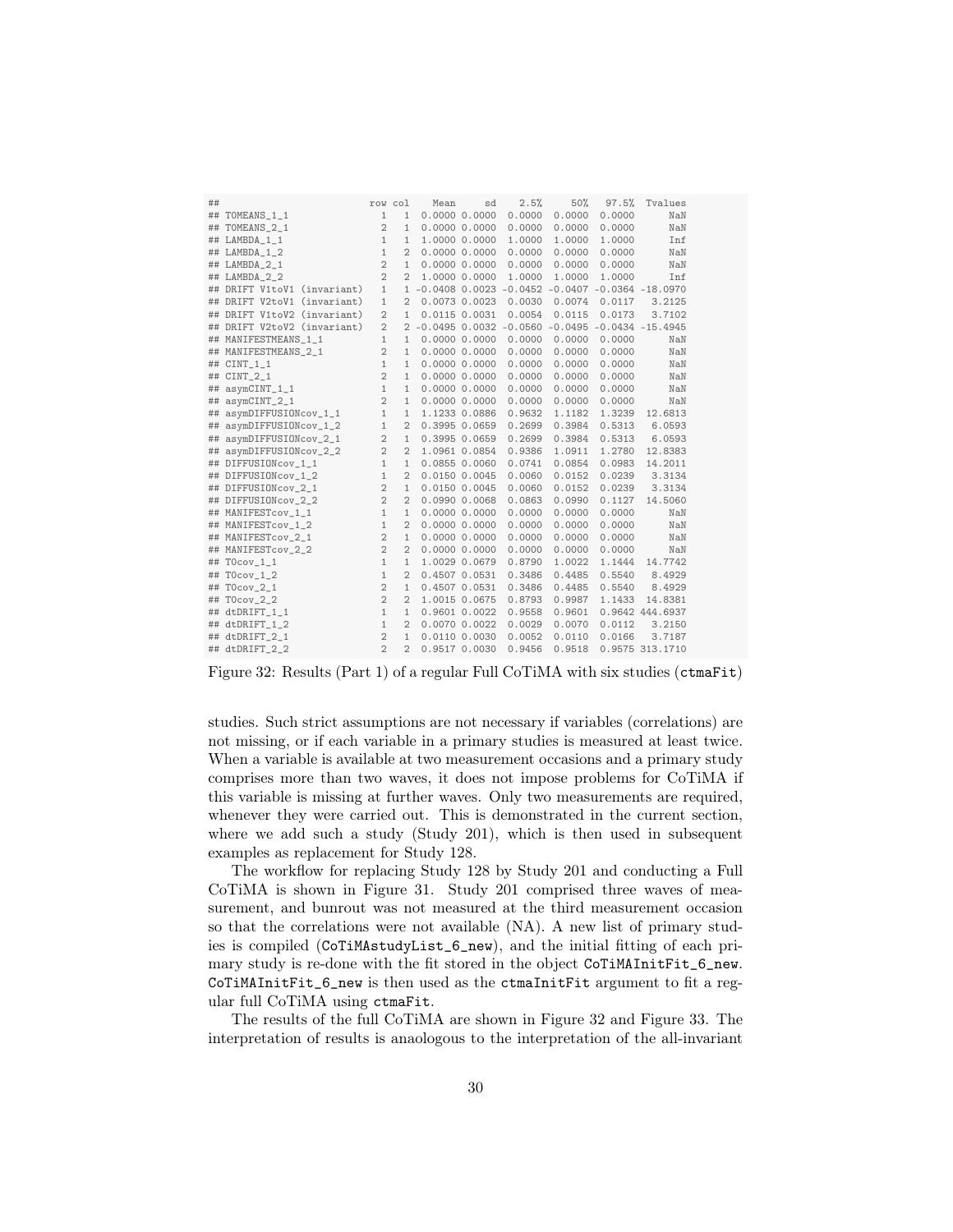```
## $randomEffects
## NULL
##
## $minus2ll
## [1] 25461.29
##
## $n.parameters
## [1] 40
##
## $opt.lag
## [,1] [,2]
## [1,] NA 19
## [2,] 19 NA
##
## $max.effects
## [,1] [,2]
## [1,] NA 0.0586
## [2,] 0.0923 NA
##
## $clus.effects
## NULL
##
## $message
## [1] "Mean time interval was 8.875. It is recommended to fit"
## [2] "the model again using the arguments scaleTime=1/12 and "
## [3] "customPar=FALSE. If the model fit (-211) is better (lower),"
## [4] "continue using, e.g., scaleTime=1/12 in all subsequent models."
```
<span id="page-30-1"></span>Figure 33: Results (Part 2) of a regular Full CoTiMA with six studies (ctmaFit)

CoTiMA discussed in Section  $7.1.1<sup>11</sup>$  $7.1.1<sup>11</sup>$  $7.1.1<sup>11</sup>$ .

### <span id="page-30-0"></span>7.2 Partial CoTiMA (ctmaFit)

Figure [34](#page-31-0) demonstrates some further possibilities for conducting a CoTiMA; additional capabilities are explained in Appendix A. The CoTiMA model specified in Figure [34](#page-31-0) fixes the effect of  $V2toV1$  to 0.0 (which we do not generally recommend - let the evidence decide rather theoretical expectations), by labeling the according drift 0 or "0". Further, only the effect  $V1toV2$  is invariant across primary studies as specified in the invariantDrift argument (which could be reasonable – and which could be decided based upon a statistical test). Finally, the first three primary studies were from The Netherlands, whereas studies 3, 4 and 5 (study numbers 128, 18 & 32), were from Switzerland, Germany, and

<span id="page-30-2"></span> $^{11}\mathrm{There}$  is one notable difference. Whereas in the all-invariant CoTiMA estimated T0 correlations and diffusions apply to the full sample of primary studies, in Figure [32t](#page-29-0)hey apply to the last of the primary studies (i.e., Study 32). This is due to technical reasons inherent in the ctsem R-package used by CoTiMA. In ctsem,  $k - 1$  dummy variables for the overall  $k$ primary studies are used as so-called time independent predictors (TI), which modify (add or subtract values) the T0 correlations and the diffusion parameters estimated for the kth primary study. However, T0 correlations and diffusion parameters are usually of very little interest to researcher applying CoTiMA, so these technical details are only important in the probably rare case estimated T0 correlations and diffusions should be reported in publications.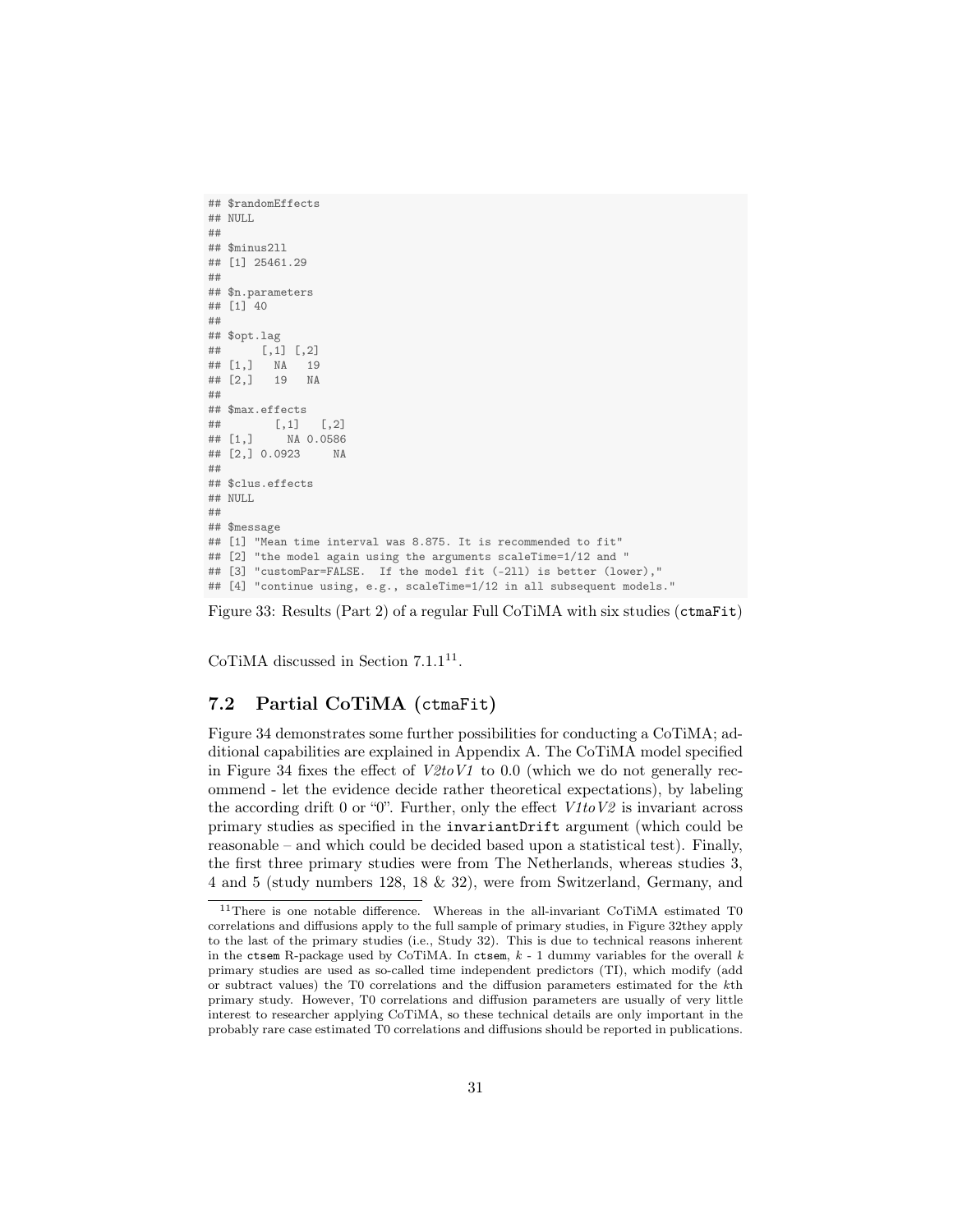Canada, respectively. This hierarchical structure is specified in the cluster argument. In the cluster argument, the studies that belong to one cluster receive the same number. Finally, coresToUse is specified here in negative notation, and -1 implies that all cores except 1 are used. As noted earlier, on Windows machines one should use 1 (not more than 1).

```
CoTiMAPart134Inv3Fit_6 <- ctmaFit(ctmaInitFit = CoTiMAInitFit_6_new,
                                  drift=c("V1toV1", 0,
                                           "V1toV2", "V2toV2"),
                                  invariantDrift=c("V1toV2"),
                                  cluster=c(1,1,1,2,3,4),
                                  coresTolse = -1)saveRDS(CoTiMAPart134Inv3Fit_6, file=paste0(activeDirectory,
                                             "CoTiMAPart134Inv3Fit_6.rds"))
summary(CoTiMAPart134Inv3Fit_6)
```
<span id="page-31-0"></span>Figure 34: A partial CoTiMA with a subset of primary studies, with one cross effect fixed to 0.0, with only a single effect invariant across primary studies, and with countries used as cluster variable (ctmaFit)

Parts of the summary are shown in Figure [35.](#page-32-1) The section \$estimates shows the aggregated effect across all studies with country specific effects partialled out. Here,  $V1toV2$  is  $-.0093$ .

The section \$clus.effects shows how the studies from The Netherlands (cluster 1) differ from the average effects, of which the drift effects are again of major importance. Note that cluster effects only exist for clusters comprising more than one single study; for all other studies it would be impossible to disentangle study-specific and cluster-specific effects. Each primary study (except the last one) is internally represented as a dummy variable, which affects the T0 variances and covariances, the diffusion parameters, and – not the drift parameters because they should be invariant (i.e., aggregated) across studies. Cluster dummies affect all of them. If a cluster would contain a single study only, its cluster dummy as well as its single study dummy would be perfectly correlated in affecting T0 variances and covariances and diffusion parameters. Thus, clusters have to contain more than a single study.

Additionally, the section \$clus.effects show that the auto effect of demands  $(V1toV1)$  and the cross effect of demands on burnout  $(V1toV2)$  are significantly smaller in The Netherlands. Although it is not too important at this stage to know the country-specific effects (the main issue is that they are partialled out), they are shown in the section cluster\$specific\$effect in Figure [35.](#page-32-1) For instance, consider *V1toV2*. Since the cluster effect (-.0290) was significant because the credible interval excluded zero (LL  $=$  - .0470; UL  $=$  -.0107), one would conclude that there is no general effect of demands on burnout  $(-.0027, LL = -.0138, UL = .0086)$ , but in The Netherlands the continuous time drift effect is significantly smaller and is  $-0.0027 - 0.029 \times 1.6767 = -$ .0513.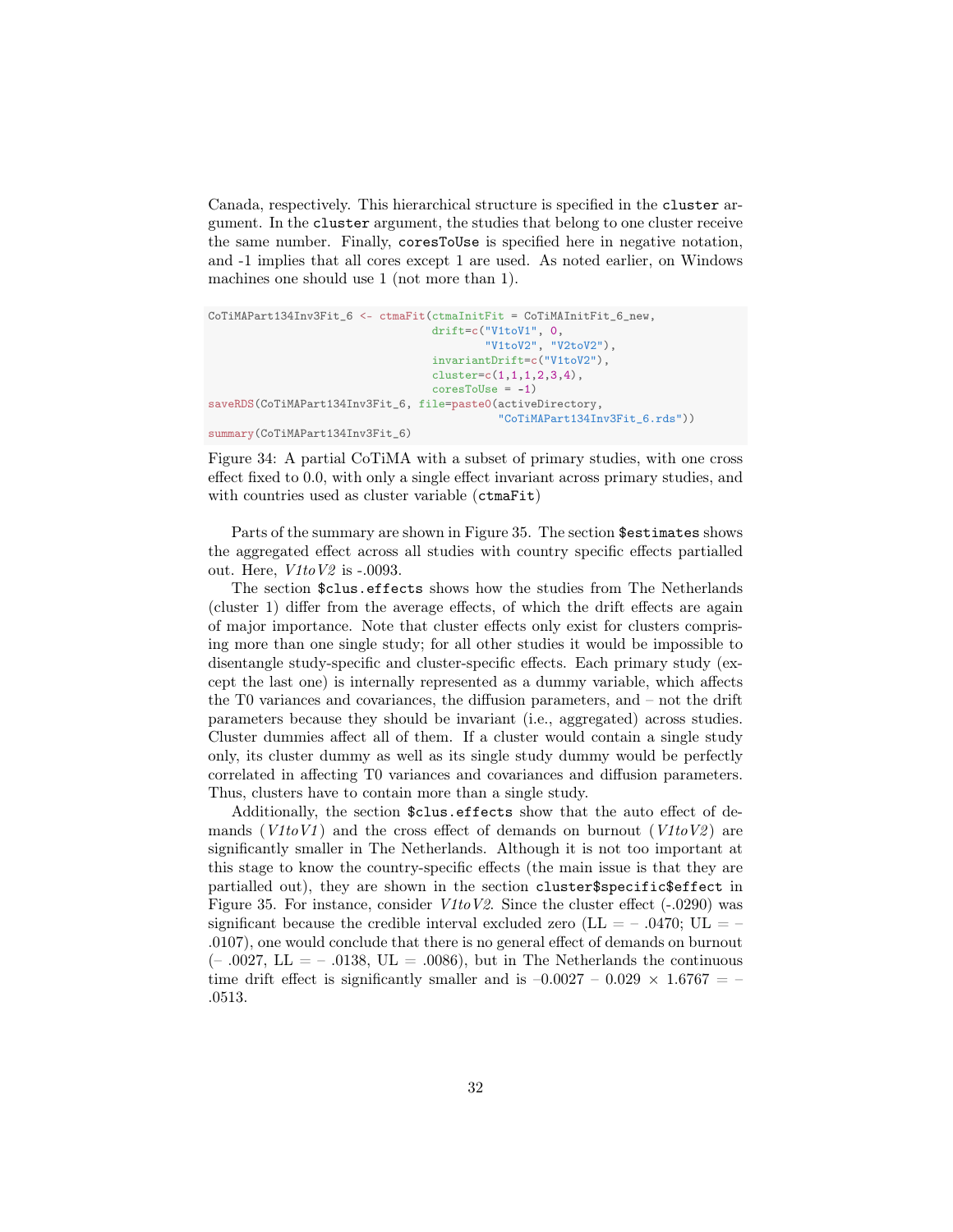```
## $estimates
## Mean sd 2.5% 50% 97.5% Tvalues
## DRIFT V1toV1 -0.0603 0.0068 -0.0744 -0.0600 -0.0481 -8.9074
## DRIFT V2toV1 0.0000 0.0000 0.0000 0.0000 0.0000 NaN
## DRIFT V1toV2 (invariant) -0.0027 0.0058 -0.0138 -0.0026 0.0086 -0.4666
                       -0.0529 0.0034 -0.0599 -0.0528 -0.0466 -15.4273
##
## $clus.effects
## $clus.effects$effects
## mean sd 2.5% 50% 97.5% Tvalues
## Cluster_1_on__V1toV1 -0.0537 0.0161 -0.0886 -0.0525 -0.0260 -3.3386
## Cluster_1_on__V1toV2 -0.0290 0.0094 -0.0470 -0.0289 -0.0107 -3.0898
## Cluster_1_on__V2toV2 -0.0018 0.0044 -0.0105 -0.0017 0.0066 -0.4035
                             0.1636 0.0310 0.1049 0.1629 0.2263 5.2737
## Cluster_1_on__diff_eta2_eta1 0.0601 0.1715 -0.2873 0.0663 0.3791 0.3504
## Cluster_1_on__diff_eta2 0.0739 0.0111 0.0525 0.0738 0.0958 6.6277
## Cluster_1_on__T0var_eta1 -0.0149 0.0775 -0.1572 -0.0182 0.1476 -0.1919
## Cluster_1_on__T0var_eta2_eta1 -0.0321 0.2563 -0.5758 -0.0107 0.4111 -0.1253
## Cluster_1_on__T0var_eta2 1.6013 3.5802 -0.6388 0.0836 12.4694 0.4473
##
## $clus.effects$weights
## non Members Cluster Member
## 1_on__ -0.5961 1.6767
##
## $clus.effects$sizes
## non Members Cluster Member
## N 1606 571
##
## $clus.effects$cluster.specific.effect
## DRIFT V1toV1 DRIFT V2toV1 DRIFT V1toV2 (invariant) DRIFT V2toV2
## Cluster No. 1 -0.1503 NA -0.0513 -0.0559
##
## $clus.effects$note
## [1] "The weights represent standardized cluster dummies. "
## [2] "They are used to multiply a cluster's TI effect and"
## [3] "this product is then added to the average effect shown in"
## [4] "$estimates, which overall yields the effects within a"
## [5] "cluster as shown in $cluster.specific.effect."
##
##
## $mod.effects
## NULL
```
<span id="page-32-1"></span>Figure 35: Results of the partial CoTiMA specified in Figure 31 (ctmaFit)

## <span id="page-32-0"></span>7.3 CoTiMA with equality constraints (ctmaFit, ctmaEqual, ctmaCompFit)

To statistically test if two or more effects are equal is a bit complex and requires three steps: (1) ensure correct coding (polarity), (2) fit a partially invariant CoTiMA using ctmaFit, and (3) test equality using ctmaEqual. First, (1) one has to take care that the effects to be compared have equal signs. For example, consider a model with three latent variables such as demands, resources, and burnout. Work-related resources, such as supervisor support, can be supposed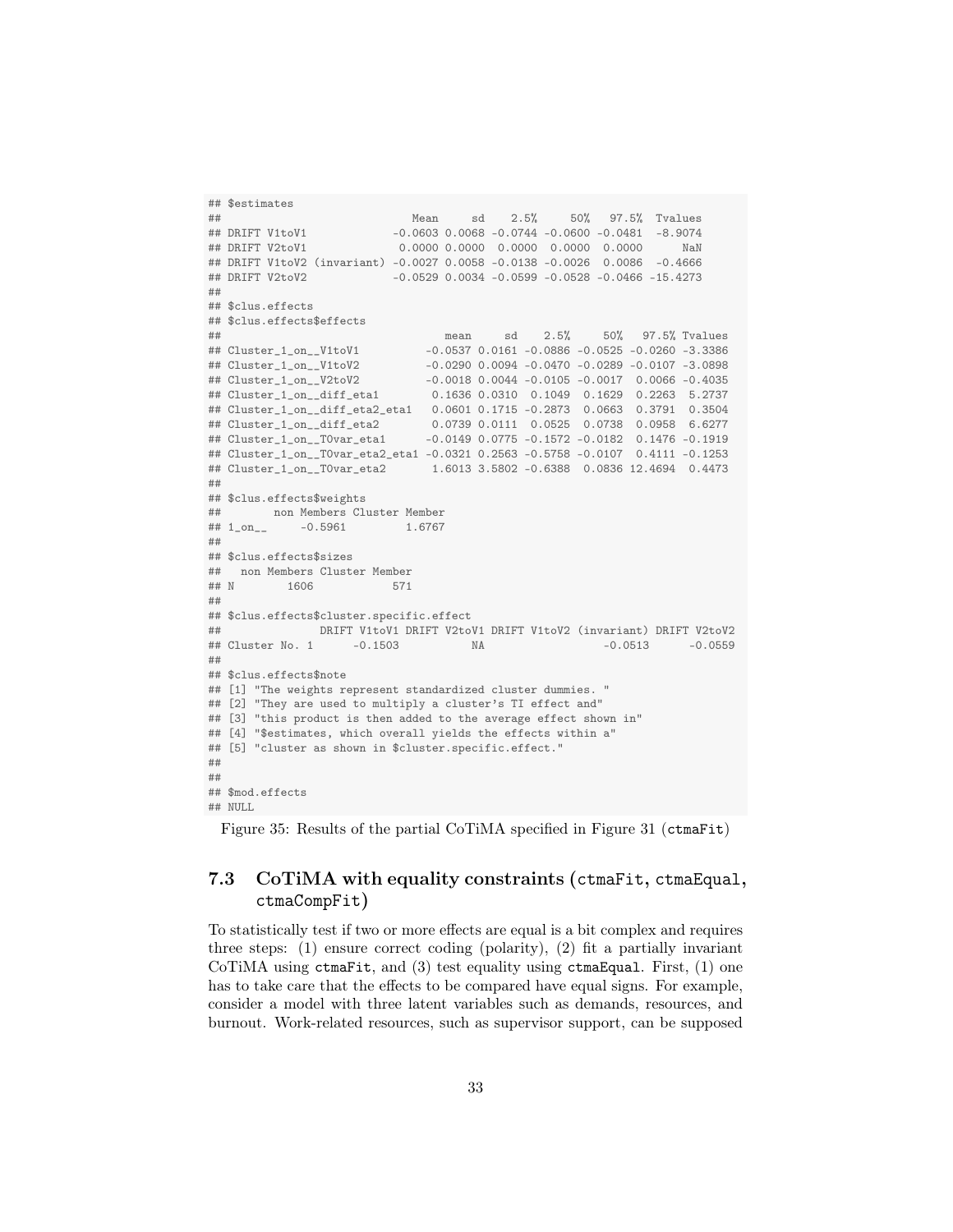to reduce burnout whereas demands increase burnout. To compare the effect sizes, one would need to go back to square one and re-start the EPIC part of the workflow. When preparing the correlations with  $ctm \text{EmpCov}$ , one would need to use the recode argument to recode supervisor support so that it becomes lack of supervisor support. Then, one has to use ctmaInit again for initial fitting.

In the second step  $(2)$ , one could start testing the equality of the effect sizes of supervisor support and of demands on burnout. This requires two CoTiMAs to be performed. The first CoTiMA has to specify those two or more effects as invariant across studies that should be tested for equality in the subsequent step. This is done with ctmaFit. We call this the invariance model.

```
CoTiMAFullInv23Fit_6 <- ctmaFit(ctmaInitFit = CoTiMAInitFit_6_new,
                                invariantDrift = c("V2toV1", "V1toV2"))
saveRDS(CoTiMAFullInv23Fit_6, file=paste0(activeDirectory,
                                          "CoTiMAFullInv23Fit_6.rds"))
summary(CoTiMAFullInv23Fit_6)
CoTiMAFullInvEq23Fit_6 <- ctmaEqual(CoTiMAFullInv23Fit_6)
saveRDS(CoTiMAFullInvEq23Fit_6, file=paste0(activeDirectory,
                                            "CoTiMAFullInvEq23Fit_6.rds"))
summary(CoTiMAFullInvEq23Fit_6)
```
<span id="page-33-0"></span>Figure 36: Two-step procedure for testing the equality of two cross effects (ctmaFit, ctmaEqual)

Third (3), the CoTiMA fit object returned then serves as an argument for ctmaEqual. The code for Step 2 and 3 is shown in Figure [36.](#page-33-0)

We skip displaying the output returned from summary (CoTiMAFullInv23-Fit\_6) here because it is sufficient to note that  $V1$ toV2 = .0116, V2toV1 =  $.0074$ ,  $-21 = 25461.29$ , and the number of estimated parameters  $= 40$ .  $V1 to V2$ and  $V2toVI$  were the only parameters that were aggregated, that is, invariant across primary studies. This is recognized by ctmaEqual, which, in addition to their invariance, constrains  $V1toV2$  and  $V2toV1$  to be equal. We call this the *equality model*. Again, we skip displaying the output returned from summary(CoTiMAFullEq23Fit\_6) here because it is sufficient to note that  $V1 to V2 = V2 to V1 = .0089$ ,  $-2ll = 25462.47$ , and the number of estimated  $parameters = 39.$ 

```
## [1] " ### NEXT MODEL COMPARISON ###"
## [2] "Diff_Minus2LL: 1.18070136283495"
## [3] "Diff_df (= Diff_n.params): 1"
## [4] "prob: 0.277213258279257"
## [5] "Message1: A prob value < .05 indicates a significant difference."
```
<span id="page-33-1"></span>Figure 37: Result of the -2ll difference test comparing the fit of the invariance model with the fit of the equality to test if two cross effects are equal (ctmaEqual)

The -2ll difference test examines if the fit (-2ll value) of the equality model is not statistically worse than the fit of the invariance model. If this would be the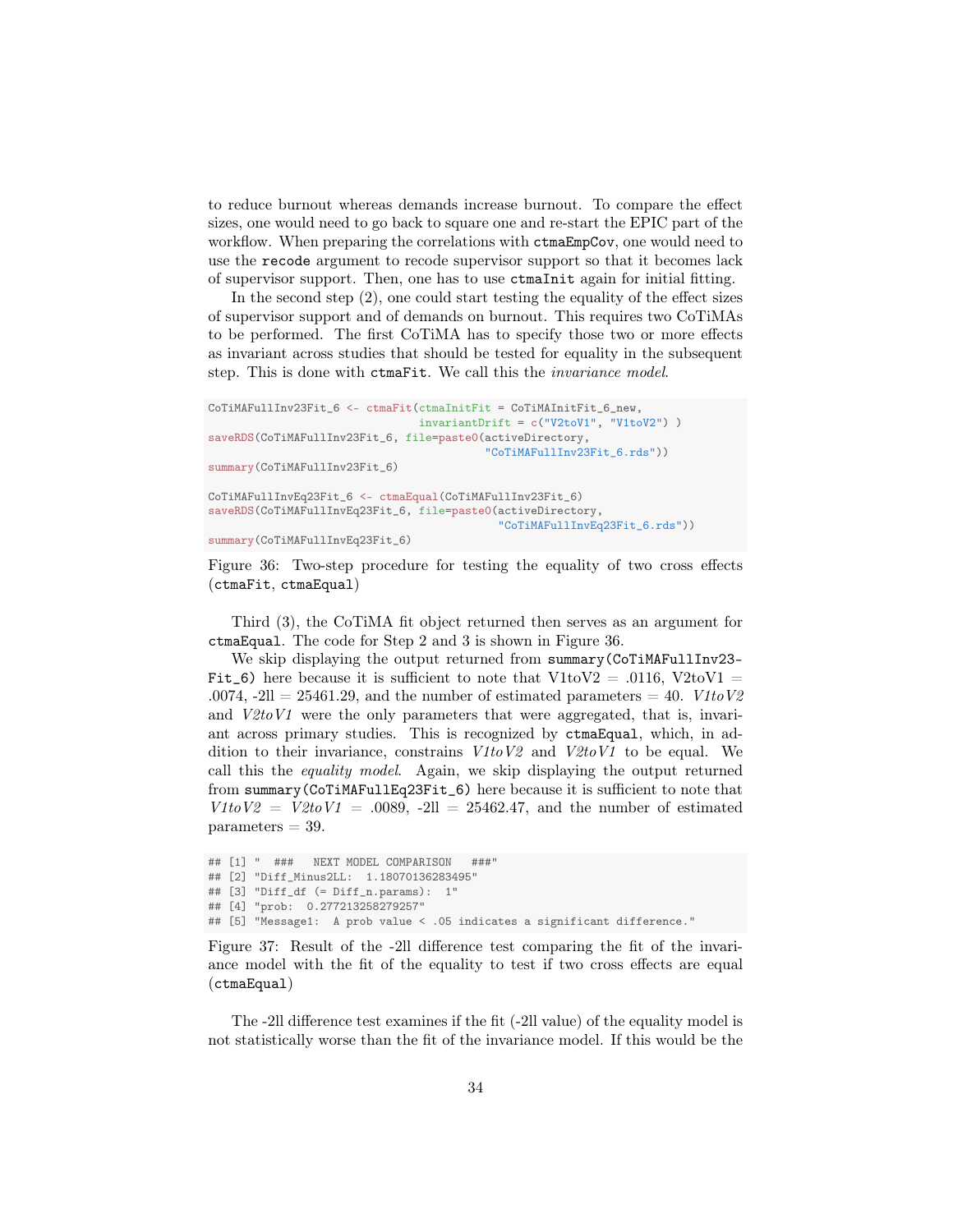case, then the hypothesis that both effects are equal has to be rejected and the alternative hypothesis that one effect  $(V2toV1)$  in this example) is significantly larger than the other one  $(V1t\sigma V2)$  in this example), will be retained. The -2ll difference test is automatically performed by ctmaEqual, too, it is displayed at the end of the summary(CoTiMAFullInv23Fit\_6), and it is shown in Figure [37.](#page-33-1) In our example, the -2ll difference test was not significant. Thus, we could not reject the hypothesis that  $V1t_0V2 = V2t_0V1$ .

Finally, we shall mention the ctmaCompFit function that comes with the Co-TiMA package. The ctmaCompFit function is automatically used by ctmaEqual. It can also be applied whenever researchers want to compare two model fits with a -2ll difference test by using ctmaCompFit(CoTiMAFit1, CoTiMAFit2). Note, however, that the result is only valid if the two models are nested, that is, the second model is derived from the first model by constraining parameters. Such constraints are present, for example, if parameters are eliminated from a model by constraining them to be 0.0, or by constraining other parameters to be equal. The former is achieved by setting the desired drift effect to "0", and the latter is achieved by assigning identical labels to the desired drift effects. This could be done with the ctmaInit and ctmaFit functions. For example, the argument  $\text{drift}=\text{c}(\text{``V1toV1''}, 0, 0, \text{``V1toV1''})$  could be used to fit a model that has no cross effects and equal auto effects. This model is nested in a full CoTiMA model because it is more constrained.

#### <span id="page-34-0"></span>7.4 Moderated CoTiMA (ctmaFit)

CoTiMA can handle multiple continuous moderators and multiple categorical moderators, however, it is not yet possible to mix categorical and continuous ones. In general, we recommend starting with a single moderator to foster understanding how they operate before analyzing multiple moderators combined.

```
CoTiMAMod1onFullFit 6 <- ctmaFit(ctmaInitFit = CoTiMAInitFit 6 new,
                                 mod.number = 1,
                                 mod.type = "cat",mod.names = "Burnout Measure",
                                 coresToUse = -1,scaleMod = FALSE)
saveRDS(CoTiMAMod1onFullFit_6, file=paste0(activeDirectory,
                                           "CoTiMAMod1onFullFit_6.rds"))
summary(CoTiMAMod1onFullFit_6)
```
<span id="page-34-1"></span>Figure 38: A full moderated CoTiMA with a single categorical moderator (ctmaFit)

Recalling from Figure [18,](#page-19-1) we entered information about two moderators. The fist was the type of burnout measure applied in a primary study, which was either exhaustion or emotional exhaustion, and which was a categorical moderator. If there were two or more categorical moderators, the moderator numbers and moderator names would have to be provided as vectors (e.g., mod.number  $= c(1, 3)$ , mod.names =  $c$  ("Burnout Measure", "Study Quality")). How-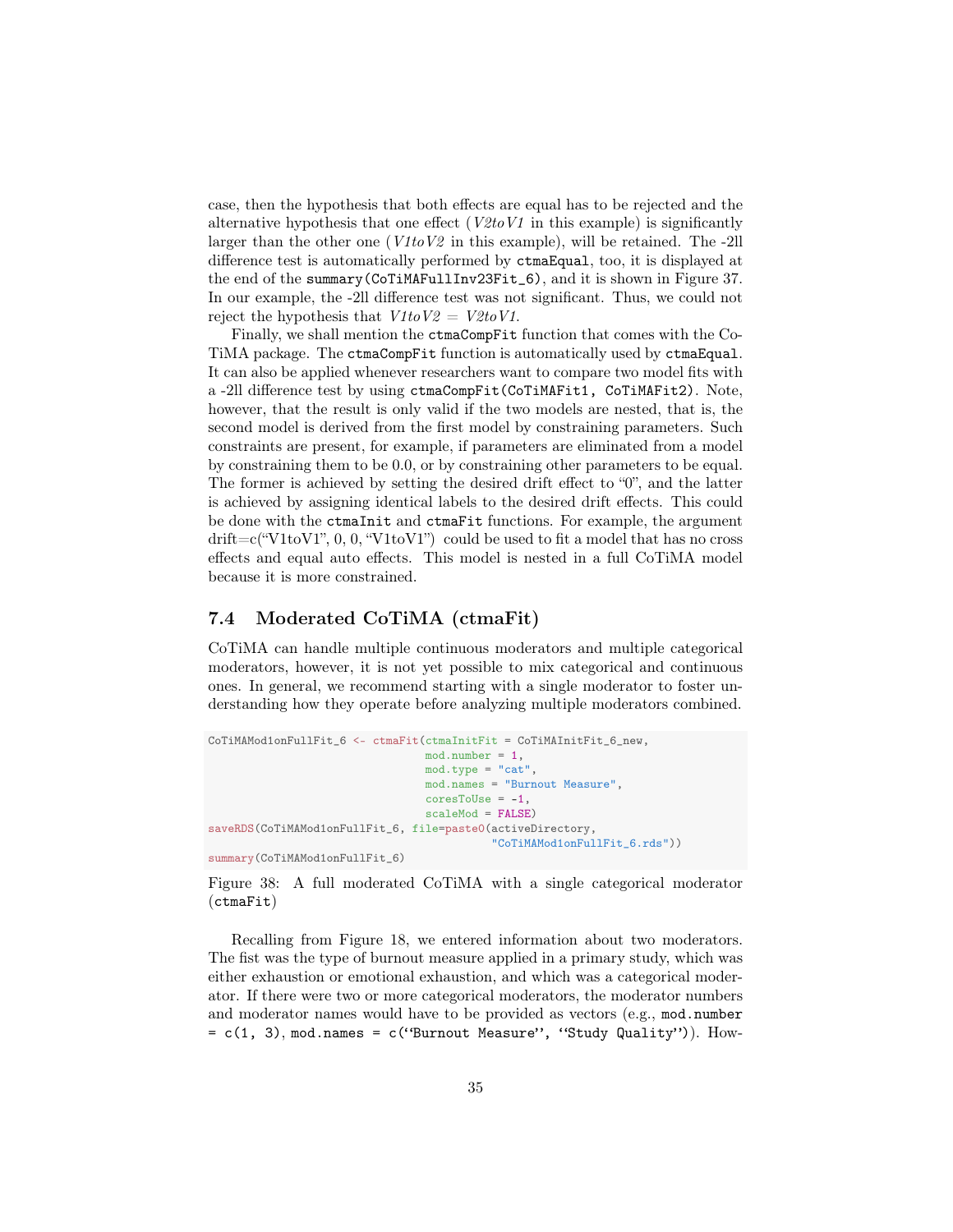```
## $estimates
## row col Mean sd 2.5% 50% 97.5%
## LAMBDA_2_1 2 1 0.0000 0.0000 0.0000 0.0000 0.0000
                          2 2 1.0000 0.0000 1.0000 1.0000 1.0000
## DRIFT V1toV1 (invariant) 1 1 -0.0473 0.0045 -0.0567 -0.0469 -0.0390
                         1 2 0.0120 0.0045 0.0029 0.0120 0.0204
## Tvalues
## LAMBDA_2_1 NaN
## LAMBDA_2_2 Inf
## DRIFT V1toV1 (invariant) -10.4008
## DRIFT V2toV1 (invariant) 2.6633
##
## $randomEffects
## NULL
##
## $minus2ll
## [1] 25458.64
##
## $n.parameters
## [1] 44
##
## $opt.lag
## [,1] [,2]
## [1,] NA 19
## [2,] 19 NA
##
\begin{array}{cc} \text{#}\# & \text{$max.effects} \\ \text{#}\# & \text{[.1]} \end{array}## [1,] [,2]<br>## [1,] NA 0.0928
         NA 0.0928
## [2,] 0.0727 NA
##
## $mod.effects
\## mean sd 2.5\% 50%
## 2 (category value) of Burnout Measure_on_V1toV1 0.0094 0.0064 -0.0015 0.0091
## 2 (category value) of Burnout Measure_on_V2toV1 -0.0063 0.0053 -0.0165 -0.0064
## 2 (category value) of Burnout Measure_on_V1toV2 0.0029 0.0063 -0.0098 0.0029
## 2 (category value) of Burnout Measure_on_V2toV2 -0.0034 0.0061 -0.0133 -0.0040
## 97.5% Tvalues
## 2 (category value) of Burnout Measure_on_V1toV1 0.0235 1.4735
## 2 (category value) of Burnout Measure_on_V2toV1 0.0038 -1.1808
## 2 (category value) of Burnout Measure_on_V1toV2 0.0142 0.4652
## 2 (category value) of Burnout Measure_on_V2toV2 0.0108 -0.5556
```
<span id="page-35-0"></span>Figure 39: Part of the results moderated full CoTiMA (ctmaFit)

ever, in the present example, we use the first potential moderator variable only  $(mod.number = 1$  in Figure [38\)](#page-34-1), which was categorial  $(mod.type = 'cat'$  in Figure [38\)](#page-34-1) representing two types of burnout measures (mod.names = "Burnout Measures" in Figure [38\)](#page-34-1). By default CoTiMA does not standardize moderators. In the present example, we made this explicit by including the argument scaleMod = FALSE. Thus, the  $k - 1$  dummy variables created from the  $k$  categories of the moderator variable use values 0 and 1, which facilitates interpretation of categorical moderator effects.

Part of the results are shown in Figure [39.](#page-35-0) The drift effects shown in the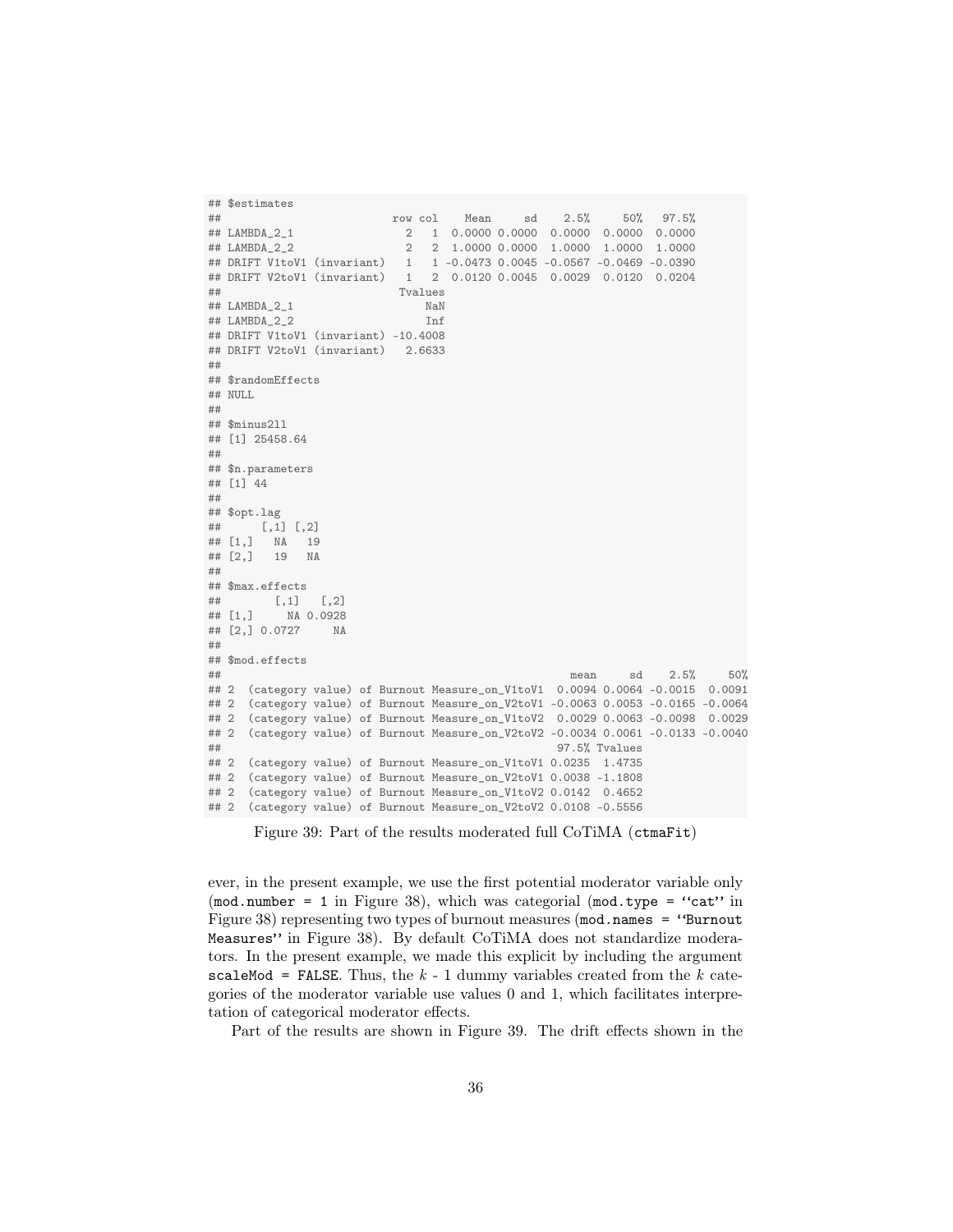\$estimates section are those in the reference group, which is always the group with the smallest category number. In the present example, these are the primary studies for which the moderator value was 1 (and internally recoded to 0 by CoTiMA) meaning they used an emotional exhaustion scale to measure burnout.

Moderated Cross-lagged Effects of V1toV2



Figure 40: The cross-lagged effect  $V1toV2$  moderated by type of burnout measure  $(1 =$  emotional exhaustion,  $2 =$  exhaustion) from 1 to 36 months. The horizontal location of the category indicators R (reference category) and 2 has no inherent meaning.

The section \$mod.effects in Figure [39](#page-35-0) show the effects belonging group with the 2nd category number. In case there were more categories, one would find here four additional rows starting with 3. category number etc. It is important to note that this section does not show the drift effects. Rather, it shows how in this category, which used an exhaustion compared to emotional exhaustion scale to measure burnout, the drift effects change compared to the reference group. Neither auto effects nor cross effects were significantly affected by the type of bunrout measure. Leaving lack of significance aside, the effect of demands on burnout (V1toV2) was increased if an exhaustion scale was used in primary studies and the effect of burnout on demands (V2toV1) was reduced if an exhaustion rather than emotional exhaustion scale was used. We call this a positive moderating effect and a negative moderating effect of the exhaustion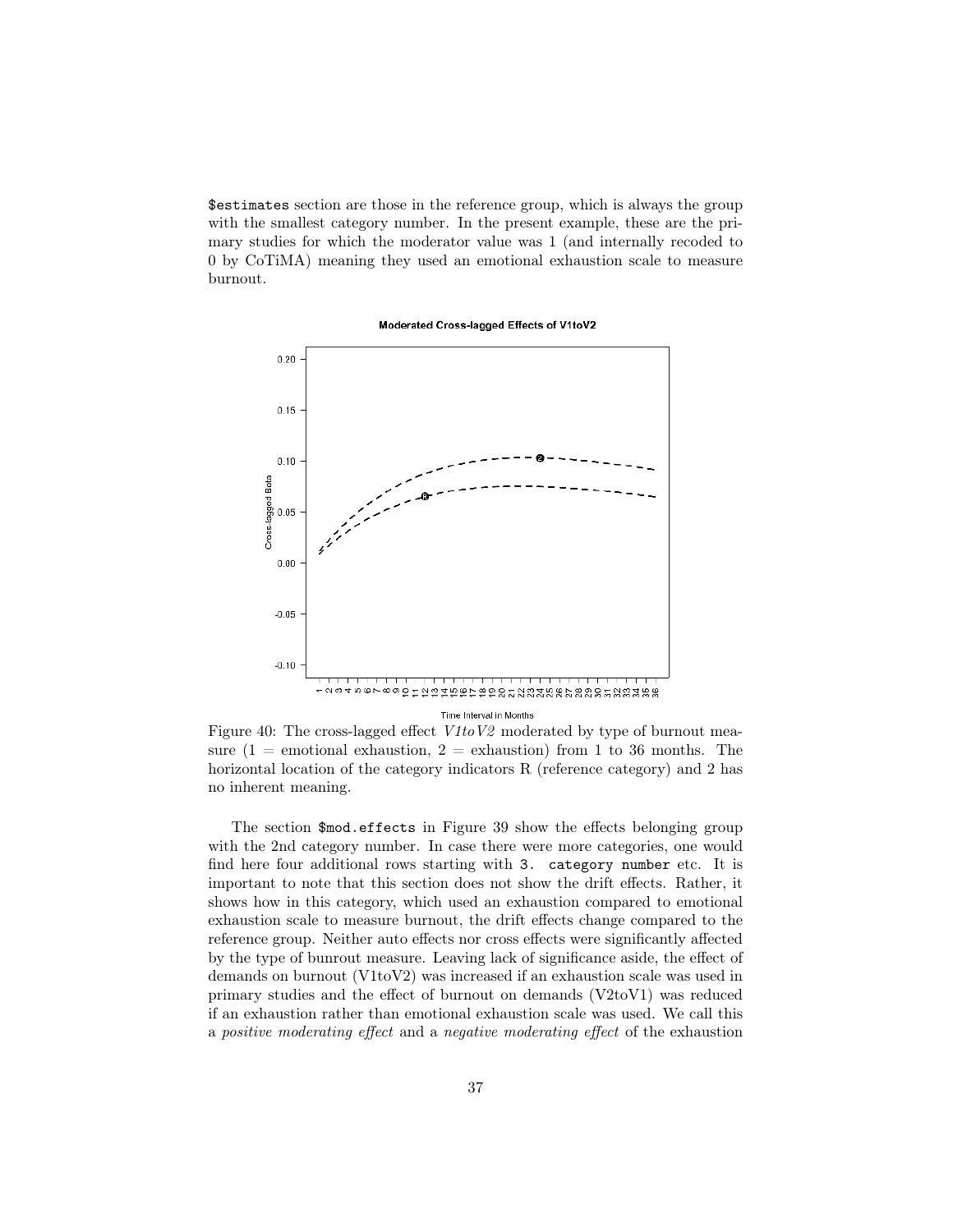scale, respectively<sup>[12](#page-37-0)</sup>.

As always, the sizes of continuous time effects are virtually impossible to interpret. For example, the effect  $V1toV2$  is .0094 for emotional exhaustion and  $.0094 + .0029 = 0.0123$  (linearized; see footnote [12\)](#page-37-0) for exhaustion. However, how these effects unfold over time also depends on the other three effects V1toV1, V2toV2, and V2toV1. We used plot (CoTiMAMod1onFullFit\_6, timeUnit = "Months", timeRange =  $c(1, 36, 1)$  to plot the moderated discrete time effects. For V1toV2, the course of the moderated effect over discrete time is shown in Figure [43.](#page-39-0)

```
activeDirectory <- "/Users/cdormann/CoTiMA Users Guide/"
tmpStudyList <- ctmaPrep(selectedStudies=c(2, 3, 313, 18 ),
                         activeDirectory = activeDirectory,
                         addElements = c("demands", "burnout"),
                         moderatorLabels=c("Burnout Measure",
                                            "Control at Work"),
                          moderatorValues=list(c("1 = Emotional Exhaustion",
                                                 "2 = Exhaustion"),
                                                 "continuous"))
CoTiMAMod2on23Fit_6 <- ctmaFit(ctmaInitFit = CoTiMAInitFit_6_new,
                              primaryStudyList = tmpStudyList,
                               mod.number = 2,
                              mod.type = "cont",
                               mod.names = "Control",
                               moderatedDrift = c("V1toV2", "V2toV1"),
                               scaleMod=TRUE)
saveRDS(CoTiMAMod2on23Fit_6, file=paste0(activeDirectory,
                                        "CoTiMAMod2on23Fit_6.rds"))
summary(CoTiMAMod2on23Fit_6)
plot(CoTiMAMod2on23Fit_6, timeUnit = "Months", timeRange = c(1, 36, 1))
```
<span id="page-37-1"></span>Figure 41: A partial moderated CoTiMA with a single continuous moderator (ctmaFit)

We have seen that the moderator did not have any significant effect. Leaving the lack of significance aside, researchers sometimes want to know if two or more categories have significantly different effects on drift parameters. In our example this is a trivial issue because we already know that Category 2 did not significantly change the drift effects obtained for Category 1 as the reference category. However, if a moderator has three or more categories, and some of them have significant effects, the questions could arise if two categories have significantly *different* effects. To test for this possibility, a further argument catsToCompare is available for the ctmaFit function, which allows contrasting two categories.

<span id="page-37-0"></span>Since only two categories exist, catsToCompare =  $c(1, 2)$  is the only vi-

 $12$ Plotting the moderator effects is straightforward because for each time interval the change in the drift parameter introduced by the moderator can be depicted as shown in Figure [43.](#page-39-0) However, summarizing the effect of a moderator in continuous time is not as straightforward because of the non-linearities involved. To do so, the moderator effect is 'linearized' at the mean of the drift effect, and this linearized efect is reported in the \$mod.effects section.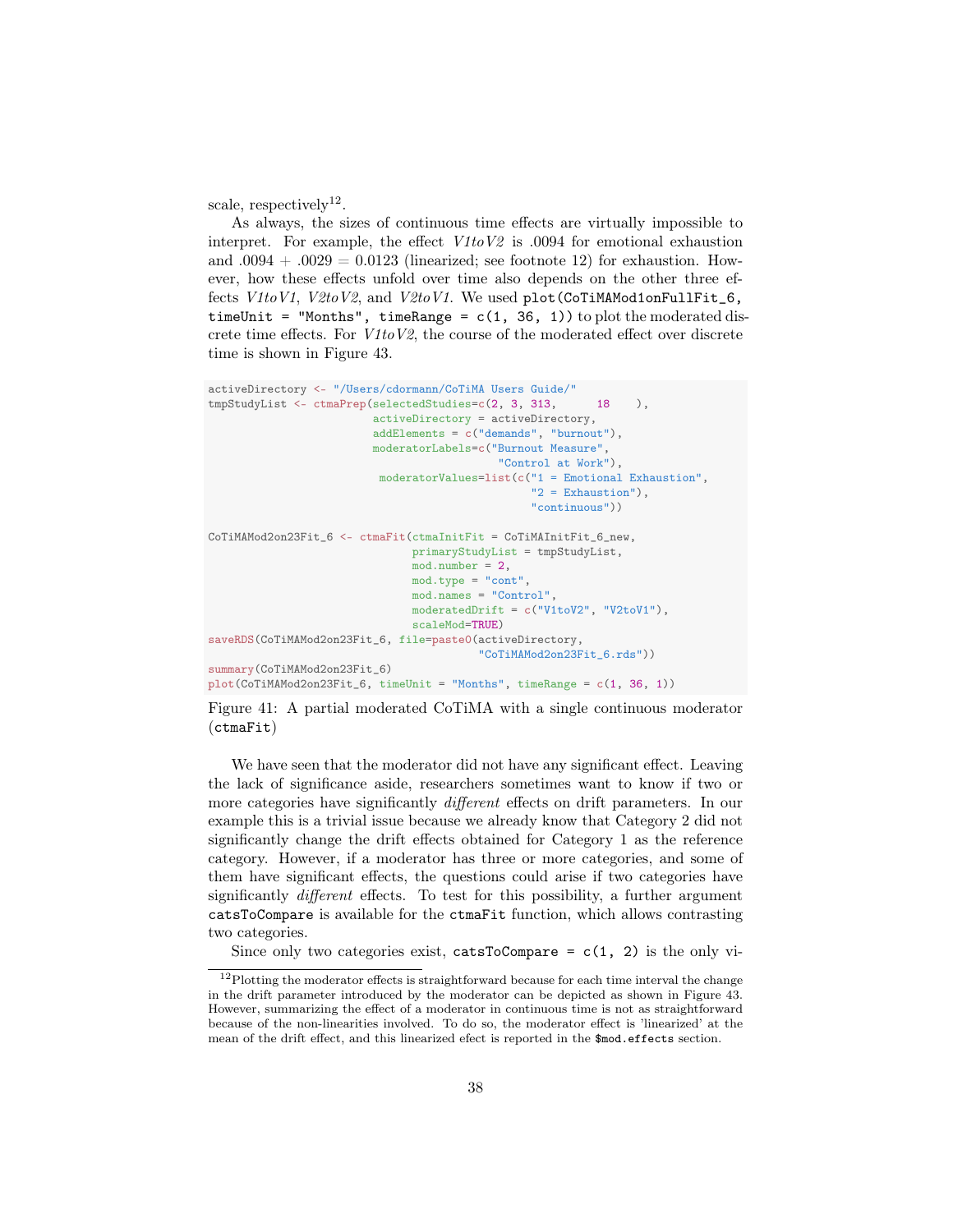```
CoTiMAMod1onFullFit_6_cats12 <- ctmaFit(ctmaInitFit = CoTiMAInitFit_6_new,
                                         mod.number = 1,
                                         mod.type = "cat",mod.names = "Burnout Measure",
                                         \text{catsToCompare} = c(1,2),
                                         scaleMod=FALSE)
saveRDS(CoTiMAMod1onFullFit_6_cats12,
        file=paste0(activeDirectory, "CoTiMAMod1onFullFit_6_cats12.rds"))
ctmaCompFit(CoTiMAMod1onFullFit_6_cats12, CoTiMAMod1onFullFit_6)
```
<span id="page-38-0"></span>Figure 42: Comparing the effect of two categories of a categorical moderator (ctmaFit, ctmaCompFit)

able option in the present example. In the actually fitted model the moderating effects of Category 1 and Category 2 are restricted to be invariant. If this assumption is valid (i.e., moderating effects are not different for the two categories), the minus 2 loglikelihood (-2ll) value of the restricted model should not be significantly different from the minus 2 loglikelihood (-2ll) value of the unrestricted model. This is tested with the ctmaCompFit function at the bottom if Figure [42,](#page-38-0) which shows (not displayed in a Figure) that the difference in the minus 2 loglikelihood values given 4 degrees of freedom is not significant  $(\triangle - 2ll = 2.6440; \triangle dt = 4; p = 0.6191)$ . In fact, with only two categories available, restricting their effects to be invariant is conceptually identical to assuming there is no moderating effect. Hence, comparing the (unrestricted) moderator model with the full CoTiMA model estimated earlier (which had not moderator effect included), should yield virtually identical results, and indeed ctmaCompFit(CoTiMAFullFit\_6\_new, CoTiMAMod1onFullFit\_6) yields  $(\triangle 2ll = 2.6448$ ;  $\triangle df = 4$ ;  $p = 0.6189$ . However, with three or more categories these two minus 2 loglikelihood (-2ll) difference tests will yield diverging re- $\text{sults}^{13}$  $\text{sults}^{13}$  $\text{sults}^{13}$ .

The code for a partial moderated CoTiMA with a single *continuous* moderator is shown in Figure [41.](#page-37-1) Again, the types of primary studies we use in our example impose a difficulty that is likely to occur in many practical circumstances: For some studies the moderator variable is not available and the moderator has therefore be coded as NA. In our example, this was the case for Study 201 and Study 32. However, instead of going back to square one and compiling a reduced study list followed by applying ctmaInit again, we create

```
for (i in 1:(numberOfCats-1)) {
for (j in (i+1):numberOfCats) {
 tmpFit <- ctmaFit (ctmaInitFit = CoTiMAInitFit object, mod.number = 1,
                    mod.type = "cat", catsToCompare=c(i, j))
 saveRDS(tmpFit, paste0(activeDirectory,
                         "CoTiMAModFit_cat", i, "_", j, ".rds"))
}
}
```
<span id="page-38-1"></span><sup>&</sup>lt;sup>13</sup>Instead of  $c(1, 2)$ , it would also be possible to use indices such as  $c(i, j)$  and then use a double loop in R to compare all possible combinations of categories. For example: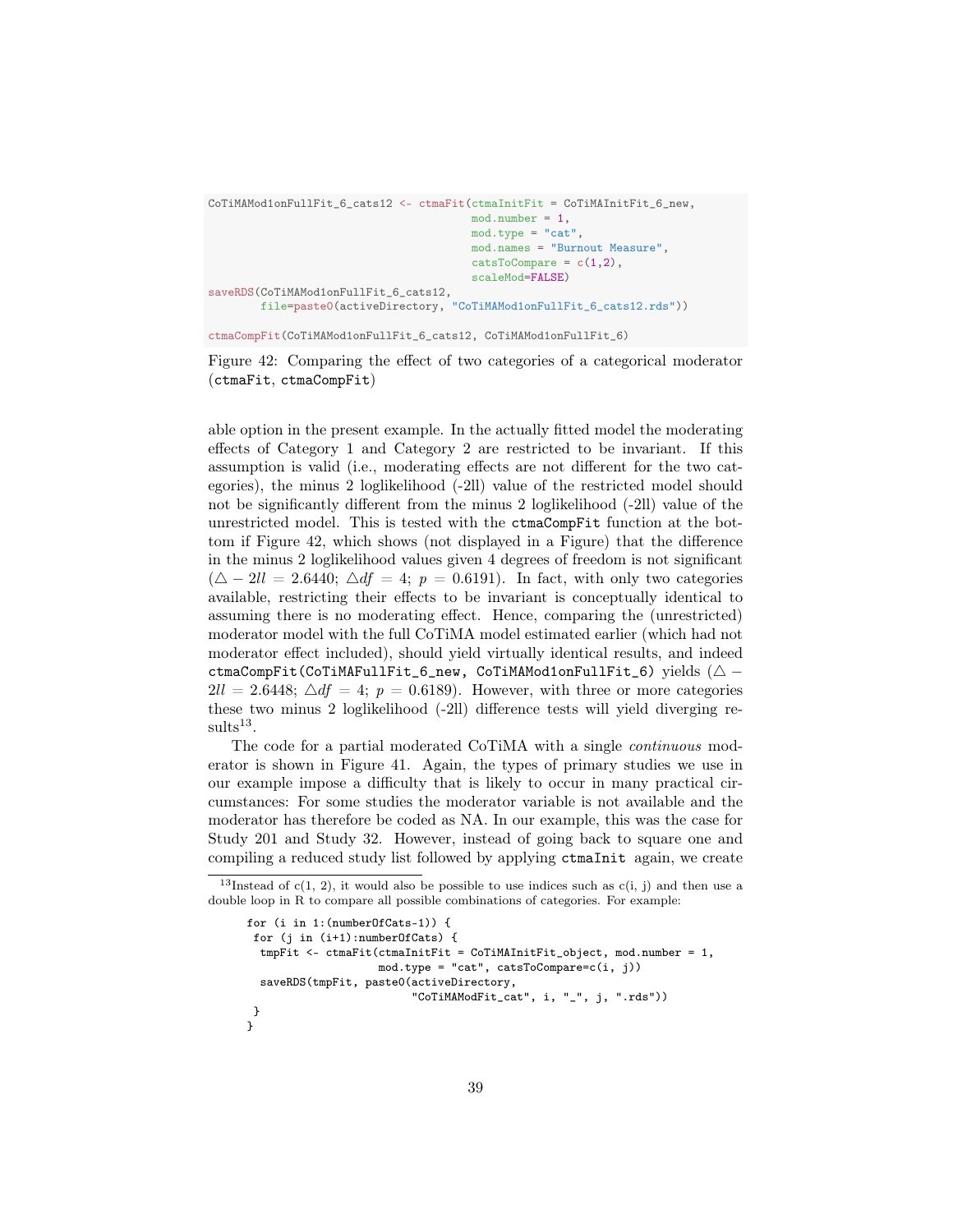a temporary study list using ctmaPrep, which does no longer include Study 201 and Study 32 (tmpStudyList). We use this temporary study list to specify an optional argument of the ctmaFit function (i.e., primaryStudyList = tmpStudyList). To conduct a moderated CoTiMA, further arguments have to be specified. In the current example in Figure [41o](#page-37-1)nly the cross effects are are specified to be moderated. It is recommended to standardize continuous moderators, which is achieved by scaleMod = TRUE. The summary (not shown) reveals that control does not significantly reduce V2toV1 (i.e., the moderating effect) by -.0203 from the average effect, which is  $V2toV1 = .2363$  (i.e., the main effect).



Moderated Cross-lagged Effects of V2toV1

<span id="page-39-0"></span>Figure 43: The cross-lagged effect  $V2toV1$  moderated (not significantly) by control at work from 1 to 30 months. The lines show the effect of  $V2toVI$ for control at -2SD below the mean of control (-2), -1SD below the mean of control  $(-1)$ , at the mean of control  $(0)$ ,  $+1SD$  above the mean of control  $(1)$ , and  $+2SD$  above the mean the mean of control (2). The horizontal location of the SD values has no inherent meaning.

The plot function shown in Figure [41](#page-37-1) yields the plot shown in Figure [43.](#page-39-0) Across all time intervals, for people who have low levels of control at work, effects of demands on burnout are larger than for those with high levels of control. In most empirical articles that visualize moderator effects for moderator values at  $+2SD$  and  $-2SD$  are not shown. This could be achieved by using mod.values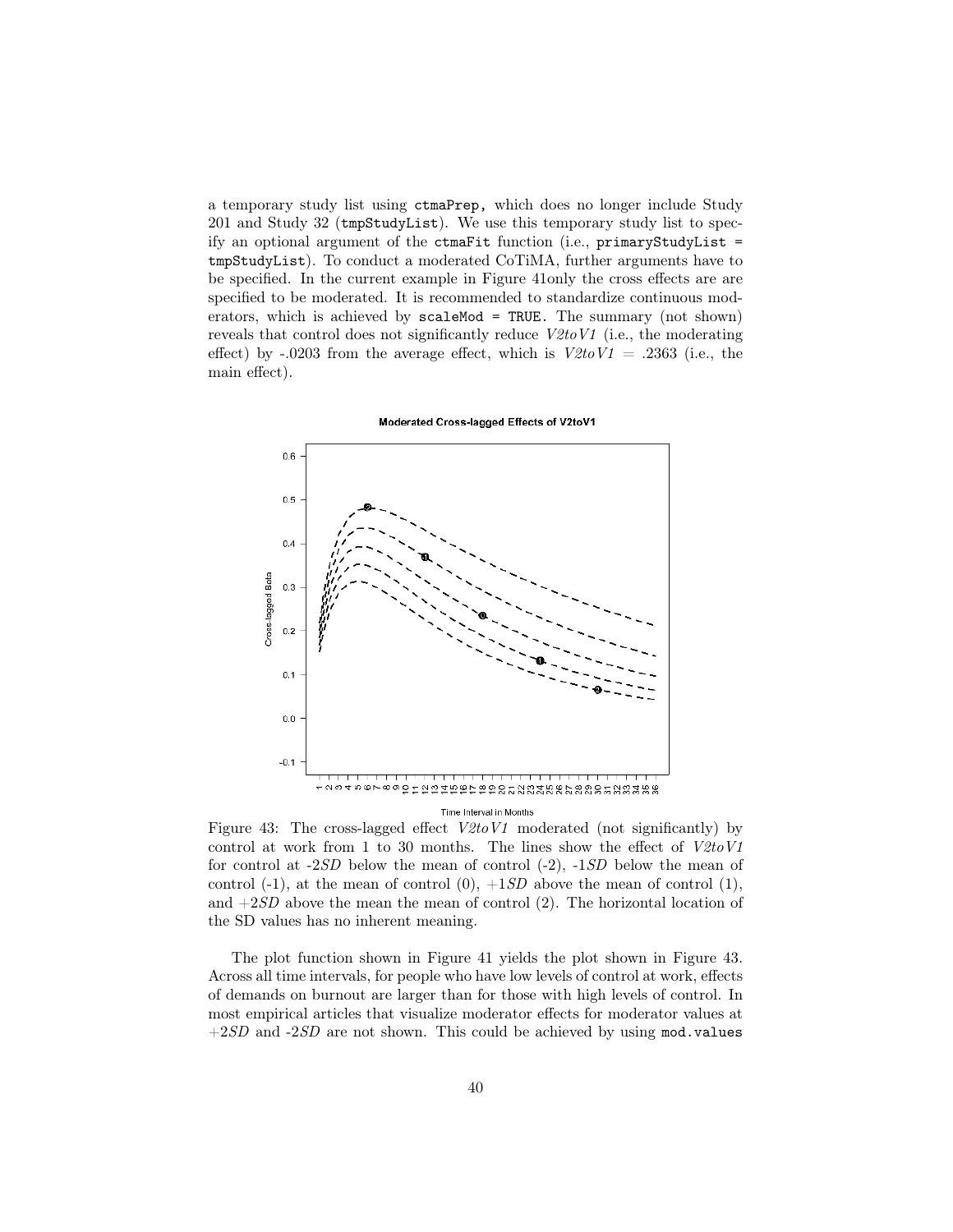$= c(-1, 0, 1)$  as additional argument for the plot function in Figure [41](#page-37-1).

## 8 Bias & Generalizability (ctmaBiG)

After finishing the EPIC part of the EPIC-BiG-Power workflow, we can now turn to the first part of the BiG workflow, which is done by using ctmaBiG. It performs Egger's tests for drift coefficients (e.g., Sterne & Egger, 2001) and provides PET-PEESE corrections of fixed effect estimates (Stanley & Doucouliagos, 2014). Random effect estimates are also computed. Various measures of heterogeneity (cf. Borenstein, Hedges, Higgins, & Rothstein, 2009) as well as measures of expected replications rates (ERR) and expected discovery rates (EDR; Bartoš  $\&$ Schimmack, 2020; Brunner & Schimmack, 2020) are also provided by ctmaBiG. The return object of ctmaBiG can be used to plot funnel plots and forest plots.

To proceed with ctmaBiG, we use the init fit-file published in the online repository of Dormann, Guthier, and Voelkle (2020) that belongs to their Co-TiMA of job stressors and burnout<sup>[14](#page-40-0)</sup>. The file containing their init fit-object can be retrieved from the website of the Open Science Foundations with the code shown in Figure [44.](#page-40-1) Note that Guthier et al. (2020) used a preliminary CoTiMA version that was based on the OpenMx R-package (Boker et al., 2011), whereas the file we suggest downloading was created with the rstan R-package (Stan Development Team, 2020b). The latter samples parameter estimates from generated parameter distribution and results thus slightly change from analysis to analysis (unless the argument finishsamples is set to a large value, e.g., 10000). So one should expect minor differences compared to the results reported in Guthier et al. (2020). On the other hand, the init fit-object contains all information required to replicate all their results with minor deviations<sup>[15](#page-40-2)</sup>. Note, however, computations would last several hours except of ctmaBiG. This is the major reason why we did not use their init fit-object before.

```
dl_link <- "https://osf.io/download/qhpae/"
target_file <- paste0(activeDirectory, "/CoTiMAInitFit_D_BO_stanct.rds")
download.file(dl_link, target_file)
CoTiMAInitFit_D_BO <- readRDS(target_file)
saveRDS(CoTiMAInitFit_D_BO, paste0(activeDirectory, "CoTiMAInitFit_D_BO.rds"))
```
<span id="page-40-1"></span>Figure 44: Downloading the Init-Fit file of Guthier et al. (2020)

<span id="page-40-0"></span><sup>14</sup>The data set of 6 primary studies we have been using up to this point is not really useful for the analyses presented in this section. First, we introduced missing values for study 128 in order to show how this could be done. This could be useful in full and partial CoTiMAs, but it is mathematically impossible to estimate all four cross effects in this study given that V1 at T1 was missing. The model is said to be mathematically not identified. Excluding study 128 would leave us with five studies only, which would not produce reliable results

<span id="page-40-2"></span><sup>&</sup>lt;sup>15</sup>In addition to the fitted ctsem models of each primary study, it is possible to extract all information from an init fit-object that were originally complied with ctmaPrep by, e.g., originalStudyList <- initFitObject\$primaryStudyList. Thus, replicability of CoTiMA results is easily enabled by making one's init fit-object available for download in an repository, for example, using the Open Science Framework http://osf.io/.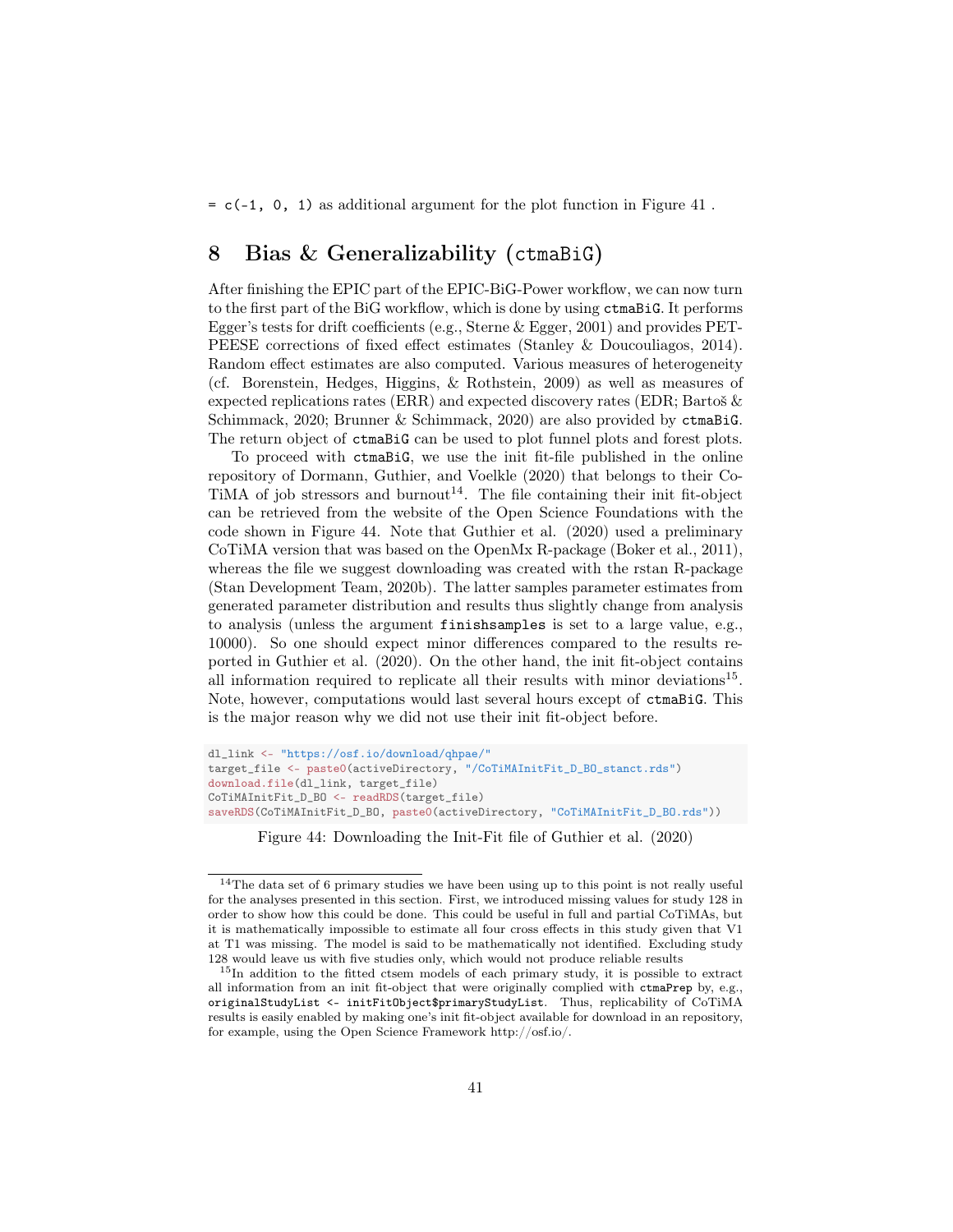```
CoTiMABiG_D_BO <- ctmaBiG(CoTiMAInitFit_D_BO)
summary(CoTiMABiG_D_BO)
plot(CoTiMABiG_D_BO)
```
<span id="page-41-0"></span>Figure 45: Analysis of bias and generalizability, summary of results, and plotting (ctmaBiG)

The analysis of bias and generalizability, summarizing the results, and plotting forest plots and funnel plots is achieved with the code in Figure [45.](#page-41-0) First, results of fixed effects analyses of single drift coefficients are displayed. Recall that in CoTiMA all drift effects (full CoTiMA) or a subset (partial CoTiMA) is aggregated simultaneously, thereby taking the entire causal system into account. Thus, CoTiMA estimates a set of fixed effects by a multi group SEM which constraints a set of drift effects to be invariant across groups (i.e., primary studies). Estimation is based on minimization of the discrepancy between the model implied covariance matrices and their empirical counterparts.

```
## $'Fixed Effects of Drift Coefficients'
## V1toV1 V2toV1 V1toV2 V2toV2
## MeanOfDriftValues -0.0590 0.0219 0.0112 -0.0539
## FixedEffect_Drift -0.0219 0.0054 0.0024 -0.0133
## FixedEffect_DriftVariance 0.0000 0.0000 0.0000 0.0000
## FixedEffect_DriftSE 0.0004 0.0004 0.0003 0.0003
## FixedEffect_DriftUpperLimit -0.0211 0.0061 0.0030 -0.0128
## FixedEffect_DriftLowerLimit -0.0227 0.0047 0.0017 -0.0139
## FixedEffect_DriftZ -54.3360 14.8412 7.4877 -46.5243<br>## FixedEffect_DriftProb 0.0000 0.0000 0.0000 0.0000
                           0.0000 0.0000 0.0000 0.0000
##
## $Heterogeneity
## V1toV1 V2toV1 V1toV2 V2toV2
## tau2Drift 0.0001 0.0001 0.0000 0.0001
                 772.8459 534 4175 217 4290 1236 0298
## H2_Drift 16.4435 11.3706 4.6261 26.2985
## H2DriftUpperLimit 18.0367 12.6087 5.2890 28.4874
## H2DriftLowerLimit 14.9911 10.2540 4.0463
## I2_Drift 93.9186 91.2054 78.3837 96.1975
## I2DriftUpperLimit 94.9455 92.8478 83.4626 96.7594
## I2DriftLowerLimit 92.6831 89.1858 71.7451 95.5382
##
## $'Random Effects of Drift Coefficients'
## V1toV1 V2toV1 V1toV2 V2toV2
## RandomEffecttot_Drift -0.0402 0.0114 0.0061 -0.0380
## RandomEffecttot_DriftVariance 0.0000 0.0000 0.0000 0.0000
## RandomEffecttot_DriftSE 0.0021 0.0017 0.0011 0.0021
## RandomEffecttot_DriftUpperLimit -0.0360 0.0147 0.0082 -0.0339
## RandomEffecttot_DriftLowerLimit -0.0444 0.0080 0.0039 -0.0420
## RandomEffecttot_DriftZ -18.8203 6.6986 5.5511 -18.2134
## RandomEffecttot_DriftProb 0.0000 0.0000 0.0000 0.0000
## RandomEffecttot_DriftUpperLimitPI -0.0169 0.0289 0.0153 -0.0148
## RandomEffecttot_DriftLowerLimitPI -0.0635 -0.0062 -0.0032 -0.0611
```
<span id="page-41-1"></span>Figure 46: Part 1 of results of ctmaBiG

Contrary, in terms of a traditional fixed and random effects analysis, the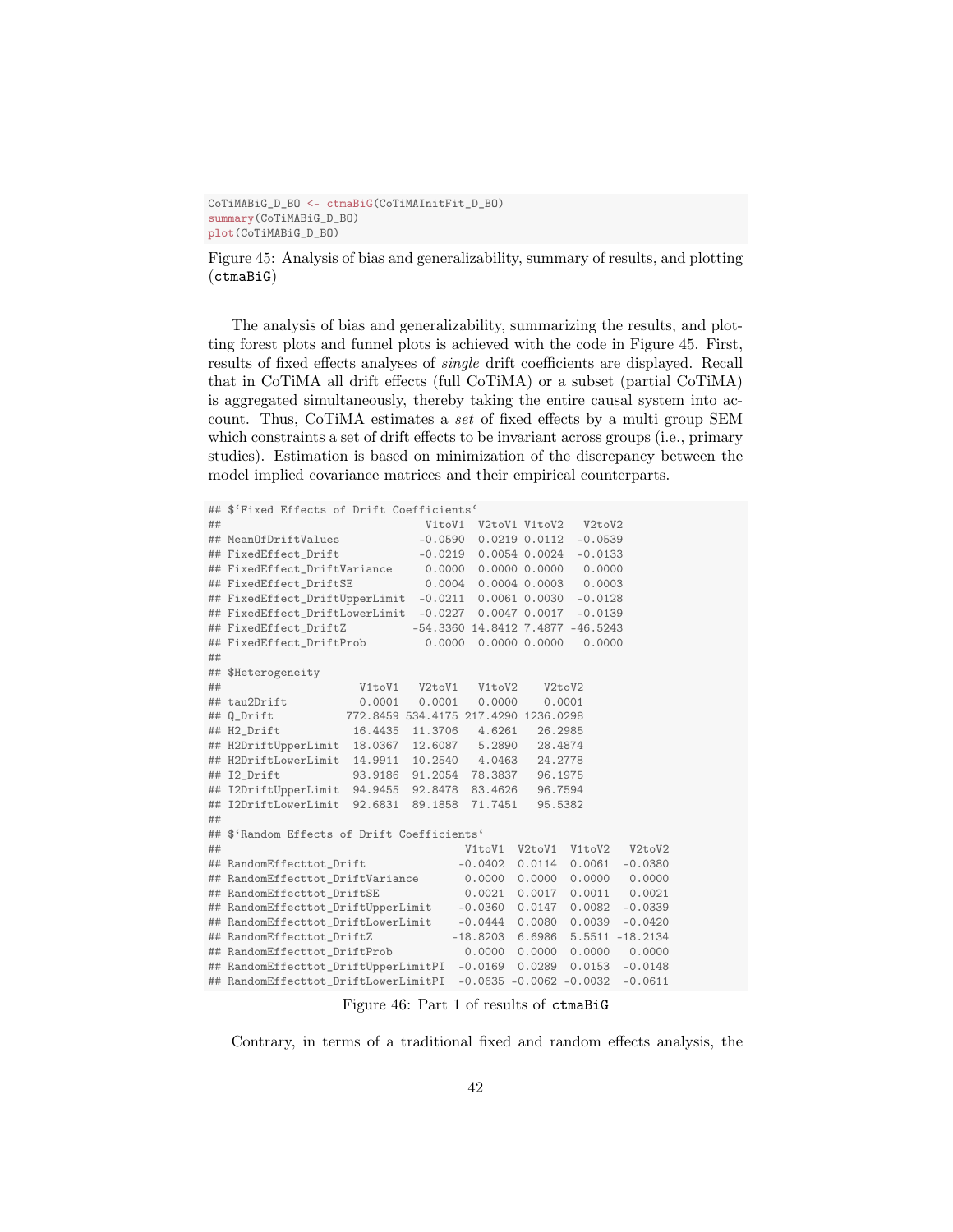drift effects of all primary studies, which resulted from the initial fitting of ctsem models one by one rather than as a set, are analyzed. Estimation is based on the standard errors of the drift effects rather than on minimizing discrepancies between implied and empirical covariance matrices. The fixed effect estimates of the two cross effects reported in the section \$'Fixed Effects of Drift Coefficients' of Figure [46](#page-41-1) were  $V1toV2 = .0024$  ( $p < .001$ ) and  $V2toV1 =$ .0054 ( $p < .001$ ).

The next section in Figure [46](#page-41-1) is \$Heterogeneity. Here  $\tau^2$ ,  $H^2$ , and  $I^2$  are shown, of which  $I^2$  is usually of most interest. Note that estimates of  $\tau^2$  were small so even four decimal places are not sufficient to show this. Consequently, between study heterogeneity as indicated by  $I^2$  was larger with the exception of the (small) effect V1toV2.

The third section (\$'Random Effects of Drift Coefficients') in Figure [46](#page-41-1) displays the random effect estimates, their SE, confidence intervals (Limit), and the z-values with their associated probability levels. In addition, prediction intervals (LimitPI) also allow assessing the degree of heterogeneity. Prediction intervals describe a region in which about 95% of the true study effects are expected to be found (e.g., Guddat, Grouven, Bender, & Skipka, 2012). The effects  $V1 to V2 = .0061$  ( $p < .001$ ) and  $V2 to V1 = .0114$  ( $p < .001$ ) were larger than their fixed effects counterparts reported earlier. Note that the corresponding CoTiMA (fixed) effects reported by Guthier et al. (2020) were  $V1toV2$ .0039 ( $p < .001$ ) and  $V2toV1 = .0084$  ( $p < .001$ ), and they were right in the middle between the traditional fixed and random effects estimates.

|      | ## \$'PET-PEESE corrections'                     |  |                             |
|------|--------------------------------------------------|--|-----------------------------|
| ##   |                                                  |  | V1toV1 V2toV1 V1toV2 V2toV2 |
|      | ## PET_Drift -0.0148 0.0031 0.0010 -0.0079       |  |                             |
|      | ## PET SE 0.0014 0.0015 0.0008 0.0010            |  |                             |
|      | ## PEESE_Drift -0.0206 0.0048 0.0021 -0.0126     |  |                             |
|      |                                                  |  |                             |
|      | ## PET_PEESE_Drift -0.0206 0.0048 0.0010 -0.0126 |  |                             |
|      |                                                  |  |                             |
|      | ## WLS_Drift -0.0219 0.0054 0.0024 -0.0133       |  |                             |
|      | ## WLS_SE 0.0016 0.0012 0.0007 0.0015            |  |                             |
| ##   |                                                  |  |                             |
|      | ## \$'Egger's tests'                             |  |                             |
| ##   | V1toV1 V2toV1 V1toV2 V2toV2                      |  |                             |
|      | ## Egger's b0 -3.9484 1.4749 1.0973 -4.9827      |  |                             |
|      | ## SE(b0) 0.5032 0.5854 0.3510 0.5146            |  |                             |
| ##T  | $-7.8459$ 2.5196 3.1259 $-9.6831$                |  |                             |
| ## p | 0.0000 0.0153 0.0031 0.0000                      |  |                             |

<span id="page-42-0"></span>Figure 47: Part 2 of results of ctmaBiG

Part 2 of the results returned from ctmaBiG is shown in Figure [47.](#page-42-0) These results directly address possible publication bias. Egger's tests (e.g., Sterne & Egger, 2001) is a statistical test of funnel plot asymmetry. Significant results indicate that small-N studies produced larger effect sizes (i.e., more positive, if the true effect is positive  $\&$  more negative, if the true effect is negative), suggesting that the aggregated effects are biased. Thus, the results in the \$'Egger's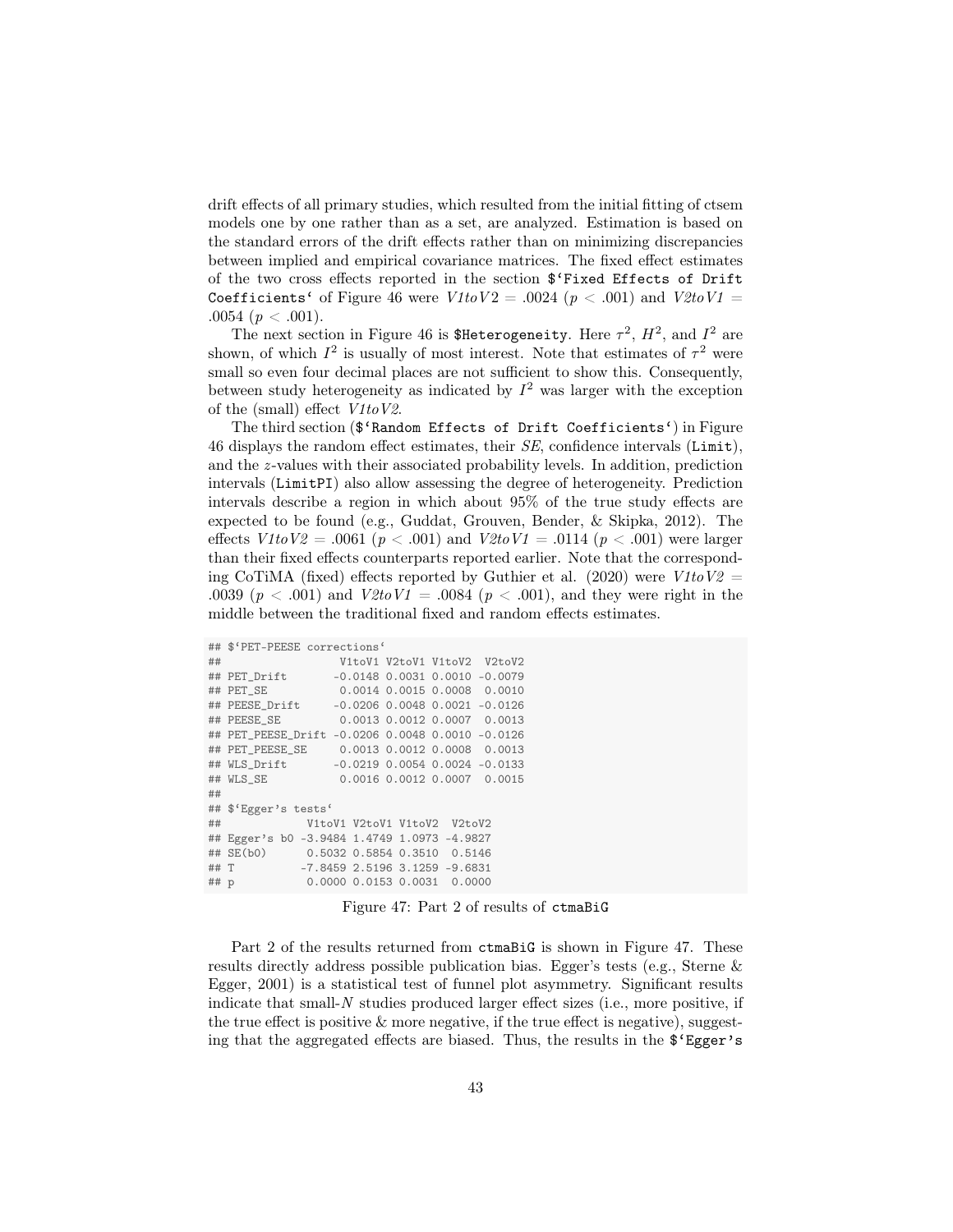tests' part of Figure [47](#page-42-0) suggest that the cross effects are biased upwards, and the two auto effects are biased downwards. The latter means that demands and burnout in small-N studies are less stable than in large-N studies. This could have many reasons. For instance, if job stress studies with small-N were based on single organizations or single occupations, variance might be restricted, implying lower test-retest correlations eventually resulting in smaller auto effects. Contrary, this reasoning would also imply smaller cross effects, which was not the case. Selective reporting might be a more plausible reason here.

Precision-effect test and precision effect estimates with standard errors (PET-PEESE; Stanley & Doucouliagos, 2014) removes small sample bias (selective reporting) from the fixed effect estimates in an 'aggressive' fashion (Stanley, Carter, & Doucouliagos, 2018, p. 1333). PET-PEESE involves a decision rule when PET or PEESE is more important. The result of this decision is the PET\_PEESE\_Drift row in the section \$'PET-PEESE corrections' of Figure 43. The WLS\_Drift estimates of the auto effects  $V1toV1$  and  $V2toV2$ , which are identical to the fixed effect estimates in Figure [46](#page-41-1) (but have more appropriate SE), are more negative compared to their corrected PET\_PEESE\_Drift counterparts, but the differences are not very large. This also applies to the  $V2toV1$ cross effects, representing the effect of earlier burnout on later burnout. However, PET-PEESE of  $V1toV2 = .0010$ , which is less than 1/5 of the fixed effect. Hence, the true effect of earlier demands on later burnout is probably much smaller than suggested by the fixed effect estimate.

```
## $'Z-Curve 2.0 Results:'$'Z-Curve 2.0 analysis of
## V1toV1'
## Call:
## zcurve::zcurve(z = tmp1)## model: EM via EM
## Estimate l.CI u.CI
         0.979 0.905 1.000
## EDR 0.710 0.386 1.000
## Model converged in 24 + 69 iterations
## Fitted using 25 z-values. 48 supplied, 47 significant
## (ODR = 0.98, 95% CI [0.88, 1.00]).
## Q = -27.94, 95% CI[-36.08, -18.51]
## $'Z-Curve 2.0 Results:'$'Z-Curve 2.0 analysis of
## V1toV2'
## Call:
## zcurve::zcurve(z = tmp1)
## model: EM via EM
## Estimate 1.CI u.CI<br>## ERR 0.573.0.224.0.824
          0.573 0.224 0.824
## EDR 0.507 0.050 0.795
## Model converged in 14 + 221 iterations
## Fitted using 20 z-values. 48 supplied, 21 significant
## (ODR = 0.44, 95% CI [0.30, 0.59]).
## Q = -19.87, 95% CI[-28.16, -9.05]
```
<span id="page-43-0"></span>Figure 48: Expected Replication Rates (ERR) and Expected Discovery Rates (EDR) based on Z-Curve 2.0 analysis of  $V1toV1$  and of  $V1toV2$  by ctmaBiG.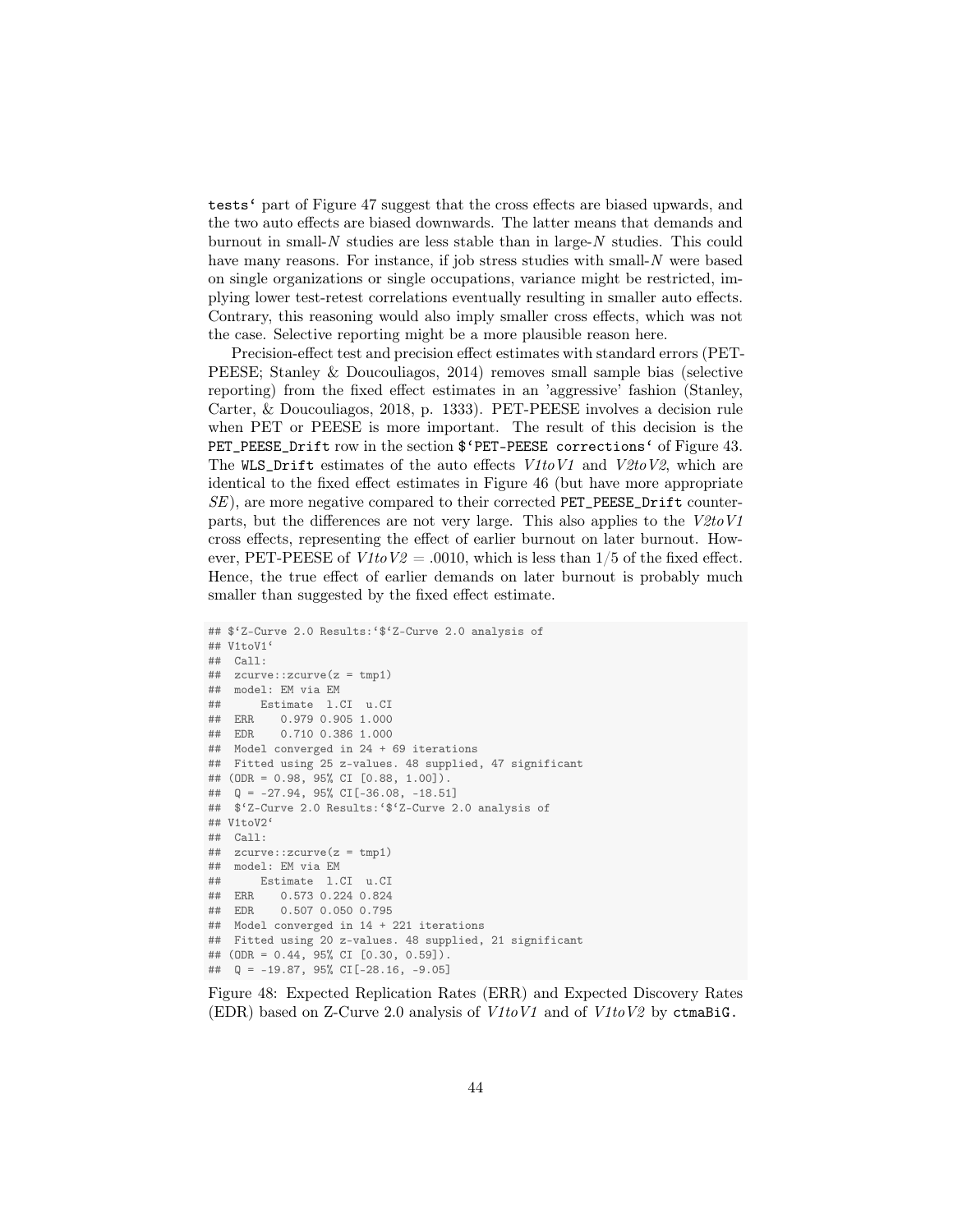Results of Z-Curve 2.0 (Bartoš & Schimmack, 2020) analyses including Expected Replication Rates (ERR) and Expected Discovery Rates (EDR) based are displayed in Figure [48.](#page-43-0) Figure [48](#page-43-0) is limited to the auto effect V1toV1 and the cross effect  $V1toV2$  for space reasons.

ERR is the probability of finding a significant effect in an exact replication study. ERR is also called conditional mean power, that is, the mean power of the subset of all conducted studies that produced significant effects. The unconditional power, that is, the mean power of all conducted studies, is called EDR. To put it differently, EDR is the proportion of all studies (published and unpublished) that found significant effects. EDR can be compared with the actually Observed Discovery Rate (ODR), that is, the proportion of significant effects in the subset of studies that have actually been published or otherwise identified as useful for CoTiMA. If ODR is high and EDR is low, publication bias is likely.

For the auto effect  $V1toV1$ , one might be tempted to believe that it should virtually always be replicated (some stability over one month should be present). However, the credible interval of  $V1toV1$  in the study by Jimenez and Dunkl (2017) included 0 (cf. Guthier et al., 2020, Table 1), so that only 47 out of 48 studies produced a significant effect, corresponding to the ODR of .98 in Figure [48.](#page-43-0) Still, ERR and EDR are very large and the CI always include 1.00. For  $V1toV2$ , the difference between ODR and EDR is not too large, either, but in this case EDR exceeds ODR. This could happen, especially if ODR is within the 95%CI of EDR, and in most instances it could occur simply due to sampling error when there is no publication bias.

Funnel plots and forest plots could be obtained with plot (CoTiMABiG\_D\_BO). Funnel plots represent the graphical counterpart of Egger's tests, and they plot standard error of effects (an indicator of small  $N$ ; y-axis; large at the bottom & low at the top) against the effect size (x-axis). Without small-N bias, funnel plots would be symmetric. Conversely, funnel plot asymmetry indicates small-N bias. The funnel plot of V1toV2, for which Eggers's and PET-PEESE indicated large bias, is shown in Figure [49.](#page-45-0) Effect sizes are clearly asymmetrically distributed on the right hand side, particularly at the bottom where effect sizes of small-N studies (with large  $SE$ ) are located.

A better impression of the effects obtained in all primary studies is provided in forest plots. The effects for each of the primary studies is represented by a square and their confidence intervals are represented by horizontal lines through these squares. A forest plot of the V1toV2 effect is shown in Figure 46. The squares vary in size depending on their sample sizes, and they are sometimes small because sample sizes varied considerably across primary studies. The diamond at the bottom shows the aggregated fixed effect. There is no visible horizontal line for its confidence interval because the overall SE was very small and, thus, the confidence interval is rather narrow.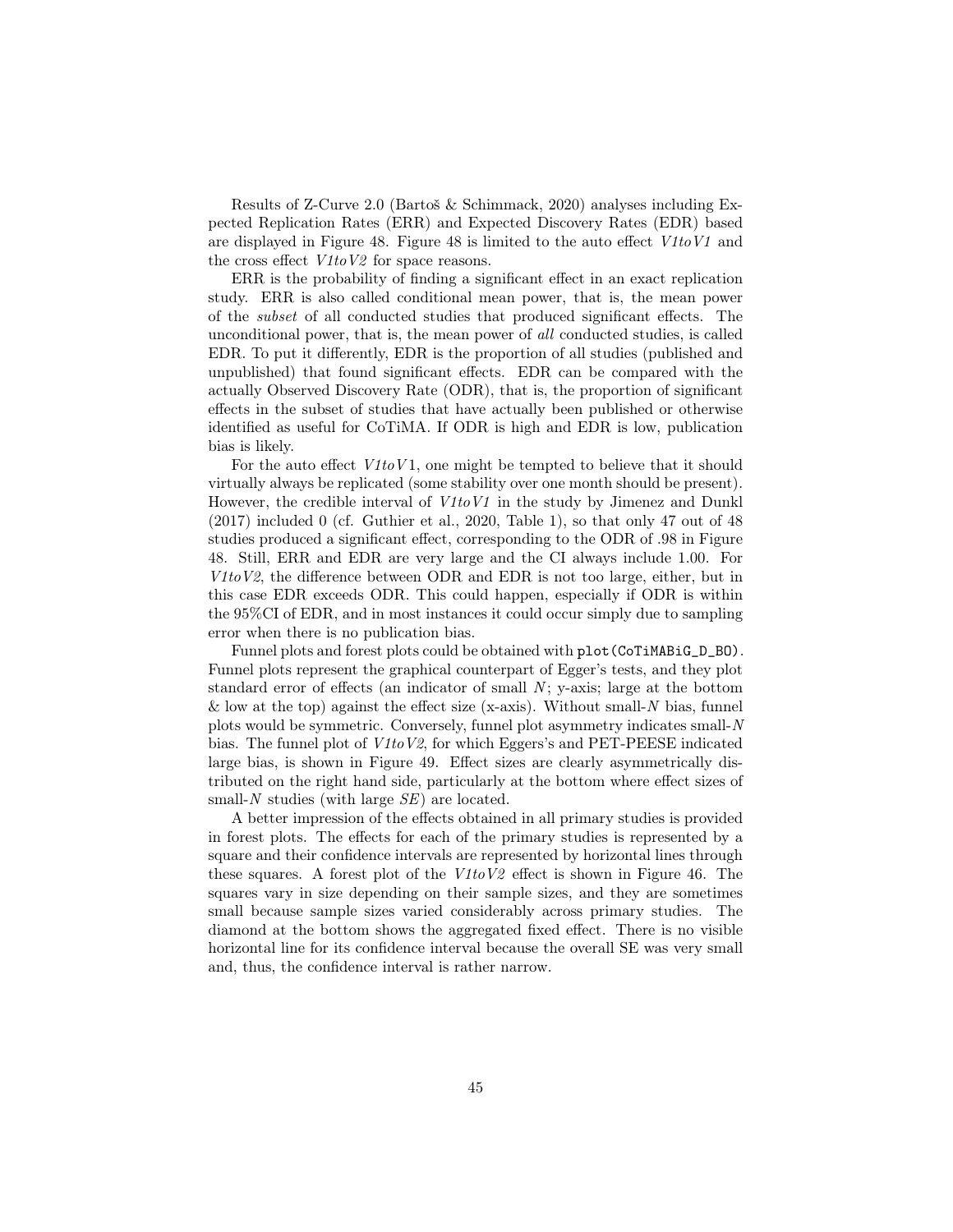

<span id="page-45-0"></span>Figure 49: Funnel plot of the effect V1toV2 of the fit object returned by ctmaBiG  $(p_{\text{lot}})$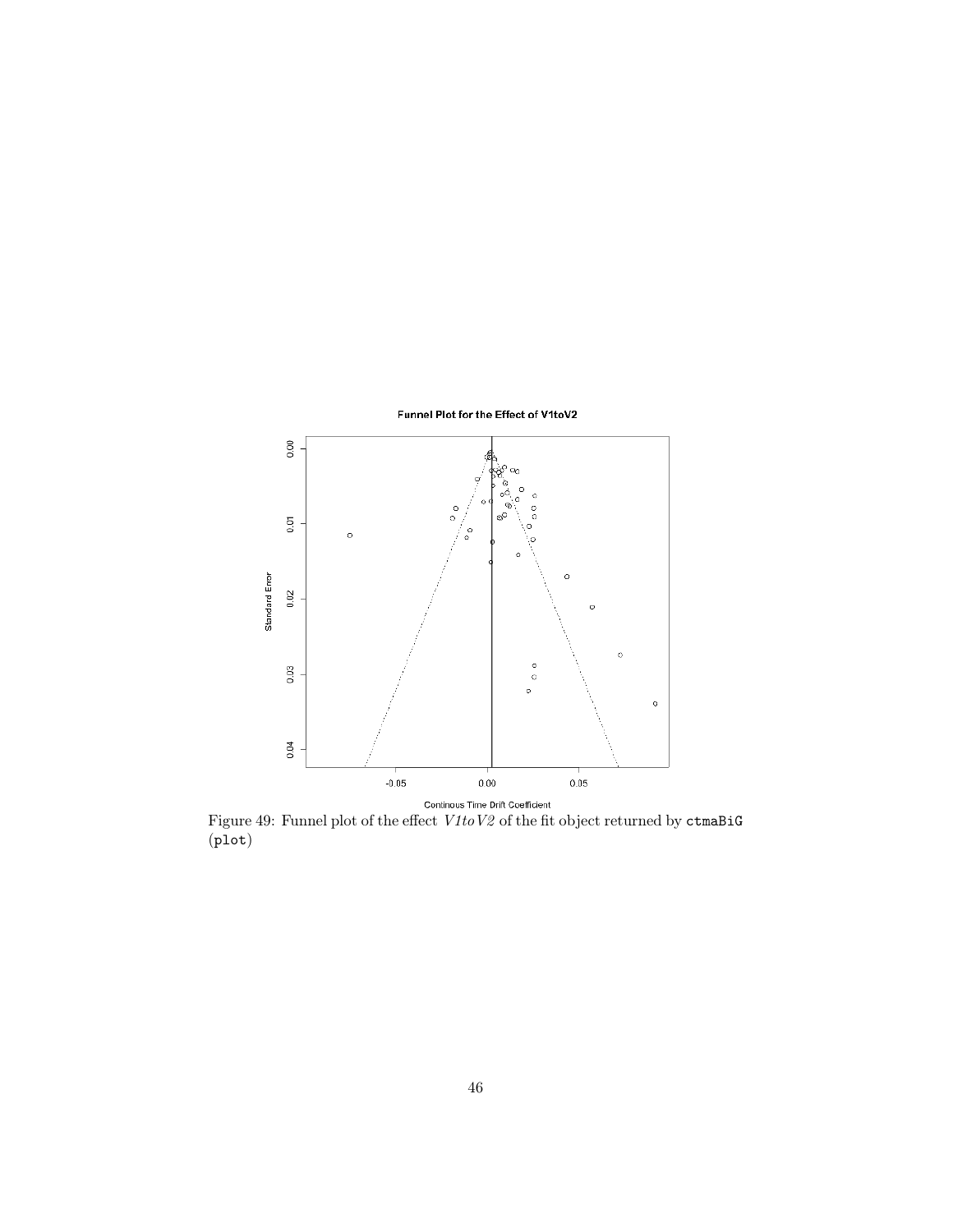

Figure 50: Forest plot of the effect  $V1toV2$  of the fit object returned by ctmaBiG (plot)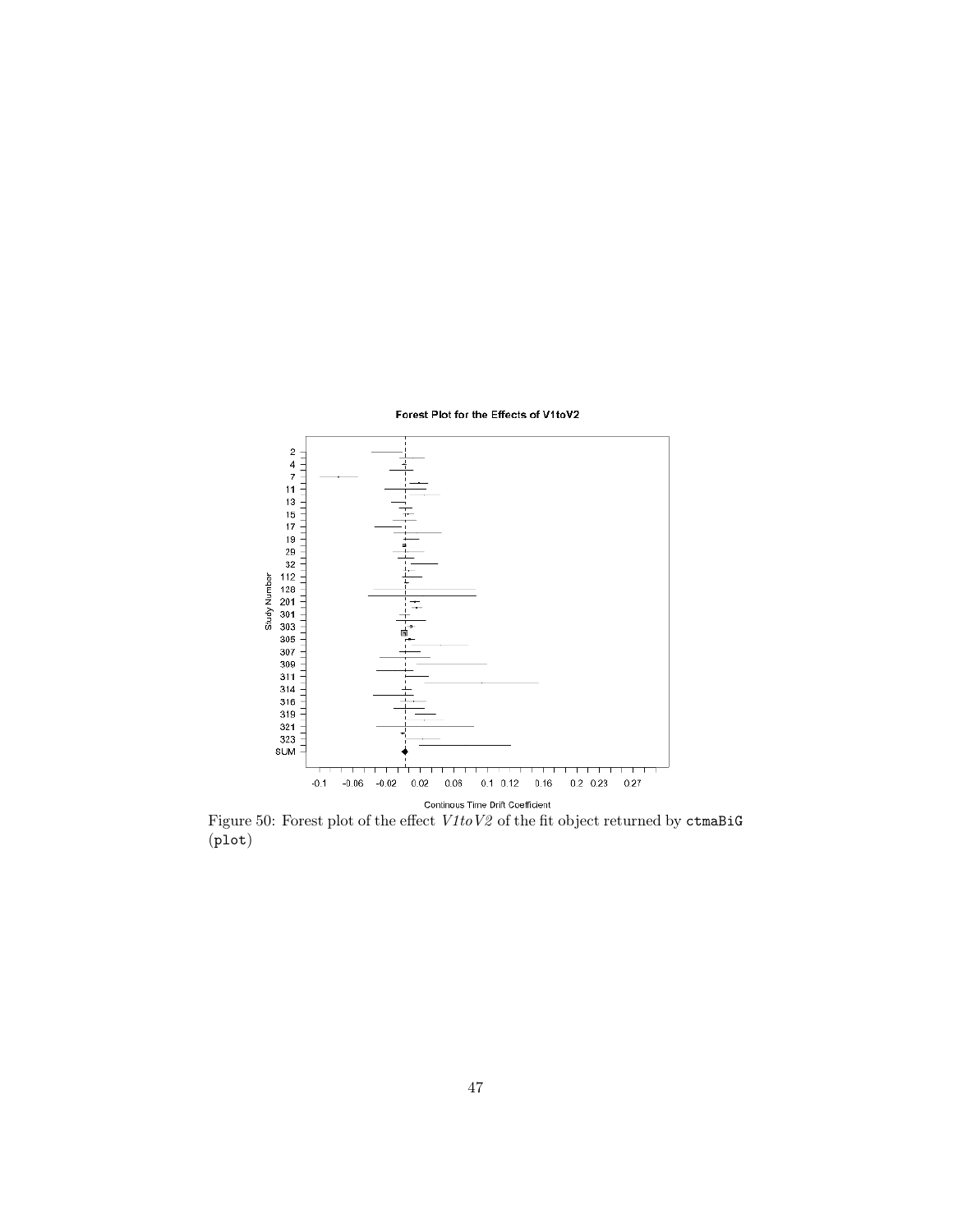## 9 Statistical Power (ctmaPower)

Finally, we can turn to the Power part of the EPIC-BiG-Power workflow, which can be performed with ctmaPower. It conducts two types of analyses. First, it estimates required sample sizes for a range of different time intervals to achieve a desired statistical power. This is important for designing future studies. Second, it calculates the expected power for all primary studies (some-times also referred to as post hoc power or retrospective power). This is important to know if past studies might have failed to replicate effects with statistical significance because they were under-powered.

```
CoTiMAPower_D_BO <- ctmaPower(ctmaInitFit=CoTiMAInitFit_D_BO,
                              statisticalPower = c(.50, .80, .95),
                              coresTolve = -1,finishsamples = 10000)
saveRDS(CoTiMAPower_D_BO, file=paste0(activeDirectory,
                                      "CoTiMAPower_D_BO.rds"))
summary(CoTiMAPower_D_BO)
```
<span id="page-47-0"></span>Figure 51: Calculating expected (post hoc) power for three different probability levels (ctmaPower)

To calculate statistical power, a highly restrictive CoTiMA model has to be estimated. In the regular full CoTiMA, all drift effects are constrained to be invariant across primary studies. To calculate statistical power, a more restrictive model is required that, in addition, constraints the variance and covariances at T0 as well as the diffusion coefficients to be invariant. This model was previoulsy used to include studies with two waves only and a missing variable (see Subsection [7.1.1\)](#page-25-0). Stated differently, one has to assume all samples analyzed in the primary studies were drawn from the same population. There are several arguments that can be used with ctmaPower, and they are enumerated in the Appendix. In most cases, requesting the desired levels of power in addition to the init fit-object is probably sufficient. We used the code in Figure [51](#page-47-0) for generating the subsequently discussed output and the figures.

## V1toV1 (SE) Tvalue V2toV1 (SE) Tvalue V1toV2 ## Fixed Effects Drift -0.0525 0.0009 -58.3333 0.0164 0.0008 20.5 0.0119 ## Fixed Effects Diffusion 0.0975 0.0013 75.0000 0.0096 0.0008 ## Fixed Effects T0Var 0.9982 0.0087 114.7356 0.3757 0.0065 57.8 0.3757 ## (SE) Tvalue V2toV2 (SE) Tvalue ## Fixed Effects Drift 0.0007 17.0 -0.0428 0.0007 -61.1429 ## Fixed Effects Diffusion 0.0008 12.0 0.0818 0.0010 81.8000 ## Fixed Effects T0Var 0.0065 57.8 0.9984 0.0087 114.7586

<span id="page-47-1"></span>Figure 52: Estimates of drift parameters using a model with all variance and covariances at T0, all drift effects, and all diffusion coefficients invariant across primary studies (ctmaPower)

Then, summary(CoTiMAPower\_D\_BO) creates a large output on the console that we again discuss in parts. Figure [52](#page-47-1) displays the parameter estimates of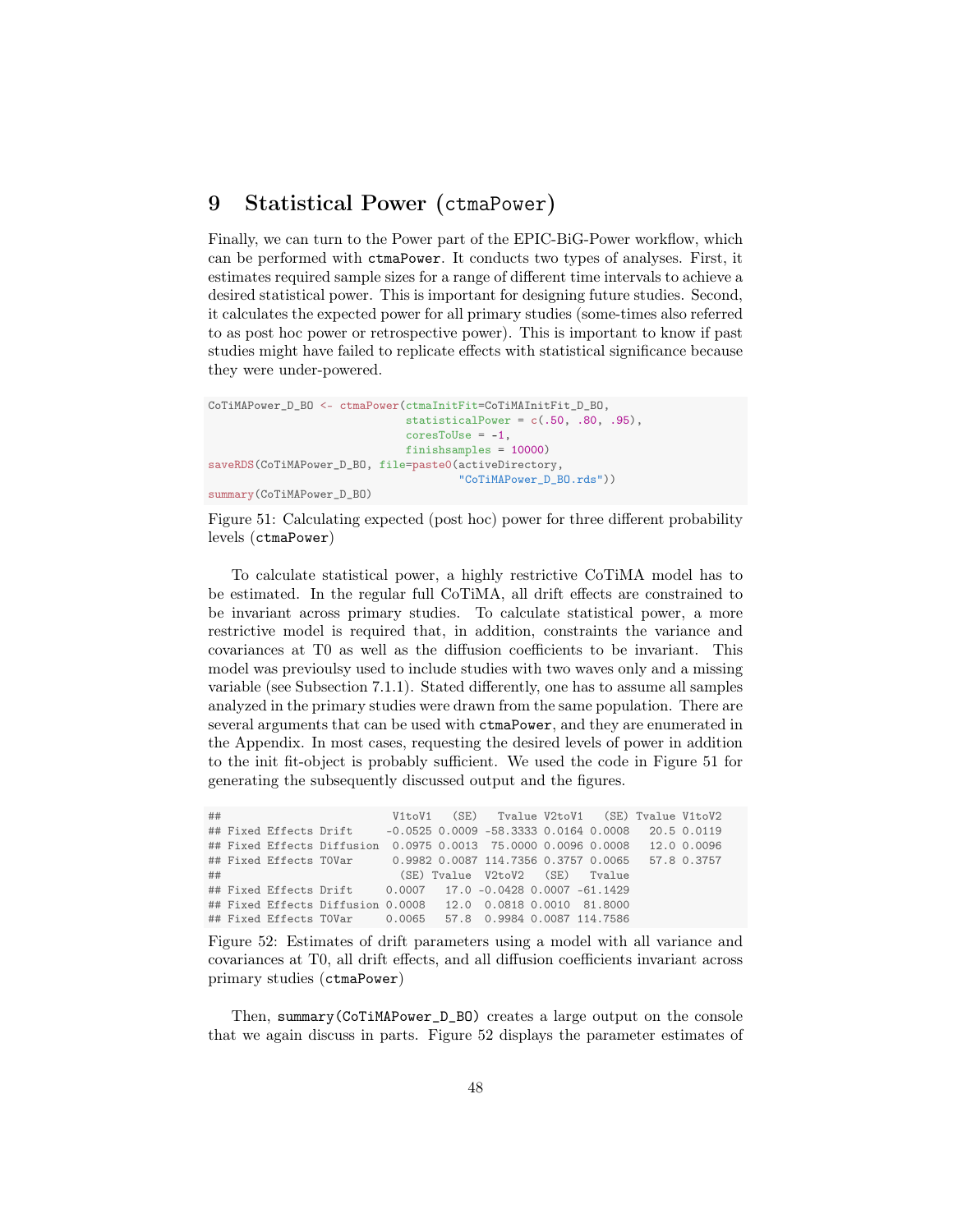the model with all effects being invariant. These are the parameter estimates that are regarded as the true effects (mean of the distribution of true effects). In concert with the sample sizes and the time intervals of the primary studies (both are taken from CoTiMAInitFit\_D\_BO and do not need to be provided as arguments) the true effects determine the statistical power of the primary studies to achieve significance levels of  $\alpha = .05$  and  $\alpha = .01$ . Further, across a range of time intervals (could be provided with the argument timeRange; otherwise it is from 1 to 1.5 times the longest interval used in primary studies), the true effects determine the required sample sizes to and achieve the requested levels of statistical power.

| ## |                                      | N   | Lag                  |                        | Power $(.05)$ Power $(.01)$ Lag Power $(.05)$ Power $(.01)$ |                          |                 |            |
|----|--------------------------------------|-----|----------------------|------------------------|-------------------------------------------------------------|--------------------------|-----------------|------------|
|    | ## Study_No_1                        | 148 | 12                   | 0.2068                 | 0.0751                                                      |                          | $<$ NA> $<$ NA> | $<$ NA $>$ |
|    | ## Study_No_2 188                    |     | 12                   | 0.2513                 | 0.0983                                                      |                          | $<$ NA> $<$ NA> | $<$ NA $>$ |
|    | ## Study_No_3 556 96                 |     |                      | $0.0527$ 0.0127        |                                                             |                          | $<$ NA> $<$ NA> | $<$ NA $>$ |
|    | $\texttt{#}$ Study_No_4 261          |     | 12                   | $0.3306$ 0.145         |                                                             |                          | $<$ NA> $<$ NA> | $<$ NA $>$ |
|    | ## Study_No_5 1378 18                |     |                      | 0.9461                 | 0.839                                                       |                          | $<$ NA> $<$ NA> | $<$ NA $>$ |
|    | ## $\cdots$                          |     |                      | $\cdots$               | $\cdots$                                                    | <b>Contract Contract</b> |                 | $\cdots$   |
|    | ## Study_No_24 195 3                 |     |                      | 0.1343                 | 0.0422                                                      |                          | $<$ NA> $<$ NA> | $<$ NA $>$ |
|    | ## Study_No_25 999 12                |     |                      | 0.8474                 | 0.6581                                                      | 12                       | 0.8474          | 0.6581     |
|    | ## Study_No_26 668 12                |     |                      | 0.6844                 | 0.4449                                                      | 12                       | 0.6844          | 0.4449     |
|    | ## Study_No_27 370 12                |     |                      | 0.4419                 | 0.222                                                       | 12                       | 0.4419          | 0.222      |
|    | $\#$ $\#$ $\ldots$ $\ldots$ $\ldots$ |     | $\sim$ $\sim$ $\sim$ | $\cdots$               | $\cdots$                                                    | $\cdots$                 | $\cdots$        | $\cdots$   |
|    | ## Study_No_48 171 3                 |     |                      | 0.1228                 | 0.0375                                                      |                          | $<$ NA> $<$ NA> | $<$ NA $>$ |
|    | ## Mean                              |     |                      | $<$ NA> $<$ NA> 0.3957 | 0.2407                                                      |                          | $<$ NA> $<$ NA> | $<$ NA $>$ |
|    | ## Median                            |     |                      | $<$ NA> $<$ NA> 0.3142 | 0.1348                                                      |                          | $$ $$           | $<$ NA $>$ |

<span id="page-48-0"></span>Figure 53: Expected (post hoc) power across primary studies (ctmaPower)

The next section in the generated output reports the expected power of primary studies. For the effect of  $V1toV2$ , this is displayed in Figure [53.](#page-48-0) Note that in Guthier et al. (2020) we reported numerical problems in estimating the expected statistical power across short time intervals – since then we solved this issue. We left out several studies (6 to 23  $\&$  28 to 47) for space reasons here. Assuming the aggregated effects in Figure [53](#page-48-0) are the true effects, the probability values in Figure [53](#page-48-0) represent the statistical power each primary study had to detect the focal true  $V1toV2$  effect (i.e., .0119; see Figure [52\)](#page-47-1) with  $p < .05$ and  $p < .01$ . For those studies with more than two measurement occasions, the statistical power is reported for all adjacent time intervals. At the bottom, median and mean statistical power across all primary studies is shown. For instance, the median statistical power was  $.3142$  to find a significant  $V2toV1$ effect with  $p < 0.05$ . As in most meta-analyses, this demonstrates that many primary studies are heavily under-powered and finding a significant effect is less likely than like getting heads-up when flipping a coin.

The generated output further shows the required samples sizes for (future) studies to obtain significant effects across different time intervals (Figure [54\)](#page-49-0). Note that in Guthier et al. (2020) we reported numerical problems in estimating the required samples across short time intervals – since then we solved this issue. For most effects and most desired levels of statistical power, required sample sizes are lowest around 16-18 month intervals. We show how to plot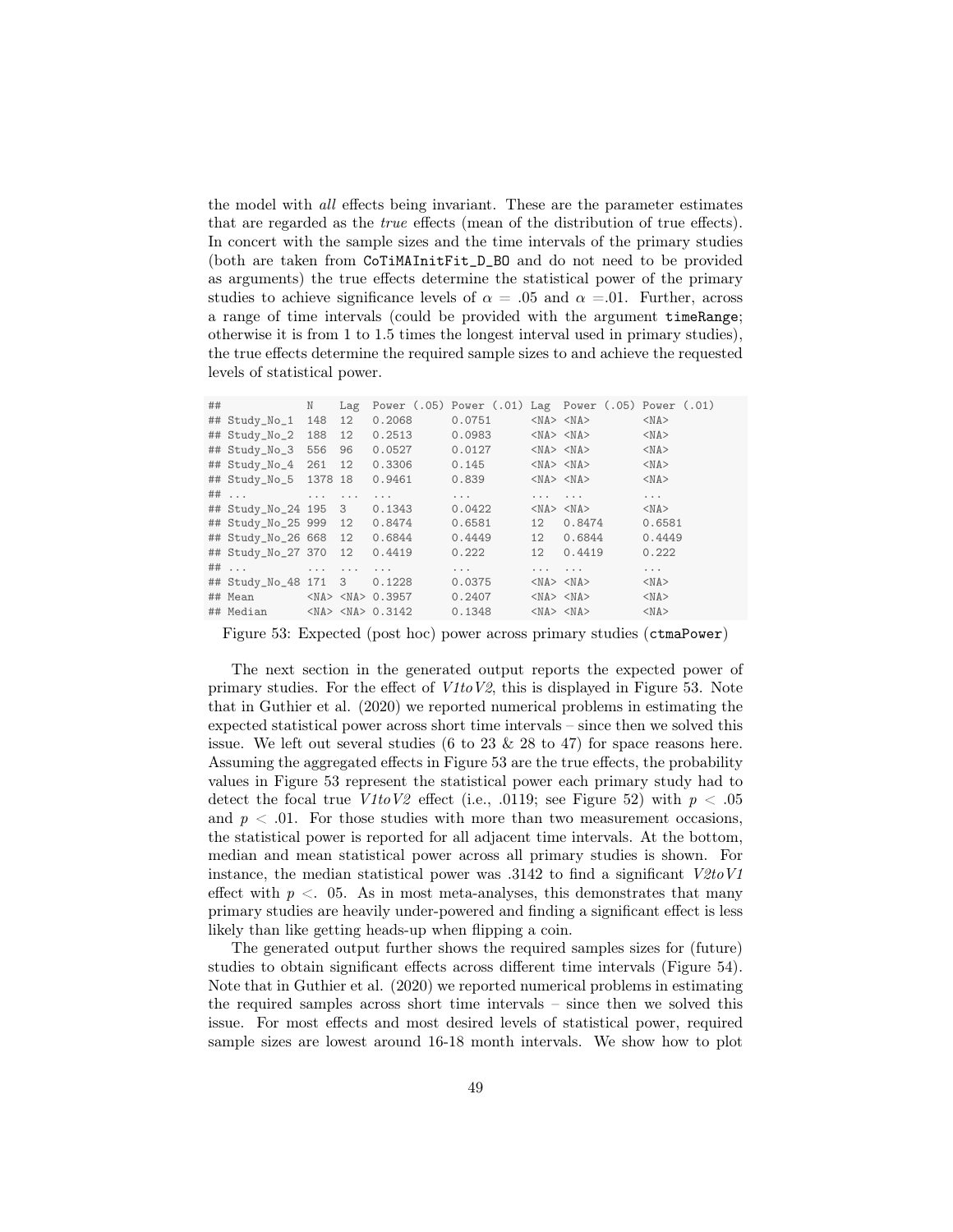| ##    |                 |          |          | V1toV2 Power=0.5 V1toV2 Power=0.8 V1toV2 Power=0.95 |
|-------|-----------------|----------|----------|-----------------------------------------------------|
| ## 1  |                 | 2737     | 5589     | 9251                                                |
|       | ## 1.5          | 1876     | 3830     | 6339                                                |
| ##2   |                 | 1447     | 2953     | 4888                                                |
| ## 3  |                 | 1020     | 2082     | 3445                                                |
| ## 4  |                 | 810      | 1652     | 2733                                                |
|       | $\#$ # $\ldots$ | $\cdots$ | $\cdots$ | .                                                   |
|       | ## 15           | 416      | 847      | 1400                                                |
| ## 16 |                 | 415      | 844      | 1396                                                |
|       | ## 17           | 415      | 846      | 1399                                                |
|       | ## 18           | 418      | 851      | 1407                                                |
| ## 19 |                 | 421      | 859      | 1420                                                |
| ## 20 |                 | 427      | 869      | 1437                                                |
|       | ## 21           | 433      | 882      | 1459                                                |
|       | $\#$ # $\ldots$ | $\cdots$ | $\cdots$ | .                                                   |
|       | ## 142          | 345410   | 705741   | 1168433                                             |
|       | ## 143          | 368470   | 752857   | 1246439                                             |
|       | ## 144          | 393512   | 804022   | 1331148                                             |
|       | $\#$ # ---      |          |          |                                                     |
|       | ## Min N 415    |          | 844      | 1396                                                |

<span id="page-49-0"></span>Figure 54: Required sample sizes to achieve requested levels of statistical power across a range of time intervals (ctmaPower)

required sample sizes against time interval later. Note that the output showing the required sample sizes would also display the expected (discrete time) effect sizes, which we omitted from Figure [54.](#page-49-0)

The last interesting output deals with combinations of possible time intervals and samples sizes, and it informs about the range of time intervals across which one could expect significant effects. If neither a sample size (failSafeN) nor a  $p$ -level (failSaveP) is provided as function argument, the average sample size of the primary studies is used (otherwise the values assigned to failSafeN) and  $p < .01$  (otherwise the values assigned to failSaveP) are used. As the \$estimates\$'Range of significant effects' section in Figure [55](#page-50-0) reports, with N corresponding to the average  $N = 549$  across primary studies, one should select time intervals between 8-32 months to find a significant  $V2toVI$ effect. With the average  $N$  used in primary studies, one cannot expect finding a significant V1toV2 effect across neither time interval.

Finally, required sample sizes can be plotted. We used plot (CoTiMAPower- $D_B$ O, timeUnit="Months", timeRange=c(1, 84, 1) ) to generate the plot displayed in Figure [56.](#page-50-1) This figure is based on the values previously shown in parts in Figure [54](#page-49-0)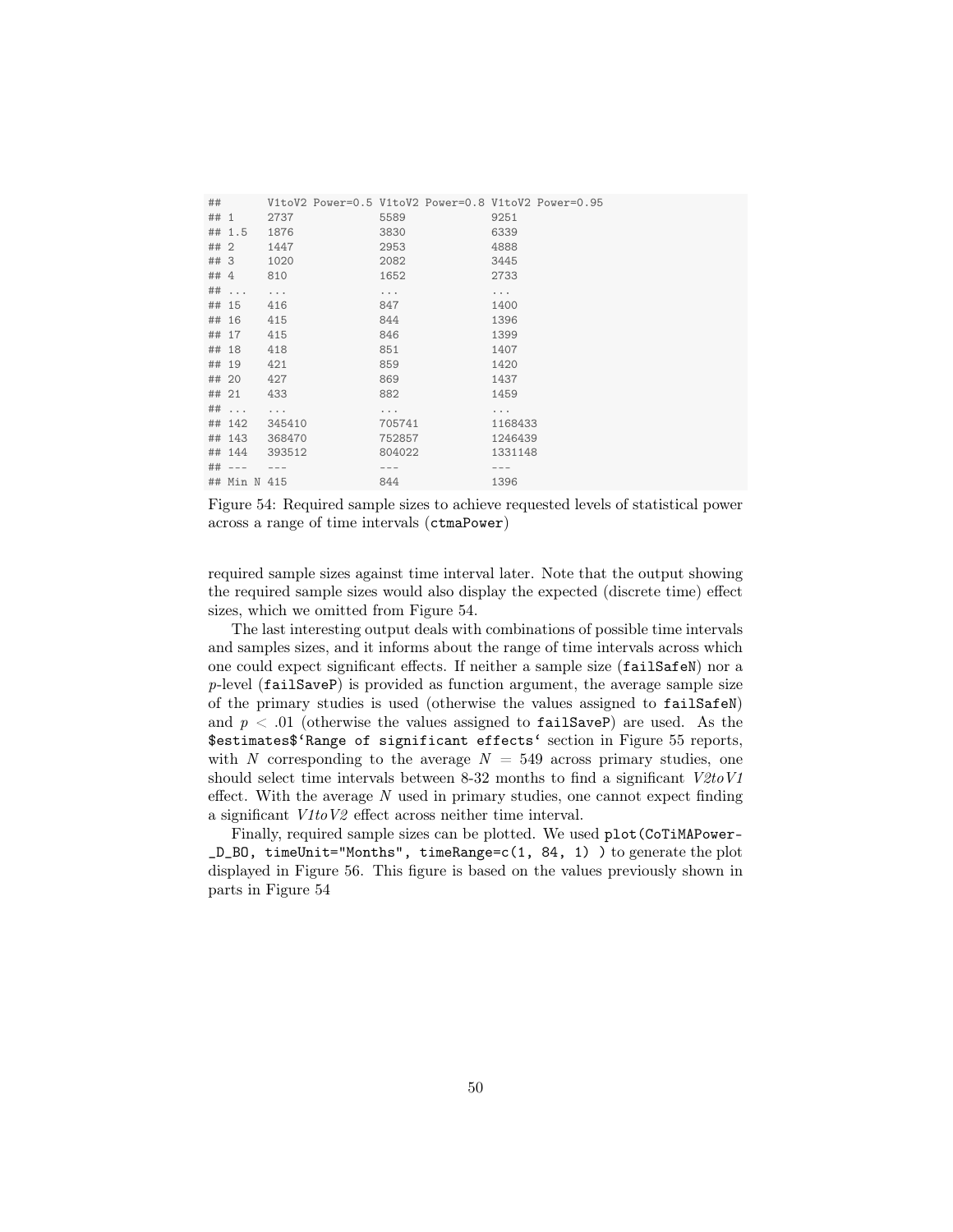```
## [1] The shortest interval across which the effect (V2toV1) is
## significant with p < 0.01 assuming N = 549 ( = avg. N) is 8. The
## longest interval across which the effect (V2toV1) is significant with
## p < 0.01 assuming N = 549 ( = avg. N) is 32. Note that you have not
## provided an explicit time range for analysis of statistical power. The
## time intervals used ranged from 1 to 1.5 times the longest interval
## used in the primary studies, using integer steps of 1.0. These
## intervals were then augmented by time intervals found in primary
## studies that were non-integers.
## [2] There is no shortest interval across which the effect (V1toV2) is
## significant with p < 0.01 assuming N = 549 ( = avg. N). There is no
## longest interval across which the effect (V1toV2) is significant with
## p < 0.01 assuming N = 549. Note that you have not provided an
## explicit time range for analysis of statistical power. The time
## intervals used ranged from 1 to 1.5 times the longest interval used in
## the primary studies, using integer steps of 1.0. These intervals were
## then augmented by time intervals found in primary studies that were
## non-integers.
```
<span id="page-50-0"></span>Figure 55: Expected range across which significant effects could be expected (ctmaPower)



Required Sample Size For the Effect of V1toV2

<span id="page-50-1"></span>Figure 56: Required sample sizes across time to achieve a statistical power of .50, .80, and .95 (plot)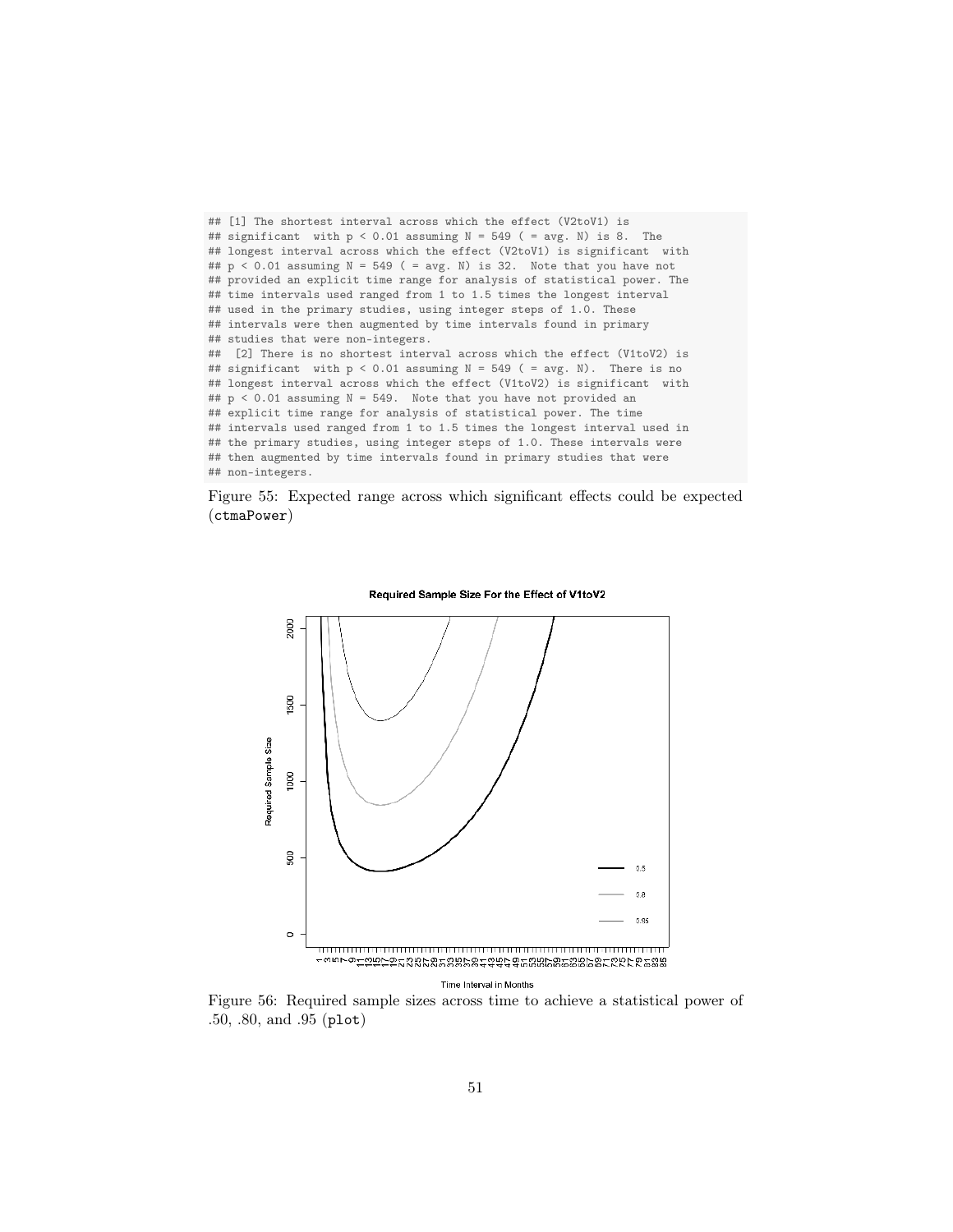## References

- [1] Boker, S. M., Neale, M., Maes, H., Wilde, M., Spiegel, M., Brick, T., . . ., & Fox, J. (2011). OpenMx: An open source extended structural equation modeling framework. Psychometrika, 76, 306–317. https://doi.org/10.1007/s11336-010-9200-6
- [2] Borenstein, M., Hedges, L. V., Higgins, J. P., & Rothstein, H. R. (2009). Introduction to meta-analysis. Hoboken, NJ: John Wiley & Sons Inc.
- [3] Bartoš, F. & Schimmack, U. (2020; preprint). Z-curve 2.0: Estimating Replication Rates and Discovery Rates. Meta-Psychology.
- [4] Brunner, J. & Schimmack, U. (2020). Estimating population mean power under conditions of heterogeneity and selection for significance. Meta-Psychology, 4, MP.2018.874, https://doi.org/10.15626/MP.2018.874
- [5] Carpenter, B., Hoffman, M. D., Brubaker, M., Lee, D. D., Li, P., & Betancourt, M. (2015). The Stan Math Library: Reverse-Mode Automatic Differentiation in  $C_{++}$ . CoRR abs/1509.07164.
- [6] Dormann C., & Homberg, M. (2020). GitHub repository, https://github.com/CoTiMA/CoTiMA.
- [7] Dormann, C., Guthier, C., & Voelkle, M. (2020, December 11). CoTiMA Burnout. Retrieved from osf.io/e92jd
- [8] Driver, C. C, Oud, J. H. L., & Voelkle, M. C. (2017). Continuous Time Structural Equation Modeling with R Package ctsem. Journal of Statistical Software, 77 (5), 1–35. https://doi.org/10.18637/jss.v077.i05
- [9] Driver, C. C., & Voelkle, M. C. (2018). Hierarchical Bayesian continuous time dynamic modeling. Psychological Methods, 23 (4), 774–799. http://dx.doi.org/10.1037/met0000168
- [10] Guddat, C., Grouven, U., Bender, R. & Skipka, G., (2012). A note on the graphical presentation of prediction intervals in random-effects metaanalyses. Systematic Reviews, 1, 1–34. https://doi.org/10.1186/2046-405
- [11] Guthier, C., Dormann, C. & Voelkle, M.C. (2020). Reciprocal Effects between Job Stressors and Burnout: A Continuous Time Meta-Analysis of Longitudinal Studies. Psychological Bulletin, 146 ( 12), 1146–1173. https://doi.org/10.1037/bul0000304
- [12] Jimenez, P., & Dunkl, A. (2017). The buffering effect of workplace resources on the relationship between the areas of worklife and burnout. Frontiers in Psychology, 8, 12. http://dx.doi.org/10.3389/fpsyg.2017.00012
- [13] R Core Team (2020). R: A language and environment for statistical computing. R Foundation for Statistical Computing, Vienna, Austria. URL http://www.R-project.org/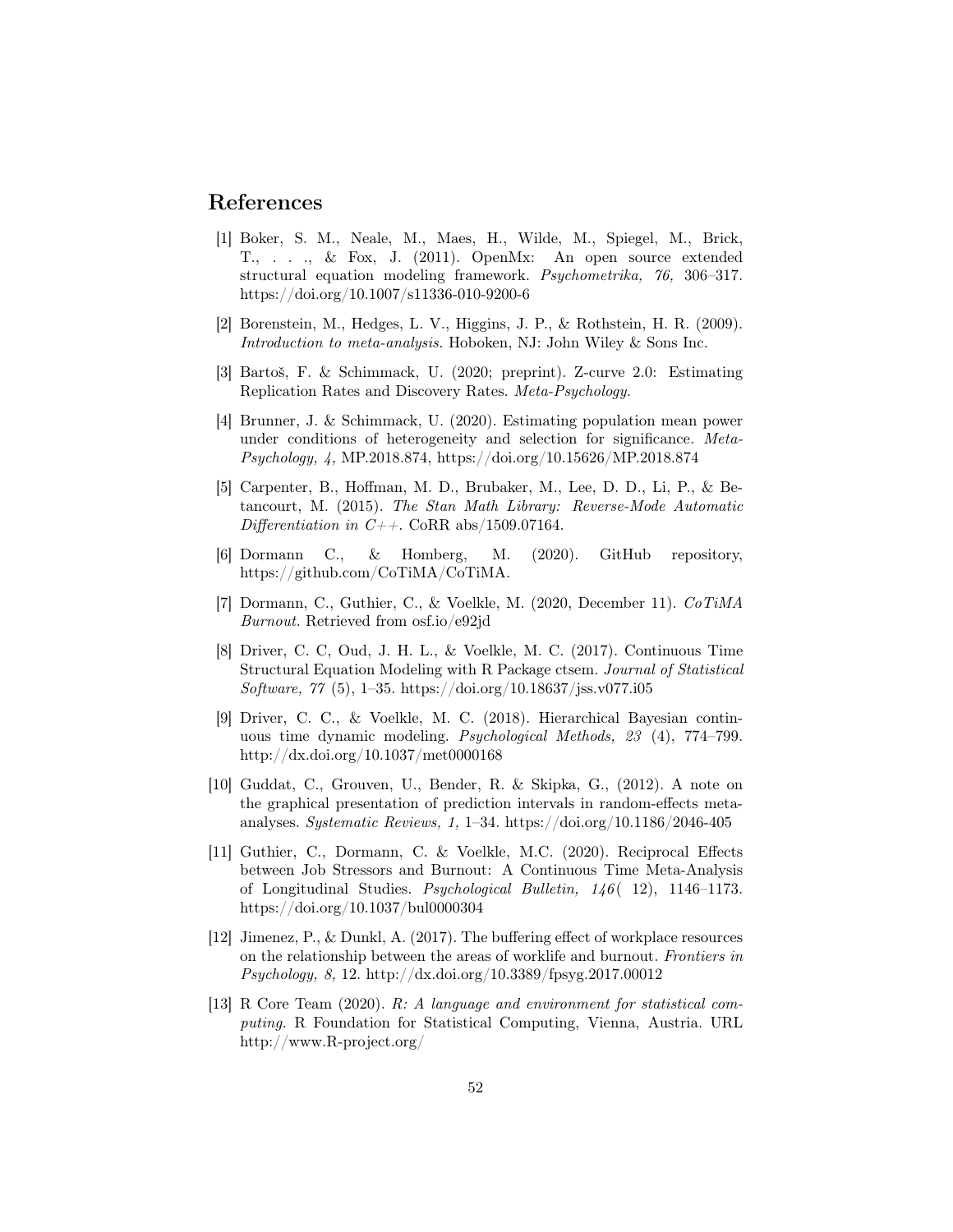- [14] RStudio Team (2020). RStudio: Integrated Development for R. RStudio, PBC, Boston, MA URL http://www.rstudio.com/.
- [15] Spearman, C. (1904). The proof and measurement of association between two things. The American Journal of Psychology, 15 (1), 72–101. JSTOR 1412159
- [16] Stan Development Team. (2020a). Stan Modeling Language Users Guide and Reference Manual, 2.21.2. https://mc-stan.org Stan Development Team (2020b).
- [17] RStan: the R interface to Stan. R package version 2.21.2, http://mcstan.org/.
- [18] Stanley, T. D., & Doucouliagos, H. (2014). Meta-regression approximations to reduce publication selection bias. Research Synthesis Methods, 5(1), 60– 78. http://dx.doi.org/10.1002/jrsm.1095
- [19] Stanley, T. D., Carter, E. C., & Doucouliagos, H. (2018). What metaanalyses reveal about the replicability of psychological research. Psychological Bulletin, 144(12), 1325–1346. http://dx.doi.org/10.1037/bul0000169
- [20] Sterne, J. A., & Egger, M. (2001). Funnel plots for detecting bias in metaanalysis: Guidelines on choice of axis. Journal of Clinical Epidemiology,  $54(10)$ , 1046–1055. http://dx.doi.org/10.1016/S0895-4356(01)00377-8
- [21] Venables WN, Ripley BD (2002). Modern Applied Statistics with S, Fourth edition. Springer, New York. ISBN 0-387-954570, http://www.stats.ox.ac.uk/pub/MASS4/.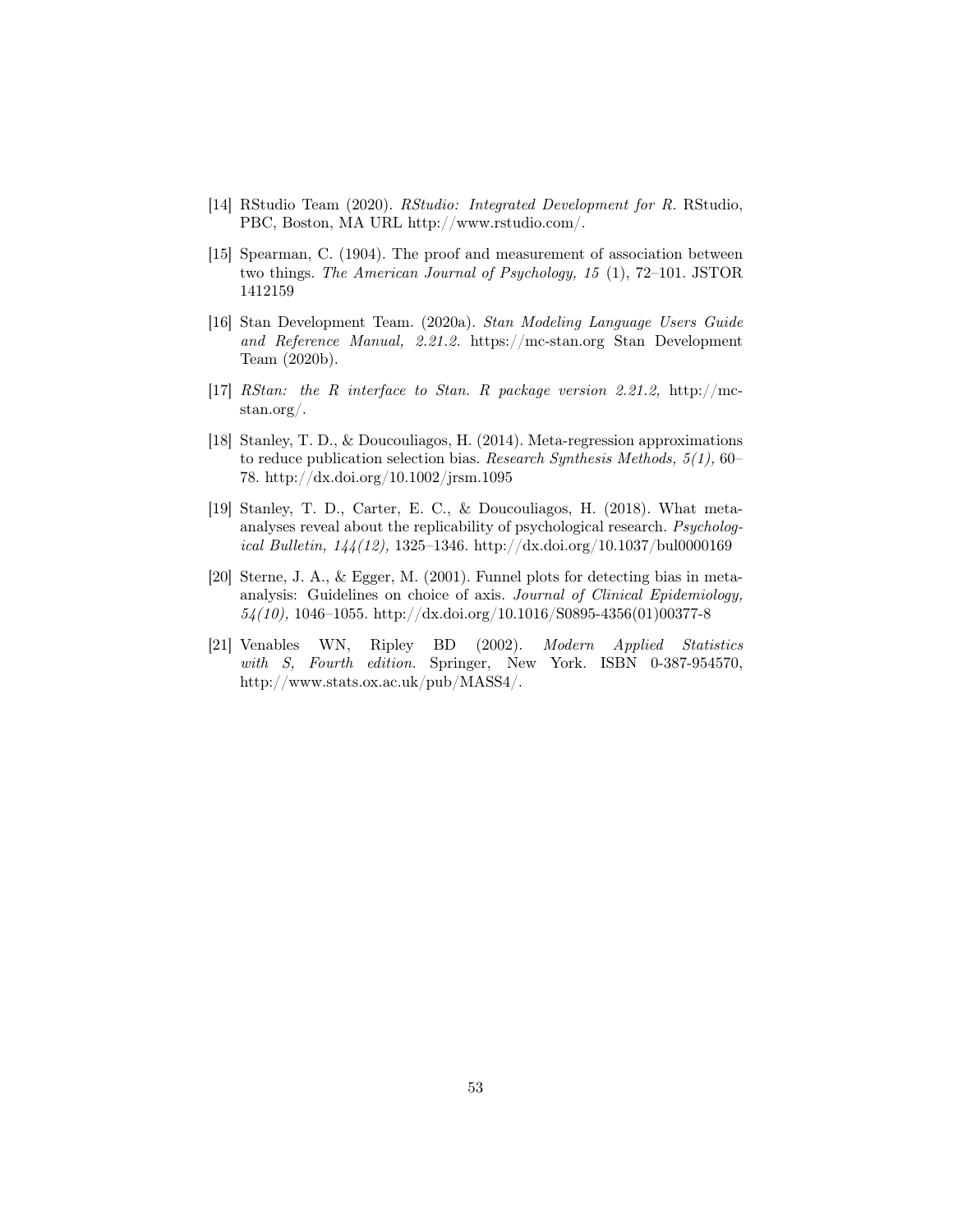## Appendix. Overview of CoTiMA Functions and their Arguments

|                 | $ctmaBiG$ (EPIC- $BiG$ -Power) |                   | Performs fixed effect, random effect<br>analysis, and analysis of publication<br>bias (Egger's tests, PET-PEESE)<br>corrections, z.curve analysis). |
|-----------------|--------------------------------|-------------------|-----------------------------------------------------------------------------------------------------------------------------------------------------|
| Argument        | Default                        | Possible Values   | Explanation                                                                                                                                         |
| ctmaInitFit     | NULL.                          | CoTiMA fit object | CoTiMA fit object created with                                                                                                                      |
|                 |                                |                   | ctmaInit.                                                                                                                                           |
| activeDirectory | path used                      | character string  | Specifies the directory where required                                                                                                              |
|                 | to create                      |                   | files are found and saved. Should end                                                                                                               |
|                 | ctmaInit-                      |                   | with "/". For example,                                                                                                                              |
|                 | Fit                            |                   | "/Users/GDC/CoTiMA/"                                                                                                                                |
|                 | object                         |                   |                                                                                                                                                     |
| PETPEESEalpha   | .10                            | values between 0  | Probability level (condition) below                                                                                                                 |
|                 |                                | and 1             | which to change from PET to PEESE.                                                                                                                  |
| activateRPB     | <b>FALSE</b>                   | FALSE/ TRUE       | Messages (warning, finished fitting)                                                                                                                |
|                 |                                |                   | could be send to mobile phone if                                                                                                                    |
|                 |                                |                   | TRUE.                                                                                                                                               |
| digits          | 4                              | value $>0$        | Rounding used in output.                                                                                                                            |

| $ctmaCompFit$ (EPIC-BiG-Power) |         | Compares the fit of two nested          |                                  |
|--------------------------------|---------|-----------------------------------------|----------------------------------|
|                                |         | CoTiMa models via -2ll difference test. |                                  |
| Argument                       | Default | Possible Values                         | Explanation                      |
| model1                         | NULL    | CoTiMA fit object                       | CoTiMA fit object created with   |
|                                |         |                                         | ctmaInit, ctmaFit, or ctmaEqual. |
| model2                         | NULL.   | CoTiMA fit object                       | CoTiMA fit object created with   |
|                                |         |                                         | ctmaInit, ctmaFit, or ctmaEqual. |

| ctmaCorRel (EPIC-BiG-Power) |         | Corrects (disattenuates) correlation<br>matrix for unreliabilities. |             |
|-----------------------------|---------|---------------------------------------------------------------------|-------------|
| Argument                    | Default | Possible Values                                                     | Explanation |
| empcov                      | NULL    | symmetric<br>correlation matrix                                     |             |
| alphas                      | NULL.   | vector of the same<br>length as<br>dimensionality of<br>empcov      |             |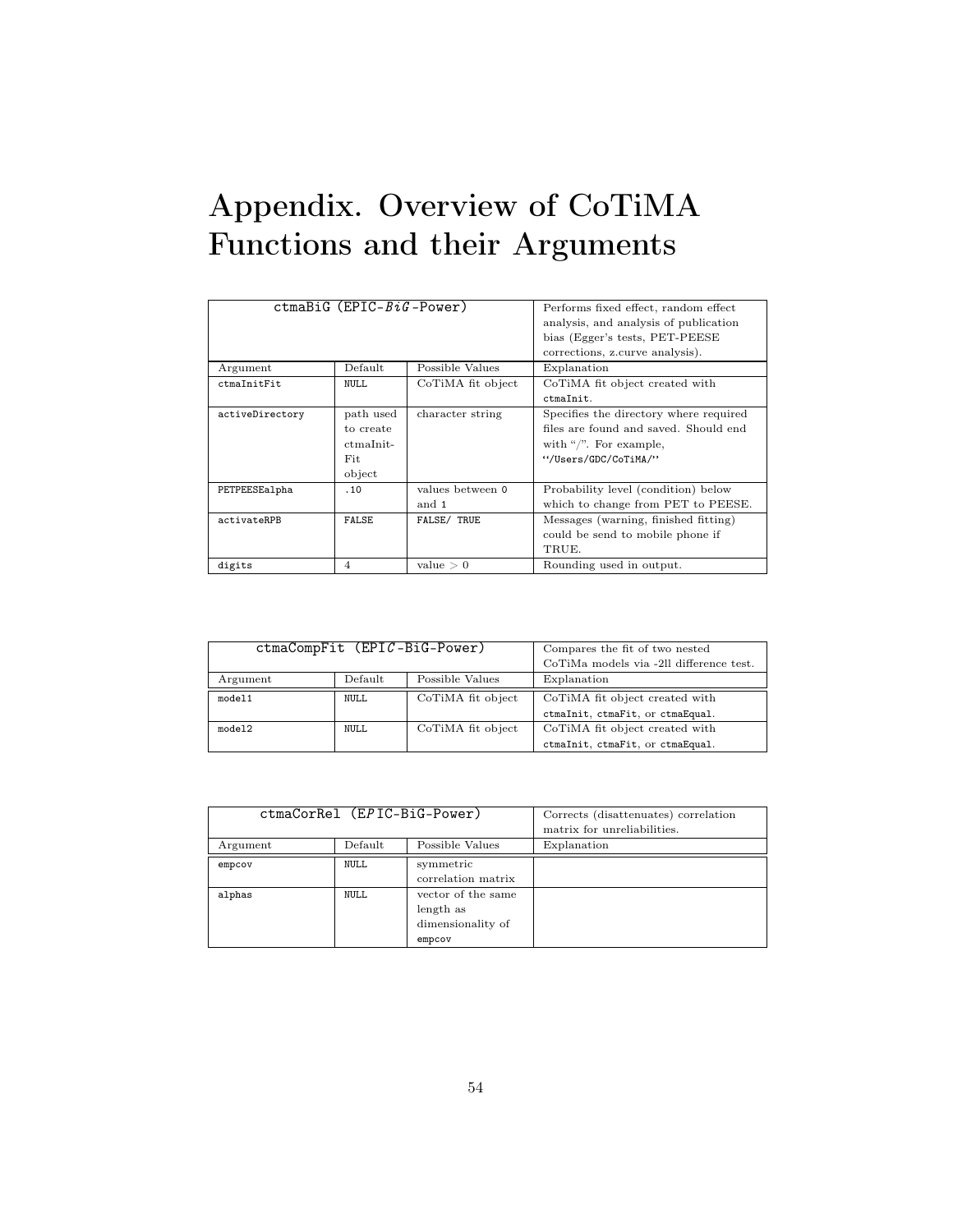| ctmaEmpCov (EPIC-BiG-Power) |             | Changes a full correlation matrix by<br>selecting target variables, recode them,<br>combine them (add), and add<br>rows/columns with NA if focal<br>variables are missing. |                                                                                                                                                                                                                                                                                                                                                                                                                                                                                                                                                                |
|-----------------------------|-------------|----------------------------------------------------------------------------------------------------------------------------------------------------------------------------|----------------------------------------------------------------------------------------------------------------------------------------------------------------------------------------------------------------------------------------------------------------------------------------------------------------------------------------------------------------------------------------------------------------------------------------------------------------------------------------------------------------------------------------------------------------|
| Argument                    | Default     | Possible Values                                                                                                                                                            | Explanation                                                                                                                                                                                                                                                                                                                                                                                                                                                                                                                                                    |
| targetVariables             | <b>NULL</b> | vector of variable<br>positions or<br>variable names                                                                                                                       | Selects desired variables in $empcov i$<br>(i.e., deletes those variables that should                                                                                                                                                                                                                                                                                                                                                                                                                                                                          |
|                             |             |                                                                                                                                                                            | not be analyzed). For example, $c(1, 2, 1)$<br>4, 5) deletes the 3rd and 6th row and<br>column in a $6 \times 6$ empcovi. Instad of<br>positions, variable names could be used<br>if dimnames were assigned to $empcov i$ .                                                                                                                                                                                                                                                                                                                                    |
| recodeVariables             | c()         | vector of variable<br>positions or<br>variable names                                                                                                                       | Recodes desired variables in empcovi<br>(i.e., changes the signs of the<br>correlations). For example, $c(1, 4)$<br>changes the signs of the correlations in<br>the 1st and 4th row of empcovi. Instad<br>of positions, variable names could be<br>used if dimnames were assigned to<br>$empcov i$ . Note that if numbers are<br>used, they should correspond to the<br>positions in the targetVariablesi<br>object rather than the ros/columns in<br>the empcovi object (i.e., recoding is<br>done after targetVariablesi were<br>selected from $empcov i$ ). |
| combineVariables            | c()         | list of (vectors of)<br>variable positions                                                                                                                                 | Creates composite variables (i.e.,<br>means of one or more variables).<br>Variables that should be combined<br>have to be listed in a vector. Variables<br>that should not be combined have to<br>be listed, too. For example, list(1,<br>$c(2, 3), 4, c(5, 6)$ combines the 2nd<br>and 4rd as well as the 5th and 6th<br>variables of $empcov i$ . and leaves the 1st<br>and 4th variable untouched. Instead of<br>positions, variable names could be used<br>if they were also used in the argument<br>targetVariables.                                      |
| combineVariables-<br>Names  | c()         | vector variable<br>names for<br>combined variables                                                                                                                         | not yet operational                                                                                                                                                                                                                                                                                                                                                                                                                                                                                                                                            |
| missingVariables            | c()         | vector of variable<br>positions                                                                                                                                            | Augments empcovi and pairwiseNi by<br>rows and columns containing NA in<br>order to create matrices of the desired<br>dimension. For example, if the desired<br>matrix should contain correlations of<br>the four variables $x_0, y_0, x_1$ and $y_1$ ,<br>but a primary study did not measure<br>$y_1$ , then the 4th variable is missing and<br>the correlation matrix returned by<br>ctmaEmpCov will be a $4 \times 4$ empcovi<br>and a $4 \times 4$ pairwiseNi with NA in the<br>4th row and in the 4th column,<br>respectively.                           |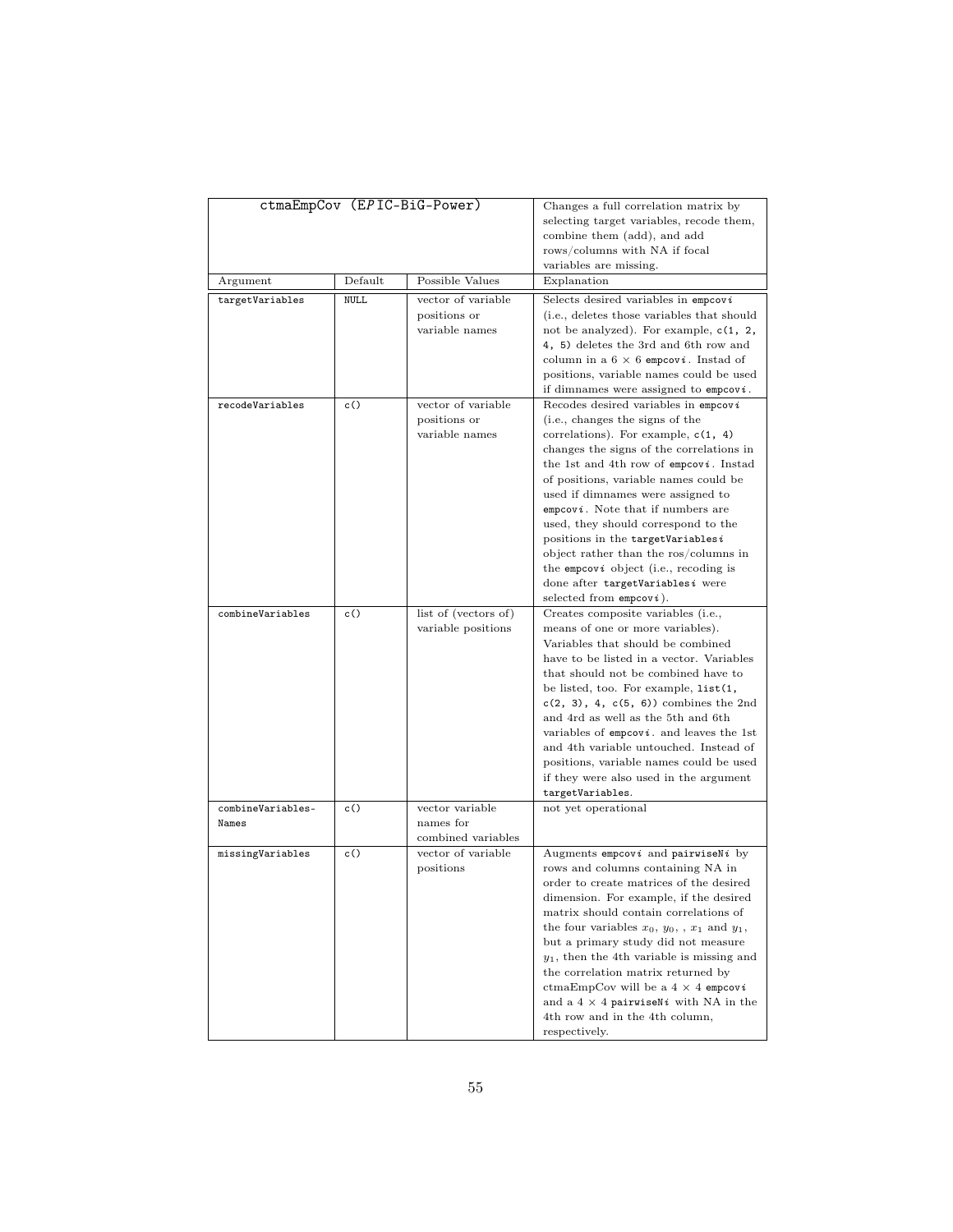| ctmaEmpCov (EPIC-BiG-Power) |       | Changes a full correlation matrix by     |                                         |
|-----------------------------|-------|------------------------------------------|-----------------------------------------|
|                             |       | selecting target variables, recode them, |                                         |
|                             |       |                                          |                                         |
|                             |       |                                          | combine them (add), and add             |
|                             |       |                                          | rows/columns with NA if focal           |
|                             |       |                                          | variables are missing.                  |
| nlatents                    | NULL. | value $> 0$                              | The number of (latent) variables.       |
|                             |       |                                          | Actually it is the number of all        |
|                             |       |                                          | variables at T0. A distinction between  |
|                             |       |                                          | latent and manifest variables is not    |
|                             |       |                                          | made here.                              |
| Tpoints                     | NULL. | value $>1$                               | The number of time points.              |
| sampleSize                  | NULL. | value > 0                                | The sample size. It does not need to be |
|                             |       |                                          | specified if pairwiseNi is provided     |
|                             |       |                                          | instead.                                |
| pairwiseN                   | NULL. | symmetrix matrix                         | A matrix with sample sizes for each     |
|                             |       | of same dimensions                       | correlation of $empcovi$ .              |
|                             |       | as empcov                                |                                         |
|                             |       | containing possible                      |                                         |
|                             |       | pairwiseN.                               |                                         |
| empcov                      | NULL. | symmetric                                | Correlation matrix reported in a        |
|                             |       | correlations matrix                      | primary study.                          |

|                  | $ctmaEqual$ (EPIC-BiG-Power) |                                   | Statistically tests if the two or more    |
|------------------|------------------------------|-----------------------------------|-------------------------------------------|
|                  |                              | invariant drift parameters in the |                                           |
|                  |                              |                                   | Co-TiMAFit object supplied are equal      |
| Argument         | Default                      | Possible Values                   | Explanation                               |
| ctmaInvariantFit | NULL.                        | CoTiMA fit object                 | CoTiMA fit object thas was returned       |
|                  |                              |                                   | by ctmaFit. In most cases this is         |
|                  |                              |                                   | probably the fit of a model in which      |
|                  |                              |                                   | two effects were specified with the       |
|                  |                              |                                   | invariantDrift argument (e.g., two        |
|                  |                              |                                   | cross effects).                           |
| activeDirectory  | path used                    | path to directory                 | Specifies the directory where required    |
|                  | to create                    |                                   | files are found and saved. Should end     |
|                  | ctmaInit-                    |                                   | with "/".                                 |
|                  | Fit.                         |                                   |                                           |
|                  | object                       |                                   |                                           |
| activateRPB      | <b>FALSE</b>                 | FALSE/ TRUE                       | Messages (warning, finished fitting)      |
|                  |                              |                                   | could be send to mobile phone if          |
|                  |                              |                                   | TRUE.                                     |
| digits           | 4                            | value $> 0$                       | Rounding used in output.                  |
| coresToUse       | 1                            | value $> 0$ or $< 0$              | The number of cores (threads) to be       |
|                  |                              |                                   | used for fitting. If a negative values is |
|                  |                              |                                   | specified, the value is subtracted from   |
|                  |                              |                                   | available cores, else the value sets the  |
|                  |                              |                                   | number of cores to be used. Should        |
|                  |                              |                                   | usually be 1 on Windows OS.               |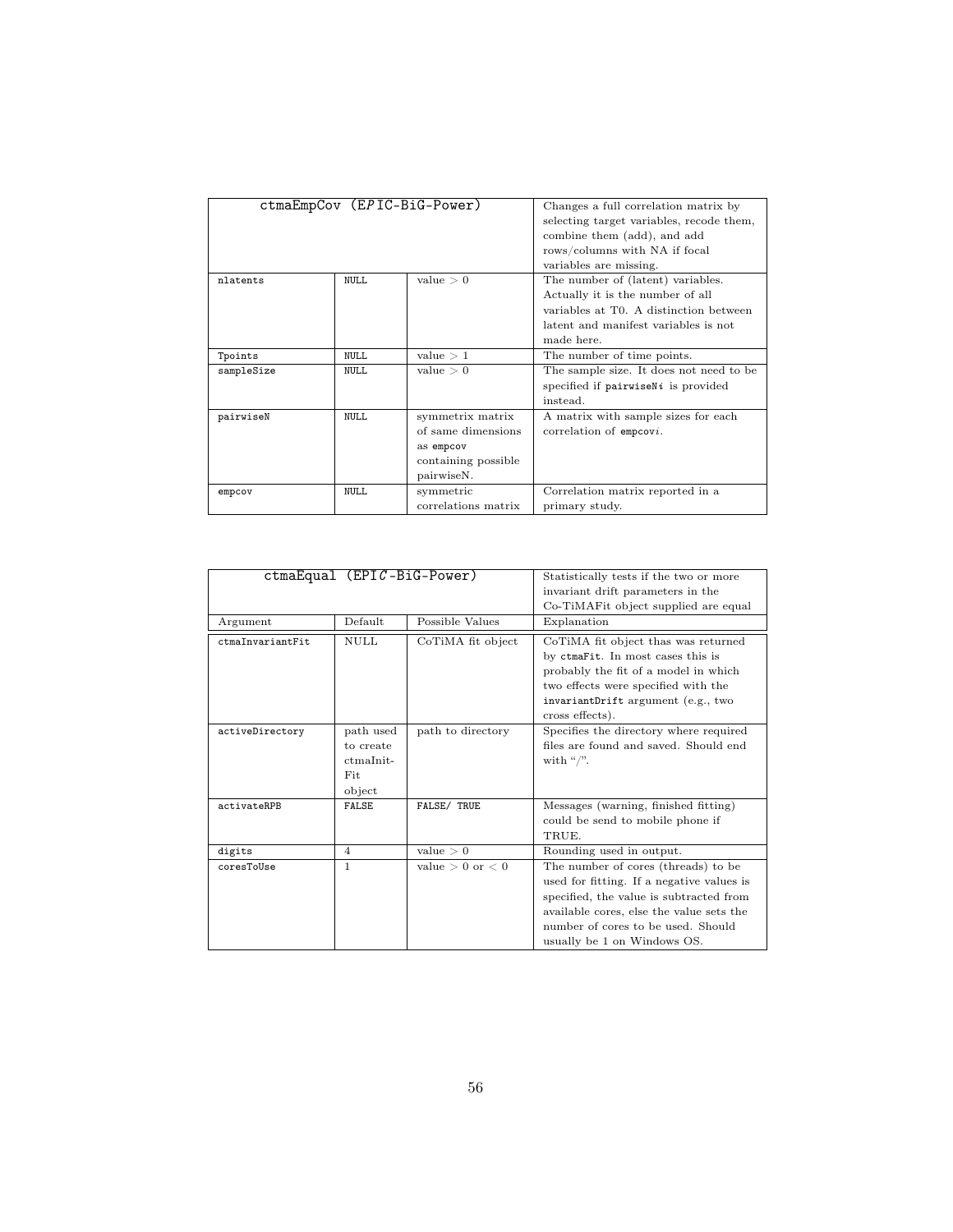|          | $ctm$ a $Ex$ $(-)$ |                                                                                      | Loads R objects created in the<br>examples (figures) of this User's Guide<br>into the user's R environment                                                                                                                 |
|----------|--------------------|--------------------------------------------------------------------------------------|----------------------------------------------------------------------------------------------------------------------------------------------------------------------------------------------------------------------------|
| Argument | Default            | Possible Values                                                                      | Explanation                                                                                                                                                                                                                |
| example  | <b>NULL</b>        | The figure in this<br>User's Guide in<br>which the desired R<br>oibjects are created | The ' Figure' $+$ number (e.g., 'Figure'<br>2') which contains the R objects that<br>should be loaded or fitted. For<br>example, ctmaEx('Figure 2) loads<br>empocv2, $delta_t2$ in the user's R<br>environment.            |
| do       | 'add'              | 'add' or 'remove'                                                                    | Specifies wether the desired R objects<br>should be added or removed from the<br>user's R environment. For example,<br>ctmaEx("Figure 3", fit=TRUE) creates<br>the CoTiMAstudyList_3 by applying the<br>ctmaPrep function. |
| fit      | <b>FALSE</b>       | FALSE/ TRUE                                                                          | Specifies of CoTiMA objects (i.e.<br>objects created wi a ctmaXxxx function)<br>should only be loaded or actually be<br>fitted                                                                                             |

| ctmaFit          | $(EPIC-BiG-Power)$                                     |                                                          | Fits a CoTiMA model.                                                                                                                                                                                                            |
|------------------|--------------------------------------------------------|----------------------------------------------------------|---------------------------------------------------------------------------------------------------------------------------------------------------------------------------------------------------------------------------------|
| Argument         | Default                                                | Possible Values                                          | Explanation                                                                                                                                                                                                                     |
| ctmaInitFit      | NULL.                                                  | CoTiMA fit object                                        | Object to which all single ctsem fits of<br>primary studies has been assigned to<br>(i.e., what has been returned by<br>ctmalnit)                                                                                               |
| primaryStudyList | <b>NULL</b>                                            | list of primary<br>studies                               | A list of primary studies compiled with<br>ctmaPrep that containes a subset of<br>studies included in ctmaInitFit. Useful<br>to exclude studies without the need to<br>use ctmaInit again.                                      |
| cluster          | <b>NULL</b>                                            | vector of same<br>length as number<br>of primary studies | Vector with cluster variables (e.g.,<br>countries), e.g., c(1, 1, 1, 3, 3, 6,<br>7, 8). Has to be set up carfully. Will<br>be included in ctmaPrep later.                                                                       |
| activeDirectory  | path used<br>to create<br>$ctmalnit-$<br>Fit<br>object | path to directory                                        | Specifies the directory where required<br>files are found and saved. Should end<br>with "/".                                                                                                                                    |
| activateRPB      | <b>FALSE</b>                                           | FALSE/ TRUE                                              | Messages (warning, finished fitting)<br>could be send to mobile phone if TRUE.                                                                                                                                                  |
| digits           | 4                                                      | value > 0                                                | Rounding used in output.                                                                                                                                                                                                        |
| drift            | <b>NULL</b><br>$(=all)$                                | vector $(!)$ of<br>rowwise drift<br>matrix elements      | Labels for drift effects that should or<br>should not be included. Have to be<br>either of the type V1toV2 or 0 for effects<br>to be excluded, which is usually not<br>recommended, e.g., c('V1toV1",<br>"V2toV1", 0, "V2toV2") |
| invariantDrift   | <b>NULL</b><br>$(=all)$                                | vector of drift<br>effects                               | Labels for drift effects that should be<br>aggregated. Have to be of the type<br>V1toV2, e.g., c('V2toV1")                                                                                                                      |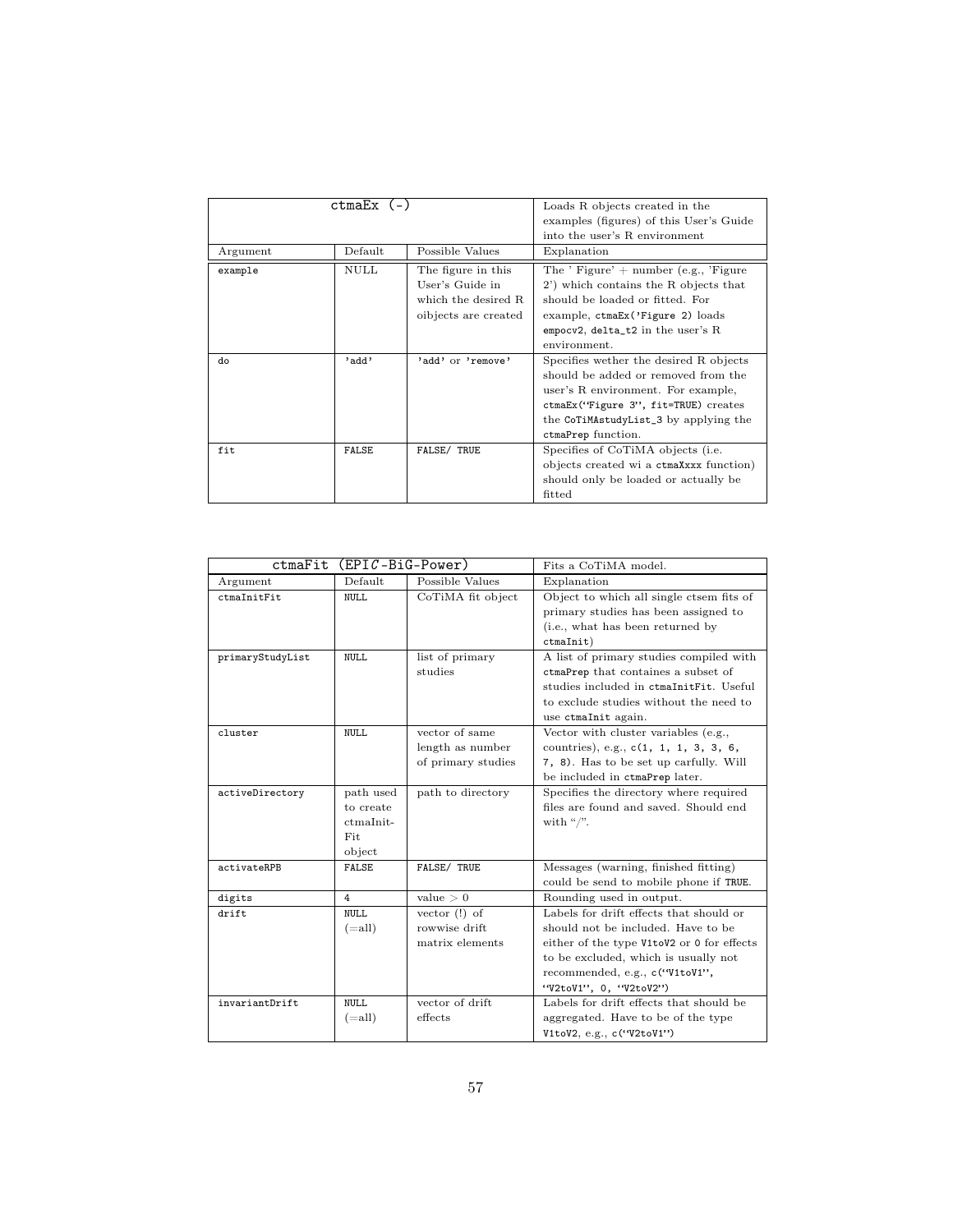| ctmaFit        | $(EPIC-BiG-Power)$ |                      | Fits a CoTiMA model.                       |
|----------------|--------------------|----------------------|--------------------------------------------|
| moderatedDrift | <b>NULL</b>        | vector of drift      | Labels for drift effects that should be    |
|                | $(=$ all $)$       | effects              | moderated. Have to be of the type          |
|                |                    |                      | V1toV2, e.g., $c("V2toV1")$ . Is only used |
|                |                    |                      | if moderators are specified.               |
| equalDrift     | <b>NULL</b>        | vector of 0 or 2 or  | Labels for drift effects that should be    |
|                |                    | more drift effects   | set equal. Have to be of the type          |
|                |                    |                      | V1toV2, e.g., c("V2toV1", "V1toV2").       |
|                |                    |                      | Is useful, for example, to test if the     |
|                |                    |                      | sizes of cross effects are statistically   |
|                |                    |                      | different.                                 |
| mod.number     | NULL               | vector of positions  | The position(s) of the moderator(s) in     |
|                |                    | of moderators        | the the vector of moderator values         |
|                |                    |                      | compiled with ctmaPrep, which should       |
|                |                    |                      | be used in a moderated CoTiMA, e.g.,       |
|                |                    |                      | c(1, 3).                                   |
| mod.type       | "cont"             | "cont" or "cat"      | Type of moderator(s). Categorical and      |
|                |                    |                      | continuous moderators could not be         |
|                |                    |                      | used in combination, but more than         |
|                |                    |                      | one continuous or more than one            |
|                |                    |                      | categorical moderator is possible.         |
| mod.names      | NULL               | $(\text{vector of})$ | Names used to label moderators in the      |
|                |                    | character object(s)  | output.                                    |
| indVarying     | <b>FALSE</b>       | TRUE / FALSE         | Specifies a random (manifest) intercept    |
|                |                    |                      | model. Still experimental.                 |
| coresToUse     | $\mathbf{1}$       | value $> 0$ or $< 0$ | The number of cores (threads) to be        |
|                |                    |                      | used for fitting. If a negative values is  |
|                |                    |                      | specified, the value is subtracted from    |
|                |                    |                      | available cores, else the value sets the   |
|                |                    |                      | number of cores to be used. Should         |
|                |                    |                      | usually be 1 on Windows OS.                |
| scaleTI        | <b>NULL</b>        | TRUE / FALSE         | With the move from the omx                 |
|                | $( = FALSE)$       |                      | (OpenMX) version of ctsem to the           |
|                |                    |                      | stanct (stan) version, CoTiMA moved        |
|                |                    |                      | from fitting a multi group model to a      |
|                |                    |                      | model in which the groups are              |
|                |                    |                      | represented by dummy variables.            |
|                |                    |                      | These are internally handled as time       |
|                |                    |                      | independent (TI) predictors, and           |
|                |                    |                      | scaleTI specifies whether or not these     |
|                |                    |                      | dummy variables should be                  |
|                |                    |                      | standardized. Usually not                  |
|                |                    |                      | recommended and set to FALSE by            |
|                |                    |                      | taking the FALSE value from the            |
|                |                    |                      | CoTiMAStanctArgs list, which could also    |
|                |                    |                      | be used to specify more stanct fitting     |
|                |                    |                      | parameters.                                |
| scaleMod       | NULL               | TRUE / FALSE         | Whether or not moderators should be        |
|                | $( = FALSE)$       |                      | standardized. Not recommended for          |
|                |                    |                      | categorical moderators, but                |
|                |                    |                      | recommended for continuous                 |
|                |                    |                      | moderators. The default value FALSE is     |
|                |                    |                      | taken from the CoTiMAStanctArgs list,      |
|                |                    |                      | which could also be used to specify        |
|                |                    |                      | more stanct fitting parameters             |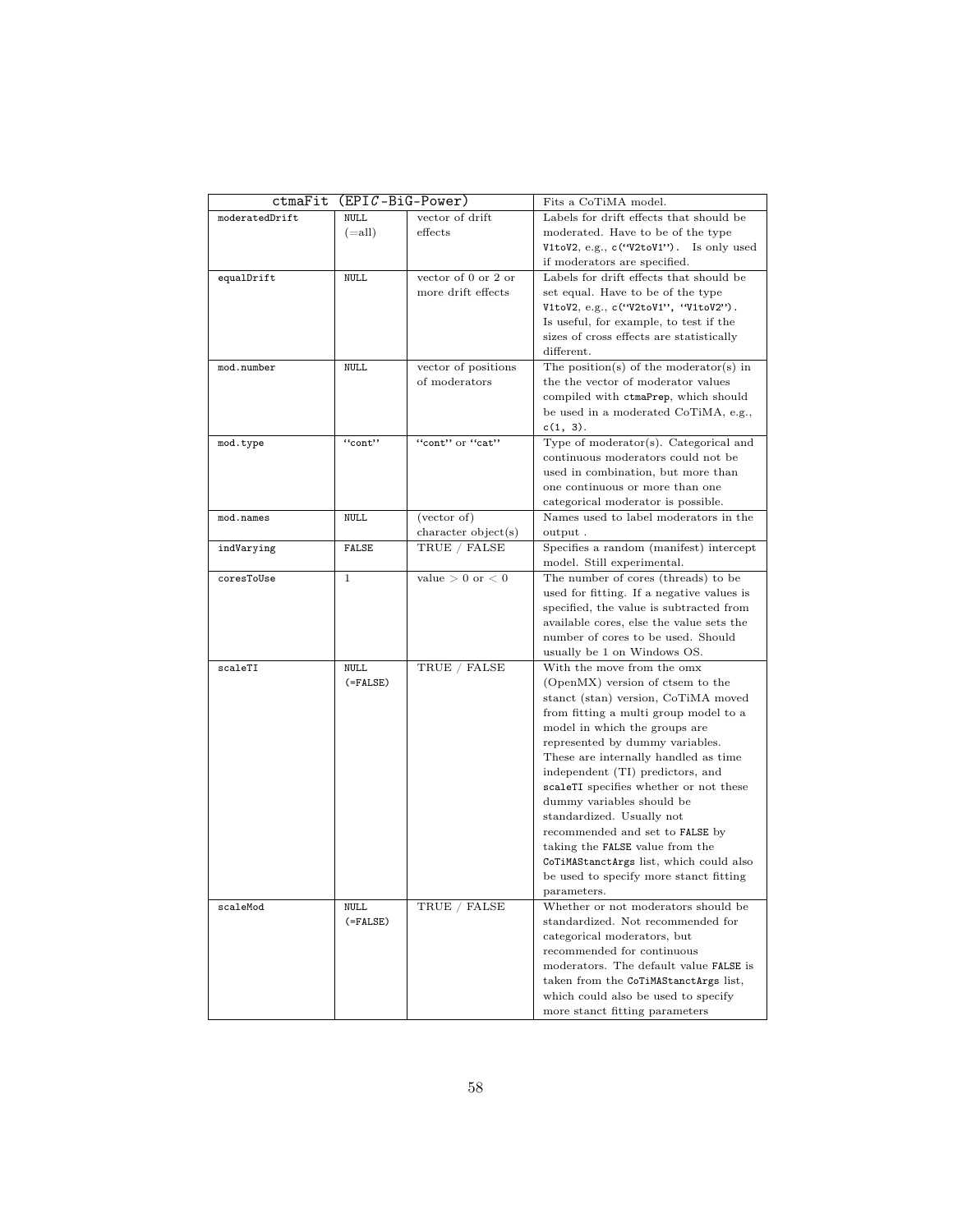|           | ctmaFit (EPIC-BiG-Power) |                  | Fits a CoTiMA model.                             |
|-----------|--------------------------|------------------|--------------------------------------------------|
| transfMod | NULL.                    | character vector | Can be used as a replcement of                   |
|           |                          | applying R       | scaleMod if more than one moderator is           |
|           |                          | functions to x   | analyzed and standardization is not              |
|           |                          |                  | desired for all moderators. Then, it             |
|           |                          |                  | could take the form                              |
|           |                          |                  | $transfMod=c$ ("scale(x)", "x"                   |
|           |                          |                  | "scale $(x)$ "). Alternativey, users can         |
|           |                          |                  | define their own functions, e.g.,                |
|           |                          |                  | transfMode= $($ "( $x$ - mean( $x$ )"); this     |
|           |                          |                  | function centralizes a single moderator          |
|           |                          |                  | without standardization. Another                 |
|           |                          |                  | example is $transfMode = ("scale(x) -$           |
|           |                          |                  | $min(x)$ <sup>"</sup> , which standardizes x and |
|           |                          |                  | then shif values to a scale beginning            |
|           |                          |                  | with 0.0. This yields the                        |
|           |                          |                  | (unmoderated) drift effects for the              |
|           |                          |                  | reference group with them smallest               |
|           |                          |                  | moderator value.                                 |
| scaleTime | <b>NULL</b>              | value > 0        | Wether or not the time scale used for            |
|           | $( =$ FA $1SE)$          |                  | delta_ti should be changed.For                   |
|           |                          |                  | example, $scaleTime=1/12$ could change           |
|           |                          |                  | the time scale from months to years. It          |
|           |                          |                  | is usually recommended to avoid                  |
|           |                          |                  | delta_ti larger than 6. The default              |
|           |                          |                  | value FALSE is taken from the                    |
|           |                          |                  | CoTiMAStanctArgs list, which could also          |
|           |                          |                  | be used to specify more stanct fitting           |
|           |                          |                  | parameters.                                      |
| optimize  | TRUE                     | TRUE / FALSE     | The optimize argument is passed to               |
|           |                          |                  | ctStanFit. If FALSE, Bayesian                    |
|           |                          |                  | estimations is used. The chosen                  |
|           |                          |                  | sampler is conditional on the nopriors           |
|           |                          |                  | argument. Note that this works                   |
|           |                          |                  | differently than the optimise argument           |
|           |                          |                  | of ctSatFit.                                     |
| nopriors  | TRUE                     | TRUE / FALSE     | Consequences of TRUE or FALSE are                |
|           |                          |                  | conditional on the optimize argument.            |
|           |                          |                  | optimize=TRUE $\&$ nopriors=TRUE                 |
|           |                          |                  | implies maximum likelihood                       |
|           |                          |                  | estimation, optimize=TRUE $\&$                   |
|           |                          |                  | nopriors=FALSE implies maximum a                 |
|           |                          |                  | posteriori estimation, optimize=FALSE            |
|           |                          |                  | $&$ nopriors=TRUE implies Bayesian               |
|           |                          |                  | estimation using HMC (Hamiltonian                |
|           |                          |                  | Monte Carlos sampler), and                       |
|           |                          |                  | optimize=FALSE $\&$ nopriors=FALSE               |
|           |                          |                  | implies Bayesian estimation using                |
|           |                          |                  | NUTS (No U-Turn Sampler).                        |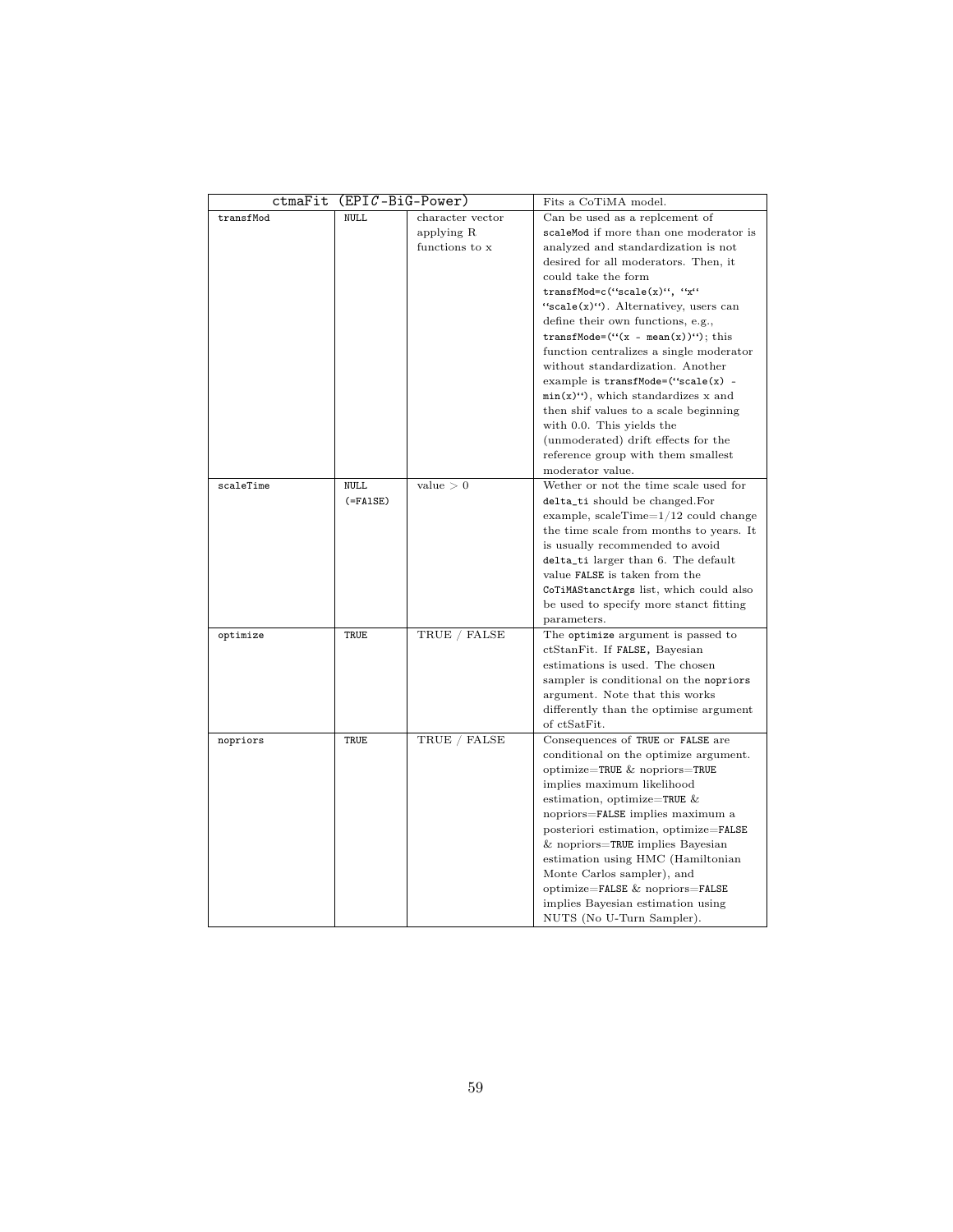| ctmaFit       | $(EPIC-BiG-Power)$       |                     | Fits a CoTiMA model.                                                                                                                                                                                                                                                                                                                                                                                             |
|---------------|--------------------------|---------------------|------------------------------------------------------------------------------------------------------------------------------------------------------------------------------------------------------------------------------------------------------------------------------------------------------------------------------------------------------------------------------------------------------------------|
| finishsamples | <b>NULL</b><br>$(=1000)$ | values > 0          | The finish samples argument is passed<br>to ctStanFit. It specifies the number of<br>samples to draw for final results<br>computation. Larger (e.g., 10.000)<br>values make results more exactly<br>replicable. Larger values are<br>recommended befor manuscripts are<br>submitted. Very large values (e.g.,<br>100.000) might be helpful if very small<br>effects (e.g., $0.0002$ ) result from<br>estimation. |
| iter          | <b>NULL</b><br>$(=1000)$ |                     | The iter argument is passed to<br>ctStanFit. It specifies the number of<br>iterations used for Bayesian estimation,<br>half of which will be devoted to<br>warmup.                                                                                                                                                                                                                                               |
| chains        | NULL $(=2)$              |                     | The chains argument is passed to<br>ctStanFit and specifies the number of<br>chains to be used for Bayesian<br>estimation.                                                                                                                                                                                                                                                                                       |
| verbose       | <b>NULL</b>              | 0, 1, or 2          | The verbose argument is passed to<br>ctStanFit. Higher values print more<br>information during model fit.                                                                                                                                                                                                                                                                                                        |
| allInvModel   | FALSE                    | TRUE / FALSE        | Whether or not a model should be<br>tested in which all (!) parameters are<br>assumed to be invariant across<br>primiary studies. If set TRUE, other<br>specifications (e.g., speficied with the<br>equalDrift argument) will be ignored.<br>An all invariant model is also used by<br>ctmaPower.                                                                                                                |
| customPar     | TRUE                     | <b>FALSE / TRUE</b> | If set TRUE some starting values usually<br>used by ctSatFit will be used by<br>CoTiMA specific settings. Not<br>recommended to be used in<br>combination with Bayesian estimation.<br>It was introduced to improve handling<br>of large values used in delta_ti.<br>Setting it to FALSE and use scaleTime<br>instead could be a better alternative if<br>estimation problems will nevertheless<br>occur.        |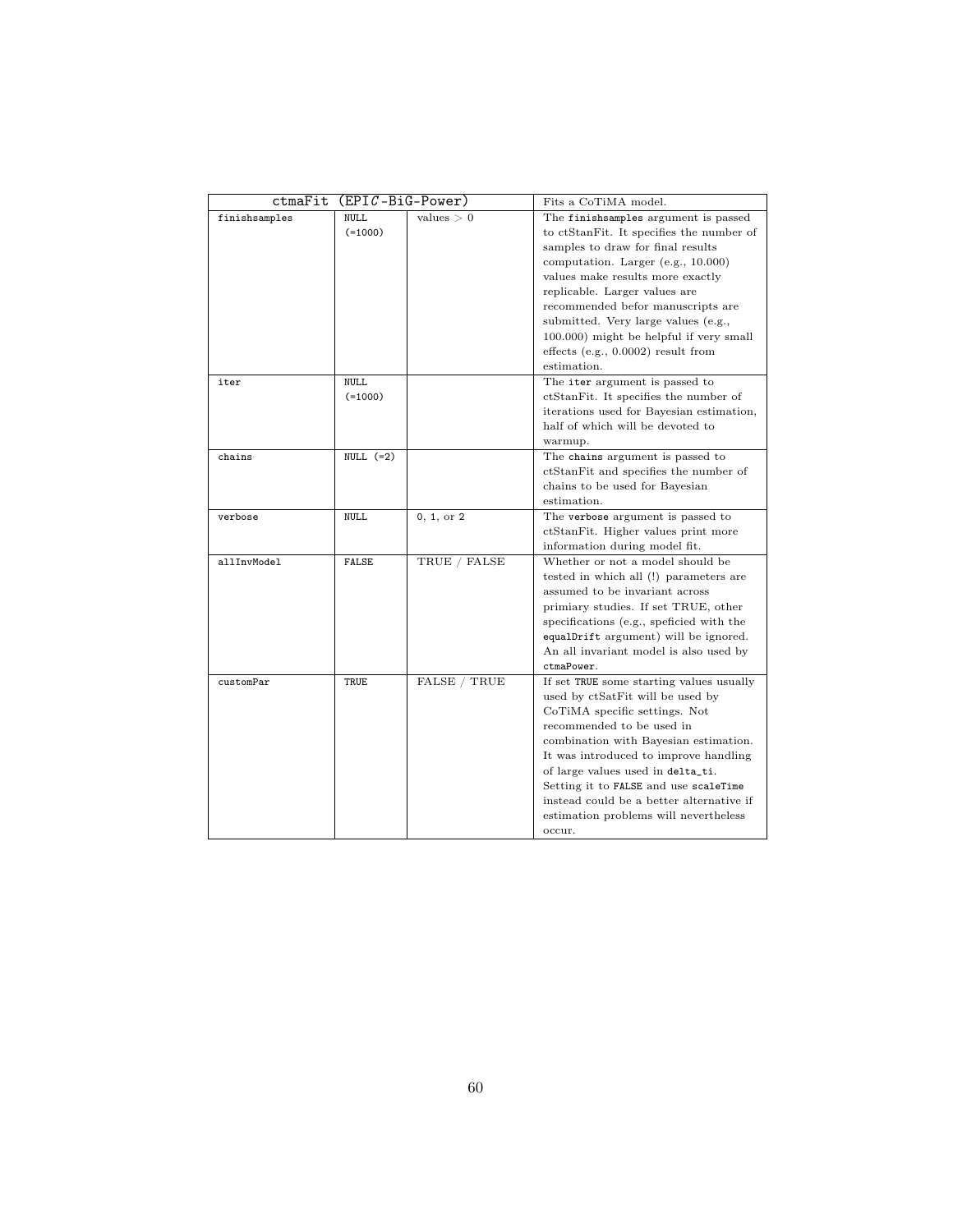| ctmaFit         | $(EPIC-BiG-Power)$ |                     | Fits a CoTiMA model.                      |
|-----------------|--------------------|---------------------|-------------------------------------------|
| modsToCompare   | <b>NULL</b>        | vector of positions | This argument is the 1st out of 3 used    |
|                 |                    | of selected (!)     | to specify contrast among categorical     |
|                 |                    | moderators          | moderators. The values define the         |
|                 |                    |                     | $position(s)$ of the moderator(s) in the  |
|                 |                    |                     | the vector of moderator values selected   |
|                 |                    |                     | with the mod.number argument (see         |
|                 |                    |                     | above). For example, if                   |
|                 |                    |                     | $mod.number=c(1, 4, 6)$ was specified     |
|                 |                    |                     | before, modsToCompare=2 specifies that    |
|                 |                    |                     | subsequent contrasts will be performed    |
|                 |                    |                     | for the moderator at the 4th position     |
|                 |                    |                     | of the moderator(s) in the the vector of  |
|                 |                    |                     | moderator values compiled with            |
|                 |                    |                     | ctmaPrep.                                 |
| catsToCompare   | <b>NULL</b>        | vector of           | This argument is 2the nd out of 3 used    |
|                 |                    | categories' values  | to specify contrast among categorical     |
|                 |                    | that should be      | moderators. Compared to an                |
|                 |                    | compared            | unconstrained moderator model, the        |
|                 |                    |                     | effects of the categories of the vector   |
|                 |                    |                     | specified are set equal. This will reduce |
|                 |                    |                     | the fit (i.e., increase the -2ll value),  |
|                 |                    |                     | which can be used for comparing it        |
|                 |                    |                     | with the unconstrained model. A           |
|                 |                    |                     | significant difference indicates that the |
|                 |                    |                     | categories' effects are not equal. For    |
|                 |                    |                     | example, catsToCompare=c(2, 3) sets       |
|                 |                    |                     | the drift effects (see below) for         |
|                 |                    |                     | categories 2 and 3 equal. Note that the   |
|                 |                    |                     | smallest category selected will become    |
|                 |                    |                     | the new comparison category (instead)     |
|                 |                    |                     | of the lowest of all category numbers)    |
|                 |                    |                     | and the output will be labelled           |
|                 |                    |                     | accordingly.                              |
| driftsToCompare | <b>NULL</b>        | string vector of    | This argument is the 3rd out of 3 used    |
|                 |                    | drift names         | to specify contrasts among categorical    |
|                 |                    |                     | moderators. The strings in the vector     |
|                 |                    |                     | define which drift effects is analyzed    |
|                 |                    |                     | for possible differences among            |
|                 |                    |                     | categories of the moderator(s). For       |
|                 |                    |                     | example, driftsToCompare=c("V1toV2")      |
|                 |                    |                     | together with catsToCompare=c(2, 3)       |
|                 |                    |                     | and modsToCompare=2 fits a model in       |
|                 |                    |                     | which the effect of category 2 and 3 on   |
|                 |                    |                     | the drift parameter "V1toV2" of the       |
|                 |                    |                     |                                           |
|                 |                    |                     | second moderator is set equal.            |

| ctmaFitList (plotting) |         |                                              | Informs the plot function that more<br>than a single CoTiMA fit object should |
|------------------------|---------|----------------------------------------------|-------------------------------------------------------------------------------|
|                        |         |                                              | be plotted.                                                                   |
| Argument               | Default | Possible Values                              | Explanation                                                                   |
| $\cdots$               | nothing | CoTiMA fit objects<br>separated by<br>commas | For example, ctmaFitList(object1,<br>object2).                                |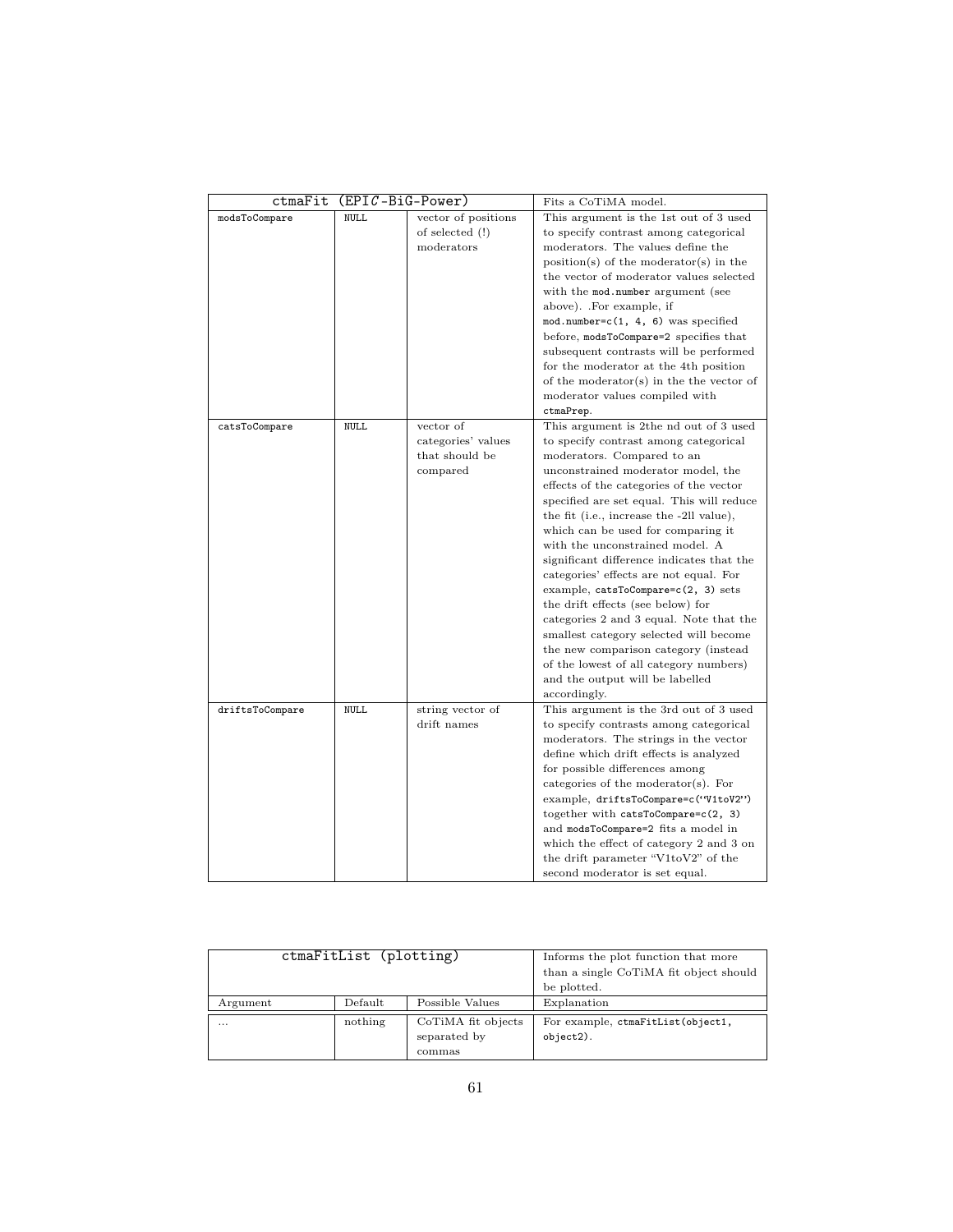|                | $ctmaGetPub$ $(-)$ |                                    | Retrieves publication and citation                                                                                                                                                                                                                                                                                                                                   |
|----------------|--------------------|------------------------------------|----------------------------------------------------------------------------------------------------------------------------------------------------------------------------------------------------------------------------------------------------------------------------------------------------------------------------------------------------------------------|
|                |                    |                                    | indices for authors from Google                                                                                                                                                                                                                                                                                                                                      |
|                |                    |                                    | Scholar, which could be further                                                                                                                                                                                                                                                                                                                                      |
|                |                    |                                    | processed with ctmaPub.                                                                                                                                                                                                                                                                                                                                              |
| Argument       | Default            | Possible Values                    | Explanation                                                                                                                                                                                                                                                                                                                                                          |
| authorList     | NULL.              | List of vectors with<br>2 elements | Contains information about authors'<br>names and their Google Scholar https<br>address (or their user ID), e.g., list (<br>c("Wilmar B.; Schaufeli",<br>"https://scholar.google.de/citations-<br>?hl=en&user=w1tHcj4AAAAJ"),<br>c("Maureen; Dollard",<br>"user=J6oH3rgAAAAJ") )).<br>Authors' surnames are separated from<br>given names or initials by a semicolon! |
| flush          | <b>FALSE</b>       | TRUE / FALSE                       | Argument is handed over to scholar R<br>package. If TRUE, the cache will be<br>cleared and the data reloaded from<br>Google Scholar. Google Scholar will<br>limit the retrieval of information or<br>even suspend it for a while if the cache<br>is flushed too frequently.                                                                                          |
| yearsToExclude | NULL.              | (vector of) years to<br>exclude    | Recommended to leave as NULL. Years<br>could be excluded later when using<br>ctmaPub.                                                                                                                                                                                                                                                                                |

| Argument<br>primaryStudies | ctma0ptimizeInit (-)<br>Default<br>Possible Values<br><b>NULL</b><br>list. |                      | Initial fitting (i.e., applies ctmaInit} to<br>a primary study several times to<br>capitalize on chance for obtaining a<br>hard-to-find optimal fit.<br>Explanation<br>A list created with ctmaPrep that<br>containes all information (e.g., empcovi,<br>delta_ti, sampleSizei etc.) relevant for |
|----------------------------|----------------------------------------------------------------------------|----------------------|---------------------------------------------------------------------------------------------------------------------------------------------------------------------------------------------------------------------------------------------------------------------------------------------------|
|                            |                                                                            |                      | ctmaInit and subsequent analyses.                                                                                                                                                                                                                                                                 |
| activeDirectory            | <b>NULL</b>                                                                | character string     | Specifies the directory where required<br>files are found and saved. Should end<br>with "/". For example,<br>"/Users/GDC/CoTiMA/"                                                                                                                                                                 |
| problemStudy               | NULL.                                                                      | value $> 0$          | Number of the study (not the position)<br>in the primaryStudies list that should<br>be re-fitted.                                                                                                                                                                                                 |
| reFits                     | <b>NULL</b>                                                                | value > 0            | How many reFits should be done                                                                                                                                                                                                                                                                    |
| n.latent                   | <b>NULL</b>                                                                | value > 0            | Number of latent variables.                                                                                                                                                                                                                                                                       |
| coresToUse                 | $\mathbf{1}$                                                               | value $> 0$ or $< 0$ | The number of cores (threads) to be<br>used for fitting. If a negative values is<br>specified, the value is subtracted from<br>available cores, else the value sets the<br>number of cores to be used. Should<br>usually be 1 on Windows OS.                                                      |
| activateRPB                | <b>FALSE</b>                                                               | FALSE / TRUE         | Messages (warning, finished fitting)<br>could be send to mobile phone if<br>TRUE.                                                                                                                                                                                                                 |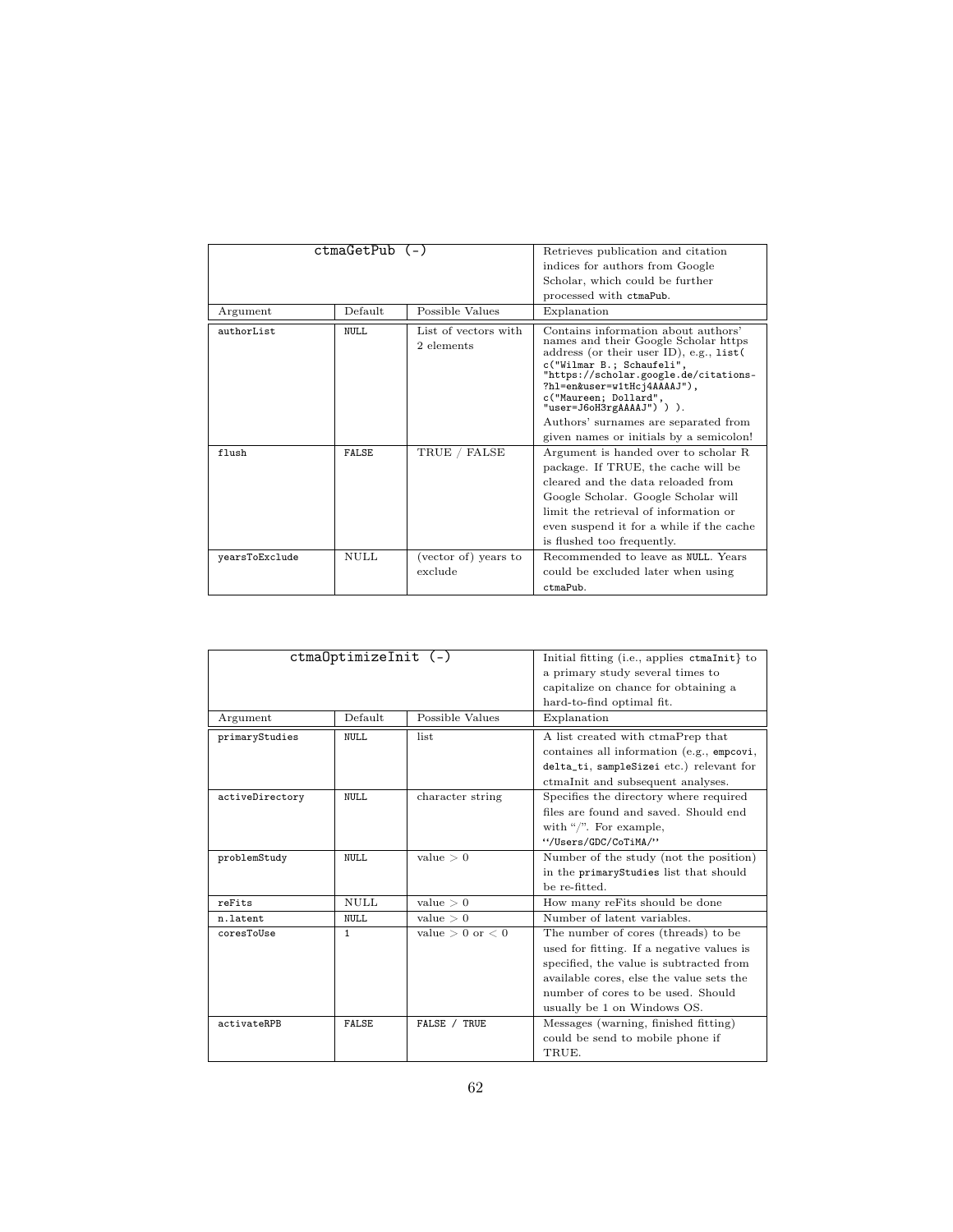| $ctma0ptimizeInit$ (-) |              |              | Initial fitting (i.e., applies ctmaInit} to                                                                     |
|------------------------|--------------|--------------|-----------------------------------------------------------------------------------------------------------------|
|                        |              |              | a primary study several times to<br>capitalize on chance for obtaining a<br>hard-to-find optimal fit.           |
| checkSingleStudy-      | <b>FALSE</b> | FALSE / TRUE | If yes, displays estimates from single                                                                          |
| Results                |              |              | study ctsem models and waits for user<br>input to continue. Useful to check<br>estimates before they are saved. |

|                   | ctmaInit (EPIC-BiG-Power) |                         | Fits a ctsem model to a list of primary    |
|-------------------|---------------------------|-------------------------|--------------------------------------------|
|                   |                           |                         | studies prepared by ctmaPrep.              |
| Argument          | Default                   | Possible Values         | Explanation                                |
| primaryStudies    | <b>NULL</b>               | list                    | A list created with ctmaPrep that          |
|                   |                           |                         | containes all information (e.g., empcovi,  |
|                   |                           |                         | delta_ti, sampleSizei etc.) relevant for   |
|                   |                           |                         | ctmaInit and subsequent analyses.          |
| activeDirectory   | <b>NULL</b>               | character string        | Specifies the directory where required     |
|                   |                           |                         | files are found and saved. Should end      |
|                   |                           |                         | with "/". For example,                     |
|                   |                           |                         | "/Users/GDC/CoTiMA/"                       |
| activateRPB       | <b>FALSE</b>              | FALSE/ TRUE             | Messages (warning, finished fitting)       |
|                   |                           |                         | could be send to mobile phone if           |
|                   |                           |                         | TRUE.                                      |
| checkSingleStudy- | TRUE                      | TRUE / FALSE            | If yes, displays estimates from single     |
| Results           |                           |                         | study ctsem models and waits for user      |
|                   |                           |                         | input to continue. Useful to check         |
|                   |                           |                         | estimates before they are saved.           |
| digits            | $\overline{4}$            | value > 0               | Rounding used in output.                   |
| n.latent          | <b>NULL</b>               | value > 0               | Number of latent variables.                |
| n.manifest        | $0 (=$                    | value $\geq n$ . Latent | Number of manifest variables.              |
|                   | n.latent)                 |                         |                                            |
| lambda            | NULL $($ =                | $n$ . latent $\times$   | Matrix with pattern of fixed $(=1)$ or     |
|                   | identity                  | n.manifest matrix       | free (any string) loadings.                |
|                   | matrix)                   |                         |                                            |
| manifestVars      | NULL $(=$                 | $n$ .manifest $\times$  | Matrix with $error(co-)variances$ of       |
|                   | $\left( 0\right)$         | n.manifest matrix       | manifest indicators.                       |
| drift             | <b>NULL</b>               | vector $(!)$ of         | Labels for drift effects that should or    |
|                   | $(=all)$                  | rowwise drift           | should not be included. Have to be         |
|                   |                           | matrix elements         | either of the type V1toV2 or 0 for effects |
|                   |                           |                         | to be excluded, which is usually not       |
|                   |                           |                         | recommended, e.g., c('V1toV1",             |
|                   |                           |                         | "V2toV1", 0, "V2toV2")                     |
| doPar             | $\mathbf{1}$              | integer value $> 0$     | Fits each model doPar times in parallel    |
|                   |                           |                         | mode and returns best single model fit.    |
|                   |                           |                         | In each of the parellel fit attempts,      |
|                   |                           |                         | coresToUse is set to 1 to avoid            |
|                   |                           |                         | conflicting processes. Probably does       |
|                   |                           |                         | not work in Windows machines. The          |
|                   |                           |                         | number of parallel processes is limited    |
|                   |                           |                         | to all available threads (cores) minus 1,  |
|                   |                           |                         | and if the value assigned to doPar is      |
|                   |                           |                         | larger, multiple parallel fits are done    |
|                   |                           |                         | sequentially.                              |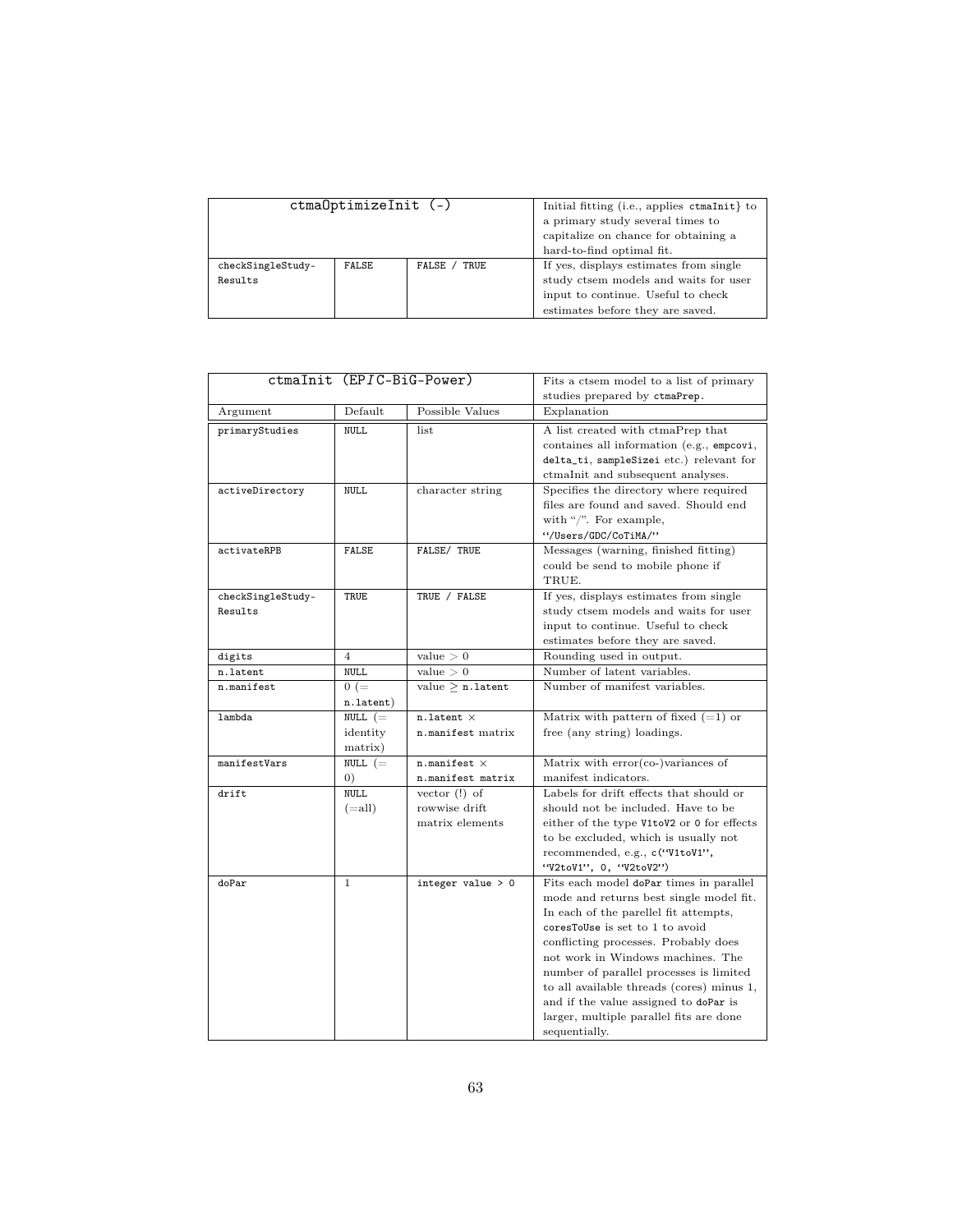| ctmaInit (EPIC-BiG-Power)<br>Fits a ctsem model to a list of primary<br>studies prepared by ctmaPrep.<br>vector of $0$ or $2$ or<br>Labels for drift effects that should be<br>equalDrift<br>NULL.<br>more drift effects<br>set equal. Have to be of the type<br>V1toV2, e.g., c('V2toV1", 'V1toV2").<br>Is useful, for example, to test if the<br>sizes of cross effects are statistically<br>different.<br>TRUE / FALSE<br>Specifies a random (manifest) intercept<br>indVarying<br><b>FALSE</b><br>model. Works only if all primary<br>studies have 3 or more waves and no<br>missing values (i.e., variables) exist<br>list()<br>list(saveRawData-<br>A list with required information to<br>saveRawData<br>save generated pseudo raw data. Might<br>\$studyNumbers,<br>be usefull for methodological research<br>saveRawData\$file-<br>questions. For example,<br>Name,<br>$list("saveRawData$studyNumbers = c(1:$<br>saveRawData-<br>20), "saveRawData\$fileName" =<br>\$row.names,<br>"pseudoRaw", "saveRawData\$row.names"<br>saveRawData-<br>= FALSE, "saveRawData\$col.names" =<br>\$col.names,<br>TRUE, "saveRawData\$sep" = " ",<br>saveRawData\$sep, |
|-------------------------------------------------------------------------------------------------------------------------------------------------------------------------------------------------------------------------------------------------------------------------------------------------------------------------------------------------------------------------------------------------------------------------------------------------------------------------------------------------------------------------------------------------------------------------------------------------------------------------------------------------------------------------------------------------------------------------------------------------------------------------------------------------------------------------------------------------------------------------------------------------------------------------------------------------------------------------------------------------------------------------------------------------------------------------------------------------------------------------------------------------------------------|
|                                                                                                                                                                                                                                                                                                                                                                                                                                                                                                                                                                                                                                                                                                                                                                                                                                                                                                                                                                                                                                                                                                                                                                   |
|                                                                                                                                                                                                                                                                                                                                                                                                                                                                                                                                                                                                                                                                                                                                                                                                                                                                                                                                                                                                                                                                                                                                                                   |
|                                                                                                                                                                                                                                                                                                                                                                                                                                                                                                                                                                                                                                                                                                                                                                                                                                                                                                                                                                                                                                                                                                                                                                   |
|                                                                                                                                                                                                                                                                                                                                                                                                                                                                                                                                                                                                                                                                                                                                                                                                                                                                                                                                                                                                                                                                                                                                                                   |
|                                                                                                                                                                                                                                                                                                                                                                                                                                                                                                                                                                                                                                                                                                                                                                                                                                                                                                                                                                                                                                                                                                                                                                   |
|                                                                                                                                                                                                                                                                                                                                                                                                                                                                                                                                                                                                                                                                                                                                                                                                                                                                                                                                                                                                                                                                                                                                                                   |
|                                                                                                                                                                                                                                                                                                                                                                                                                                                                                                                                                                                                                                                                                                                                                                                                                                                                                                                                                                                                                                                                                                                                                                   |
|                                                                                                                                                                                                                                                                                                                                                                                                                                                                                                                                                                                                                                                                                                                                                                                                                                                                                                                                                                                                                                                                                                                                                                   |
|                                                                                                                                                                                                                                                                                                                                                                                                                                                                                                                                                                                                                                                                                                                                                                                                                                                                                                                                                                                                                                                                                                                                                                   |
|                                                                                                                                                                                                                                                                                                                                                                                                                                                                                                                                                                                                                                                                                                                                                                                                                                                                                                                                                                                                                                                                                                                                                                   |
|                                                                                                                                                                                                                                                                                                                                                                                                                                                                                                                                                                                                                                                                                                                                                                                                                                                                                                                                                                                                                                                                                                                                                                   |
|                                                                                                                                                                                                                                                                                                                                                                                                                                                                                                                                                                                                                                                                                                                                                                                                                                                                                                                                                                                                                                                                                                                                                                   |
|                                                                                                                                                                                                                                                                                                                                                                                                                                                                                                                                                                                                                                                                                                                                                                                                                                                                                                                                                                                                                                                                                                                                                                   |
|                                                                                                                                                                                                                                                                                                                                                                                                                                                                                                                                                                                                                                                                                                                                                                                                                                                                                                                                                                                                                                                                                                                                                                   |
|                                                                                                                                                                                                                                                                                                                                                                                                                                                                                                                                                                                                                                                                                                                                                                                                                                                                                                                                                                                                                                                                                                                                                                   |
|                                                                                                                                                                                                                                                                                                                                                                                                                                                                                                                                                                                                                                                                                                                                                                                                                                                                                                                                                                                                                                                                                                                                                                   |
|                                                                                                                                                                                                                                                                                                                                                                                                                                                                                                                                                                                                                                                                                                                                                                                                                                                                                                                                                                                                                                                                                                                                                                   |
|                                                                                                                                                                                                                                                                                                                                                                                                                                                                                                                                                                                                                                                                                                                                                                                                                                                                                                                                                                                                                                                                                                                                                                   |
|                                                                                                                                                                                                                                                                                                                                                                                                                                                                                                                                                                                                                                                                                                                                                                                                                                                                                                                                                                                                                                                                                                                                                                   |
|                                                                                                                                                                                                                                                                                                                                                                                                                                                                                                                                                                                                                                                                                                                                                                                                                                                                                                                                                                                                                                                                                                                                                                   |
|                                                                                                                                                                                                                                                                                                                                                                                                                                                                                                                                                                                                                                                                                                                                                                                                                                                                                                                                                                                                                                                                                                                                                                   |
| "saveRawData\$dec" = ".")<br>saveRawData\$dec)                                                                                                                                                                                                                                                                                                                                                                                                                                                                                                                                                                                                                                                                                                                                                                                                                                                                                                                                                                                                                                                                                                                    |
| value $> 0$ or $< 0$<br>The number of cores (threads) to be<br>coresToUse<br>$\mathbf{1}$                                                                                                                                                                                                                                                                                                                                                                                                                                                                                                                                                                                                                                                                                                                                                                                                                                                                                                                                                                                                                                                                         |
| used for fitting. If a negative values is                                                                                                                                                                                                                                                                                                                                                                                                                                                                                                                                                                                                                                                                                                                                                                                                                                                                                                                                                                                                                                                                                                                         |
| specified, the value is subtracted from                                                                                                                                                                                                                                                                                                                                                                                                                                                                                                                                                                                                                                                                                                                                                                                                                                                                                                                                                                                                                                                                                                                           |
| available cores, else the value sets the                                                                                                                                                                                                                                                                                                                                                                                                                                                                                                                                                                                                                                                                                                                                                                                                                                                                                                                                                                                                                                                                                                                          |
| number of cores to be used. Should                                                                                                                                                                                                                                                                                                                                                                                                                                                                                                                                                                                                                                                                                                                                                                                                                                                                                                                                                                                                                                                                                                                                |
| usually be 1 on Windows OS.                                                                                                                                                                                                                                                                                                                                                                                                                                                                                                                                                                                                                                                                                                                                                                                                                                                                                                                                                                                                                                                                                                                                       |
| TRUE / FALSE<br>Whether or not to prompt user<br>silentOverwrite<br><b>FALSE</b>                                                                                                                                                                                                                                                                                                                                                                                                                                                                                                                                                                                                                                                                                                                                                                                                                                                                                                                                                                                                                                                                                  |
| preventing undesired overwriting of                                                                                                                                                                                                                                                                                                                                                                                                                                                                                                                                                                                                                                                                                                                                                                                                                                                                                                                                                                                                                                                                                                                               |
| existing single study fit files (requested                                                                                                                                                                                                                                                                                                                                                                                                                                                                                                                                                                                                                                                                                                                                                                                                                                                                                                                                                                                                                                                                                                                        |
| via saveSingleStudyModelFit)                                                                                                                                                                                                                                                                                                                                                                                                                                                                                                                                                                                                                                                                                                                                                                                                                                                                                                                                                                                                                                                                                                                                      |
| saveSingleStudy-<br>c()<br>vector with<br>Save the fit of single study ctsem                                                                                                                                                                                                                                                                                                                                                                                                                                                                                                                                                                                                                                                                                                                                                                                                                                                                                                                                                                                                                                                                                      |
| filename followed<br>ModelFit<br>models (could save a lot of time                                                                                                                                                                                                                                                                                                                                                                                                                                                                                                                                                                                                                                                                                                                                                                                                                                                                                                                                                                                                                                                                                                 |
| by the numbers of<br>afterwards if the fit is loaded, e.g.                                                                                                                                                                                                                                                                                                                                                                                                                                                                                                                                                                                                                                                                                                                                                                                                                                                                                                                                                                                                                                                                                                        |
| studies for which<br>saveSingleStudyModelFit=c("myModel",                                                                                                                                                                                                                                                                                                                                                                                                                                                                                                                                                                                                                                                                                                                                                                                                                                                                                                                                                                                                                                                                                                         |
| the fit is saved<br>1, 4, 5, 6:100                                                                                                                                                                                                                                                                                                                                                                                                                                                                                                                                                                                                                                                                                                                                                                                                                                                                                                                                                                                                                                                                                                                                |
| Load the fit of single study ctsem<br>loadSingleStudy-<br>vector with<br>c()                                                                                                                                                                                                                                                                                                                                                                                                                                                                                                                                                                                                                                                                                                                                                                                                                                                                                                                                                                                                                                                                                      |
| ModelFit<br>filename followed<br>models, e.g.                                                                                                                                                                                                                                                                                                                                                                                                                                                                                                                                                                                                                                                                                                                                                                                                                                                                                                                                                                                                                                                                                                                     |
| by the numbers of<br>loadSingleStudyModelFit=c("myModel",                                                                                                                                                                                                                                                                                                                                                                                                                                                                                                                                                                                                                                                                                                                                                                                                                                                                                                                                                                                                                                                                                                         |
| studies for which<br>1, 4, 5, 6:100). This is useful, e.g, if                                                                                                                                                                                                                                                                                                                                                                                                                                                                                                                                                                                                                                                                                                                                                                                                                                                                                                                                                                                                                                                                                                     |
| the fit is saved<br>primary studies aree added to the pool                                                                                                                                                                                                                                                                                                                                                                                                                                                                                                                                                                                                                                                                                                                                                                                                                                                                                                                                                                                                                                                                                                        |
| of primary studies. Only the added                                                                                                                                                                                                                                                                                                                                                                                                                                                                                                                                                                                                                                                                                                                                                                                                                                                                                                                                                                                                                                                                                                                                |
| studies will be fitted, the previously                                                                                                                                                                                                                                                                                                                                                                                                                                                                                                                                                                                                                                                                                                                                                                                                                                                                                                                                                                                                                                                                                                                            |
| fitted models are loaded, and all is                                                                                                                                                                                                                                                                                                                                                                                                                                                                                                                                                                                                                                                                                                                                                                                                                                                                                                                                                                                                                                                                                                                              |
| then stored in the resulting ctmainit                                                                                                                                                                                                                                                                                                                                                                                                                                                                                                                                                                                                                                                                                                                                                                                                                                                                                                                                                                                                                                                                                                                             |
| fit object.                                                                                                                                                                                                                                                                                                                                                                                                                                                                                                                                                                                                                                                                                                                                                                                                                                                                                                                                                                                                                                                                                                                                                       |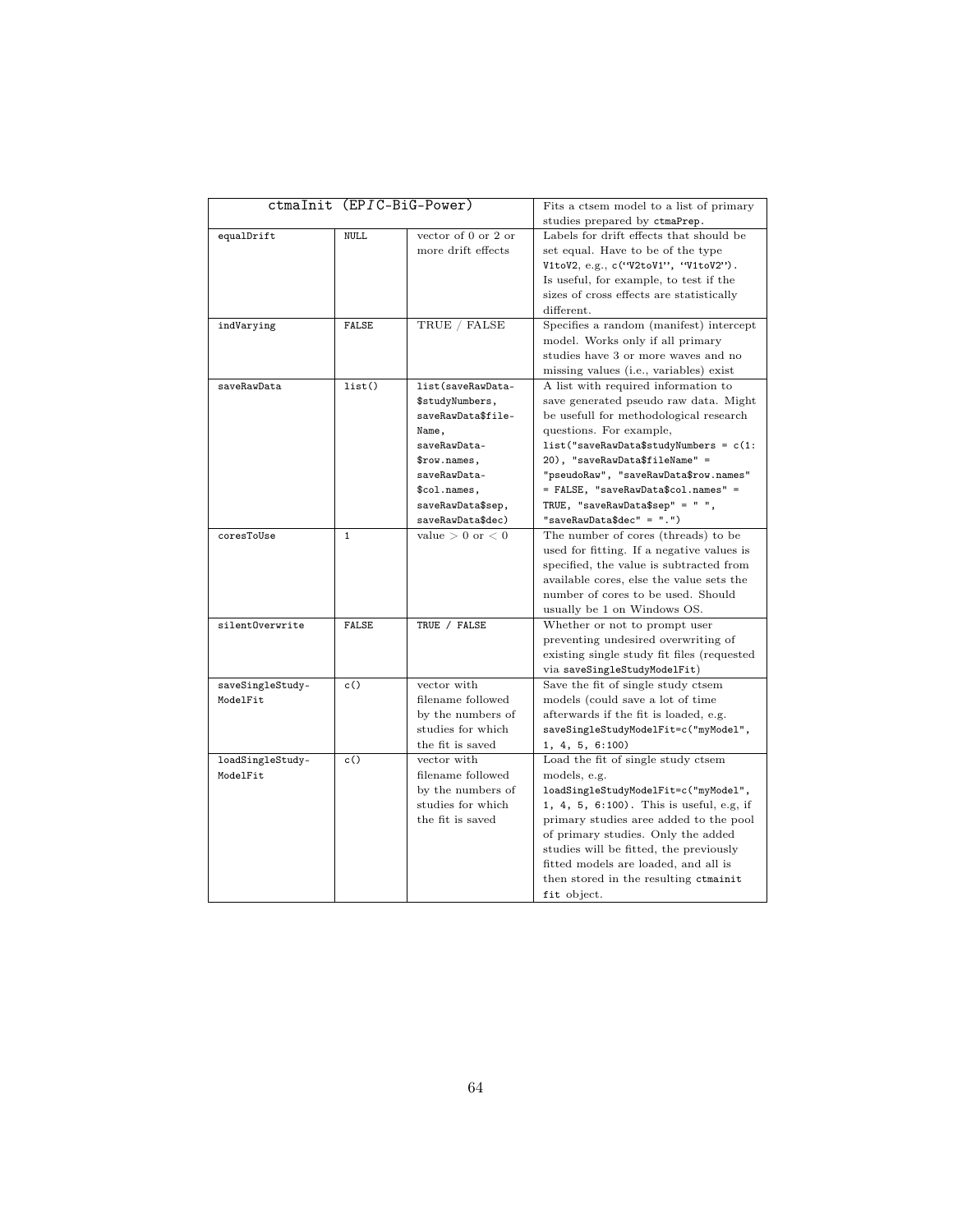|               | ctmaInit (EPIC-BiG-Power) |              | Fits a ctsem model to a list of primary  |
|---------------|---------------------------|--------------|------------------------------------------|
|               |                           |              | studies prepared by ctmaPrep.            |
| scaleTime     | <b>NULL</b>               | value > 0    | Wether or not the time scale used for    |
|               | $( = FALSE)$              |              | delta_ti should be changed.For           |
|               |                           |              | example, scale<br>Time=1/12 could change |
|               |                           |              | the time scale from months to years. It  |
|               |                           |              | is usually recommended to avoid          |
|               |                           |              | delta_ti larger than 6. The default      |
|               |                           |              | value FALSE is taken from the            |
|               |                           |              | CoTiMAStanctArgs list, which could also  |
|               |                           |              | be used to specify more stanct fitting   |
|               |                           |              | parameters.                              |
| optimize      | TRUE                      | TRUE / FALSE | The optimize argument is passed to       |
|               |                           |              | ctStanFit. If FALSE, Bayesian            |
|               |                           |              | estimations is used. The chosen          |
|               |                           |              | sampler is conditional on the nopriors   |
|               |                           |              | argument. Note that this works           |
|               |                           |              | differently than the optimise argument   |
|               |                           |              | of ctSatFit.                             |
| nopriors      | TRUE                      | TRUE / FALSE | Consequences of TRUE or FALSE are        |
|               |                           |              | conditional on the optimize argument.    |
|               |                           |              | optimize=TRUE $\&$ nopriors=TRUE         |
|               |                           |              | implies maximum likelihood               |
|               |                           |              | estimation, optimize=TRUE $&$            |
|               |                           |              | nopriors=FALSE implies maximum a         |
|               |                           |              | posteriori estimation, optimize=FALSE    |
|               |                           |              | $&$ nopriors=TRUE implies Bayesian       |
|               |                           |              | estimation using HMC (Hamiltonian        |
|               |                           |              | Monte Carlos sampler), and               |
|               |                           |              | optimize=FALSE & nopriors=FALSE          |
|               |                           |              | implies Bayesian estimation using        |
|               |                           |              | NUTS (No U-Turn Sampler).                |
| finishsamples | <b>NULL</b>               | values $> 0$ | The finish samples argument is passed    |
|               | $(=1000)$                 |              | to ctStanFit. It specifies the number of |
|               |                           |              | samples to draw for final results        |
|               |                           |              | computation. Larger (e.g., 10.000)       |
|               |                           |              | values make results more exactly         |
|               |                           |              | replicable. Larger values are            |
|               |                           |              | recommended befor manuscripts are        |
|               |                           |              | submitted. Very large values (e.g.,      |
|               |                           |              | 100.000) might be helpful if very small  |
|               |                           |              | effects (e.g., $0.0002$ ) result from    |
|               |                           |              | estimation.                              |
| chains        | NULL $(=2)$               | values $> 0$ | The chains argument is passed to         |
|               |                           |              | ctStanFit and specifies the number of    |
|               |                           |              | chains to be used for Bayesian           |
|               |                           |              | estimation.                              |
| iter          | NULL                      | values > 0   | The iter argument is passed to           |
|               | $(=1000)$                 |              | ctStanFit. It specifies the number of    |
|               |                           |              | iterations used for Bayesian estimation, |
|               |                           |              | half of which will be devoted to         |
|               |                           |              | warmup.                                  |
| verbose       | NULL                      | 0, 1, or 2   | The verbose argument is passed to        |
|               |                           |              | ctStanFit. Higher values print more      |
|               |                           |              | information during model fit.            |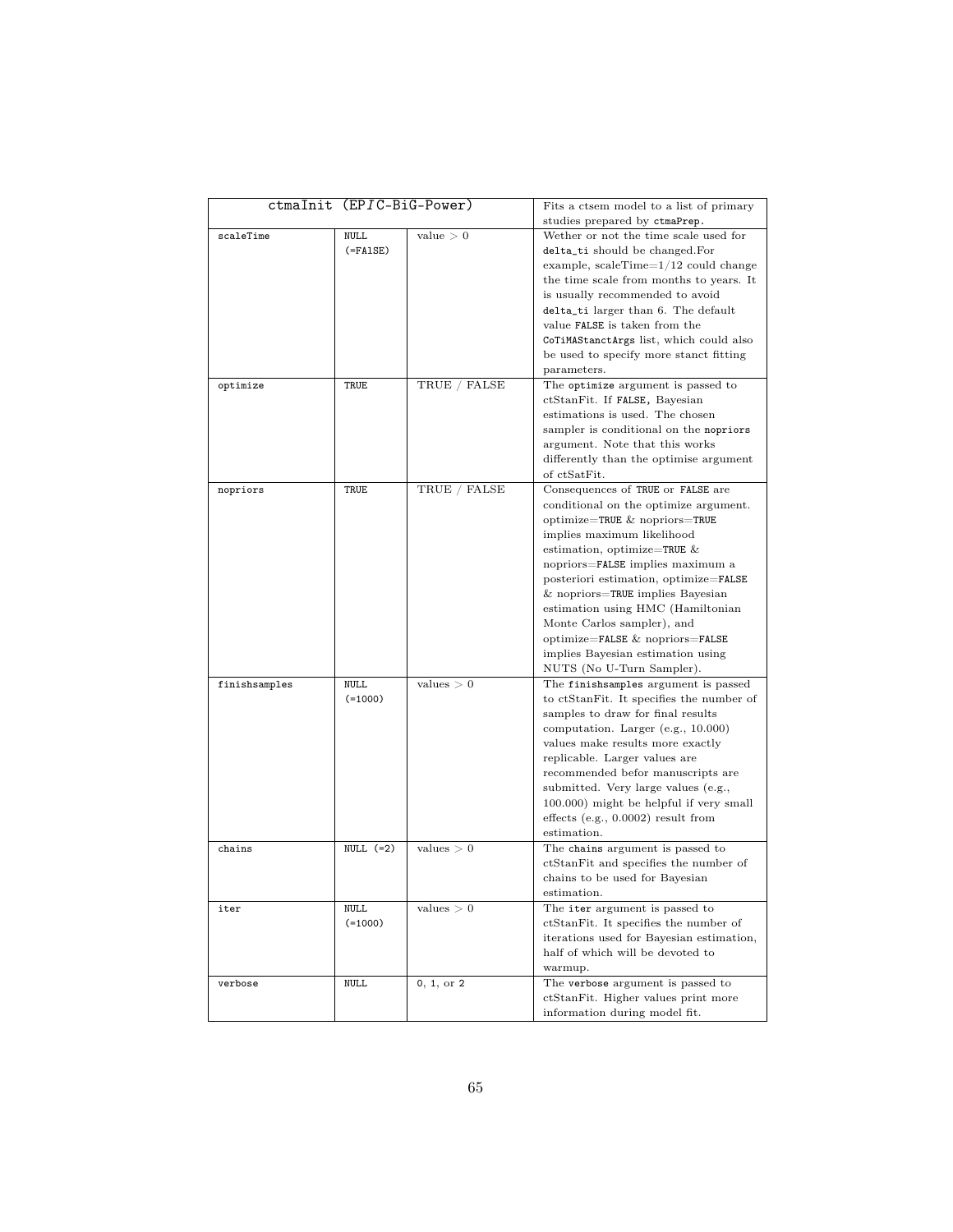|           | ctmaInit (EPIC-BiG-Power) |              | Fits a ctsem model to a list of primary   |
|-----------|---------------------------|--------------|-------------------------------------------|
|           |                           |              | studies prepared by ctmaPrep.             |
| customPar | <b>TRUE</b>               | FALSE / TRUE | If set TRUE some starting values          |
|           |                           |              | transformations used by ctSatnFit will    |
|           |                           |              | be replaced by CoTiMA specific            |
|           |                           |              | settings. Not recommended to be used      |
|           |                           |              | in combination with Bayesian              |
|           |                           |              | estimation. It was introduced to          |
|           |                           |              | improve handling of large values used     |
|           |                           |              | in delta_ti. Setting it to FALSE and use  |
|           |                           |              | scaleTime instead could be a better       |
|           |                           |              | alternative if estimation problems will   |
|           |                           |              | nevertheless occur.                       |
| useSV     | <b>TRUE</b>               | TRUE / FALSE | If set TRUE provided starting values will |
|           |                           |              | be used. These could be obtained via      |
|           |                           |              | ctmaSV.                                   |

| Argument<br>CoTiMAFit | ctmaModDrift (-)<br>Default<br>NULL. | Possible Values<br>CoTiMA fit object | Computes moderated drift matrices<br>from CoTiMA Fit objects that were<br>generated with ctmaFit. These are the<br>same matrices that are internally used<br>when generating moderator plots.<br>ctmaModDrift can also handle ctStanFit<br>objects.<br>Explanation<br>Object to which all CotiMA fit object                                                                                                                                                                                    |
|-----------------------|--------------------------------------|--------------------------------------|------------------------------------------------------------------------------------------------------------------------------------------------------------------------------------------------------------------------------------------------------------------------------------------------------------------------------------------------------------------------------------------------------------------------------------------------------------------------------------------------|
|                       |                                      |                                      | has been assigned to (i.e., what has<br>been returned by ctmaFit).                                                                                                                                                                                                                                                                                                                                                                                                                             |
| ctStanFit             | <b>NULL</b>                          | ctsem fit object of<br>type ctStan   | A ctsem fit object created with<br>ctStanFit.                                                                                                                                                                                                                                                                                                                                                                                                                                                  |
| transformm            | vector of<br>strings                 | transformation                       | Could be used to replace the<br>transformations used during fitting by<br>ctsem. Usually not required. For<br>example, $transform = c("-(0.000001 + 2$<br>* log1p_exp(-(2 * param)))", "param",<br>"param", #' "- $(0.000001 + 2$ *<br>$log1p\_exp(-(2 * param)))$ ", "0.000001<br>+ 10 * $log1p_{exp}(2 * param)$ ", #'<br>"param", "0.000001 + 10 * log1p_exp(2<br>* param)", "0.000001 + 5 *<br>$log1p_{exp}(2 * param)$ ", #' "param",<br>"0.000001 + 5 * $log1p_{exp}(2 * param)$ "<br>). |
| modValues             | $-2:2$                               | any value                            | Values for which moderated drift<br>matrices shouls be computed. Could be<br>used to replace the values used in<br>CoTiMAFit od in ctStanFit. Useful, if<br>many moderator values exits.                                                                                                                                                                                                                                                                                                       |
| mod.type              | <b>NULL</b>                          | "cont" or "cat"                      | Could be necessary if older versions of<br>CoTiMA were used, in which the<br>moderator type (continuous versus<br>categorical) was not saved in the<br>resulting CoTiMA fit object.                                                                                                                                                                                                                                                                                                            |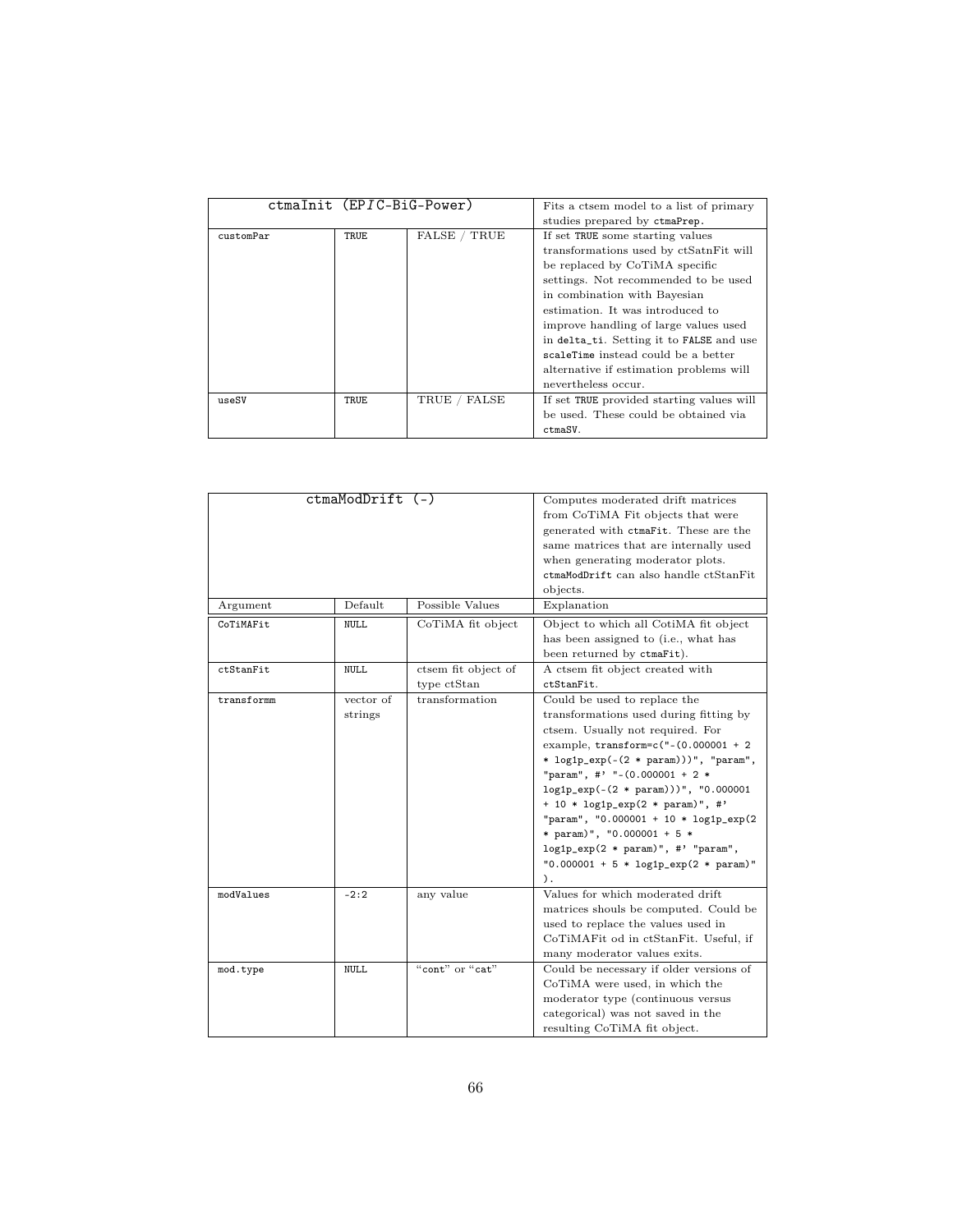| ctmaModDrift (-) |              |           | Computes moderated drift matrices<br>from CoTiMA Fit objects that were<br>generated with ctmaFit. These are the<br>same matrices that are internally used<br>when generating moderator plots.                                    |
|------------------|--------------|-----------|----------------------------------------------------------------------------------------------------------------------------------------------------------------------------------------------------------------------------------|
|                  |              |           | ctmaModDrift can also handle ctStanFit<br>objects.                                                                                                                                                                               |
| mod.number       | $\mathbf{1}$ | value > 0 | In cases in which the fit object used<br>more than a single moderator,<br>mod.number specifiies which moderated<br>drift matrices should be computed.                                                                            |
| scaleTime        | $\mathbf{1}$ | any value | Re-scales the returned drift matrices to<br>a different time interval than used<br>when creating the CoTiMA Fit object<br>or the ctStanFit object (i.e., a factor<br>which is used to multiply the<br>moderated drift matrices). |

| ctmaPower (EPIC-BiG-Power) |                                                      |                          | Informs the plot function that more<br>than a single CoTiMA fit object should<br>be plotted.                                                                                                                                                                                                                                                              |
|----------------------------|------------------------------------------------------|--------------------------|-----------------------------------------------------------------------------------------------------------------------------------------------------------------------------------------------------------------------------------------------------------------------------------------------------------------------------------------------------------|
| Argument                   | Default                                              | Possible Values          | Explanation                                                                                                                                                                                                                                                                                                                                               |
| ctmaInitFit                | <b>NULL</b>                                          | CoTiMA fit object        | Object to which all single ctsem fits of<br>primary studies has been assigned to<br>(i.e., what has been returned by<br>ctmalnit)                                                                                                                                                                                                                         |
| activeDirectory            | path used<br>to create<br>ctmaInit-<br>Fit<br>object | path to directory        | Specifies the directory where required<br>files are found and saved. Should end<br>with "/".                                                                                                                                                                                                                                                              |
| statisticalPower           | c()                                                  | vector                   | Vector of requested statistical power<br>values, e.g. c(.95, .80)                                                                                                                                                                                                                                                                                         |
| failSafeN                  | <b>NULL</b>                                          | value > 0                | A sample size used to determine across<br>which time intervals expected effects<br>become not significant. If not specified,<br>the avergae sample size of primary<br>studies will be used.                                                                                                                                                               |
| failSafeP                  | NULL                                                 | value between 0<br>and 1 | A p-value used to determine across<br>which time intervals expected effects<br>become not significant. If not specified<br>.01 will be used.                                                                                                                                                                                                              |
| timeRange                  | NULL.                                                | vector with 3<br>values  | Specifies the time range across which<br>statistical power etc will be computed.<br>A vector with 3 values: sarting point,<br>end point, step witch, e.g. c(0, 50,<br>1). if not specified, c(0, 1.5*maxDelta,<br>1) will be used, with 1.5*maxDelta<br>indicating that the end point is 1.5<br>times the longest time interval among<br>primary studies. |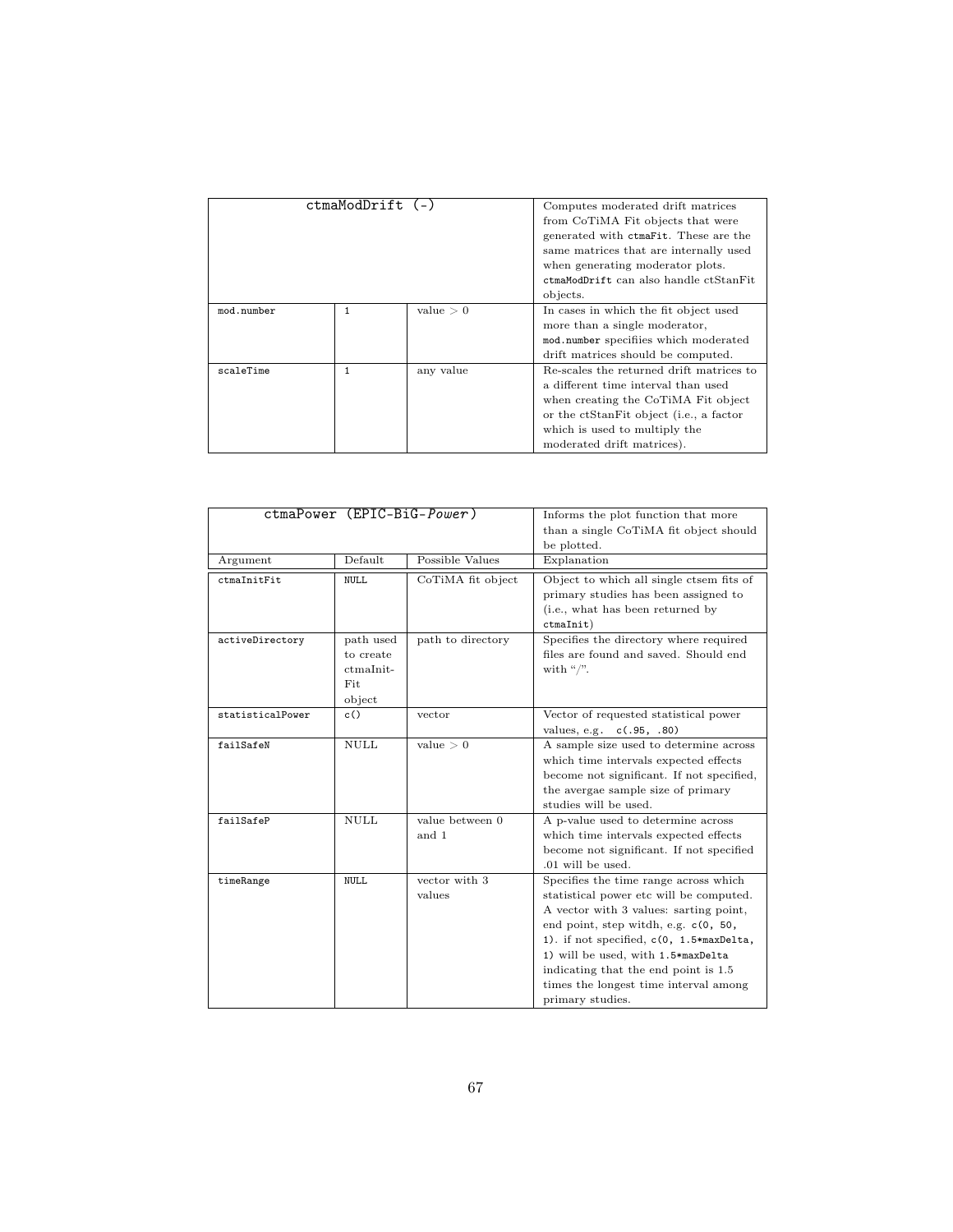|                     |              | ctmaPower (EPIC-BiG-Power) | Informs the plot function that more        |
|---------------------|--------------|----------------------------|--------------------------------------------|
|                     |              |                            | than a single CoTiMA fit object should     |
|                     |              |                            | be plotted.                                |
| useMBESS            | <b>FALSE</b> | TRUE / FALSE               | If TRUE, the MBESS package is used to      |
|                     |              |                            | calculate statistical power (slower).      |
|                     |              |                            | Otherwise, use the internal CoTiMA         |
|                     |              |                            | function (faster).                         |
| coresToUse          | $\mathbf{1}$ | value $> 0$ or $< 0$       | The number of cores (threads) to be        |
|                     |              |                            | used for fitting. If a negative values is  |
|                     |              |                            | specified, the value is subtracted from    |
|                     |              |                            | available cores, else the value sets the   |
|                     |              |                            |                                            |
|                     |              |                            | number of cores to be used. Should         |
|                     |              |                            | usually be 1 on Windows OS.                |
| digits              | 4            | value > 0                  | Rounding used in output.                   |
| indVarying          | <b>FALSE</b> | TRUE / FALSE               | Specifies a random (manifest) intercept    |
|                     |              |                            | model. Works only if all primary           |
|                     |              |                            | studies have 3 or more waves and no        |
|                     |              |                            | missing values (i.e., variables) exist     |
| activateRPB         | <b>FALSE</b> | FALSE/ TRUE                | Messages (warning, finished fitting)       |
|                     |              |                            | could be send to mobile phone if TRUE.     |
| silentOverwrite     | <b>FALSE</b> | TRUE / FALSE               | Whether or not to prompt user              |
|                     |              |                            | preventing undesired overwriting of        |
|                     |              |                            | existing fit files (requested via          |
|                     |              |                            | saveAllInvFit or saveAllInvWOSingFit)      |
| loadAllInFit        | c()          | character sting            | Load the fit of a CoTiMA model with        |
|                     |              |                            | all effects invaraint across primary       |
|                     |              |                            | studies, e.g.                              |
|                     |              |                            | loadAllInvFit=c("myAllInvariantModel")     |
| saveAllInFit        | c()          | character sting            | Save the fit of a CoTiMA model with        |
|                     |              |                            | all effects invaraint across primary       |
|                     |              |                            | studies, e.g.                              |
|                     |              |                            | saveAllInvFit=c("myAllInvariantModel")     |
| loadAllInvWOSingFit | c()          | character sting            | not yet operational                        |
| saveAllInvWOSingFit | c()          | character sting            | not yet operational                        |
| skipScaling         | TRUE         | FALSE / TRUE               | If FALSE, combined raw data are            |
|                     |              |                            | standardized again. Although pseudo        |
|                     |              |                            | raw data for each primary study have       |
|                     |              |                            | variance $= 1.0$ , this is not the case if |
|                     |              |                            | they are combined into the single data     |
|                     |              |                            |                                            |
|                     |              |                            | set that is used to compute the model      |
|                     |              |                            | with all effects being invariant. This is  |
|                     |              |                            | because variance is computed with          |
|                     |              |                            | denominator $N - 1$ . Could be corrected   |
|                     |              |                            | by setting skipScaling to FALSE, but       |
|                     |              |                            | usually has little practical               |
|                     |              |                            | consequences.                              |
| useSampleFraction   | <b>NULL</b>  | value between 100          | Analyze only a fraction of the overall     |
|                     |              | and 0                      | sample. Could help speeding up             |
|                     |              |                            | debugging. Provided as percent (e.g.,      |
|                     |              |                            | useSampleFraction=30 uses 30% of the       |
|                     |              |                            | overall sample size)                       |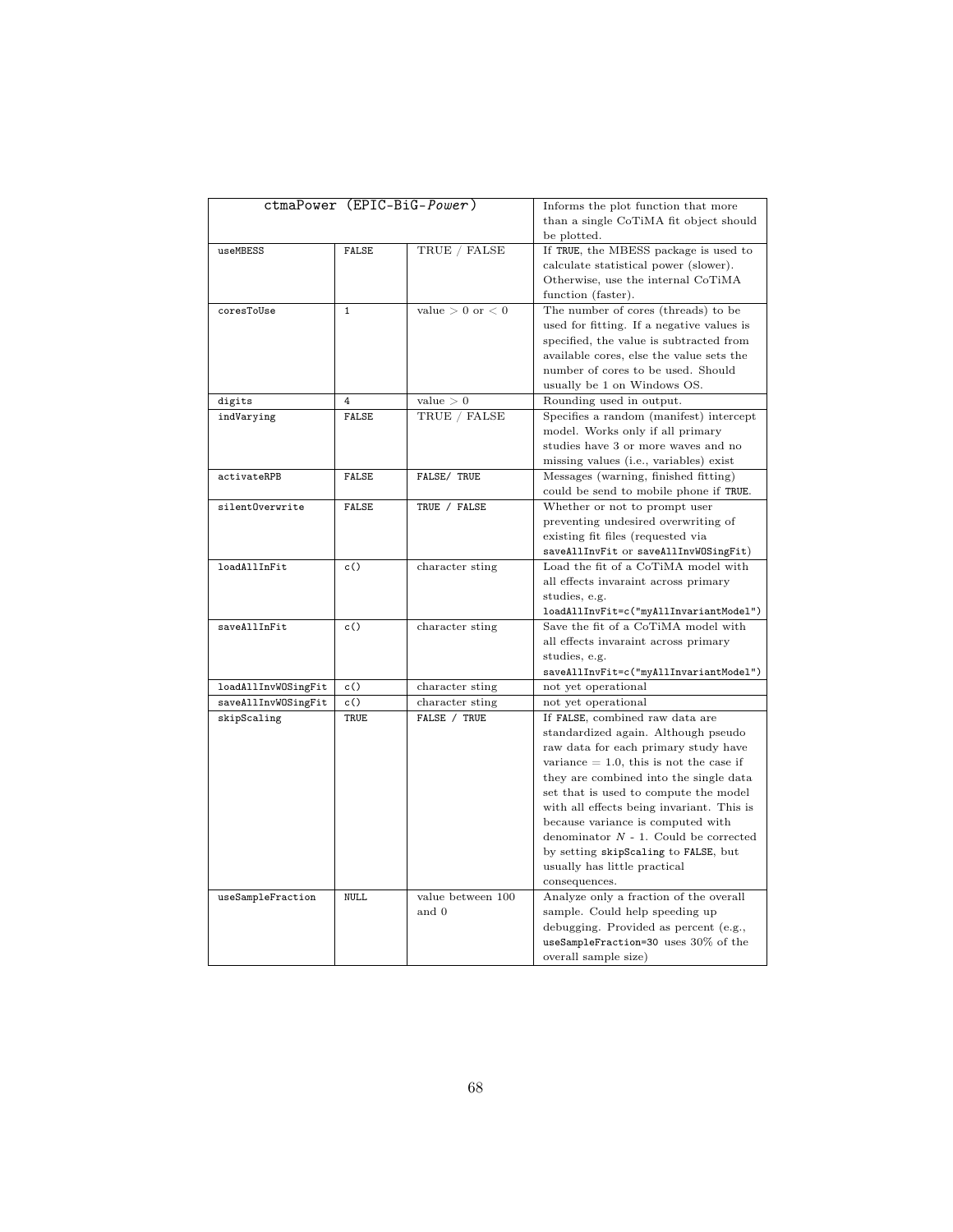| ctmaPower (EPIC-BiG-Power) |             |              | Informs the plot function that more      |
|----------------------------|-------------|--------------|------------------------------------------|
|                            |             |              | than a single CoTiMA fit object should   |
|                            |             |              | be plotted.                              |
| optimize                   | TRUE        | TRUE / FALSE | The optimize argument is passed to       |
|                            |             |              | ctStanFit. If FALSE, Bayesian            |
|                            |             |              | estimations is used. The chosen          |
|                            |             |              | sampler is conditional on the nopriors   |
|                            |             |              | argument. Note that this works           |
|                            |             |              | differently than the optimise argument   |
|                            |             |              | of ctSatFit.                             |
|                            |             |              |                                          |
| nopriors                   | TRUE        | TRUE / FALSE | Consequences of TRUE or FALSE are        |
|                            |             |              | conditional on the optimize argument.    |
|                            |             |              | optimize=TRUE $\&$ nopriors=TRUE         |
|                            |             |              | implies maximum likelihood               |
|                            |             |              | estimation, optimize=TRUE $&$            |
|                            |             |              | nopriors=FALSE implies maximum a         |
|                            |             |              | posteriori estimation, optimize=FALSE    |
|                            |             |              | & nopriors=TRUE implies Bayesian         |
|                            |             |              | estimation using HMC (Hamiltonian        |
|                            |             |              | Monte Carlos sampler), and               |
|                            |             |              | optimize=FALSE & nopriors=FALSE          |
|                            |             |              | implies Bayesian estimation using        |
|                            |             |              | NUTS (No U-Turn Sampler).                |
| finishsamples              | <b>NULL</b> | values $> 0$ | The finishsamples argument is passed     |
|                            | $(=1000)$   |              | to ctStanFit. It specifies the number of |
|                            |             |              | samples to draw for final results        |
|                            |             |              | computation. Larger (e.g., 10.000)       |
|                            |             |              | values make results more exactly         |
|                            |             |              | replicable. Larger values are            |
|                            |             |              | recommended befor manuscripts are        |
|                            |             |              | submitted. Very large values (e.g.,      |
|                            |             |              | 100.000) might be helpful if very small  |
|                            |             |              | effects $(e.g., 0.0002)$ result from     |
|                            |             |              | estimation.                              |
|                            | <b>NULL</b> | values $> 0$ |                                          |
| iter                       |             |              | The iter argument is passed to           |
|                            | $(=1000)$   |              | ctStanFit. It specifies the number of    |
|                            |             |              | iterations used for Bayesian estimation, |
|                            |             |              | half of which will be devoted to         |
|                            |             |              | warmup.                                  |
| chains                     | NULL $(=2)$ | values $> 0$ | The chains argument is passed to         |
|                            |             |              | ctStanFit and specifies the number of    |
|                            |             |              | chains to be used for Bayesian           |
|                            |             |              | estimation.                              |
| verbose                    | <b>NULL</b> | 0, 1, or 2   | The verbose argument is passed to        |
|                            |             |              | ctStanFit. Higher values print more      |
|                            |             |              | information during model fit.            |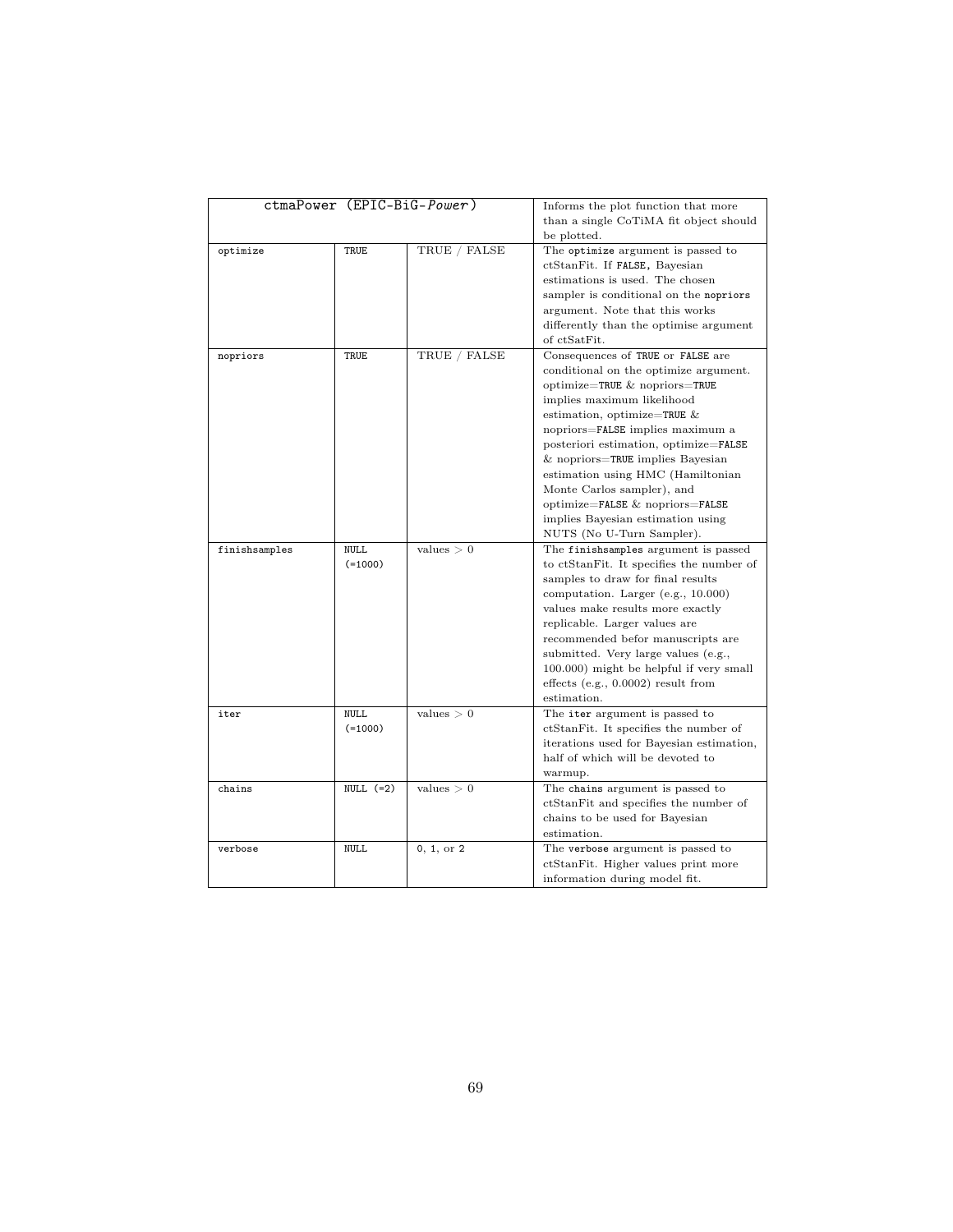| ctmaPower (EPIC-BiG-Power) |             |                            | Informs the plot function that more      |
|----------------------------|-------------|----------------------------|------------------------------------------|
|                            |             |                            | than a single CoTiMA fit object should   |
|                            |             |                            | be plotted.                              |
| customPar                  | <b>TRUE</b> | FALSE <sub>/</sub><br>TRUE | If set TRUE some starting values usually |
|                            |             |                            | used by ctSatFit will be used by         |
|                            |             |                            | CoTiMA specific settings. Not            |
|                            |             |                            | recommended to be used in                |
|                            |             |                            | combination with Bayesian estimation.    |
|                            |             |                            | It was introduced to improve handling    |
|                            |             |                            | of large values used in delta_ti.        |
|                            |             |                            | Setting it to FALSE and use scaleTime    |
|                            |             |                            | instead could be a better alternative if |
|                            |             |                            | estimation problems will nevertheless    |
|                            |             |                            | occur.                                   |

| $ctmaPub$ $(-)$ |                |                      | Computes publication indices for the      |
|-----------------|----------------|----------------------|-------------------------------------------|
|                 |                |                      | group of authors of a study (augments     |
|                 |                |                      | ctmaGetPub).                              |
| Argument        | Default        | Possible Values      | Explanation                               |
| getPub0bj       | <b>NULL</b>    | Object created       | Publication (and citation) information    |
|                 |                | with ctmaPubGet      | of authors.                               |
| selectedStudies | <b>NULL</b>    | Vector of study      | Specifies the studies, for which the      |
|                 |                | numbers              | groups of authors' publication            |
|                 |                |                      | information should be computed.           |
| vearsToExclude  | <b>NULL</b>    | (vector of) years to | Years to be excluded from                 |
|                 |                | exclude              | computations. For example, the            |
|                 |                |                      | current year might be excluded            |
|                 |                |                      | because publication infromations might    |
|                 |                |                      | not be very reliably. Early years (e.g.,  |
|                 |                |                      | 1900-1960) might be excluded because      |
|                 |                |                      | they would cause invalid publications     |
|                 |                |                      | (sometimes this happens in Goofle         |
|                 |                |                      | Scholar).                                 |
| targetYear      | <b>NULL</b>    | a positive value     | If left NULL, all publications before     |
|                 | $(=\n  public$ |                      | the year of the authors' publication      |
|                 | cation         |                      | count.                                    |
|                 | year)          |                      |                                           |
| recency         | 5              | a positive value     | ctmaPub computes 2 indices. For the       |
|                 |                |                      | first one (NEPP), all years before        |
|                 |                |                      | targetYear count. For the second one      |
|                 |                |                      | (NEPPrecency), the years between          |
|                 |                |                      | targetYear and targetYear - recency       |
|                 |                |                      | count.                                    |
| indFUN          | "sum"          | any of: "mean",      | Specifies the function used to aggregate  |
|                 |                | "sum", "max", "min", | an <i>individual</i> author's publication |
|                 |                | "var"                | numbers, e.g., sum (recommended)          |
|                 |                |                      | computes the sum of an author's           |
|                 |                |                      | publication before targetYear, and var    |
|                 |                |                      | computes the variance of the number       |
|                 |                |                      | of publications for an author's first     |
|                 |                |                      | year of publication to targetYear.        |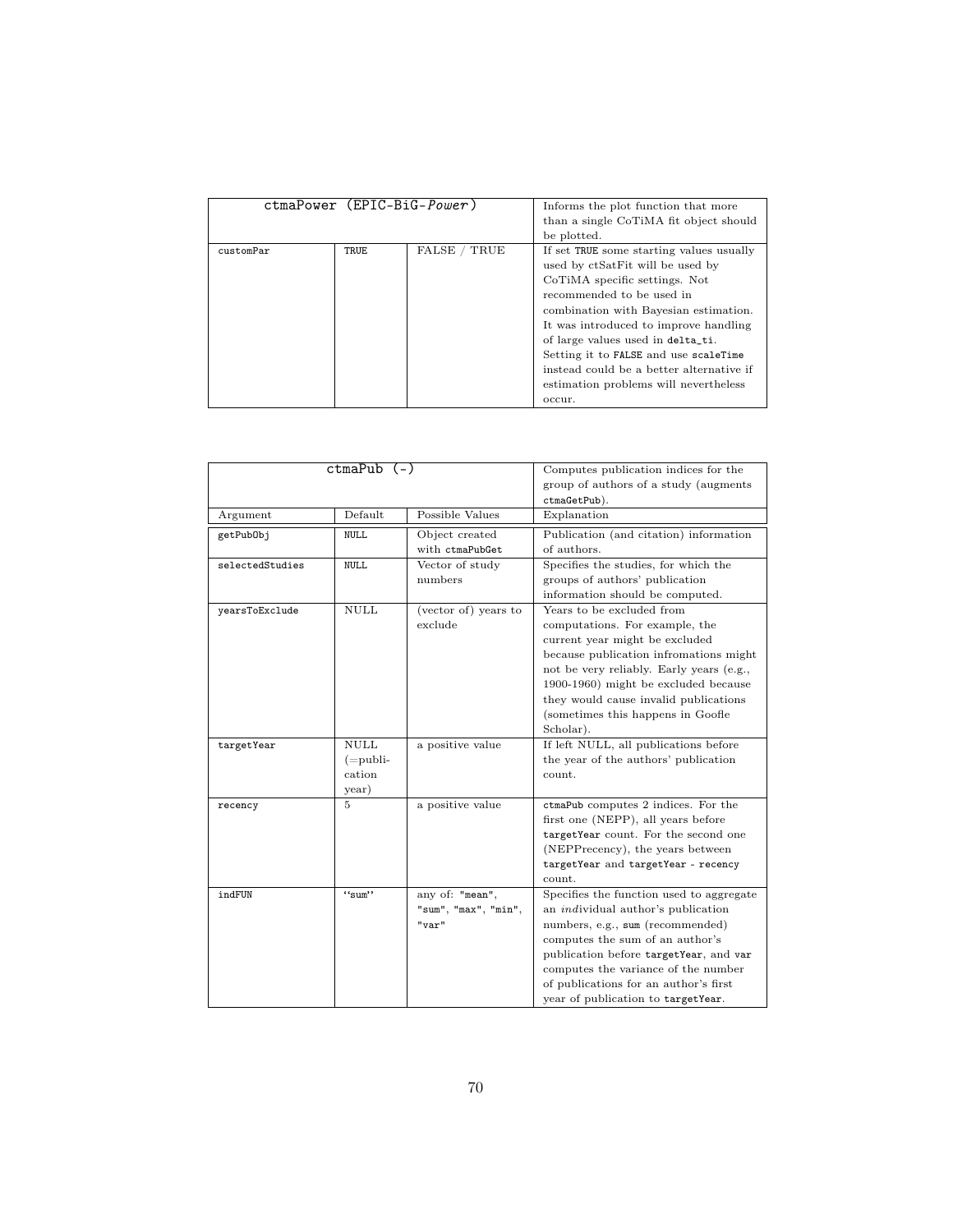| ctmaPub (-) |              |                      | Computes publication indices for the     |
|-------------|--------------|----------------------|------------------------------------------|
|             |              |                      | group of authors of a study (augments    |
|             |              |                      | ctmaGetPub).                             |
| colFUN      | "mean"       | any of: "mean",      | Specifies the function used to           |
|             |              | "sum", "max", "min", | aggregate a group of authors             |
|             |              | "var"                | (collective) publication numbers, e.g.,  |
|             |              |                      | mean computes the mean of all authors'   |
|             |              |                      | publication scores (created with indFUN, |
|             |              |                      | e.g., the sums) before targetYear, and   |
|             |              |                      | max takes largest of all authors'        |
|             |              |                      | publication scores (created with         |
|             |              |                      | indFUN, e.g., the sums) to targetYear.   |
| addAsMod    | <b>FALSE</b> | FALSE<br>TRUE        | Currently disabled.                      |

|                 | ctmaPrep (EPIC-BiG-Power) | Combines information of primary |                                                                                                     |
|-----------------|---------------------------|---------------------------------|-----------------------------------------------------------------------------------------------------|
|                 |                           |                                 | studies into a list object and returns                                                              |
|                 |                           | this list.                      |                                                                                                     |
| Argument        | $\operatorname{Default}$  | Possible Values                 | Explanation                                                                                         |
| selectedStudies | NULL                      | vector with integers            | Vector of primary study numbers<br>(numeric values with no leading 0; e.g.,<br>$'2'$ but not $'02'$ |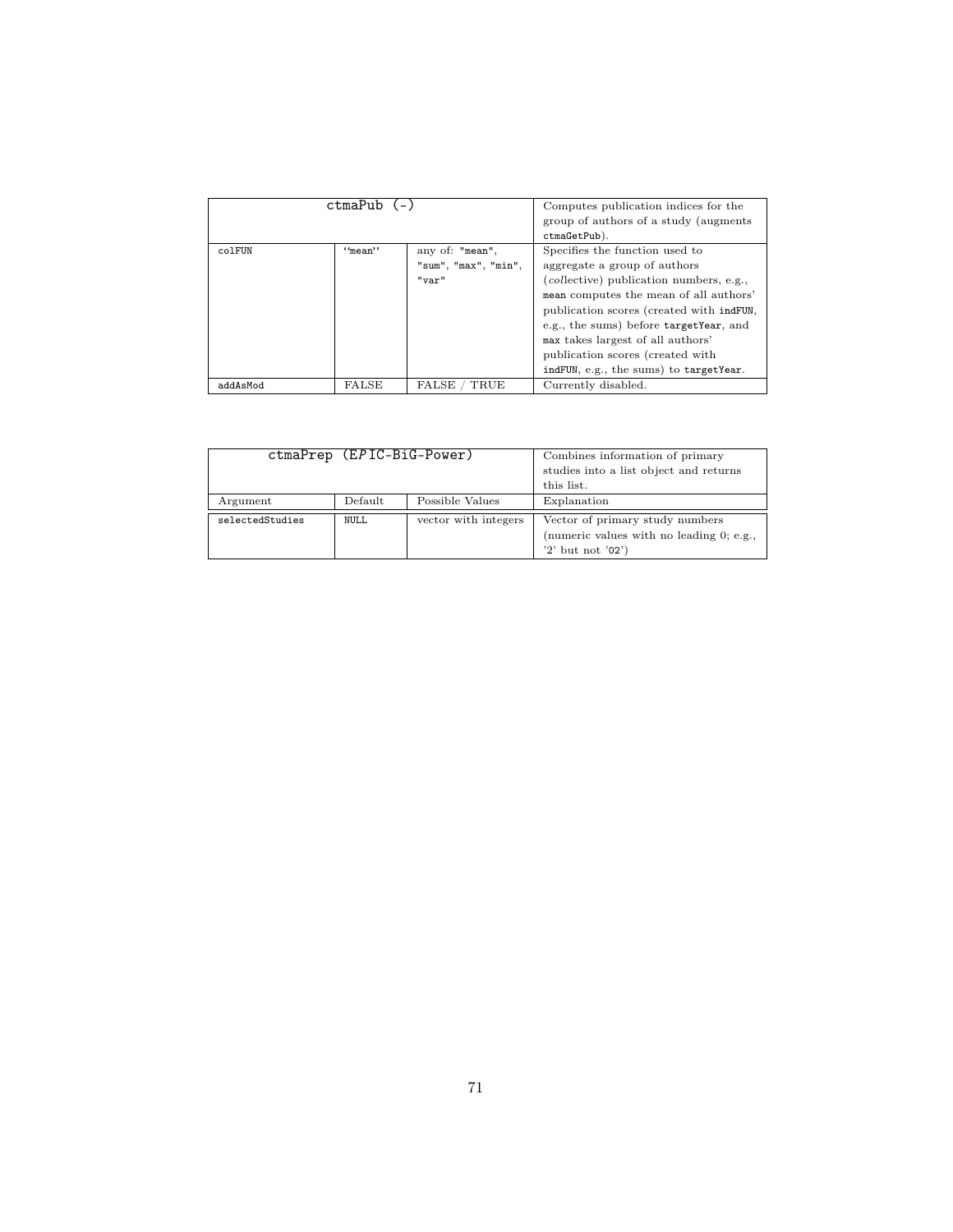|                  | ctmaPrep (EPIC-BiG-Power) |                      | Combines information of primary           |
|------------------|---------------------------|----------------------|-------------------------------------------|
|                  |                           |                      | studies into a list object and returns    |
|                  |                           |                      | this list.                                |
| excludedElements | NULL                      | vector with integers | Could be used to exclude some             |
|                  |                           |                      | predefined objects from the results       |
|                  |                           |                      | reported. Note that some predefined       |
|                  |                           |                      | objects are strongly defined; they have   |
|                  |                           |                      | to be used in a special way because       |
|                  |                           |                      | they are actually used in subsequent      |
|                  |                           |                      | analyses. Some other objects could be     |
|                  |                           |                      | used at the researcher's convenience      |
|                  |                           |                      |                                           |
|                  |                           |                      | (information is just collected).          |
|                  |                           |                      | Strongly predefined objects are delta_t   |
|                  |                           |                      | (should be of the type c(NA, NA) in       |
|                  |                           |                      | cases when raw data are provided, with    |
|                  |                           |                      | the number of NAs corresponding to        |
|                  |                           |                      | the number of time intervals),            |
|                  |                           |                      | sampleSize (single number), pairwiseN     |
|                  |                           |                      | (matrix of pairwise N; could be used if   |
|                  |                           |                      | correlation matrix is based on pairwise   |
|                  |                           |                      | N), empcov (correlation matrix),          |
|                  |                           |                      | moderator (vector of numbers; could be    |
|                  |                           |                      | continuous or categorical), alphas        |
|                  |                           |                      | (vector of reliability estimates of the   |
|                  |                           |                      | variables of a primary study),            |
|                  |                           |                      | startValues (vector of start values),     |
|                  |                           |                      | rawData (information about file name      |
|                  |                           |                      | and structure of raw data), empMeans      |
|                  |                           |                      | (means for variables; usually 0), and     |
|                  |                           |                      | empVars (variances for variables;         |
|                  |                           |                      | usually $1.0$ ).                          |
|                  |                           |                      | Weakly predefined objects are             |
|                  |                           |                      | studyNumber (intended as a special        |
|                  |                           |                      | number used for the outputs of            |
|                  |                           |                      | subsequently fitted CoTiMA models),       |
|                  |                           |                      | source (intended as vector of authors'    |
|                  |                           |                      | names and publication year), ageM         |
|                  |                           |                      | value intended for indicating the mean    |
|                  |                           |                      | age of participants in a primary study,   |
|                  |                           |                      | malePercen' (intended as value            |
|                  |                           |                      | indicating the percentage of male         |
|                  |                           |                      | participants in a primary study),         |
|                  |                           |                      | occupation (intended as vector of         |
|                  |                           |                      | character strings representing the        |
|                  |                           |                      | occupations of participants in a          |
|                  |                           |                      | primary study), country (intended as      |
|                  |                           |                      | single character string representing the  |
|                  |                           |                      | country in which a primary study was      |
|                  |                           |                      | conducted), and targetVariables           |
|                  |                           |                      | (intended as vector of character strings) |
|                  |                           |                      | representing information about the        |
|                  |                           |                      | variables used).                          |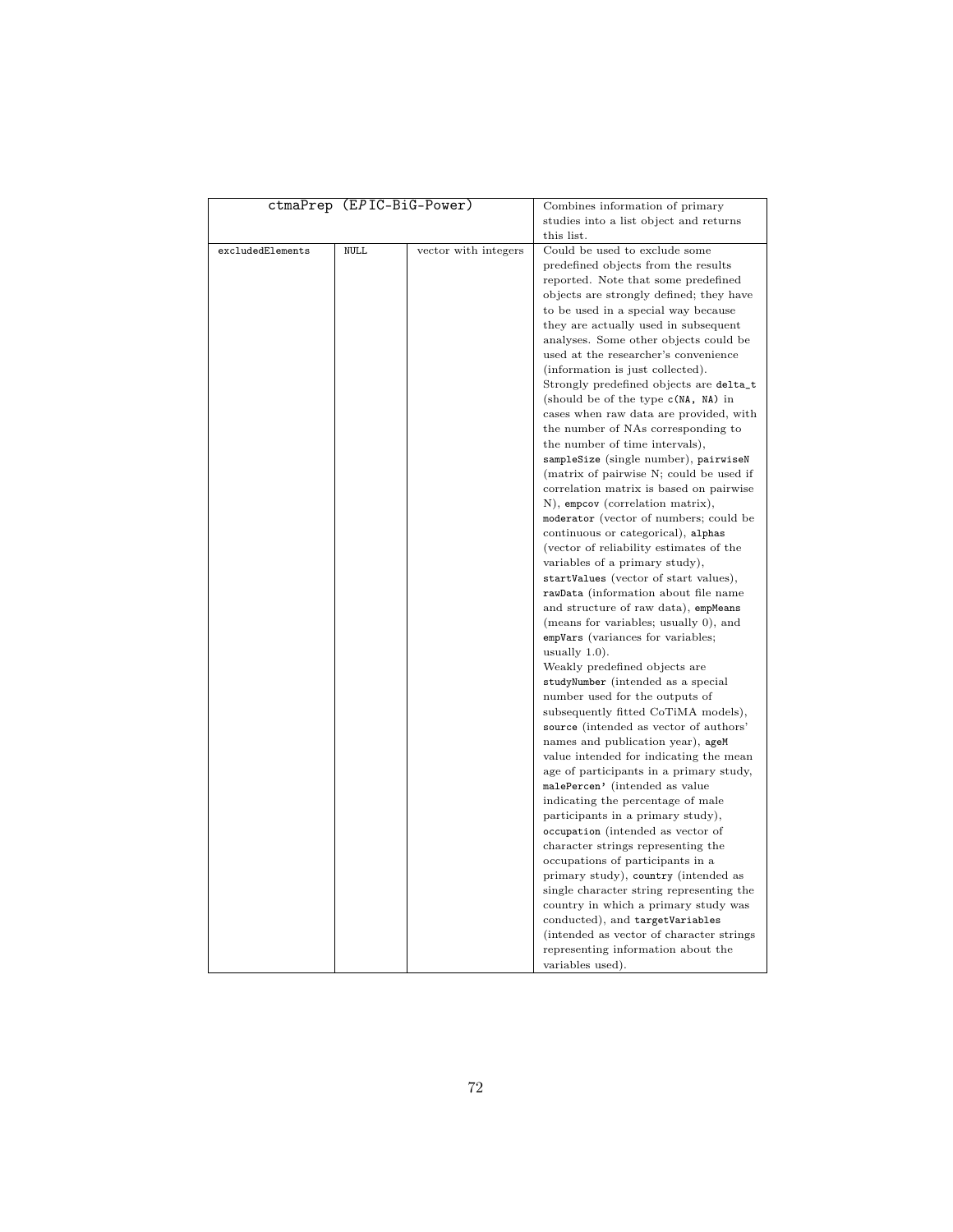|                 | ctmaPrep (EPIC-BiG-Power) |                     | Combines information of primary         |
|-----------------|---------------------------|---------------------|-----------------------------------------|
|                 |                           |                     | studies into a list object and returns  |
|                 |                           |                     | this list.                              |
| activeDirectory | path used                 | path to directory   | Specifies the directory where required  |
|                 | to create                 |                     | files are found and saved. Should end   |
|                 | ctmaInit-                 |                     | with $\frac{n}{2}$ .                    |
|                 | Fit                       |                     |                                         |
|                 | object                    |                     |                                         |
| addElements     | <b>NULL</b>               | vector of character | Could be use to add user-defined        |
|                 |                           | strings             | objects that are handled as the weakly  |
|                 |                           |                     | predefined objects. The major purpose   |
|                 |                           |                     | is to collect information a researcher  |
|                 |                           |                     | regards as important, e.g.              |
|                 |                           |                     | c("Important", "Interesting")           |
| digits          | $\overline{4}$            | value $\geq 0$      | Rounding used in output.                |
| moderatorLabels | <b>NULL</b>               | vector of character | Vector of Names used to label           |
|                 |                           | strings             | moderators in the output e.g.,          |
|                 |                           |                     | c("Mod1", "Control")                    |
| moderatorValues | NULL.                     | list of vectors     | List of vector of Names (assignments)   |
|                 |                           |                     | used to label moderators in the output  |
|                 |                           |                     | e.g., list(c(1"=Emotional Exhaustion",  |
|                 |                           |                     | "2=Exhaustion"), "continuous")          |
| summary         | TRUE                      | TRUE / FALSE        | Requests summary table and xlsx         |
|                 |                           |                     | workbook in return object. Could be     |
|                 |                           |                     | set to FLASE to avoid reporting errors. |

|                 | ctmaSV (EPIC-BiG-Power) |                   | Computes new start values and returns     |
|-----------------|-------------------------|-------------------|-------------------------------------------|
|                 |                         |                   | an augmented list of primary studies      |
|                 |                         |                   | that has 'inits' elements containing      |
|                 |                         |                   | these start values. This list can then be |
|                 |                         |                   | used for the primaryStudies argument      |
|                 |                         |                   | in subsequent ctmaInit applications.      |
|                 |                         |                   | Starting values are obtained by using     |
|                 |                         |                   | 'lavaan' to fit discrete time SEM to the  |
|                 |                         |                   | primary studies provided. The discrete    |
|                 |                         |                   | time estimates are then transformed       |
|                 |                         |                   | into their continuous time counterparts   |
|                 |                         |                   | and some specific transformations are     |
|                 |                         |                   | applied (required by 'ctsem') before      |
|                 |                         |                   | returned. In case of model with 3 or      |
|                 |                         |                   | more waves of data, cotinuous time        |
|                 |                         |                   | effects are computed for each intervals   |
|                 |                         |                   | and then aversaged.                       |
| Argument        | Default                 | Possible Values   | Explanation                               |
| ctmaInitFit     | NULL.                   | CoTiMA fit object | Object to which all single ctsem fits of  |
|                 |                         |                   | primary studies has been assigned to      |
|                 |                         |                   | (i.e., what has been returned by          |
|                 |                         |                   | ctmalnit)                                 |
| activeDirectory | path used               | path to directory | Specifies the directory where required    |
|                 | to create               |                   | files are found and saved. Should end     |
|                 | $ctmalnit-$             |                   | with $\frac{n}{2}$ .                      |
|                 | Fit                     |                   |                                           |
|                 | object                  |                   |                                           |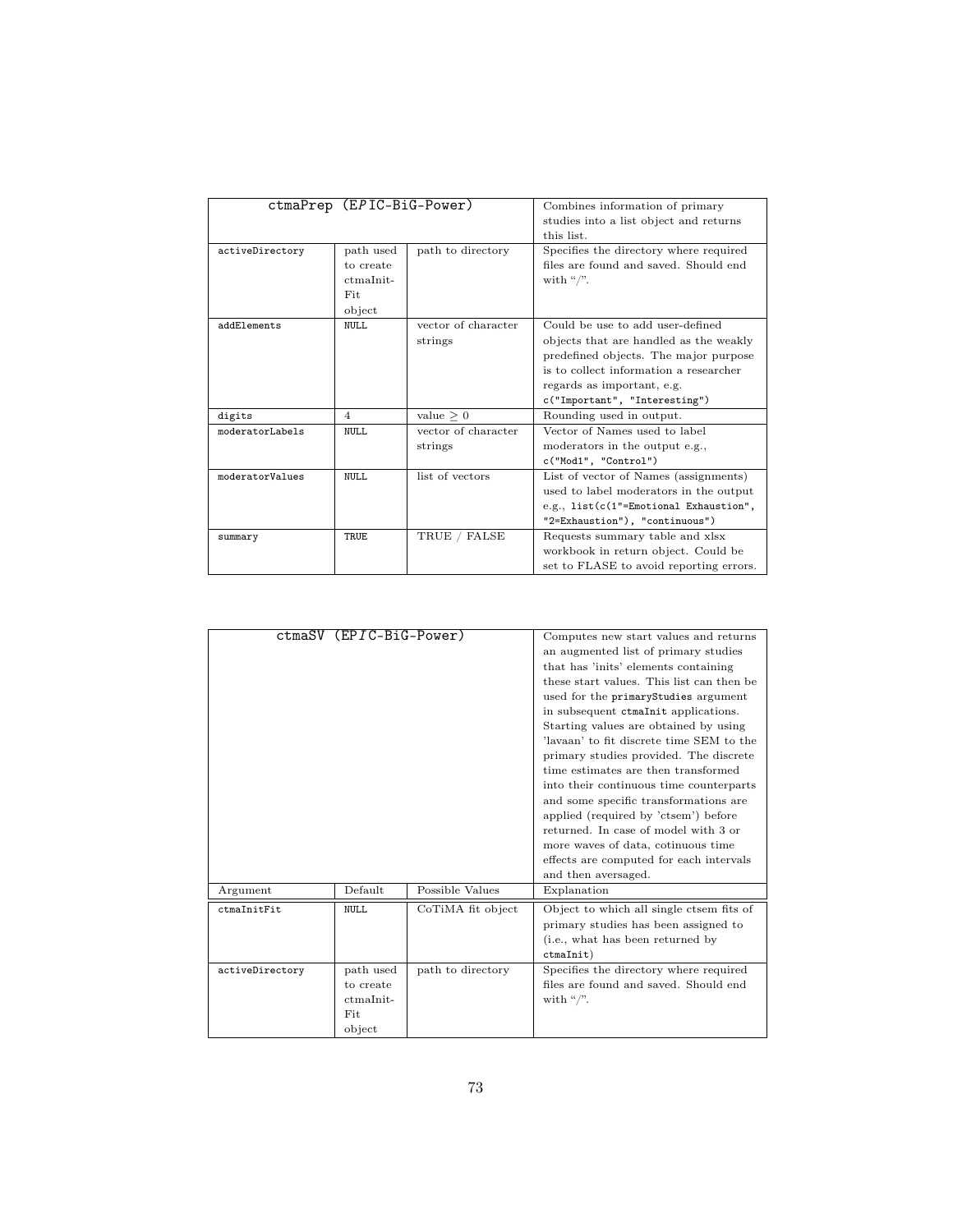|                | ctmaSV (EPIC-BiG-Power) |                                               | Computes new start values and returns<br>an augmented list of primary studies<br>that has 'inits' elements containing<br>these start values. This list can then be<br>used for the primaryStudies argument<br>in subsequent ctmaInit applications.<br>Starting values are obtained by using<br>'layaan' to fit discrete time SEM to the<br>primary studies provided. The discrete<br>time estimates are then transformed<br>into their continuous time counterparts<br>and some specific transformations are<br>applied (required by 'ctsem') before<br>returned. In case of model with 3 or<br>more waves of data, cotinuous time<br>effects are computed for each intervals<br>and then aversaged. |
|----------------|-------------------------|-----------------------------------------------|------------------------------------------------------------------------------------------------------------------------------------------------------------------------------------------------------------------------------------------------------------------------------------------------------------------------------------------------------------------------------------------------------------------------------------------------------------------------------------------------------------------------------------------------------------------------------------------------------------------------------------------------------------------------------------------------------|
| coresToUse     | $\mathbf{1}$            | value $> 0$ or $< 0$                          | The number of cores (threads) to be<br>used for fitting. If a negative values is<br>specified, the value is subtracted from<br>available cores, else the value sets the<br>number of cores to be used. Should<br>usually be 1 on Windows OS.                                                                                                                                                                                                                                                                                                                                                                                                                                                         |
| primaryStudies | <b>NULL</b>             | CoTiMA fit object<br>created with<br>ctmaPrep | In cases in which the CoTiMA fit<br>object assigned to ctmaInitFit<br>(possibly old fit files) does not<br>contain the primaryStudies object<br>created with ctmaPrep it could be<br>added by assgining it to the<br>primaryStudies argument.                                                                                                                                                                                                                                                                                                                                                                                                                                                        |
| replaceUV      | TRUE                    | TRUE / FALSE                                  | The computed starting values could<br>either replace exiting starting values in<br>the returned list of primary studie<br>(TRUE; default) or save them as an<br>addition list element inits.                                                                                                                                                                                                                                                                                                                                                                                                                                                                                                         |

The plot function, which is described next, works slightly different than other CoTiMA functions. Like all other CoTiMA functions, some arguments could be used as always. However, in addition, it is important to note that several plotting parameters ('fitAddSpecs') have to be assigned to the CoTiMA fit-object before plotting it, rather than using plotting paramters as arguments to the plot function (e.g., CoTiMAInitFitObject\$xMax <- 200). This is because the arguments have different effects conditional on the type of fit-object. The number of plotting parameters that can be changed in this way is still limited; we are working on extensions. Further, user-defined plotting parameters differ for fit objects created with ctmaBiG versus ctmaInit and ctmaFit). Finally, if problems with plot are encountered, we recommend trying ctmaPlot instead.

| plot/ctmaPlot |         |                    | Generates plots. |
|---------------|---------|--------------------|------------------|
| Argument      | Detault | Possible<br>Values | Explanation      |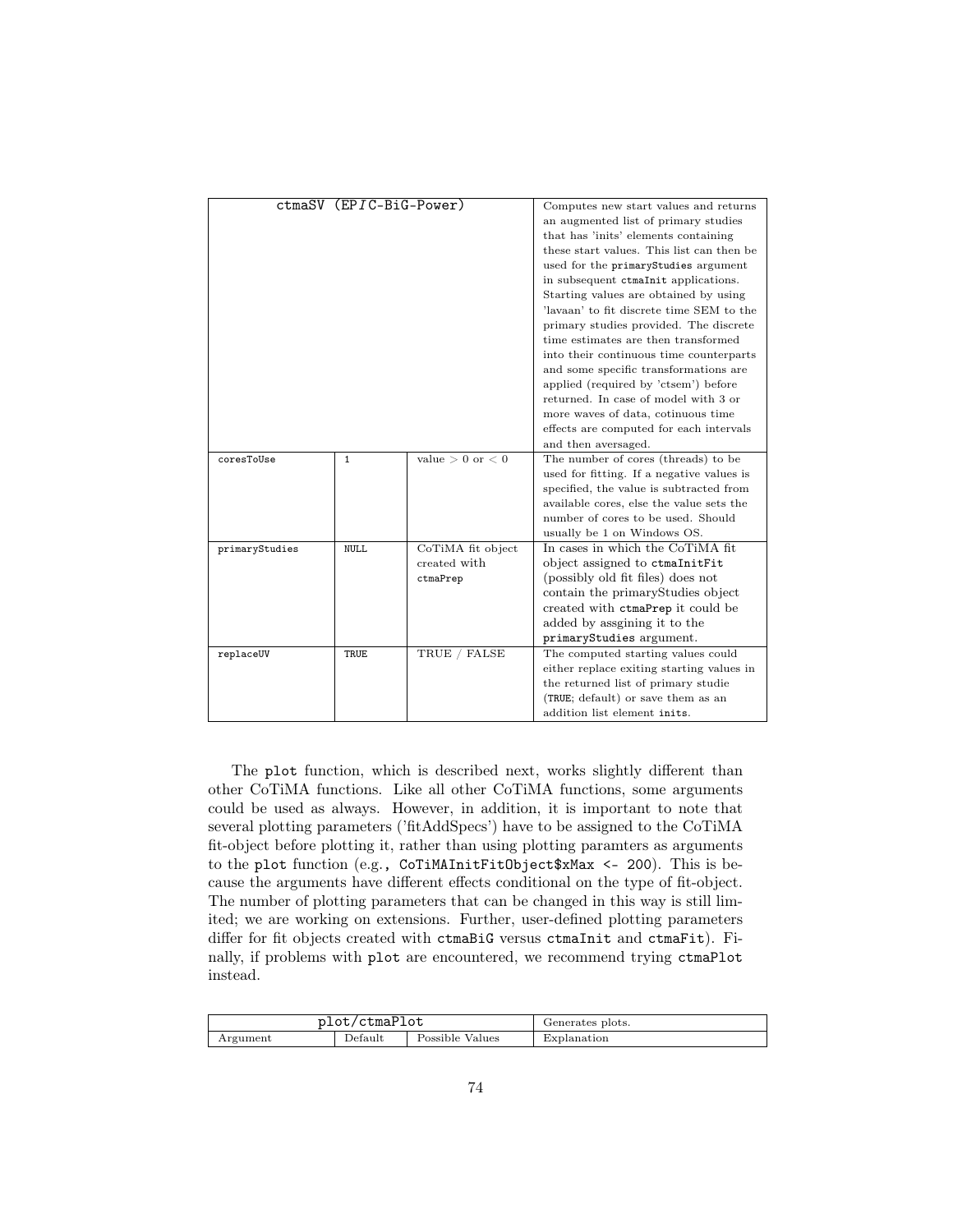| plot/ctmaPlot     |                       |                          | Generates plots.                                                                  |
|-------------------|-----------------------|--------------------------|-----------------------------------------------------------------------------------|
| ctmaFitObject     | <b>NULL</b>           | vector with integers     | A CoTiMA fit-object created by                                                    |
|                   |                       |                          | ctmaInit, cmtaFit, or ctmaBig.                                                    |
| activeDirectory   | path used             | path to directory        | Specifies the directory where required                                            |
|                   | to create             |                          | files are found and saved. Should end                                             |
|                   | ctmaInit-             |                          | with " $\frac{1}{2}$ ".                                                           |
|                   | Fit                   |                          |                                                                                   |
|                   | object                |                          |                                                                                   |
| saveFilePrefix    | "ctmaPlot"            | vector of character      | Labels for the generated plot, which                                              |
|                   |                       | strings                  | might be automatically augmented by                                               |
|                   |                       |                          | further information (e.g., "ctmaplot")                                            |
|                   |                       |                          | $V1toV1, \text{png''}$                                                            |
| activateRPB       | <b>FALSE</b>          | FALSE/ TRUE              | Messages (warning, finished fitting)                                              |
|                   |                       |                          | could be send to mobile phone if TRUE.                                            |
| plotCrossEffects  | TRUE                  | TRUE/FALSE               | Affects plotting of ctmaInit or ctmaFit                                           |
|                   |                       |                          | fit-objects only. Plotting of discrete                                            |
|                   |                       |                          | time cross effects can be suspended.                                              |
| plotAutoEffects   | TRUE                  | TRUE/FALSE               | Affects plotting of ctmaInit or ctmaFit                                           |
|                   |                       |                          | fit-objects only. Plotting of discrete                                            |
|                   |                       |                          | time auto effects can be suspended.                                               |
| timeUnit          | "timeUnit             | vector of character      | Affects plotting of ctmaInit or ctmaFit                                           |
|                   | $($ not               | strings                  | fit-objects only. Label used for the                                              |
|                   | $spectified)$ "       |                          | x-axis of discrete time plots.                                                    |
| timeRange         | $1$ to $1.5\,$        | vector with 3            | Affects plotting of ctmaInit or ctmaFit                                           |
|                   | times the             | values: $c(xMin,$        | fit-objects only. The range across                                                |
|                   | longest               | xMax, stepwidth)         | which discrete time effects are plotted,                                          |
|                   | interval              |                          | e.g., c(10, 20, 01) would plot                                                    |
|                   | used in               |                          | effects from 10 units of time to 20                                               |
|                   | primary               |                          | using steps of .01. Note that a                                                   |
|                   | studies               |                          | stepwidth $< 1$ could be specified to                                             |
|                   |                       |                          | obtain more fine-grained figures.                                                 |
| yLimitsForEffects | values                | vector with 2            | Affects plotting of ctmaInit or ctmaFit                                           |
|                   | slightly<br>exceeding | values: c(yMin,<br>yMax) | fit-objects only. The min and max                                                 |
|                   | min and               |                          | values for the y-axis. Setting explicit<br>values couod be better than relying on |
|                   | max                   |                          | the automatically determined range,                                               |
|                   | empirical             |                          | for example, to ensure identical y-axis                                           |
|                   | effect                |                          | across a larger set of plots.                                                     |
|                   | sizes                 |                          |                                                                                   |
| mod.values        | $c(-2-1,$             | vector with              | Affects plotting of ctmaFit fit-objects                                           |
|                   | 0, 1, 2)              | numbers                  | only. The moderator values for which                                              |
|                   |                       |                          | plots of continuous moderators should                                             |
|                   |                       |                          | be generated. Correspondes to the                                                 |
|                   |                       |                          | standard deviations below and above                                               |
|                   |                       |                          | the mean value if the continuous                                                  |
|                   |                       |                          | moderator has was standardized with                                               |
|                   |                       |                          | scaleMod=TRUE. Does not affect plotting                                           |
|                   |                       |                          | of categorical moderators.                                                        |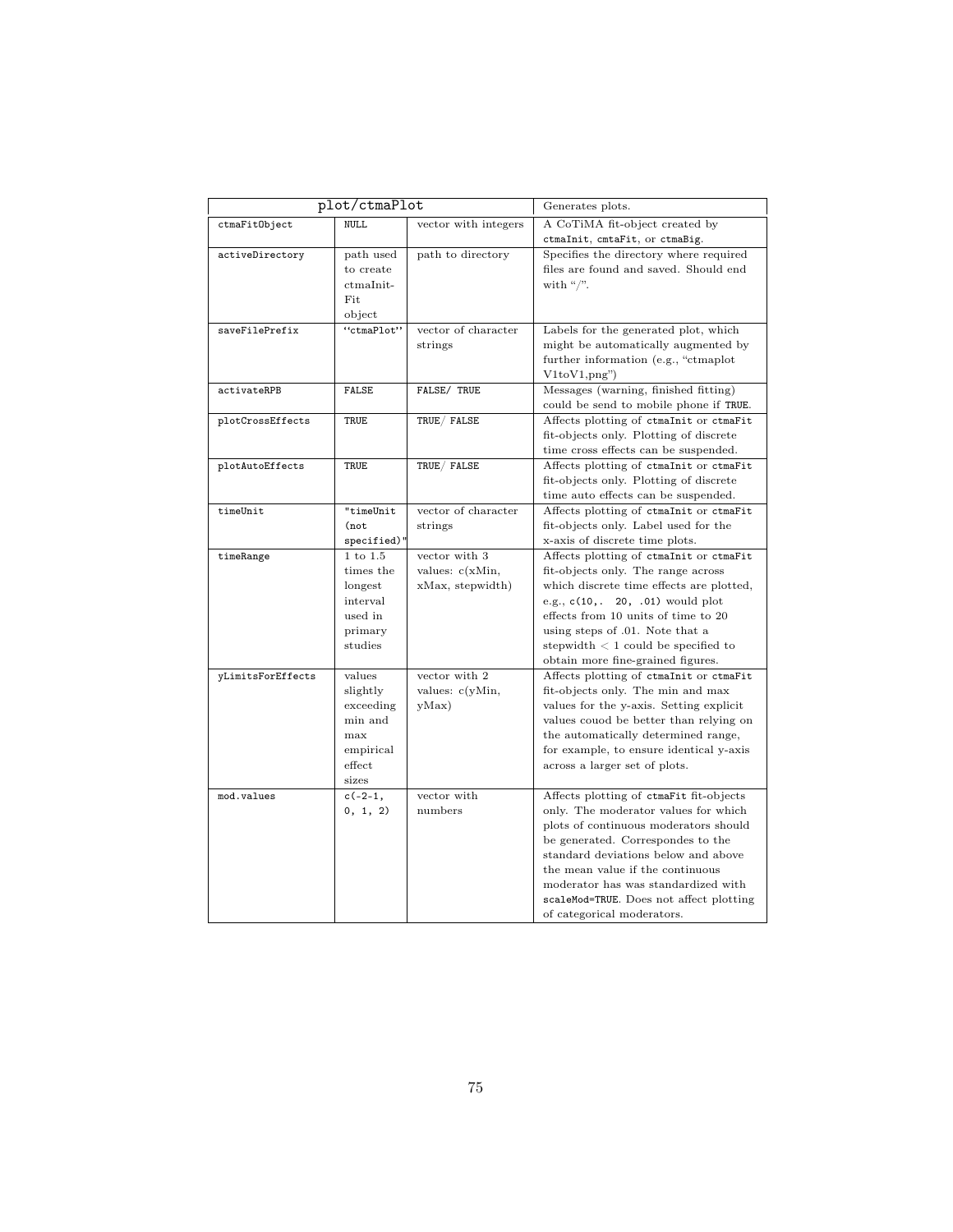| plot/ctmaPlot  |             | Generates plots. |                                           |
|----------------|-------------|------------------|-------------------------------------------|
| mod.number     | 1           | value > 0        | The number of the moderator effect        |
|                |             |                  | that is plotted if more than a single     |
|                |             |                  | moderator is included in the              |
|                |             |                  | ctmaFitObject. Not that mod.number        |
|                |             |                  | does not select the dummies used for      |
|                |             |                  | categorical moderators (all dummy         |
|                |             |                  | effects are ploted); rather it refers to  |
|                |             |                  | the 1st, 2nd etc continuous or            |
|                |             |                  | categorical moderator of an analysis.     |
| aggregateLabel | 653         | character(s)     | Affects plotting of ctmaFit fit-objects   |
|                | $(=\nnoth-$ |                  | only. Symbol to be attached to the        |
|                | ing)        |                  | discrete time plot of a ctmaFit           |
|                |             |                  | fit-object. In the case of ctmaInit       |
|                |             |                  | fit-objects, each study is usually        |
|                |             |                  | idetified in the plot with a dot inside   |
|                |             |                  | which the study number is shown. In       |
|                |             |                  | the case of a ctmaFit fit-object with     |
|                |             |                  | aggregated effects, one could use a       |
|                |             |                  | symbol, e.g. aggregateLabel=" $\Sigma$ ". |
| xLabels        | <b>NULL</b> | vector with      | Affects plotting of ctmaFit fit-objects   |
|                |             | numbers          | only. The numbers indicating the time     |
|                |             |                  | intervals on the x-axis are usually       |
|                |             |                  | determined automatically. The could       |
|                |             |                  | also directly specified, and the values   |
|                |             |                  | provided are equally distributed across   |
|                |             |                  | the time range used to plot the discrete  |
|                |             |                  | time effects, e.g., $c(1, 3, 5, 7, 9)$    |

| Argument        | Default                | Possible Values | Explanation                                                                                                                                                                                                                                                                                                                                                                                                                                                   |
|-----------------|------------------------|-----------------|---------------------------------------------------------------------------------------------------------------------------------------------------------------------------------------------------------------------------------------------------------------------------------------------------------------------------------------------------------------------------------------------------------------------------------------------------------------|
| fitAddSpecs     | (ctmaBias fit-objects) |                 |                                                                                                                                                                                                                                                                                                                                                                                                                                                               |
| CoTiMAFit\$xMin | $\Omega$               | value $\geq 0$  | Internally, the x axis ranges from 0 to<br>300 (the values shown in the plot are<br>irrelevant). Setting $xMin > 0$ creates a<br>plot where the left part is left out. For<br>example, if one wants to leave out the<br>first quarter (i.e. 0 to $300/4 = 0$ to 75)<br>you could set xMin to 75. If one wants<br>extra space on the right hand side of<br>the plot, one could lift xMax to values<br>larger than 300, e.g., c CoTiMAFit\$xMax<br>$\lt$ - 400. |
| CoTiMAFit\$xMax | 300                    | value $\geq 0$  | see above                                                                                                                                                                                                                                                                                                                                                                                                                                                     |

| fitAddSpecs (ctmaInit & ctmaFit fit-objects) |         | Generates discrete time effect plots. |             |
|----------------------------------------------|---------|---------------------------------------|-------------|
| Argument                                     | Default | Possible Values                       | Explanation |